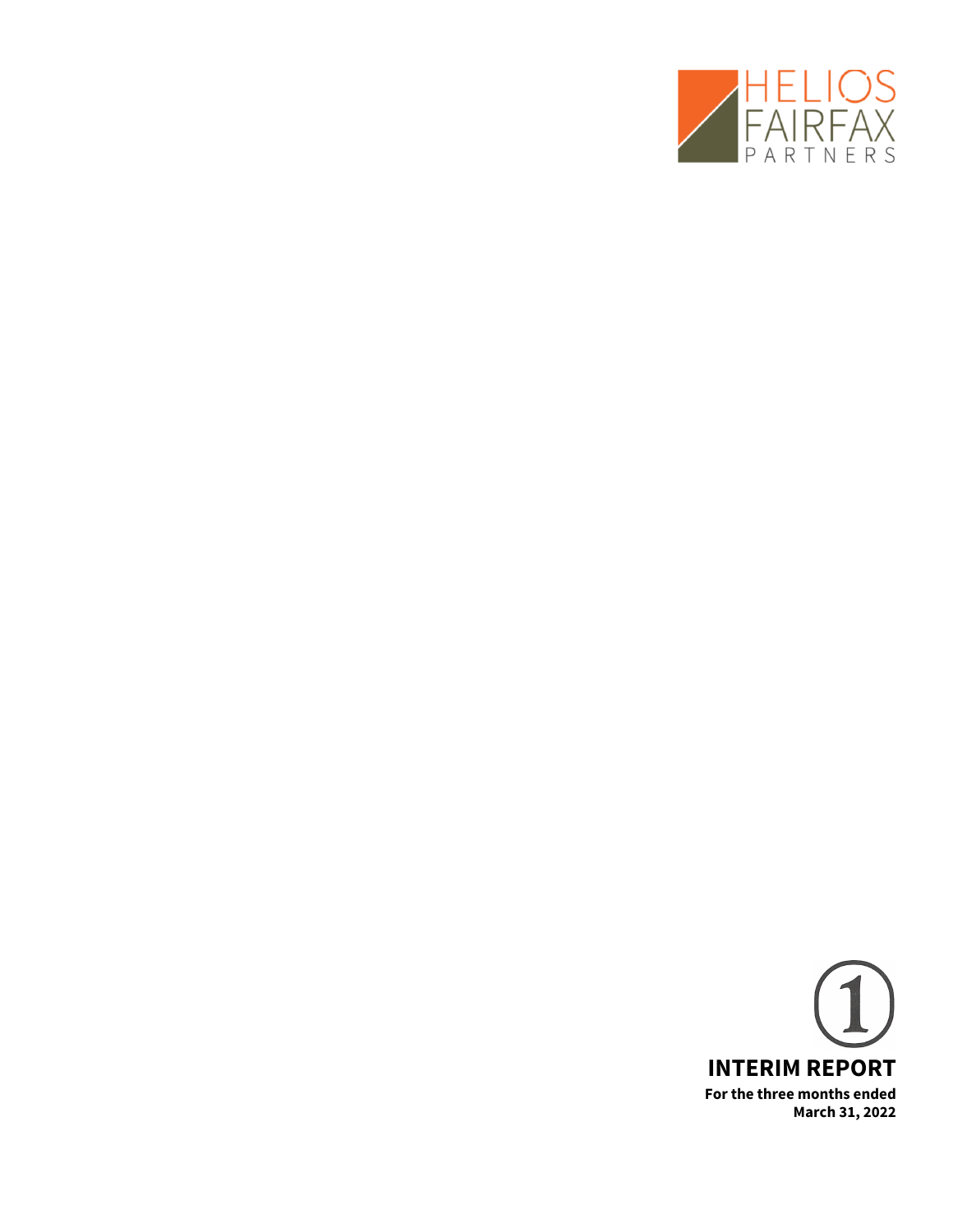# **Index to Management's Discussion and Analysis**

| Notes to Management's Discussion and Analysis                                             | $\overline{2}$ |
|-------------------------------------------------------------------------------------------|----------------|
| Forward-Looking Statements                                                                | 2              |
| <b>Specified Financial Measures</b>                                                       | 3              |
| <b>Business Objectives</b>                                                                | 3              |
| Investment Objective                                                                      | 3              |
| <b>Investment Restrictions</b>                                                            | 3              |
| <b>Operating Environment</b>                                                              | 3              |
| <b>Business Developments</b>                                                              | 6              |
| <b>Capital Transactions</b>                                                               | 6              |
| Portfolio Investments                                                                     | 6              |
| Cautionary Statement Regarding Financial Information of Significant Portfolio Investments | 6              |
| <b>Public Portfolio Investments</b>                                                       | 8              |
| Private Portfolio Investments                                                             | 8              |
| <b>Results of Operations</b>                                                              | 20             |
| <b>Consolidated Balance Sheet Summary</b>                                                 | 22             |
| Financial Risk Management                                                                 | 23             |
| <b>Capital Resources and Management</b>                                                   | 23             |
| Book Value per Share                                                                      | 23             |
| Liquidity                                                                                 | 23             |
| <b>Contractual Obligations</b>                                                            | 25             |
| <b>Concentration Risk</b>                                                                 | 25             |
| <b>Related Party Transactions</b>                                                         | 26             |
| Other                                                                                     | 27             |
| Quarterly Data                                                                            | 27             |
| Glossary of Non-GAAP and Other Financial Measures                                         | 28             |
| <b>Supplementary Financial Measures</b>                                                   | 28             |
| <b>Non-GAAP Financial Measures</b>                                                        | 28             |
|                                                                                           |                |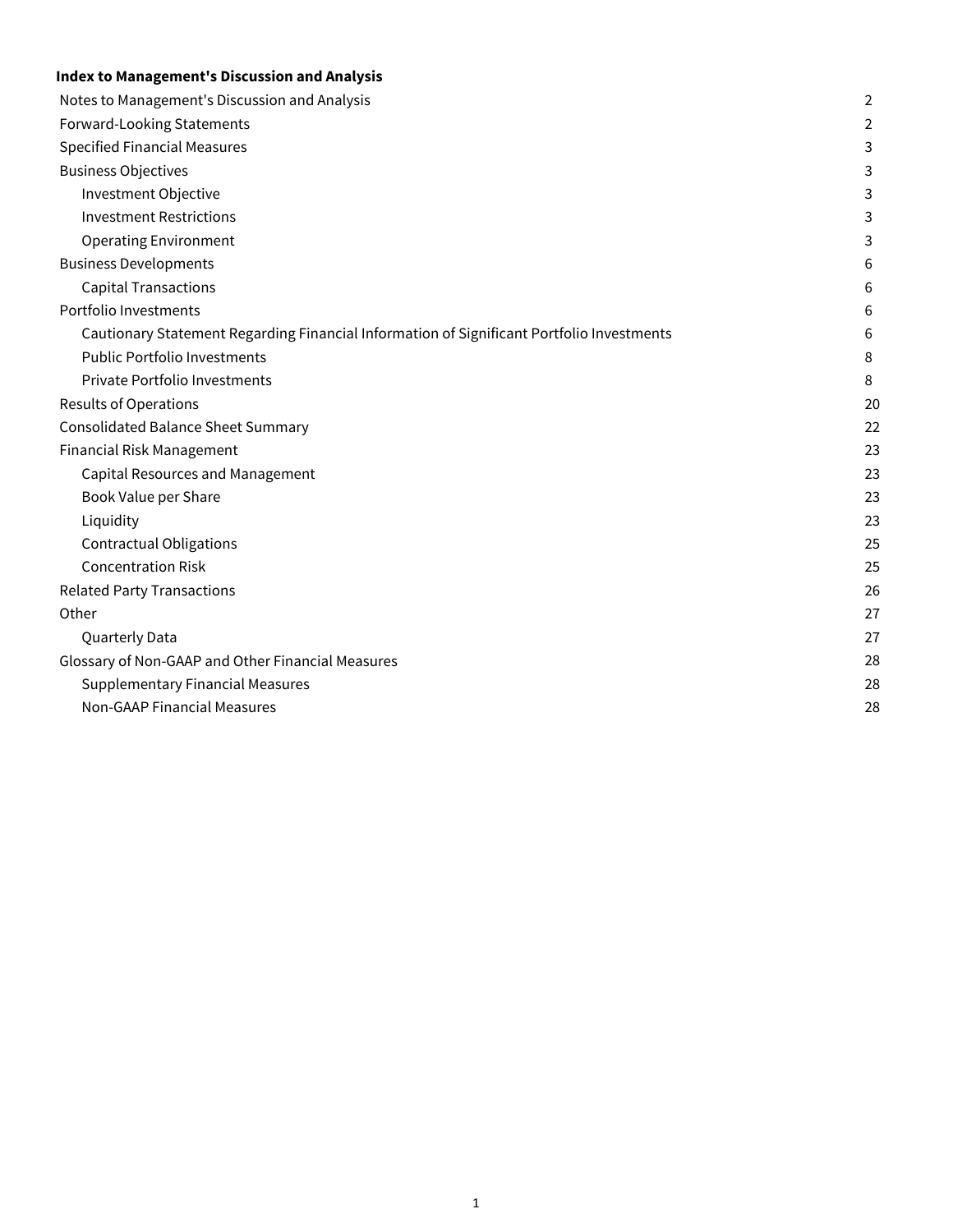# <span id="page-2-0"></span>**Management's Discussion and Analysis**

## **(as of May 13, 2022)**

(Figures and amounts are in US\$ and \$ thousands except share and per share amounts and as otherwise indicated. Figures may not add due to rounding.)

### **Notes to Management's Discussion and Analysis**

- (1) The Management's Discussion and Analysis ("MD&A") presents management's view of the financial condition and results of operations of Helios Fairfax Partners Corporation ("HFP" or the "company") as at and for the three months ended March 31, 2022 and should be read in conjunction with the interim consolidated financial statements thereof and the audited annual consolidated financial statements and notes thereto for the year ended December 31, 2021 for additional commentary and information. Additional information relating to the company, including its annual information form, can be found on SEDAR at www.sedar.com. Additional information can also be accessed from the company's website www.heliosfairfax.com.
- (2) Unless otherwise noted, consolidated financial information of the company within this MD&A is derived from the interim consolidated financial statements of the company prepared in accordance with International Financial Reporting Standards ("IFRS") as issued by the International Accounting Standards Board ("IASB") applicable to the preparation of interim financial statements, including International Accounting Standard 34 Interim Financial Reporting, and is presented in U.S. dollars which is also the functional currency of the company and its consolidated subsidiaries.
- (3) Throughout this MD&A, the term "Portfolio Investments" refers to deployed capital invested in public and private portfolio investments as disclosed in note 5 (Portfolio Investments and Related Party Derivatives and Guarantees) to the interim consolidated financial statements for the three months ended March 31, 2022.

# **Forward-Looking Statements**

This MD&A may contain forward-looking statements within the meaning of applicable securities legislation. Forward-looking statements may relate to the company's or a Portfolio Investment's future outlook and anticipated events or results and may include statements regarding the financial position, business strategy, growth strategy, budgets, operations, financial results, taxes, dividends, plans and objectives of the company. Particularly, statements regarding future results, performance, achievements, prospects or opportunities of the company, a Portfolio Investment, or the African market are forward-looking statements. In some cases, forward-looking statements can be identified by the use of forward-looking terminology such as "plans", "expects" or "does not expect", "is expected", "budget", "scheduled", "estimates", "forecasts", "intends", "anticipates" or "does not anticipate" or "believes", or variations of such words and phrases or state that certain actions, events or results "may", "could", "would", "might", "will" or "will be taken", "occur" or "be achieved".

Forward-looking statements are based on our opinions and estimates as of the date of this MD&A and they are subject to known and unknown risks, uncertainties, assumptions and other factors that may cause the actual results, level of activity, performance or achievements to be materially different from those expressed or implied by such forward-looking statements, including but not limited to the following factors: the COVID-19 pandemic; the conflict in Ukraine; geographic concentration of investments; financial market fluctuations; pace of completing investments; minority investments; reliance on key personnel and risks associated with the Investment Advisory Agreement; operating and financial risks of Portfolio Investments; valuation methodologies involve subjective judgments; lawsuits; use of leverage; foreign currency fluctuation; investments may be made in foreign private businesses where information is unreliable or unavailable; significant ownership by Fairfax Financial Holdings Limited ("Fairfax") and HFP Investments Holdings SARL ("Principal Holdco") may adversely affect the market price of the subordinate voting shares; emerging markets; South African black economic empowerment; economic risk; weather risk; taxation risks; MLI; and trading price of subordinate voting shares relative to book value per share. Additional risks and uncertainties are described in the company's annual information form dated March 22, 2022 which is available on SEDAR at www.sedar.com and on the company's website at www.heliosfairfax.com. These factors and assumptions are not intended to represent a complete list of the factors and assumptions that could affect the company. These factors and assumptions, however, should be considered carefully.

Although the company has attempted to identify important factors that could cause actual results to differ materially from those contained in forward-looking statements, there may be other factors that cause results not to be as anticipated, estimated or intended. There can be no assurance that such statements will prove to be accurate, as actual results and future events could differ materially from those anticipated in such statements. Accordingly, readers should not place undue reliance on forwardlooking statements. The company does not undertake to update any forward-looking statements contained herein, except as required by applicable securities laws.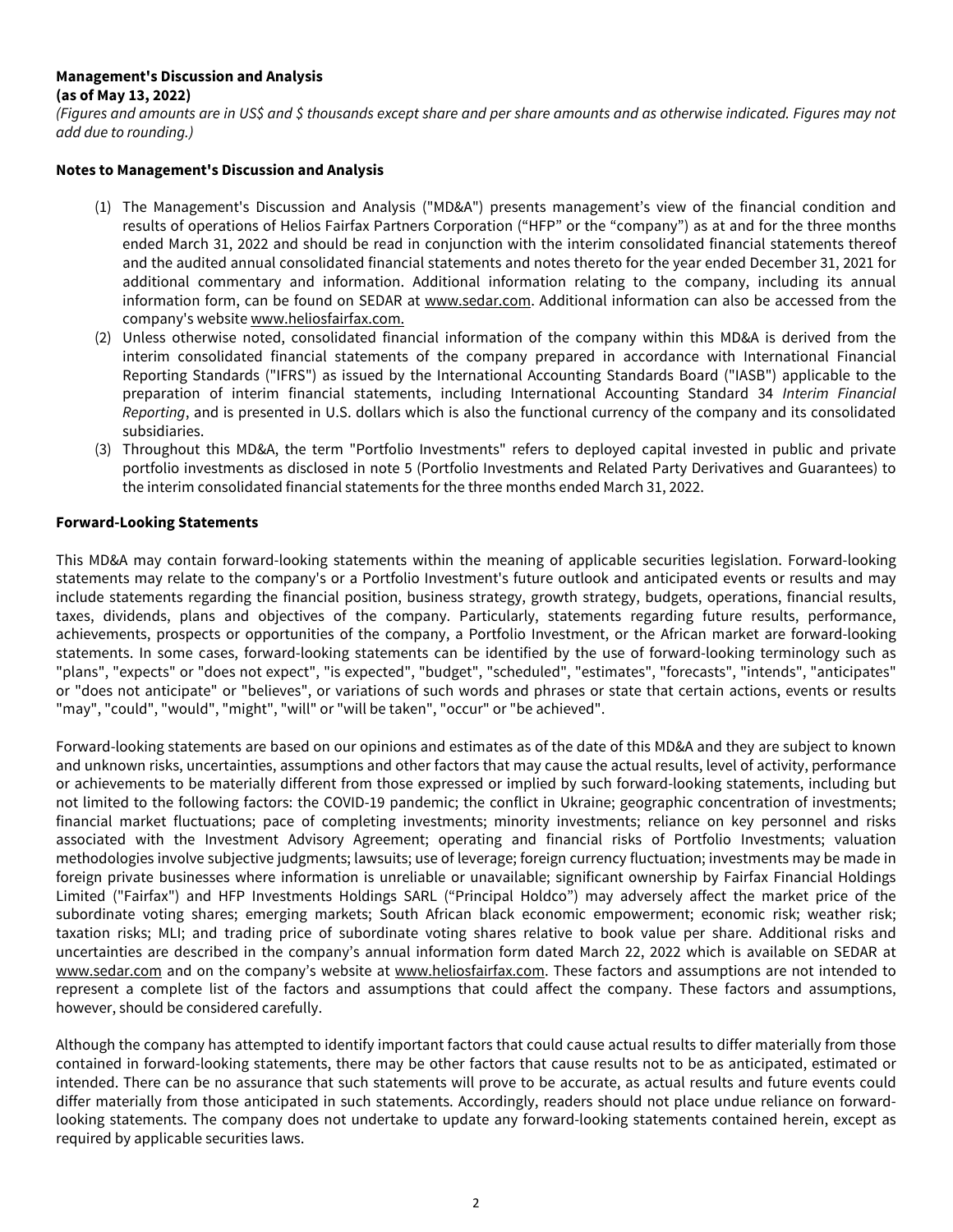#### <span id="page-3-0"></span>**Specified Financial Measures**

The company discloses specified financial measures that are calculated using methodologies that are not in accordance with IFRS as issued by the IASB. The presentation of specified financial measures in this manner should not be considered as the only measure of our performance and should not be considered as a substitute for similar financial measures calculated in accordance with IFRS. These financial measures do not have a standardized meaning prescribed under IFRS and are therefore unlikely to be comparable to similar financial measures presented by other companies. The company uses these financial measures in managing the business and believes these financial measures provide helpful information to investors. Reconciliations of the specified financial measures to the most directly comparable financial measures calculated and presented in accordance with IFRS have been presented, where applicable, within this MD&A. Refer to the Glossary of Non-GAAP and Other Financial Measures located at the end of this MD&A for details.

### **Business Objectives**

#### **Investment Objective**

HFP is an investment holding company whose objective is to achieve long term capital appreciation, while preserving capital, by investing in public and private equity securities and debt instruments in Africa and African businesses or other businesses with customers, suppliers or business primarily conducted in, or dependent on, Africa ("Portfolio Investments"). Generally, subject to compliance with applicable law, the company will make Portfolio Investments with a view to acquiring control or significant influence positions.

HFA Topco, L.P. ("TopCo LP" or the "Portfolio Advisor") is the portfolio advisor of the company and, through its sub-advisor, Helios Investment Partners LLP ("Helios" or the "Manager"), provides investment management services, investment advisory services and investment administration services to the company. The company makes all or substantially all of its investments either directly or through one of its wholly-owned subsidiaries, which include a South Africa-based subsidiary HFP South Africa Investments Proprietary Limited ("SA Sub") and a Mauritius-based subsidiary HFP Investments Limited ("Mauritius Sub").

#### **Investment Restrictions**

The company will not make a Portfolio Investment if, after giving effect to such investment, the total invested amount of such investment would exceed 20.0% of the company's total assets at the time of the investment, provided, however, that the company is permitted to complete up to two Portfolio Investments where, after giving effect to each such investment, the total invested amount of each such investment would be equal to or no more than 25.0% of the company's total assets (the "Investment Concentration Restriction").

The company intends to make multiple different investments as part of its prudent investment strategy. Portfolio Investments may be financed through equity or debt offerings as part of the company's objective to reduce its cost of capital and provide returns to shareholders. At March 31, 2022, the company determined that it was in compliance with the Investment Concentration Restriction.

#### **Operating Environment**

#### **COVID-19**

The company's Portfolio Investments rely, to a certain extent, on free movement of goods, services, and capital from around the world, which has been significantly restricted as a result of COVID-19. Global recovery from the COVID-19 pandemic continued to progress during the first quarter of 2022, although its momentum has been continuously impacted by the introduction of new variants, and as a result, prolonged disruptions to global supply chains (further impacted by recent developments relating to the conflict in Ukraine, discussed below).

### **Conflict in Ukraine**

On February 24, 2022 Russia invaded Ukraine, causing a major humanitarian crisis. As a result, countries around the world, largely led by western nations, have imposed economic sanctions against Russia ("the conflict in Ukraine"), including bans on the import of Russian oil and natural gas by certain countries including Canada and the United States. As a result of these sanctions, oil and other commodity prices increased sharply and were volatile throughout March 2022.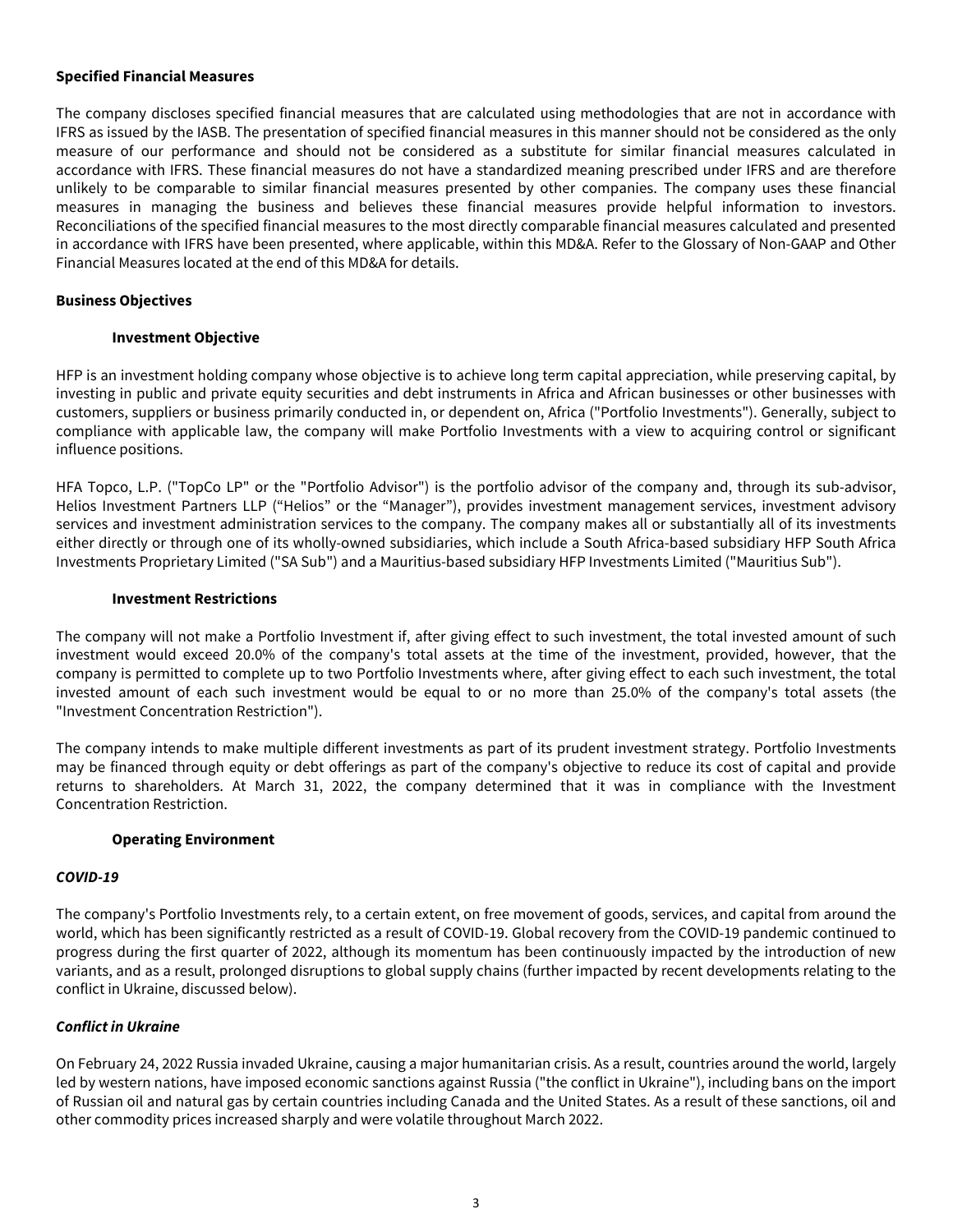According to the World Economic Outlook (April 2022) published by the International Monetary Fund ("IMF"), the conflict in Ukraine is expected to set back the pace of global recovery, slowing growth and increasing inflation further. Global GDP growth was estimated at 3.6% in 2022 and 2023 (both revised downward from the IMF's January 2022 forecast). The decline largely reflected the cascading impacts of the conflict in Ukraine, such as anticipated decline in supply for Russia and Ukraine's key exports of oil, gas, metals, wheat and corn, resulting in increased food and fuel prices, adding to the supply chain disruptions already created by the COVID-19 pandemic. Oil prices soared to a 13-year high during the first quarter of 2022 and volatility increased as global markets reacted to the news of the conflict in Ukraine.

## **Overview of African Operating Environment**

The company is optimistic about Africa's macroeconomic outlook and is of the view that the operating environment in Africa is less uncertain now than it has been for the past few years. Two years since the onset of the global pandemic, African businesses are learning to live with COVID-19. They have shifted from a survival mindset to a focus on recovery, managing challenges that include a rising cost environment and supply chain disruptions.

During the pandemic, capital markets in developed economies benefited from the injection of vast amounts of liquidity, including fiscal and monetary stimulus, in order to support their economies and capital markets. This has led to an overall rise in inflation, exacerbated by the spending of COVID-19-related accumulated savings. As a result, major central banks are under pressure to increase interest rates. While the traditional view is that an increase in rates in developed markets would trigger capital flows out of Africa, the company believes that in the current environment investors may pay closer attention to relative valuations which would put Africa in a favorable position.

Furthermore, the lifting of restrictions on movement worldwide will help the travel and hospitality industry to recover, which for some African economies represents a significant part of GDP.

The recent conflict in Ukraine is causing significant financial market volatility and social dislocation. Although the company does not have direct exposure to Russian and Ukrainian markets, the ultimate extent of the crisis is currently unknown and therefore the effect on the company is also not known. The Manager continues to monitor the effect on the investments and operations of the company.

# **Implications of rising inflation for Africa**

Historically, rising inflation and interest rates in the developed world have led to a flight-to-safety mentality as investors rebalance their capital from risky assets (e.g., those in emerging markets) to assets that are perceived to be safer. The rationale driving this behavior is that, as interest rates increase, indebted issuers may struggle to repay their obligations, particularly floating rate instruments and those denominated in hard currency. In such circumstances, global investors seek opportunities to earn higher returns "at home". As a consequence, local currencies in emerging markets usually depreciate as demand decreases, and their central banks are often forced to increase interest rates to discourage capital flight and to dampen the inflationary impact of higher commodity prices and depreciating currencies. These scenarios in emerging markets tend to be characterized by low economic growth, balance of payments crises, debt crises, or large currency devaluations.

Despite this backdrop of rising inflation and interest rates, the company believes the outlook in Africa is brighter owing to:

# **1. African currencies being fairly valued**

African currencies have already experienced significant depreciation against the US Dollar and the company therefore believes they are no longer overvalued in real terms. For example, between December 2018 and December 2021, the Ghanaian Cedi depreciated by about 26%, Nigerian Naira fell by 17%, while South African Rand and Kenyan Shilling both lost 11% of their value.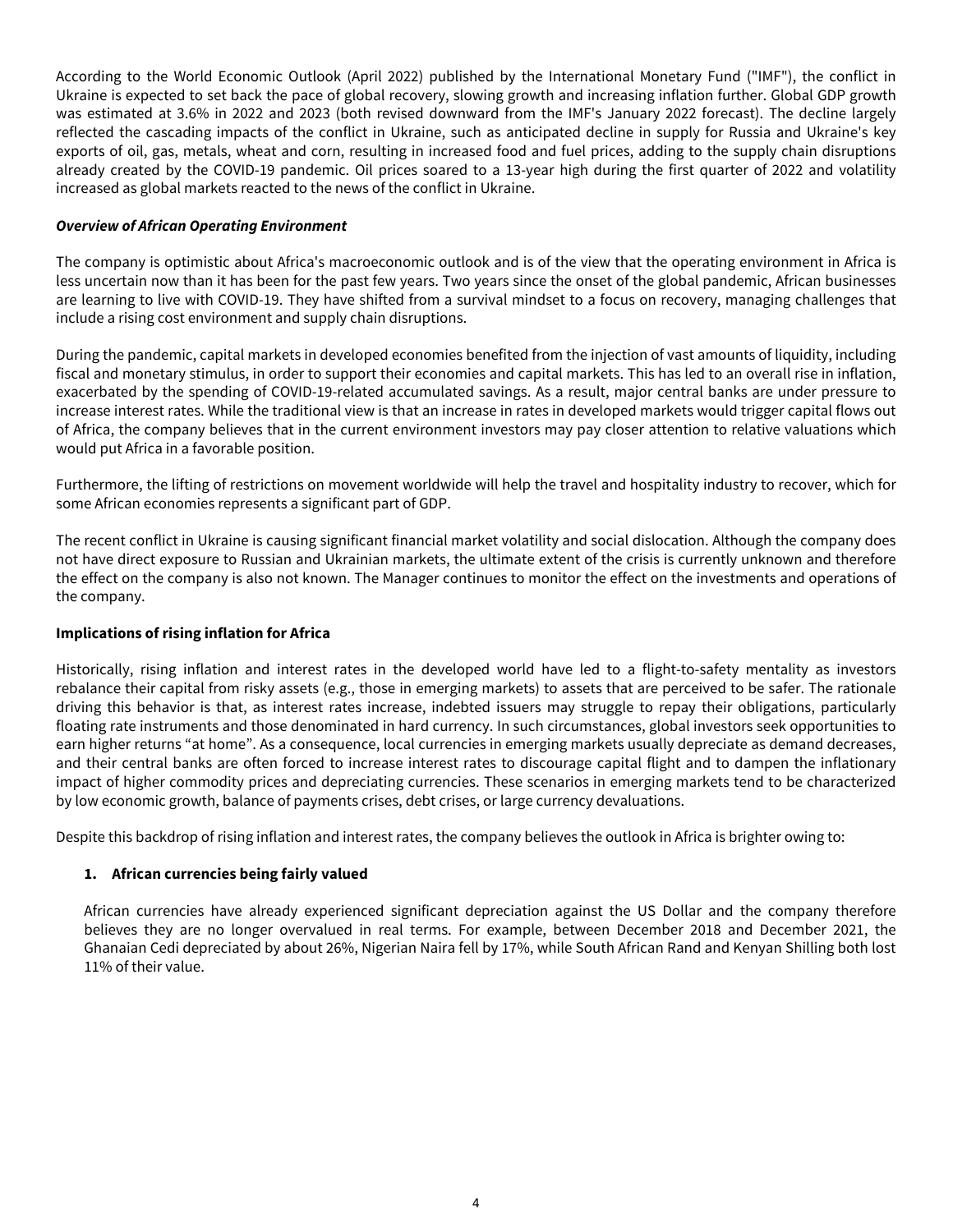## **2. Rising commodity prices**

Across the board, prices of industrial commodities are up (with the exceptions of iron and platinum), and the company believes there is a demand floor that may support persistent high prices. Energy prices are up due to an increase in global demand, supply and demand imbalances, inflation in industrial commodities, underinvestment in energy capacity as well as a hasty shift to cleaner fuel for which the world has not adequately prepared. The rapid rise in energy prices is positive for many African economies; those that are net exporters will benefit from improvements to their balance sheets and FX reserves. However, as both Russia and Ukraine are major suppliers of food commodities such as soya bean, wheat, barley, and sunflower oil to African countries, an extended conflict has the potential to further disrupt supply chains and continue to drive up the price of these commodities. The Manager continues to monitor the effect of these impacts on the investments and operations of the company.

### **3. Strong remittance inflows**

Remittances are non-commercial transfers of money sent from abroad. During the pandemic, remittances to African countries have risen significantly. Full employment and wage inflation on a global basis means that Africans living abroad have been able to increase remittances. For example, in the case of Morocco, in 2021 remittances were up 25% from 2020 and accounted for 7% of GDP (equivalent to the country's tourism industry). In many African markets, these flows tend to be larger than Foreign Direct Investments ('FDI'), which are any investments made by a foreign entity. In 2020, FDI inflows in Africa accounted for approximately \$40 billion versus \$83 billion for remittances.

## **Debt positions and political outlook**

The company observes that risk is mispriced across the credit spectrum. Many countries across emerging markets have raised significant amounts of debt during the pandemic in order to inject liquidity into their economies and avoid a recession. A global debt crisis could ensue, and a widening of spreads would leave heavily indebted countries with floating instruments and maturities due soon in a vulnerable position. This is particularly the case for Latin America ("LatAm") which appears to be coming out of the pandemic with deeper structural problems. In addition to high debt levels, the region experienced slow growth prior to the pandemic (a meager 0.8% year-on-year between 2014 and 2019). Further, although currencies in LatAm traditionally had a strong positive relationship with commodity prices, this time around local currencies have come under pressure as markets are pricing in not just the high debt levels but also the potential damaging effects that far left policies could have on their economies.

The company believes such a scenario is less likely to unfold in Africa. As mentioned above, local currencies seem to be fairly valued and capital inflows are likely to be buoyed by higher commodity prices (for net exporters), remittances, and potential portfolio inflows given attractive relative valuations. Furthermore, as interest rates in Africa did not decrease during the pandemic to the same extent of those in developed markets internationally, rising interest rates will not have the same impact on African economies as may be experienced by more developed countries.

The continent registered GDP growth of about 4% in the five years prior to COVID-19. Further, debt levels in the region appear sustainable, with no significant maturities due in the near-term. The average debt-to-GDP ratio in sub-Saharan Africa is 50% versus 70% for Asia and 73% for LatAm. Across the continent, the countries with debt-to-GDP ratios above 90% include Sudan (210%), Mozambique (134%), Angola (104%), Zambia (101%), and Egypt (91%). The company notes that its portfolios currently have limited exposure to these countries.

From a political perspective, the continent has seen elections come and go in a relatively straightforward manner over the past 10 years (with a few exceptions, such as Côte d'Ivoire, Mali, Tunisia, Egypt, Guinea and Burkina Faso which have experienced political instability). In Kenya, presidential elections are scheduled to take place in August 2022. The current President is expected to stand down, having reached the constitutional limit of two five-year terms. The Deputy President and the historical opposition leader are both running and political campaigns are focused on who is best placed to improve the economy. The winning candidate will likely maintain a certain continuity as both front runners have been in the regime for over two decades. In South Africa, the incumbent president will be vying to remain party leader in the African National Congress ("ANC") elections in December. Consequently, political in-fighting is expected, even as the ANC celebrates its 100<sup>th</sup> year.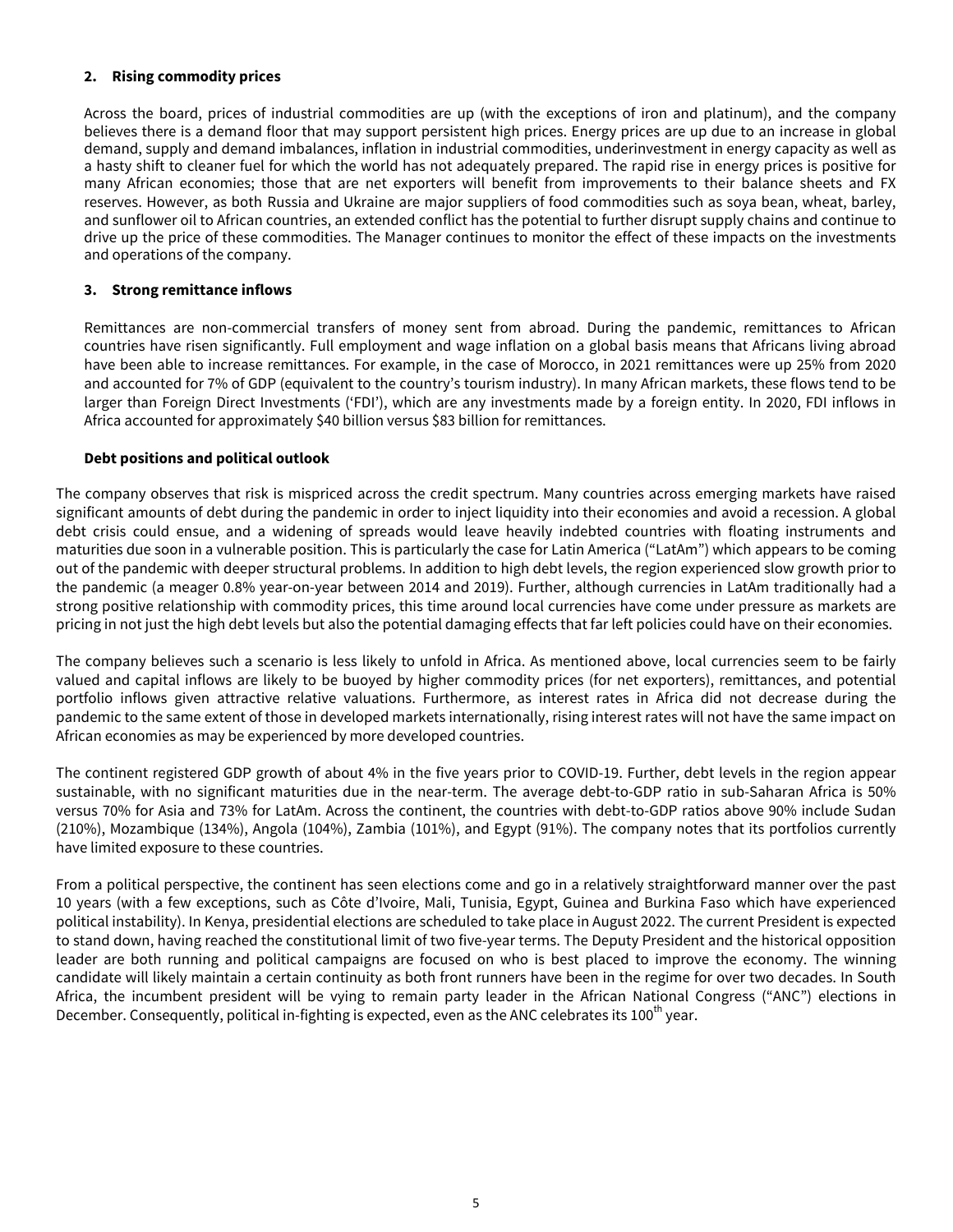#### <span id="page-6-0"></span>**Business Developments**

### **Capital Transactions**

On March 3, 2022, the company a \$70,000 secured, revolving demand credit facility with FirstRand Bank Limited (acting through its Rand Merchant Bank division) (the "RMB Facility"), bearing interest at a rate of the compound reference rate plus 6.88%, payable quarterly. The RMB Facility matures on March 3, 2027. Refer to note 7 (Borrowings) to the interim consolidated financial statements for the three months ended March 31, 2022 for additional details.

On March 31, 2021, Fairfax Financial Holdings Limited ("Fairfax"), through its affiliates, invested \$100,000 in 3.0% unsecured debentures of HFP (the "HFP 3.0% Debentures") and 3,000,000 warrants (the "HFP Warrants"). Refer to note 7 (Borrowings) to the interim consolidated financial statements for the three months ended March 31, 2022 for additional details.

During the first three months of 2022, under the terms of its normal course issuer bid, the company purchased for cancellation 65,882 subordinate voting shares for a net cost of \$223 and \$313 was recorded as a benefit in retained earnings.

### Subsequent to March 31, 2022

Subsequent to March 31, 2022, under the terms of the automatic share purchase plan in place for the normal course issuer bid, 22,894 subordinate voting shares were purchased on behalf of the company for a net cost of \$82.

On May 2, 2022, the automatic share purchase plan pursuant to which shares can be purchased under the normal course issuer bid during times when the company normally would not be active in the market was terminated by the company and designated broker.

### **Portfolio Investments**

## **Cautionary Statement Regarding Financial Information of Significant Portfolio Investments**

HFP has agreed to voluntarily provide within its MD&A, summarized unaudited financial information prepared for all of its Portfolio Investments for which it had previously filed a business acquisition report in accordance with section 8.2 of National Instrument 51-102 Continuous Disclosure Obligations. AFGRI Group Holdings Proprietary Limited ("AGH") and TopCo LP prepare their financial statements in accordance with IFRS as issued by the IASB (TopCo LP and AGH collectively, "Significant Portfolio Investments"). Such unaudited financial information is the responsibility of the respective management teams and has been prepared by them using recognition, measurement and presentation principles consistent with IFRS, and provided to the company in their underlying functional currencies. The company is limited in respect to the amount of independent verification it is able to perform with respect to the financial statements of AGH.

The company's investments in TopCo LP and AGH have fiscal years which end on December 31 and March 31 respectively. Summarized financial information of the company's Significant Portfolio Investments has generally been provided for the periods subsequent to the company's investment and to the extent that the most recent interim financial information is available to the company's management.

HFP has no knowledge that would indicate that the Significant Portfolio Investments' summarized financial information contained herein requires material modifications. However, readers are cautioned that the Significant Portfolio Investments' summarized financial information contained in this MD&A may not be appropriate for their purposes.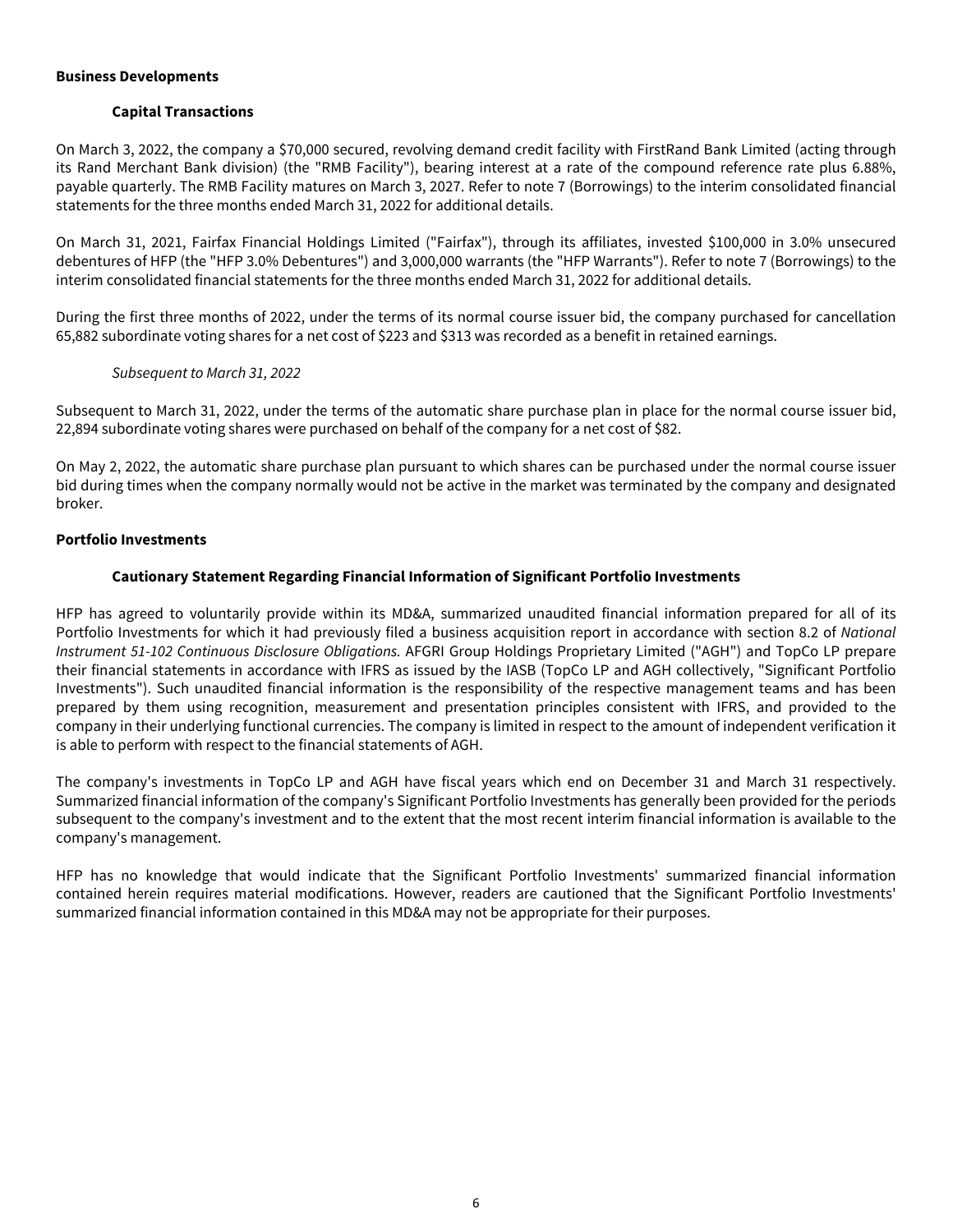## **Summary of Portfolio Investments and Related Party Derivatives and Guarantees**

The table below provides a summary of the company's Portfolio Investments and related party derivatives and guarantees:

| <b>Initial Year of</b><br>Net<br>Net<br>Net<br>$\mathop{\mathsf{consideration}\,}^{(1)}$<br>consideration $(1)$<br><b>Acquisition</b><br><b>Fair value</b><br><b>Net change</b><br>Fair value<br>change<br>Investments with related party derivatives and<br>guarantees) $^{(2)}$ :<br><b>Common Shares</b><br>2020<br>12,818<br>33,112<br>20,294<br>12,818<br>29,292<br>16,474<br>Total Public Investments<br>12,818<br>33,112<br>20,294<br>12,818<br>29,292<br>16,474<br>Limited partnership investments:<br>TopCo LP Class A Limited Partnership Interest<br>2020<br>87,371<br>87,574<br>203<br>87,371<br>90,223<br>2,852<br>TopCo LP Class B Limited Partnership Interest<br>2020<br>184,424<br>156,197<br>(28, 227)<br>184,424<br>159,959<br>(24, 465)<br>Helios Fund IV Limited Partnership Interest<br>2021<br>27,353<br>34,840<br>7,487<br>31,967<br>38,866<br>6,899<br>299,148<br>278,611<br>(20, 537)<br>303,762<br>289,048<br>(14, 714)<br>Common Stocks:<br>2021<br><b>NBA Africa</b><br>30,000<br>33,416<br>3,416<br>30,000<br>33,416<br>3,416<br>2021<br>15,528<br>15,528<br>Trone<br>15,528<br>15,528<br>Indirect equity interest in Access Bank SA<br>2018<br>(18, 229)<br>19,403<br>1,288<br>(18, 115)<br>19,403<br>1,174<br>Indirect equity interest in Nova Pioneer<br>2021<br>38,811<br>38,811<br>38,811<br>38,811<br>(14, 813)<br>103,742<br>88,929<br>103,742<br>89,043<br>(14, 699)<br>Loans:<br>CIG Loan<br>2018<br>23,270<br>20,530<br>(2,740)<br>23,270<br>18,797<br>(4, 473)<br>AFGRI International Facility<br>2021<br>9,600<br>10,143<br>543<br>9,600<br>9,726<br>126<br>30,673<br>32,870<br>(2, 197)<br>32,870<br>28,523<br>(4,347)<br>Bonds:<br>Atlas Mara 11.0% Convertible Bonds<br>2018<br>15,040<br>(15,040)<br>15,040<br>28<br>(15, 012)<br>Atlas Mara 7.5% Bonds<br>2018<br>16,476<br>20,000<br>3,524<br>16,476<br>20,000<br>3,524<br>31,516<br>20,000<br>31,516<br>20,028<br>(11, 488)<br>(11, 516)<br>467,276<br>418,213<br>(49,063)<br>471,890<br>426,642<br>(45, 248)<br><b>Total Portfolio Investments (excluding Portfolio</b><br>480,094<br>451,325<br>(28, 769)<br>484,708<br>455,934<br>(28, 774)<br>derivatives and guarantees $^{(2)}$ :<br>Reference Investments & HFP Redemption<br>Derivative:<br>Indirect equity interest in AGH<br>2017<br>97,073<br>61,400<br>(35, 673)<br>97,073<br>60,416<br>(36, 657)<br>Philafrica common shares<br>2018<br>23,254<br>7,435<br>(15, 819)<br>23,254<br>9,155<br>(14,099)<br>Philafrica Facility<br>2020<br>8,069<br>2,447<br>5,622<br>7,219<br>5,622<br>1,597<br><b>HFP Redemption Derivative</b><br>2021<br>13,824<br>13,824<br>15,906<br>15,906<br>125,949<br>90,728<br>(35, 221)<br>125,949<br>92,696<br>(33, 253)<br>Atlas Mara Facility & Guarantee<br>Atlas Mara Facility<br>2020<br>(21, 470)<br>6,822<br>28,182<br>6,712<br>28,182<br>(21, 360) |                                                                                     | March 31, 2022 |  |  | December 31, 2021 |  |  |  |
|--------------------------------------------------------------------------------------------------------------------------------------------------------------------------------------------------------------------------------------------------------------------------------------------------------------------------------------------------------------------------------------------------------------------------------------------------------------------------------------------------------------------------------------------------------------------------------------------------------------------------------------------------------------------------------------------------------------------------------------------------------------------------------------------------------------------------------------------------------------------------------------------------------------------------------------------------------------------------------------------------------------------------------------------------------------------------------------------------------------------------------------------------------------------------------------------------------------------------------------------------------------------------------------------------------------------------------------------------------------------------------------------------------------------------------------------------------------------------------------------------------------------------------------------------------------------------------------------------------------------------------------------------------------------------------------------------------------------------------------------------------------------------------------------------------------------------------------------------------------------------------------------------------------------------------------------------------------------------------------------------------------------------------------------------------------------------------------------------------------------------------------------------------------------------------------------------------------------------------------------------------------------------------------------------------------------------------------------------------------------------------------------------------------------------------------------------------------------------------------------------------------------------------------------------------------------------------------------------------------------------------------------------------------------------------------------------------------------------------------------------------------------------------------------------------------------------------------------------|-------------------------------------------------------------------------------------|----------------|--|--|-------------------|--|--|--|
|                                                                                                                                                                                                                                                                                                                                                                                                                                                                                                                                                                                                                                                                                                                                                                                                                                                                                                                                                                                                                                                                                                                                                                                                                                                                                                                                                                                                                                                                                                                                                                                                                                                                                                                                                                                                                                                                                                                                                                                                                                                                                                                                                                                                                                                                                                                                                                                                                                                                                                                                                                                                                                                                                                                                                                                                                                                  |                                                                                     |                |  |  |                   |  |  |  |
|                                                                                                                                                                                                                                                                                                                                                                                                                                                                                                                                                                                                                                                                                                                                                                                                                                                                                                                                                                                                                                                                                                                                                                                                                                                                                                                                                                                                                                                                                                                                                                                                                                                                                                                                                                                                                                                                                                                                                                                                                                                                                                                                                                                                                                                                                                                                                                                                                                                                                                                                                                                                                                                                                                                                                                                                                                                  | <b>Portfolio Investments (excluding Portfolio</b>                                   |                |  |  |                   |  |  |  |
|                                                                                                                                                                                                                                                                                                                                                                                                                                                                                                                                                                                                                                                                                                                                                                                                                                                                                                                                                                                                                                                                                                                                                                                                                                                                                                                                                                                                                                                                                                                                                                                                                                                                                                                                                                                                                                                                                                                                                                                                                                                                                                                                                                                                                                                                                                                                                                                                                                                                                                                                                                                                                                                                                                                                                                                                                                                  | <b>Public Investments:</b>                                                          |                |  |  |                   |  |  |  |
|                                                                                                                                                                                                                                                                                                                                                                                                                                                                                                                                                                                                                                                                                                                                                                                                                                                                                                                                                                                                                                                                                                                                                                                                                                                                                                                                                                                                                                                                                                                                                                                                                                                                                                                                                                                                                                                                                                                                                                                                                                                                                                                                                                                                                                                                                                                                                                                                                                                                                                                                                                                                                                                                                                                                                                                                                                                  |                                                                                     |                |  |  |                   |  |  |  |
|                                                                                                                                                                                                                                                                                                                                                                                                                                                                                                                                                                                                                                                                                                                                                                                                                                                                                                                                                                                                                                                                                                                                                                                                                                                                                                                                                                                                                                                                                                                                                                                                                                                                                                                                                                                                                                                                                                                                                                                                                                                                                                                                                                                                                                                                                                                                                                                                                                                                                                                                                                                                                                                                                                                                                                                                                                                  |                                                                                     |                |  |  |                   |  |  |  |
|                                                                                                                                                                                                                                                                                                                                                                                                                                                                                                                                                                                                                                                                                                                                                                                                                                                                                                                                                                                                                                                                                                                                                                                                                                                                                                                                                                                                                                                                                                                                                                                                                                                                                                                                                                                                                                                                                                                                                                                                                                                                                                                                                                                                                                                                                                                                                                                                                                                                                                                                                                                                                                                                                                                                                                                                                                                  | <b>Private Investments:</b>                                                         |                |  |  |                   |  |  |  |
|                                                                                                                                                                                                                                                                                                                                                                                                                                                                                                                                                                                                                                                                                                                                                                                                                                                                                                                                                                                                                                                                                                                                                                                                                                                                                                                                                                                                                                                                                                                                                                                                                                                                                                                                                                                                                                                                                                                                                                                                                                                                                                                                                                                                                                                                                                                                                                                                                                                                                                                                                                                                                                                                                                                                                                                                                                                  |                                                                                     |                |  |  |                   |  |  |  |
|                                                                                                                                                                                                                                                                                                                                                                                                                                                                                                                                                                                                                                                                                                                                                                                                                                                                                                                                                                                                                                                                                                                                                                                                                                                                                                                                                                                                                                                                                                                                                                                                                                                                                                                                                                                                                                                                                                                                                                                                                                                                                                                                                                                                                                                                                                                                                                                                                                                                                                                                                                                                                                                                                                                                                                                                                                                  |                                                                                     |                |  |  |                   |  |  |  |
|                                                                                                                                                                                                                                                                                                                                                                                                                                                                                                                                                                                                                                                                                                                                                                                                                                                                                                                                                                                                                                                                                                                                                                                                                                                                                                                                                                                                                                                                                                                                                                                                                                                                                                                                                                                                                                                                                                                                                                                                                                                                                                                                                                                                                                                                                                                                                                                                                                                                                                                                                                                                                                                                                                                                                                                                                                                  |                                                                                     |                |  |  |                   |  |  |  |
|                                                                                                                                                                                                                                                                                                                                                                                                                                                                                                                                                                                                                                                                                                                                                                                                                                                                                                                                                                                                                                                                                                                                                                                                                                                                                                                                                                                                                                                                                                                                                                                                                                                                                                                                                                                                                                                                                                                                                                                                                                                                                                                                                                                                                                                                                                                                                                                                                                                                                                                                                                                                                                                                                                                                                                                                                                                  |                                                                                     |                |  |  |                   |  |  |  |
|                                                                                                                                                                                                                                                                                                                                                                                                                                                                                                                                                                                                                                                                                                                                                                                                                                                                                                                                                                                                                                                                                                                                                                                                                                                                                                                                                                                                                                                                                                                                                                                                                                                                                                                                                                                                                                                                                                                                                                                                                                                                                                                                                                                                                                                                                                                                                                                                                                                                                                                                                                                                                                                                                                                                                                                                                                                  |                                                                                     |                |  |  |                   |  |  |  |
|                                                                                                                                                                                                                                                                                                                                                                                                                                                                                                                                                                                                                                                                                                                                                                                                                                                                                                                                                                                                                                                                                                                                                                                                                                                                                                                                                                                                                                                                                                                                                                                                                                                                                                                                                                                                                                                                                                                                                                                                                                                                                                                                                                                                                                                                                                                                                                                                                                                                                                                                                                                                                                                                                                                                                                                                                                                  |                                                                                     |                |  |  |                   |  |  |  |
|                                                                                                                                                                                                                                                                                                                                                                                                                                                                                                                                                                                                                                                                                                                                                                                                                                                                                                                                                                                                                                                                                                                                                                                                                                                                                                                                                                                                                                                                                                                                                                                                                                                                                                                                                                                                                                                                                                                                                                                                                                                                                                                                                                                                                                                                                                                                                                                                                                                                                                                                                                                                                                                                                                                                                                                                                                                  |                                                                                     |                |  |  |                   |  |  |  |
|                                                                                                                                                                                                                                                                                                                                                                                                                                                                                                                                                                                                                                                                                                                                                                                                                                                                                                                                                                                                                                                                                                                                                                                                                                                                                                                                                                                                                                                                                                                                                                                                                                                                                                                                                                                                                                                                                                                                                                                                                                                                                                                                                                                                                                                                                                                                                                                                                                                                                                                                                                                                                                                                                                                                                                                                                                                  |                                                                                     |                |  |  |                   |  |  |  |
|                                                                                                                                                                                                                                                                                                                                                                                                                                                                                                                                                                                                                                                                                                                                                                                                                                                                                                                                                                                                                                                                                                                                                                                                                                                                                                                                                                                                                                                                                                                                                                                                                                                                                                                                                                                                                                                                                                                                                                                                                                                                                                                                                                                                                                                                                                                                                                                                                                                                                                                                                                                                                                                                                                                                                                                                                                                  |                                                                                     |                |  |  |                   |  |  |  |
|                                                                                                                                                                                                                                                                                                                                                                                                                                                                                                                                                                                                                                                                                                                                                                                                                                                                                                                                                                                                                                                                                                                                                                                                                                                                                                                                                                                                                                                                                                                                                                                                                                                                                                                                                                                                                                                                                                                                                                                                                                                                                                                                                                                                                                                                                                                                                                                                                                                                                                                                                                                                                                                                                                                                                                                                                                                  |                                                                                     |                |  |  |                   |  |  |  |
|                                                                                                                                                                                                                                                                                                                                                                                                                                                                                                                                                                                                                                                                                                                                                                                                                                                                                                                                                                                                                                                                                                                                                                                                                                                                                                                                                                                                                                                                                                                                                                                                                                                                                                                                                                                                                                                                                                                                                                                                                                                                                                                                                                                                                                                                                                                                                                                                                                                                                                                                                                                                                                                                                                                                                                                                                                                  |                                                                                     |                |  |  |                   |  |  |  |
|                                                                                                                                                                                                                                                                                                                                                                                                                                                                                                                                                                                                                                                                                                                                                                                                                                                                                                                                                                                                                                                                                                                                                                                                                                                                                                                                                                                                                                                                                                                                                                                                                                                                                                                                                                                                                                                                                                                                                                                                                                                                                                                                                                                                                                                                                                                                                                                                                                                                                                                                                                                                                                                                                                                                                                                                                                                  |                                                                                     |                |  |  |                   |  |  |  |
|                                                                                                                                                                                                                                                                                                                                                                                                                                                                                                                                                                                                                                                                                                                                                                                                                                                                                                                                                                                                                                                                                                                                                                                                                                                                                                                                                                                                                                                                                                                                                                                                                                                                                                                                                                                                                                                                                                                                                                                                                                                                                                                                                                                                                                                                                                                                                                                                                                                                                                                                                                                                                                                                                                                                                                                                                                                  |                                                                                     |                |  |  |                   |  |  |  |
|                                                                                                                                                                                                                                                                                                                                                                                                                                                                                                                                                                                                                                                                                                                                                                                                                                                                                                                                                                                                                                                                                                                                                                                                                                                                                                                                                                                                                                                                                                                                                                                                                                                                                                                                                                                                                                                                                                                                                                                                                                                                                                                                                                                                                                                                                                                                                                                                                                                                                                                                                                                                                                                                                                                                                                                                                                                  |                                                                                     |                |  |  |                   |  |  |  |
|                                                                                                                                                                                                                                                                                                                                                                                                                                                                                                                                                                                                                                                                                                                                                                                                                                                                                                                                                                                                                                                                                                                                                                                                                                                                                                                                                                                                                                                                                                                                                                                                                                                                                                                                                                                                                                                                                                                                                                                                                                                                                                                                                                                                                                                                                                                                                                                                                                                                                                                                                                                                                                                                                                                                                                                                                                                  |                                                                                     |                |  |  |                   |  |  |  |
|                                                                                                                                                                                                                                                                                                                                                                                                                                                                                                                                                                                                                                                                                                                                                                                                                                                                                                                                                                                                                                                                                                                                                                                                                                                                                                                                                                                                                                                                                                                                                                                                                                                                                                                                                                                                                                                                                                                                                                                                                                                                                                                                                                                                                                                                                                                                                                                                                                                                                                                                                                                                                                                                                                                                                                                                                                                  |                                                                                     |                |  |  |                   |  |  |  |
|                                                                                                                                                                                                                                                                                                                                                                                                                                                                                                                                                                                                                                                                                                                                                                                                                                                                                                                                                                                                                                                                                                                                                                                                                                                                                                                                                                                                                                                                                                                                                                                                                                                                                                                                                                                                                                                                                                                                                                                                                                                                                                                                                                                                                                                                                                                                                                                                                                                                                                                                                                                                                                                                                                                                                                                                                                                  |                                                                                     |                |  |  |                   |  |  |  |
|                                                                                                                                                                                                                                                                                                                                                                                                                                                                                                                                                                                                                                                                                                                                                                                                                                                                                                                                                                                                                                                                                                                                                                                                                                                                                                                                                                                                                                                                                                                                                                                                                                                                                                                                                                                                                                                                                                                                                                                                                                                                                                                                                                                                                                                                                                                                                                                                                                                                                                                                                                                                                                                                                                                                                                                                                                                  |                                                                                     |                |  |  |                   |  |  |  |
|                                                                                                                                                                                                                                                                                                                                                                                                                                                                                                                                                                                                                                                                                                                                                                                                                                                                                                                                                                                                                                                                                                                                                                                                                                                                                                                                                                                                                                                                                                                                                                                                                                                                                                                                                                                                                                                                                                                                                                                                                                                                                                                                                                                                                                                                                                                                                                                                                                                                                                                                                                                                                                                                                                                                                                                                                                                  |                                                                                     |                |  |  |                   |  |  |  |
|                                                                                                                                                                                                                                                                                                                                                                                                                                                                                                                                                                                                                                                                                                                                                                                                                                                                                                                                                                                                                                                                                                                                                                                                                                                                                                                                                                                                                                                                                                                                                                                                                                                                                                                                                                                                                                                                                                                                                                                                                                                                                                                                                                                                                                                                                                                                                                                                                                                                                                                                                                                                                                                                                                                                                                                                                                                  |                                                                                     |                |  |  |                   |  |  |  |
|                                                                                                                                                                                                                                                                                                                                                                                                                                                                                                                                                                                                                                                                                                                                                                                                                                                                                                                                                                                                                                                                                                                                                                                                                                                                                                                                                                                                                                                                                                                                                                                                                                                                                                                                                                                                                                                                                                                                                                                                                                                                                                                                                                                                                                                                                                                                                                                                                                                                                                                                                                                                                                                                                                                                                                                                                                                  | <b>Total Private Investments</b>                                                    |                |  |  |                   |  |  |  |
|                                                                                                                                                                                                                                                                                                                                                                                                                                                                                                                                                                                                                                                                                                                                                                                                                                                                                                                                                                                                                                                                                                                                                                                                                                                                                                                                                                                                                                                                                                                                                                                                                                                                                                                                                                                                                                                                                                                                                                                                                                                                                                                                                                                                                                                                                                                                                                                                                                                                                                                                                                                                                                                                                                                                                                                                                                                  | Investments with related party derivatives and<br>guarantees)                       |                |  |  |                   |  |  |  |
|                                                                                                                                                                                                                                                                                                                                                                                                                                                                                                                                                                                                                                                                                                                                                                                                                                                                                                                                                                                                                                                                                                                                                                                                                                                                                                                                                                                                                                                                                                                                                                                                                                                                                                                                                                                                                                                                                                                                                                                                                                                                                                                                                                                                                                                                                                                                                                                                                                                                                                                                                                                                                                                                                                                                                                                                                                                  | Portfolio Investments with related party                                            |                |  |  |                   |  |  |  |
|                                                                                                                                                                                                                                                                                                                                                                                                                                                                                                                                                                                                                                                                                                                                                                                                                                                                                                                                                                                                                                                                                                                                                                                                                                                                                                                                                                                                                                                                                                                                                                                                                                                                                                                                                                                                                                                                                                                                                                                                                                                                                                                                                                                                                                                                                                                                                                                                                                                                                                                                                                                                                                                                                                                                                                                                                                                  |                                                                                     |                |  |  |                   |  |  |  |
|                                                                                                                                                                                                                                                                                                                                                                                                                                                                                                                                                                                                                                                                                                                                                                                                                                                                                                                                                                                                                                                                                                                                                                                                                                                                                                                                                                                                                                                                                                                                                                                                                                                                                                                                                                                                                                                                                                                                                                                                                                                                                                                                                                                                                                                                                                                                                                                                                                                                                                                                                                                                                                                                                                                                                                                                                                                  |                                                                                     |                |  |  |                   |  |  |  |
|                                                                                                                                                                                                                                                                                                                                                                                                                                                                                                                                                                                                                                                                                                                                                                                                                                                                                                                                                                                                                                                                                                                                                                                                                                                                                                                                                                                                                                                                                                                                                                                                                                                                                                                                                                                                                                                                                                                                                                                                                                                                                                                                                                                                                                                                                                                                                                                                                                                                                                                                                                                                                                                                                                                                                                                                                                                  |                                                                                     |                |  |  |                   |  |  |  |
|                                                                                                                                                                                                                                                                                                                                                                                                                                                                                                                                                                                                                                                                                                                                                                                                                                                                                                                                                                                                                                                                                                                                                                                                                                                                                                                                                                                                                                                                                                                                                                                                                                                                                                                                                                                                                                                                                                                                                                                                                                                                                                                                                                                                                                                                                                                                                                                                                                                                                                                                                                                                                                                                                                                                                                                                                                                  |                                                                                     |                |  |  |                   |  |  |  |
|                                                                                                                                                                                                                                                                                                                                                                                                                                                                                                                                                                                                                                                                                                                                                                                                                                                                                                                                                                                                                                                                                                                                                                                                                                                                                                                                                                                                                                                                                                                                                                                                                                                                                                                                                                                                                                                                                                                                                                                                                                                                                                                                                                                                                                                                                                                                                                                                                                                                                                                                                                                                                                                                                                                                                                                                                                                  |                                                                                     |                |  |  |                   |  |  |  |
|                                                                                                                                                                                                                                                                                                                                                                                                                                                                                                                                                                                                                                                                                                                                                                                                                                                                                                                                                                                                                                                                                                                                                                                                                                                                                                                                                                                                                                                                                                                                                                                                                                                                                                                                                                                                                                                                                                                                                                                                                                                                                                                                                                                                                                                                                                                                                                                                                                                                                                                                                                                                                                                                                                                                                                                                                                                  |                                                                                     |                |  |  |                   |  |  |  |
|                                                                                                                                                                                                                                                                                                                                                                                                                                                                                                                                                                                                                                                                                                                                                                                                                                                                                                                                                                                                                                                                                                                                                                                                                                                                                                                                                                                                                                                                                                                                                                                                                                                                                                                                                                                                                                                                                                                                                                                                                                                                                                                                                                                                                                                                                                                                                                                                                                                                                                                                                                                                                                                                                                                                                                                                                                                  |                                                                                     |                |  |  |                   |  |  |  |
|                                                                                                                                                                                                                                                                                                                                                                                                                                                                                                                                                                                                                                                                                                                                                                                                                                                                                                                                                                                                                                                                                                                                                                                                                                                                                                                                                                                                                                                                                                                                                                                                                                                                                                                                                                                                                                                                                                                                                                                                                                                                                                                                                                                                                                                                                                                                                                                                                                                                                                                                                                                                                                                                                                                                                                                                                                                  |                                                                                     |                |  |  |                   |  |  |  |
| Atlas Mara Facility Guarantee<br>2020<br>33,839<br>33,839<br>32,046<br>32,046                                                                                                                                                                                                                                                                                                                                                                                                                                                                                                                                                                                                                                                                                                                                                                                                                                                                                                                                                                                                                                                                                                                                                                                                                                                                                                                                                                                                                                                                                                                                                                                                                                                                                                                                                                                                                                                                                                                                                                                                                                                                                                                                                                                                                                                                                                                                                                                                                                                                                                                                                                                                                                                                                                                                                                    |                                                                                     |                |  |  |                   |  |  |  |
| 28,182<br>38,868<br>10,686<br>28,182<br>40,551<br>12,369                                                                                                                                                                                                                                                                                                                                                                                                                                                                                                                                                                                                                                                                                                                                                                                                                                                                                                                                                                                                                                                                                                                                                                                                                                                                                                                                                                                                                                                                                                                                                                                                                                                                                                                                                                                                                                                                                                                                                                                                                                                                                                                                                                                                                                                                                                                                                                                                                                                                                                                                                                                                                                                                                                                                                                                         |                                                                                     |                |  |  |                   |  |  |  |
| 154,131<br>131,279<br>(22, 852)<br>154,131<br>131,564<br>(22, 567)                                                                                                                                                                                                                                                                                                                                                                                                                                                                                                                                                                                                                                                                                                                                                                                                                                                                                                                                                                                                                                                                                                                                                                                                                                                                                                                                                                                                                                                                                                                                                                                                                                                                                                                                                                                                                                                                                                                                                                                                                                                                                                                                                                                                                                                                                                                                                                                                                                                                                                                                                                                                                                                                                                                                                                               | <b>Total Portfolio Investments with related party</b><br>derivatives and guarantees |                |  |  |                   |  |  |  |
| 634,225<br>582,604<br>(51, 621)<br>638,839<br>587,498<br>(51, 341)<br>derivatives and guarantees                                                                                                                                                                                                                                                                                                                                                                                                                                                                                                                                                                                                                                                                                                                                                                                                                                                                                                                                                                                                                                                                                                                                                                                                                                                                                                                                                                                                                                                                                                                                                                                                                                                                                                                                                                                                                                                                                                                                                                                                                                                                                                                                                                                                                                                                                                                                                                                                                                                                                                                                                                                                                                                                                                                                                 | <b>Total Portfolio Investments and related party</b>                                |                |  |  |                   |  |  |  |

(1) Comprised of net cash consideration invested since the initial investment, with the exception of TopCo LP Class A and Class B Limited Partnership Interests and indirect equity interest in Nova Pioneer.

(2) In connection with the HFP 3.0% Debentures, the company has entered into related party guarantees with Fairfax (see notes 7 and 12 to the interim consolidated financial statements for the three months ended March 31, 2022).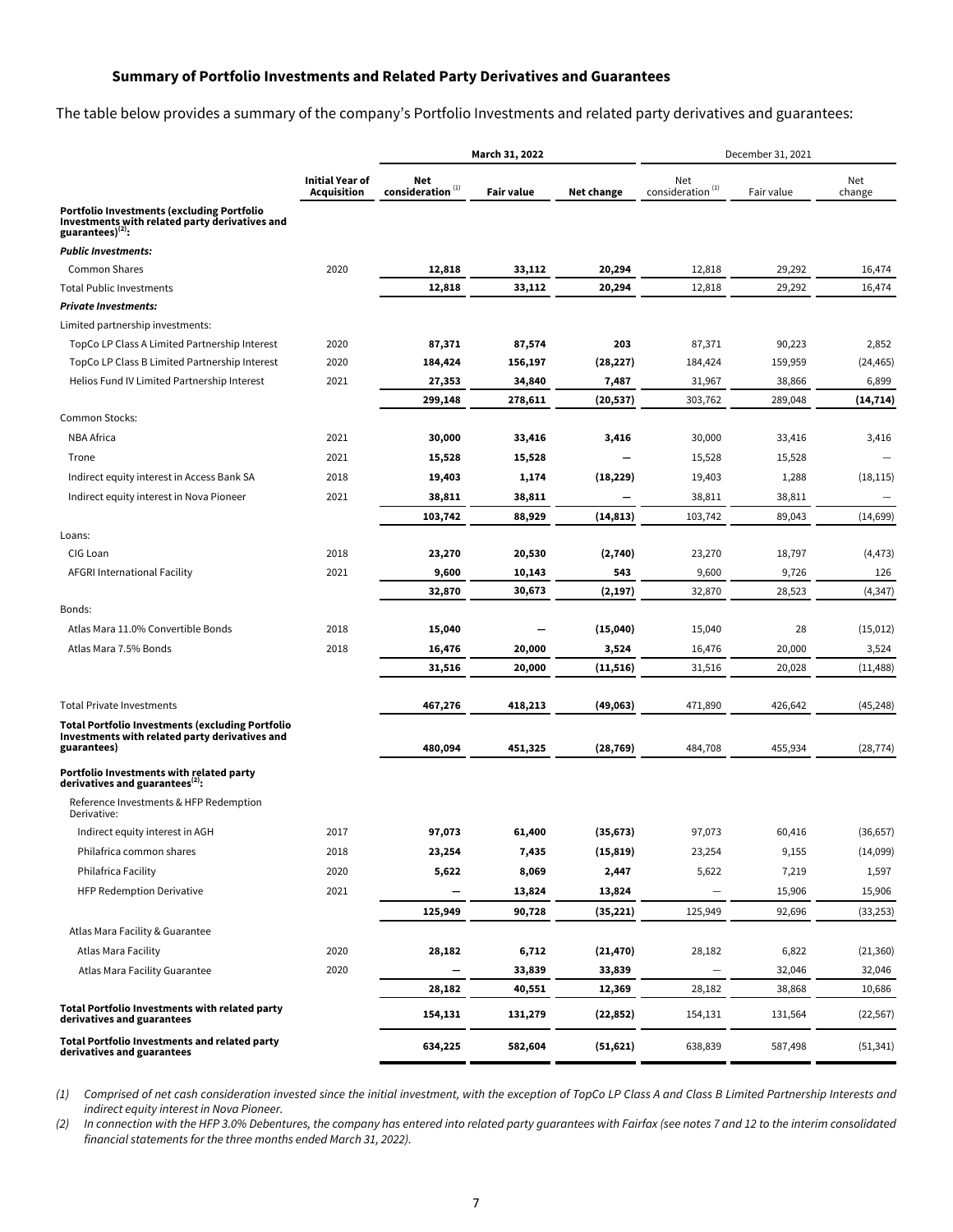### **Public Portfolio Investments**

<span id="page-8-0"></span>The company's Public Portfolio Investments are as follows:

### **Common Shares**

At March 31, 2022 and December 31, 2021, the company held less than 5.0% of the common shares of public companies in various sectors, listed on the Johannesburg Stock Exchange and the London Stock Exchange.

At March 31, 2022, the fair value of the company's investment in the Common Shares was \$33,112 (December 31, 2021 - \$29,292), determined using the bid prices of those investments (without adjustments or discounts) at the balance sheet date.

#### **Private Portfolio Investments**

### **Cautionary Statement Regarding the Valuation of Private Portfolio Investments**

In the absence of an active market for the company's Private Portfolio Investments, fair values of these investments are determined by management using industry accepted valuation methodologies after considering the history and nature of the business, operating results and financial conditions, outlook and prospects, general economic, industry and market conditions, contractual rights relating to the investment, public market comparables (if available) and, where applicable, other pertinent considerations. The process of valuing investments for which no active market exists is inevitably based on inherent uncertainties and the resulting values may differ from values that would have been used had an active market existed. The amounts at which the company's Private Portfolio Investments could be disposed of may differ from the fair values assigned and those differences may be material.

While the company's valuation techniques for Private Portfolio Investments remained unchanged during the first quarter of 2022, the development of unobservable inputs included added uncertainty related to the economic disruption caused by the ongoing COVID-19 pandemic. The company does not have any direct exposure to Russian or Ukrainian markets and as such, the extent of the conflict in Ukraine and the potential impact on the Private Portfolio Investments is unknown.

### **Limited Partnership Investments**

TopCo LP

#### Business Overview

TopCo LP, an affiliate of Helios Holdings Limited ("HHL", together with one or more of its affiliates, as the context requires, the "Helios Holdings Group"), is a limited partnership established under the laws of Guernsey and controlled by its general partner, HFA GP (Guernsey) Limited, an affiliate of the Helios Holdings Group. TopCo LP was formed as the investment vehicle through which HFP will receive cash flows from its entitlement to certain Helios fee streams. TopCo LP is the portfolio advisor of the company and its consolidated subsidiaries and has entered into a sub-advisory agreement with the Manager to provide the investment and advisory services to HFP. TopCo LP receives investment advisory fees from HFP.

### TopCo LP Class A Limited Partnership Interest

TopCo LP is a limited partner of Helios Investors Genpar, L.P., HIP Equity II, L.P., HIP Equity III, L.P. and HIP Equity IV, L.P. (collectively, the "Carried Interest Recipients") and as such is entitled to receive Carried Interest Proceeds, which HFP is entitled to receive, through HFP's ownership of TopCo LP Class A Limited Partnership Interests, when relevant amounts become available for distribution. The company may be subject to clawback obligations with respect to its TopCo LP Class A Limited Partnership Interest to the extent it has received Carried Interest Proceeds and a clawback is required. The risk is partially mitigated by escrow accounts established by each Helios Fund in accordance with their respective governing documents. At March 31, 2022 and December 31, 2021, the company was not subject to any clawback obligations with respect to its TopCo LP Class A Limited Partnership Interest.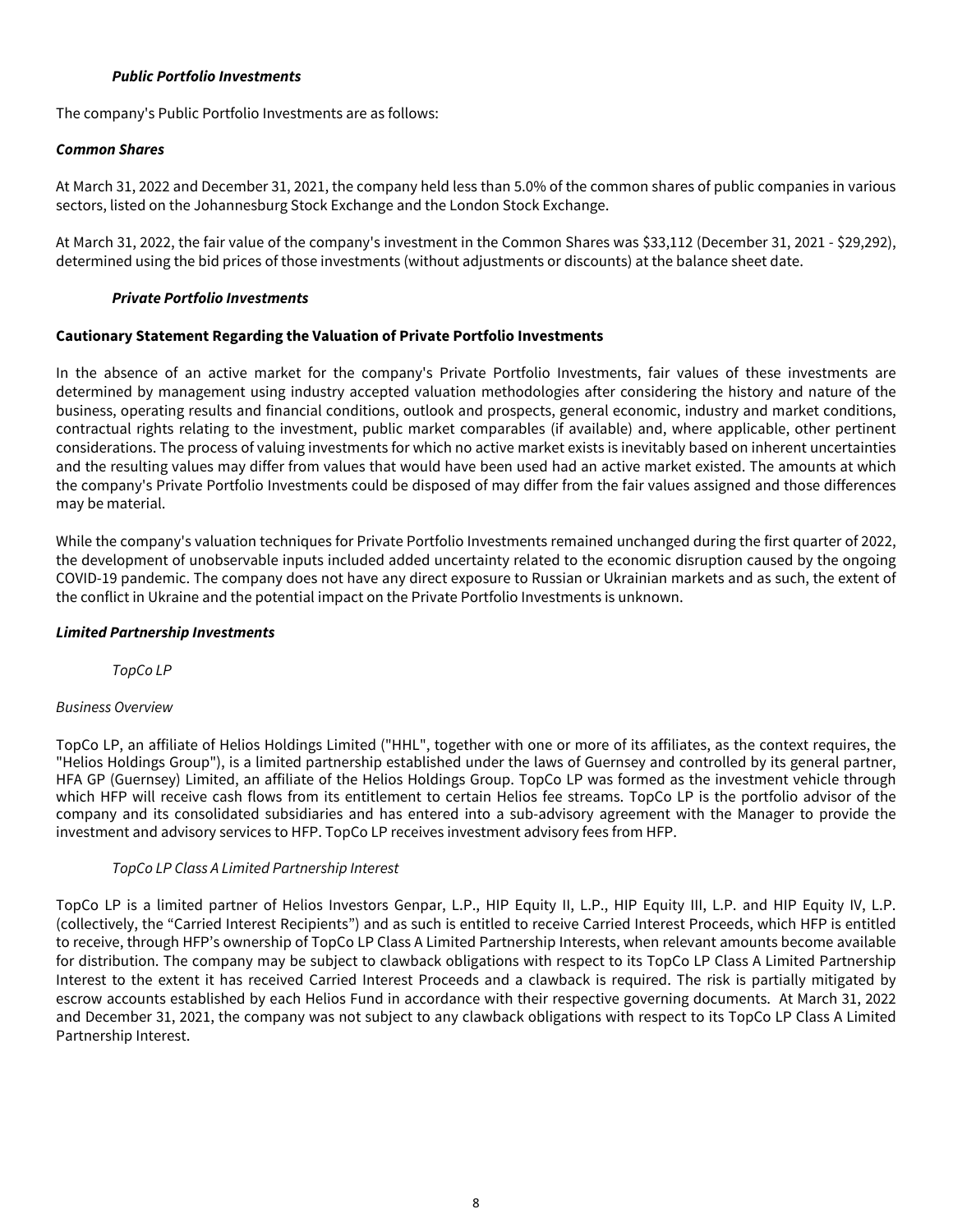### TopCo LP Class B Limited Partnership Interest

TopCo LP also entered into contractual arrangements with certain Helios Holdings Group entities, pursuant to which the Helios Holdings Group entities entitled to receive management fees assigned their respective rights to receive all management fees to TopCo LP and TopCo LP agreed to pay all expenses incurred in order to receive the management fees ("Excess Management Fees"). HFP's ownership of TopCo LP Class B Limited Partnership Interests entitles HFP to receive Excess Management Fees after a six-month holding period by TopCo LP.

At March 31, 2022 and December 31, 2021, HFP held all of the issued and outstanding Class A and Class B Limited Partnership Interests of TopCo LP.

# Key Business Drivers, Events, and Risks

TopCo LP is structured to accumulate and distribute Carried Interest Proceeds from the Carried Interest Recipients and Excess Management Fees from the Helios Holdings Group to HFP by virtue of HFP's TopCo LP Class A and Class B Limited Partnership Interests respectively, and the investment and advisory fees from HFP to the Helios Holdings Group. The Carried Interest Proceeds and Excess Management Fees are received from underlying Helios Funds, managed by the Helios Holdings Group.

# TopCo LP Class A Limited Partnership Interest

In December 2021, TopCo LP's limited partnership agreement was amended to commit HFP to contributing no more than 50.0% of either \$15,000 or 2.0% of total commitments to TopCo LP in respect of Management Team Commitments for Helios Fund IV and future Helios Funds ("Management Team Commitment") in exchange for pro rata limited partnership interest not subject to management fees and carried interest. Contributions in excess of this limit require consultation in good faith with the company and with Fairfax. This represents 50% of the Helios Holdings Group's management team commitment and is to be contributed to TopCo LP by HFP as the TopCo LP Class A Limited Partnership Interest holder. On December 14, 2021, TopCo LP issued a capital call for \$4,718 to HFP as the TopCo LP Class A Limited Partnership Interest holder to fund 50.0% of the Management Team Commitment and HFP recognized a \$4,718 increase in the investment in TopCo LP Class A Limited Partnership Interest and a corresponding increase in payable to related parties. On February 21, 2022, Helios Fund IV received additional limited partnership commitments, thereby reducing the company's commitment with respect to Management Team Commitments for Fund IV and resulting in an equalization capital adjustment of \$652 to the company. At March 31, 2022, the company's remaining capital commitment to TopCo LP with respect to the Management Team Commitment was \$3,434.

In 2021, TopCo LP declared a distribution of \$7,733 and accordingly, the company recorded a receivable from related parties of \$7,733.

On January 7, 2022, the payable to related parties of \$4,718 related to the Management Team Commitment and the distribution receivable from TopCo of \$7,733 were settled on a net basis and the company received cash of \$3,015.

# Subsequent to March 31, 2022

On April 28, 2022, the company received a distribution from TopCo LP of \$652 relating to the equalization capital adjustment.

### TopCo LP Class B Limited Partnership Interest

In 2021, the company recognized a distribution receivable from its TopCo LP Class B Limited Partnership Interest of \$2,410, which reflected Excess Management Fees earned during 2021. Accordingly, the company recorded a reduction in the valuation of TopCo LP Class B Limited Partnership Interest and a receivable from related parties of \$2,410. On January 24, 2022, the company received a distribution of \$1,440 of Excess Management Fees earned during the first six months of 2021.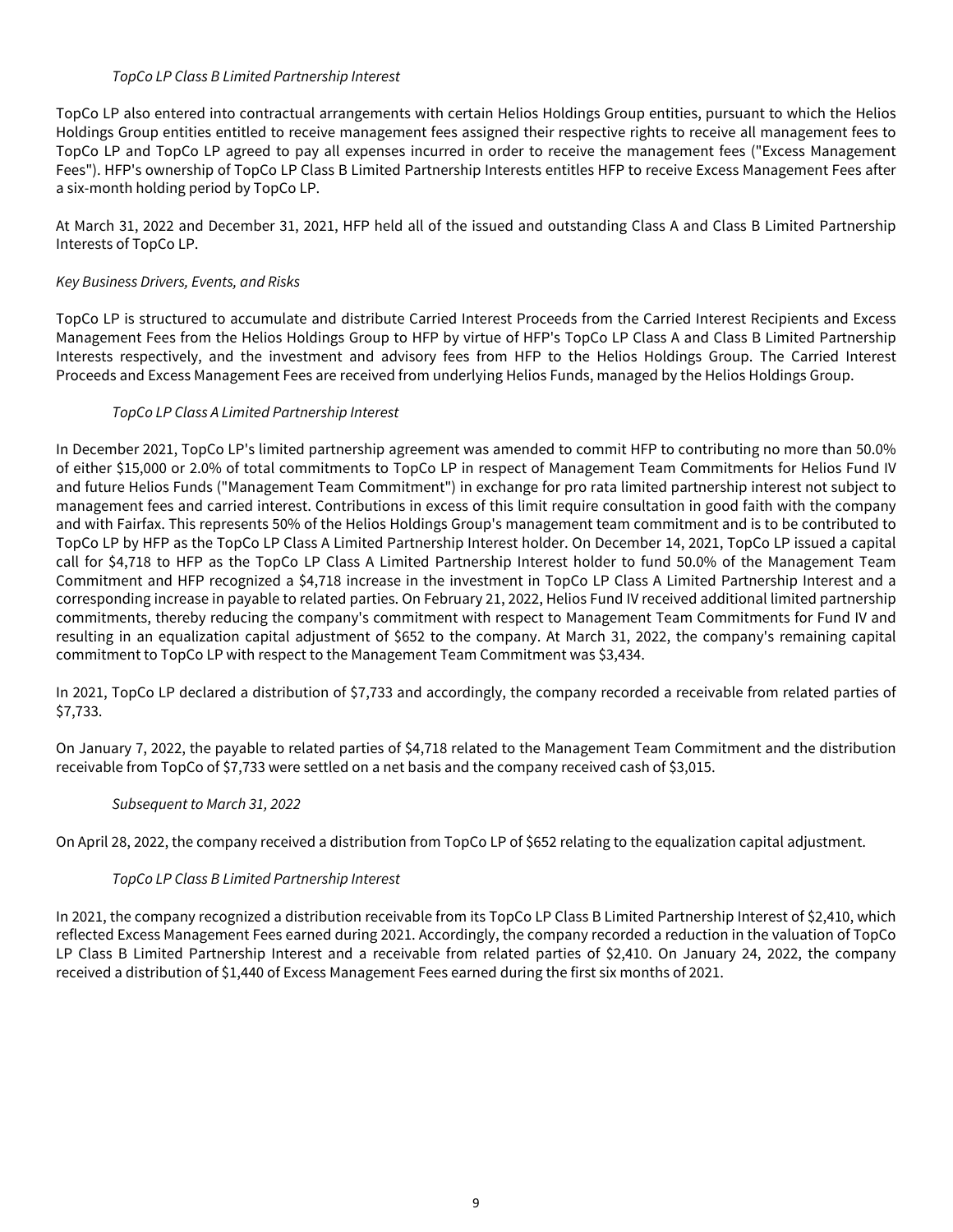### Valuation and Interim Consolidated Financial Statement Impact

## TopCo LP Class A Limited Partnership Interest

At March 31, 2022 the company estimated the fair value of its TopCo LP Class A Limited Partnership Interest using a sum-of-theparts valuation comprised of:

- (i) Fair value of Carried Interest Proceeds on Helios Funds which were determined using a discounted cash flow analysis based on multi-year free cash flow forecasts with assumed discount rates ranging from 23.2% to 29.2% (December 31, 2021 - 22.8% to 28.8%), target exit multiples of invested capital averaging 2.3x to 3.2x across Helios Funds II, III, and IV (December 31, 2021 - 2.5x to 3.0x), and forecasted exit dates ranging from 2022 to 2024 for Helios Funds II and III, and from 2022 to 2027 for Helios Fund IV (December 31, 2021 - 2022 to 2024 and 2022 to 2027). At March 31, 2022 free cash flow forecasts were based on estimates of Carried Interest Proceeds derived for each fund in accordance with waterfall provisions, prepared by Helios' management;
- (ii) Fair value of Carried Interest Proceeds from a co-investment vehicle which was based on the traded share price of the listed portfolio investment; and
- (iii) Fair value of TopCo LP's direct interest in Helios Fund IV arising from the \$7,500 (50% of \$15,000) Management Team Commitment which was valued based on the net asset value of Helios Fund IV; TopCo LP's interest in Helios Fund IV does not bear management fees or carried interest.

The limited partnership agreement for each Helios Fund includes a distribution waterfall provision, which is common in private equity fund structures, and requires that proceeds (generated following realizations or partial realizations of the relevant fund's investments or as other income becomes available to the relevant fund for distribution) are distributed in four stages: (i) a return of amounts contributed by investors and not previously repaid to those investors by the fund; (ii) an 8% preferred return to investors; (iii) a "catch-up" amount to the relevant Helios Holdings Group entity equal to 20% of all amounts distributed to all partners in excess of amounts distributed to limited partners to repay their drawn down capital contributions; and (iv) a split of all remaining profits between limited partners and the relevant Helios Holdings Group entity at an 80:20 ratio.

# Free Cash Flow Forecast Inputs

The primary drivers of free cash flow estimates are the exit assumptions on Helios Funds' underlying portfolio investments, including the planned exit strategy, target exit multiples of invested capital and timing of exit. The target exit multiple of invested capital for an underlying portfolio investment is equal to the fund's expected total proceeds divided by the expected total cost from initial investment to exit. Carried Interest Proceeds which may arise in future Helios Funds have been excluded from free cash flow estimates. In the event that target exit timings are not met and delayed in future periods, this may result in a negative impact on the fair value of the company's TopCo LP Class A Limited Partnership Interest.

### Current Model Assumptions

The following table describes the components of fair value, which include the Helios Funds and co-investments, and provides a summary of inputs used in the company's internal valuation model to estimate the fair value of the company's investment in the TopCo LP Class A Limited Partnership Interest at March 31, 2022:

|                                                                                    |                 |                      |                            | <b>Model inputs:</b>                                |                  |                                           |                   |  |
|------------------------------------------------------------------------------------|-----------------|----------------------|----------------------------|-----------------------------------------------------|------------------|-------------------------------------------|-------------------|--|
| <b>Components of value</b>                                                         | Vintage<br>Year | Committed<br>Capital | <b>Target</b><br>exit year | Average target exit<br>multiple of invested capital | Discount<br>rate | <b>HFP's share of</b><br>carried interest | <b>Fair value</b> |  |
| Helios Investors II, L.P. ("Helios Fund II") <sup>(1)</sup>                        | 2009            | 908,500              | 2022-2024                  | 2.5x                                                | 23.2%            | 25.0 %                                    | 29,590            |  |
| Helios Investors III, L.P. ("Helios Fund III") <sup>(2)</sup>                      | 2014            | 1,117,000            | 2022-2024                  | 2.3x                                                | 26.7%            | 25.0 %                                    | 44,352            |  |
| Helios Investors IV, L.P. ("Helios Fund IV") <sup>(3)</sup>                        | 2020            | 295,800              | 2022-2027                  | 3.2x                                                | 29.2%            | 50.0 %                                    | 4,791             |  |
| Carried interest on co-investment                                                  | 2011            | 47,500               | 2022                       | 7.3x                                                | N/A              | 25.0 %                                    | 3,574             |  |
| <b>Fair value of Carried Interest Proceeds</b>                                     |                 |                      |                            |                                                     |                  |                                           | 82,307            |  |
| Fair value of direct interest in Helios Fund IV through Management Team Commitment |                 |                      |                            |                                                     |                  |                                           | 5,267             |  |
| Fair value of TopCo LP Class A Limited Partnership Interest                        |                 |                      |                            |                                                     |                  |                                           | 87,574            |  |

(1) Helios Fund II is a private equity fund domiciled in the Cayman Islands that was formed in 2009 with the purpose of investing in companies that operate primarily in Africa. At March 31, 2022 the underlying portfolio investments in Helios Fund II were primarily comprised of investments in: (i) a public company operating in the fuel distribution sector across Africa; (ii) a private company offering electronic payment processing services in Nigeria; (iii) a public company operating in the telecommunication infrastructure sector across Africa; and (iv) a private company operating in the financial services sector across Africa.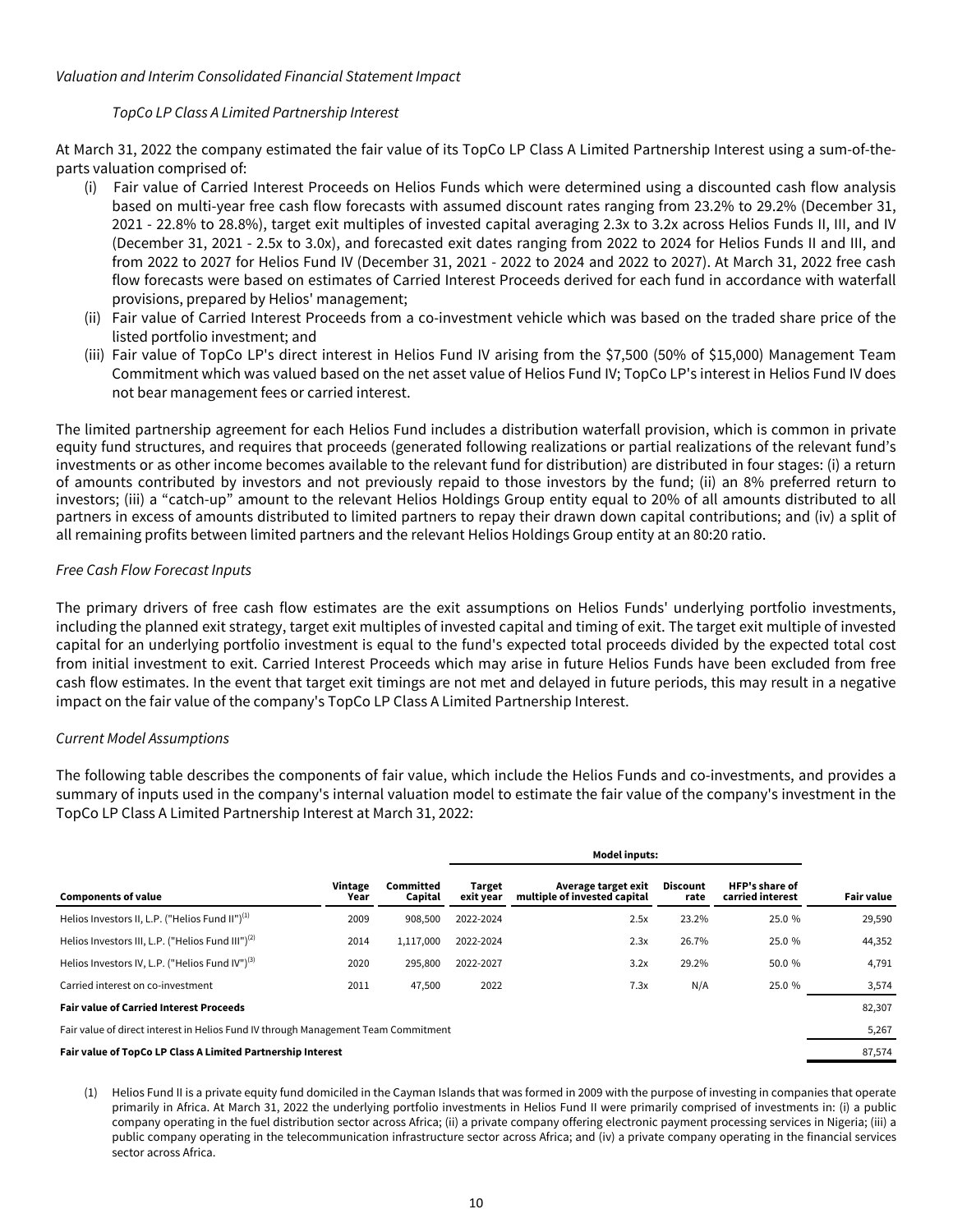- (2) Helios Fund III is a private equity fund domiciled in the Cayman Islands that was formed in 2014 with the purpose of investing in companies that operate primarily in Africa. At March 31, 2022 the underlying portfolio investments in Helios Fund III were primarily comprised of investments in: (i) a private company operating in the financial services sector across Africa; (ii) a public company providing electronic payment processing services in Egypt; (iii) a private company operating in the gas distribution sector in Nigeria; (iv) a private company that importing and distributing agricultural inputs across Africa; (v) a private company operating a liquefied natural gas terminal in Ghana; (vi) a private company operating in the agricultural sector in Egypt; and (viii) a private company providing electronic payment processing services in Egypt.
- (3) Helios Fund IV is a private equity fund domiciled in the Cayman Islands that was formed in 2020 with the purpose of investing in companies that operate primarily in Africa. At March 31, 2022 the underlying portfolio investments in Helios Fund IV were primarily comprised of investments in: (i) a private company operating in the discount grocery retail space in Morocco; (ii) a private company providing electronic payment processing services globally (including Africa); (iii) a private insurance company established in 2020 and expected to operate across Africa; and (iv) a private company operating in medical devices, in vitro diagnostics and pharmaceuticals in Morocco.

The continued growth in these underlying companies' businesses, profits and their implied valuations is expected to yield attractive exit valuations, allowing the Helios Funds to realize at profitable exit multiples of invested capital. Helios Funds II and III, which together form a significant part of the fair value of Carried Interest Proceeds, are currently on track to meet their target exit dates through 2022 to 2024 with Carried Interest Proceeds expected to be realized beginning in 2023.

At March 31, 2022, the company's internal valuation model indicated that the fair value of its TopCo LP Class A Limited Partnership Interest was \$87,574 (December 31, 2021 - \$90,223).

## TopCo LP Class B Limited Partnership Interest

At March 31, 2022, the company estimated the fair value of its TopCo LP Class B Limited Partnership Interest using a discounted cash flow analysis based on multi-year probability-weighted free cash flow forecasts with an assumed discount rate of 14.5%, growth in assets under management of 23.1%, probability weightings of 25.0% to 75.0% on future fundraising initiatives implying an average reduction in unweighted future cash flows of 24.2%, a long term pre-tax profit margin of 42.2% and a long term growth rate of 4.5% (December 31, 2021 - multi-year conditional free-cash flow forecasts with an assumed discount rate of 14.1%, growth in assets under management of 23.1%, a long term pre-tax profit margin of 42.2% and a long term growth rate of 4.5%). At March 31, 2022, free cash flow forecasts were based on Excess Management Fee forecasts prepared by Helios' management.

## Free Cash Flow Forecast Inputs

The primary drivers of the free cash flow estimates are the forecasted growth in assets under management over eight years through the creation of new Helios private equity funds, as well as raising capital for new strategies such as climate and venture capital funds and the establishment of permanent capital vehicles to invest in listed African stocks. Growth in profit margins is driven by growth in assets under management, combined with the use of operating leverage. Based on \$1.3 billion in fee-bearing committed capital in place at the end of the fourth quarter of 2021 and growth over eight years to \$6.9 billion in projected assets under management, the forecasted growth in assets under management implies a compound annual growth rate in committed capital of 23.1% over the eight-year forecasting period. In the event that TopCo LP does not achieve its forecasted growth in assets under management in future periods, this may result in a negative impact on the fair value of the company's TopCo LP Class B Limited Partnership Interest.

### Current Model Assumptions

Long term pre-tax profit margins of 42.2% at March 31, 2022 (December 31, 2021 - 42.2%) were estimated by Helios' management based on pre-tax management fee-related earnings margins. Pre-tax profit margins are forecasted to increase over an eight-year period driven primarily by growth in assets under management and the expected use of operating leverage. Fee-related earnings on future fundraising initiatives were probability weighted in a manner described below, resulting in expected long term pre-tax profit margins that were comparable to publicly listed global private equity asset managers.

Probability weightings were assigned to Excess Management Fees for each future initiative. Lower probability weightings were assigned to earnings arising from fee-bearing capital in the following decreasing order of probability: (i) follow-on private funds of current strategies; (ii) initiation of new strategies to be executed through future private funds and permanent capital vehicles; and (iii) follow-on private funds of these new strategies.

The discount rate increased to 14.5% at March 31, 2022 from 14.1% at December 31, 2021. At March 31, 2022, the discount rate of 14.5% continued to include certain risk premiums commensurate with the risks inherent in the probability-weighted expected future cash flows.

Long term growth rates of 4.5% at March 31, 2022 (December 31, 2021 - 4.5%) were based on the expected long term sustainable growth rate of the economic environments and sectors in which the investment operates.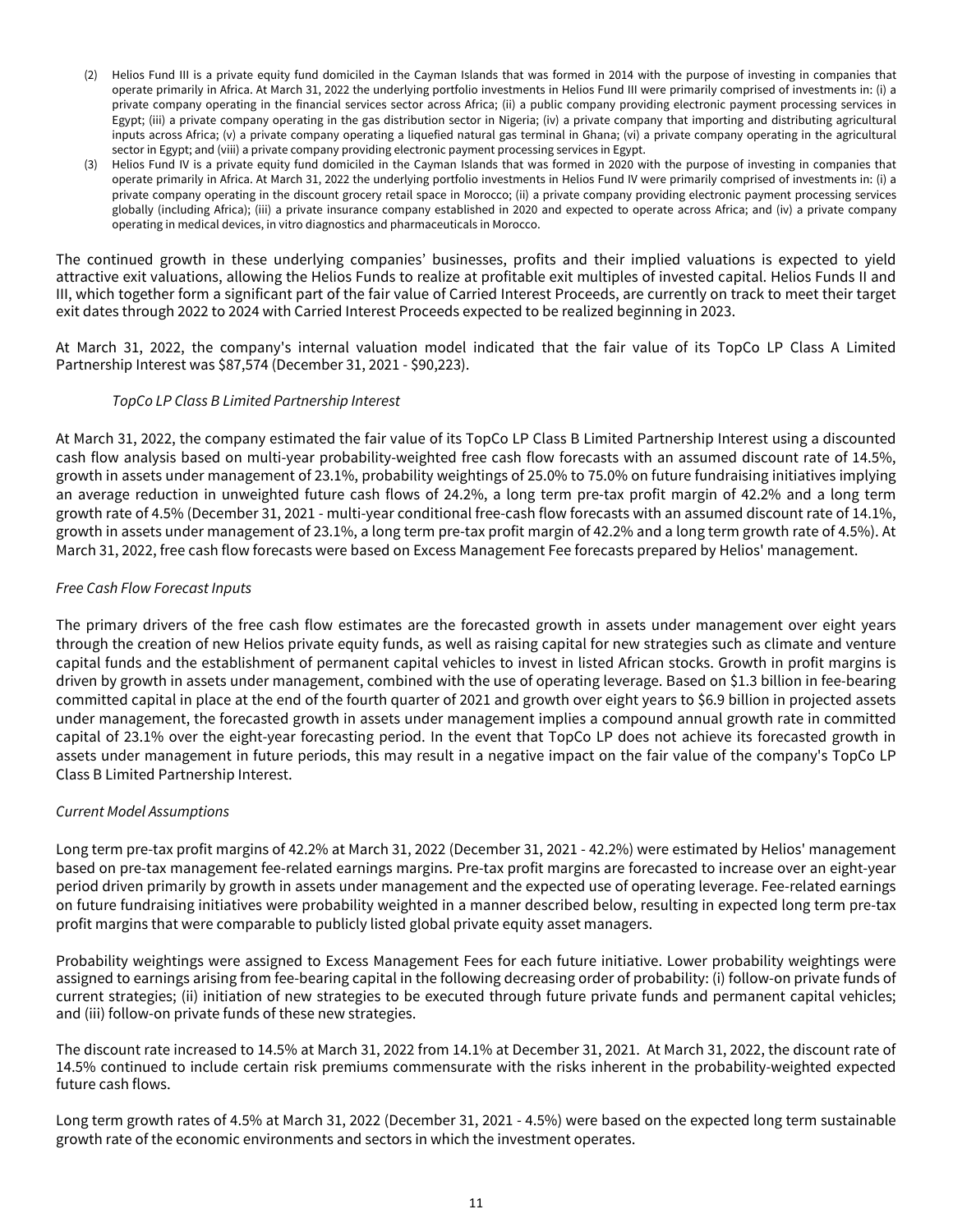At March 31, 2022, the company's internal valuation model indicated that the fair value of its TopCo LP Class B Limited Partnership Interest was \$156,197 (December 31, 2021 - \$159,959).

TopCo LP's Summarized Financial Information

Summarized below is TopCo LP's balance sheet as at December 31, 2021.

Balance Sheet (unaudited - US\$ thousands)

|                                                                 | <b>December 31, 2021</b> |
|-----------------------------------------------------------------|--------------------------|
| <b>Assets</b>                                                   |                          |
| Cash                                                            | 4,663                    |
| Equity interest in limited partnerships                         | 90,223                   |
| Future net fee related earnings                                 | 159,959                  |
| Due from affiliates                                             | 13,880                   |
| <b>Total assets</b>                                             | 268,725                  |
|                                                                 |                          |
| <b>Liabilities</b>                                              |                          |
| Due to affiliates                                               | 8,400                    |
| Amounts due to Class A interest holder                          | 90,223                   |
| Amounts due to Class B interest holder                          | 159,959                  |
| Distributions payable to Class A interest holder <sup>(1)</sup> | 7,733                    |
| Distributions payable to Class B interest holder <sup>(2)</sup> | 2,410                    |
| <b>Total liabilities</b>                                        | 268,725                  |
|                                                                 |                          |

(1) On January 7, 2022, the company received a distribution of carried interest proceeds.

(2) On January 24, 2022, the company received a distribution of \$1,440 related to Excess management Fees earned during the first six months of 2021.

Summarized below is selected information from TopCo LP for the year ended December 31, 2021.

Realized gain from future net fee related earnings (unaudited - US\$ millions)

|                                                                                    | Year ended<br>December 31, 2021 |
|------------------------------------------------------------------------------------|---------------------------------|
| Management fees earned                                                             | 33,312                          |
| Expenses incurred                                                                  | 30,902                          |
| Realized gain from future net fee related earnings (Excess Management Fees to HFP) | 2.410                           |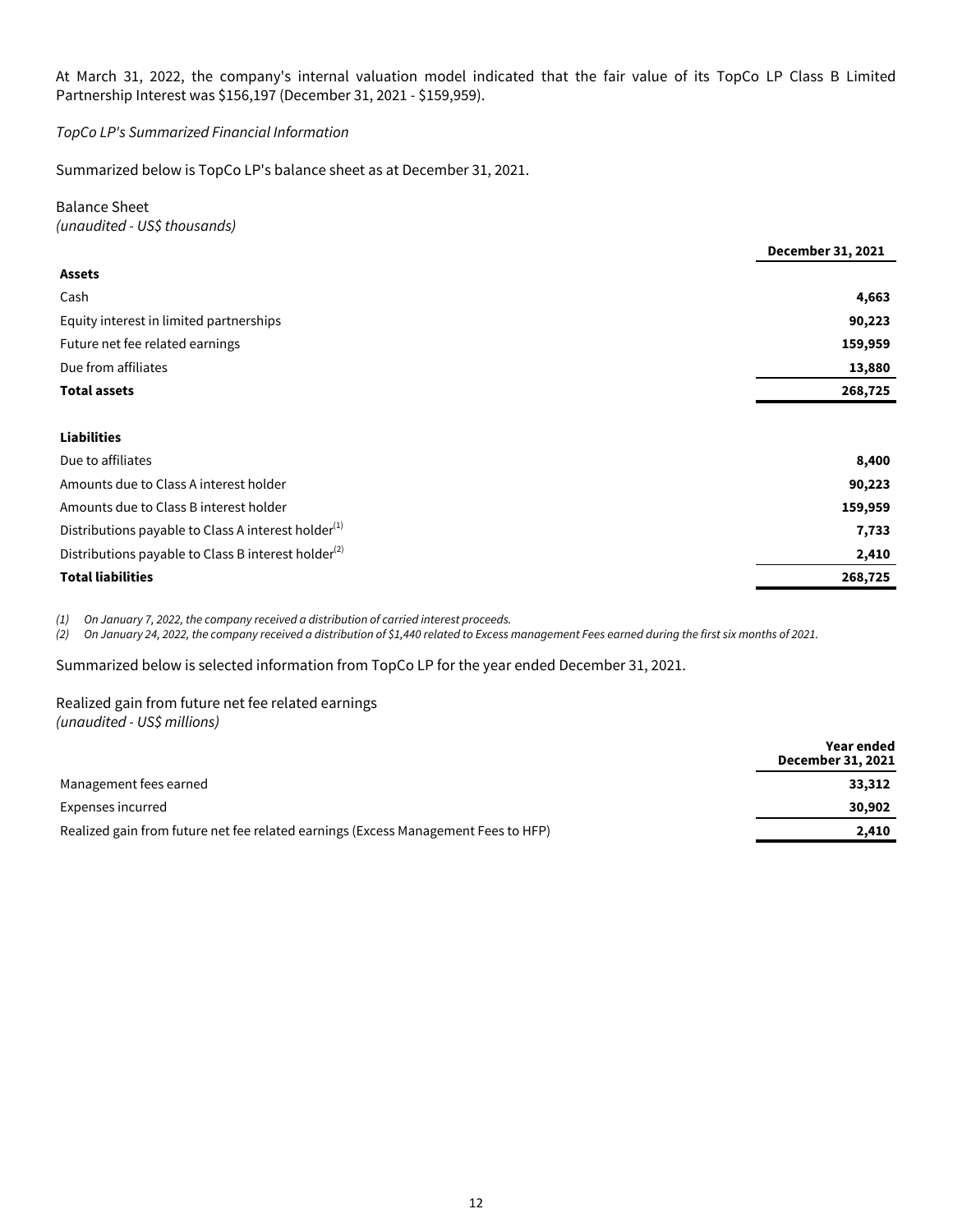Summarized below is selected information from the Helios Funds for the year ended December 31, 2021. Unrealized carried interest represents the amount of carried interest that would have been realized if all the portfolio investments in the respective Helios Funds were to be exited at their reporting date fair values.

Unrealized carried interest (unaudited - US\$ thousands)

|                             | Year ended<br><b>December 31, 2021</b> |
|-----------------------------|----------------------------------------|
| Helios Investors, LP        | 1,189                                  |
| Helios Investors II, L.P.   | 142,599                                |
| Helios Investors III, L.P.  | 190,419                                |
| Helios Investors IV, L.P.   | 6,562                                  |
| Peak Co-investment LP       | 14,177                                 |
| Unrealized carried interest | 354,946                                |

TopCo LP's share of unrealized carried interest of the Helios Funds noted above is 25% for Helios Funds I-III and Peak Coinvestment LP, and 50% of Helios Fund IV.

## Helios Fund IV

Helios Investors IV, L.P. ("Helios Fund IV") is a limited partnership based in the Cayman Islands, structured to receive and deploy capital from limited partners with the objective of earning returns from investments directly or indirectly in, or with a nexus to, Africa. Helios Fund IV is controlled by its general partner, Helios Investors Genpar IV, Ltd. ("Helios Fund IV GP").

As of December 31, 2021, Helios Fund IV made investments in: (i) TTMFS Singapore, a private company that provides electronic payment processing services globally (including Africa); (ii) Africa Specialty Risks, a private re-insurance company established in 2020 and expected to operate across Africa; (iii) BIM Stores Morocco, a private company operating in the discount grocery retail space in Morocco; and (iv) Trone, a private company operating in medical devices, in vitro diagnostics and pharmaceuticals in Morocco.

On March 31, 2021, the company committed to invest \$50,000 in Helios Fund IV. In 2021, the company funded aggregate capital calls of \$31,451, plus equalization interest of \$516 for total funding of \$31,967, representing 16.9% of the limited partnership interest in Helios Fund IV based on committed capital. As agreed in a side letter with the Helios Fund IV GP, the company was admitted to Helios Fund IV as a "Listed Fund" under the terms of Helios Fund IV's limited partnership agreement, as amended and restated (the "Helios Fund IV LPA"), meaning that the company will not incur any management fees nor any carried interest payable to Helios Fund IV GP with respect to its investment in Helios Fund IV, which would otherwise be incurred in accordance with the Helios Fund IV LPA.

On February 21, 2022, Helios Fund IV received additional limited partnership commitments, resulting in an equalization capital adjustment of \$4,614 paid to the company on March 9, 2022 and reducing the company's interest based on committed capital to 14.9%. At March 31, 2022, the company had funded aggregate capital calls of \$27,109, plus equalization interest of \$244, for total funding of \$27,353, representing 14.9% (December 31, 2021 - \$31,967 and 16.9%) of the limited partnership interest in Helios Fund IV based on committed capital.

At March 31, 2022, the company's remaining capital commitment to Helios Fund IV was \$22,891 (December 31, 2021 - \$18,549), which may be called at any time by Helios Fund IV GP in accordance with the Helios Fund IV LPA.

At March 31, 2022, the company estimated the fair value of its investment in Helios Fund IV Limited Partnership Interest to be \$34,840 (December 31, 2021 - \$38,866).

### **Common Shares**

# NBA Africa

HFP US Investments, Inc. ("U.S. Holdco") is a wholly-owned holding company, formed for the sole purpose of investing in NBA Africa, LLC ("NBA Africa"), an entity formed by the National Basketball Association ("NBA") to conduct the league's business in Africa including the Basketball Africa League, a partnership between the NBA and the International Basketball Federation.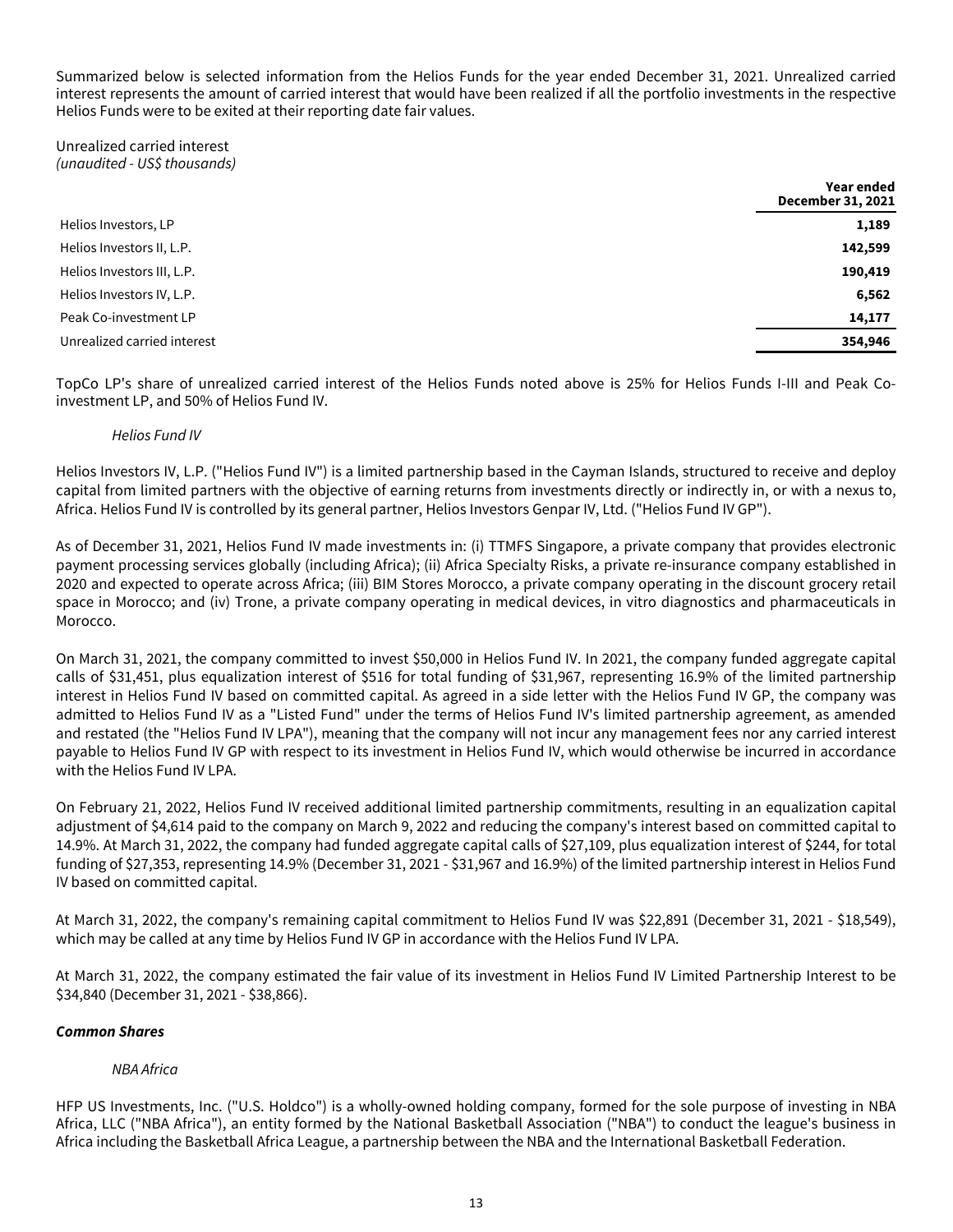At March 31, 2022 and December 31, 2021, the company, through its U.S. Holdco, had invested \$30,000 in exchange for an equity interest in NBA Africa.

At March 31, 2022, the company estimated the fair value of its investment in NBA Africa to be \$33,416 (December 31, 2021 - \$33,416).

### Trone Holdings

Trone Holdings is a holding company based in London, United Kingdom, created for the purpose of holding an equity interest in a Moroccan medical technology distribution group ("Trone"). Trone's business is centered around the distribution and maintenance of medical imaging and diagnostic equipment, and the production and distribution of contrast pharmaceuticals for imaging.

At March 31, 2022 and December 31, 2021, the company had invested \$15,528 for a 22.0% equity interest in Trone Holdings. Helios Fund IV holds the remaining 78.0% equity interest in Trone Holdings. Trone Holdings, together with the founding partner and management of Trone, holds the entire equity interest in SPV Rayon Holdings ("SPV Rayon"), a Moroccan holding company which owns 100.0% of Trone's operating businesses.

At March 31, 2022, the company estimated the fair value of its 22.0% equity interest in Trone Holdings to be \$15,528 (December 31, 2021 - \$15,528).

### Indirect equity interest in AGH

AFGRI Holdings Proprietary Limited ("AFGRI Holdings") is a private holding company based in South Africa that owns 100.0% of AFGRI Group Holdings Proprietary Limited ("AGH"), an investment holding company with interests in a number of agricultural and food-related companies. AGH's core focus is grain commodities, and it provides services across the entire grain production and storage cycle, offering financial support and solutions as well as high-tech equipment through the John Deere brand supported by a large retail footprint. AGH is one of the largest John Deere distributors outside of the United States, with presence in several markets in Africa and Western Australia. AGH is also involved in food businesses, as it owns and operates maize and wheat mills, animal feed factories, and snacking and bread production facilities. Additional information can be accessed from AGH's website www.agh.co.za.

At March 31, 2022 and December 31, 2021, the company had invested \$98,876 in Joseph Investment Holdings ("Joseph Holdings") (comprised of \$88,744 for 74.6% in common shares and 73.7% in Class A shares of Joseph Holdings, providing a 74.6% voting interest and \$10,132 as a shareholder loan). Through its investment in Joseph Holdings, HFP is the largest beneficial shareholder of AGH. HFP has a 46.8% indirect equity interest (December 31, 2021 - 46.8%) in AGH.

On August 24, 2021, AGH entered into a debt restructuring agreement with its lenders which formalized a monthly repayment plan to fully repay certain lenders by December 31, 2021 through monetization or sale of certain non-core assets. In addition, AGH and certain other lenders agreed to a further debt standstill until May 31, 2022 and December 31, 2022.

At March 31, 2022, the company estimated the fair value of its 46.8% indirect equity interest in AGH to be \$61,400 (December 31, 2021 - \$60,416).

On March 31, 2021, as part of the \$100,000 HFP 3.0% Debenture transaction (refer to note 7 (Borrowings) to the interim consolidated financial statements for the three months ended March 31, 2022), Fairfax guaranteed a floor valuation of the company's investments in AGH (indirect via Joseph Holdings), Philafrica common shares, the Philafrica Facility (see discussion under the headers "Indirect equity interest in AGH", "Philafrica Foods Proprietary Ltd." and "Philafrica Facility"), and the PGR2 Loan (collectively, the "Reference Investments"), giving rise to the HFP Redemption Derivative described later in this note.

### AGH's Summarized Financial Information

To avoid the distortion caused by foreign currency translation, the tables below present AFGRI Holdings' financial and operating results in both U.S. dollars and South African rand (AFGRI Holdings' functional currency). The discussion which follows refers to those South African rand figures unless indicated otherwise.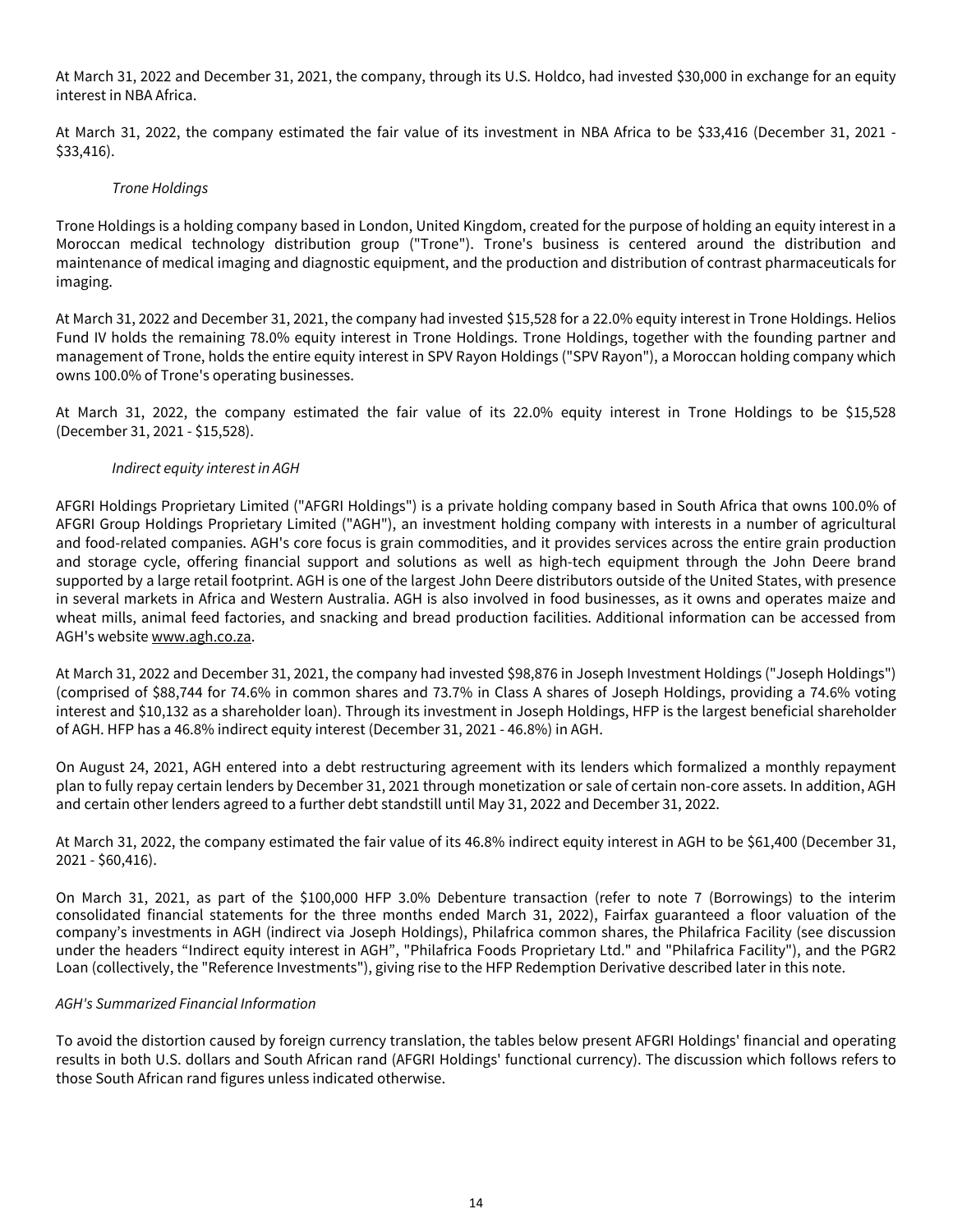The company's fiscal year ends on December 31 and AFGRI Holdings' fiscal year ends on March 31. Summarized below are the consolidated balance sheets for AFGRI Holdings at December 31, 2021 and March 31, 2021.

### Balance Sheets

(unaudited - in South African rand thousands and US\$ thousands)

|                            | South African rand |                | US\$                 |                               |
|----------------------------|--------------------|----------------|----------------------|-------------------------------|
|                            | December 31, 2021  | March 31, 2021 | December 31, 2021(1) | March 31, 2021 <sup>(1)</sup> |
| Current assets             | 8,637,722          | 6,539,181      | 541,211              | 442,734                       |
| Non-current assets         | 3,521,103          | 3,455,532      | 220,620              | 233,956                       |
| <b>Current liabilities</b> | 8,482,947          | 6,739,344      | 531,513              | 456,286                       |
| Non-current liabilities    | 1,856,836          | 1,463,208      | 116,343              | 99,066                        |
| Shareholders' equity       | 1,819,042          | 1,792,161      | 113,975              | 121,338                       |

(1) The net assets of AFGRI Holdings were translated at December 31, 2021 at \$1 U.S. dollar = 15.96 South African rand and at March 31, 2021 at \$1 U.S. dollar = 14.77 South African rand. The exchange rates used were the spot rates prevailing on those respective dates.

Current assets increased primarily reflecting an increase in inventory and trade receivables, driven mostly by the seasonality of the business and the higher commodity price environment. Non-current assets remained relatively constant. Current liabilities increased primarily reflecting an increase in borrowings from banks to finance trade receivables, originating mostly at the grain management business and relating to grain commodities bought on behalf of clients. Non-current liabilities increased primarily due to the implementation of AGH's debt restructuring plan, the acquisition of Agri Implements ("AIM") in Australia, the rental liability associated with the sale and leaseback of retail properties, and the increase in deferred income tax liabilities. Shareholders' equity remained relatively stable during the period.

Summarized below are AFGRI Holdings' consolidated statements of earnings for the nine months ended December 31, 2021 and 2020.

## Statements of Earnings

(unaudited - in South African rand thousands and US\$ thousands)

|                                                   | South African rand                     |                                        | US\$                                      |                                                 |  |
|---------------------------------------------------|----------------------------------------|----------------------------------------|-------------------------------------------|-------------------------------------------------|--|
|                                                   | Nine months ended<br>December 31, 2021 | Nine months ended<br>December 31, 2020 | Nine months ended<br>December 31, 2021(1) | Nine months ended<br>December 31, 2020 $^{(1)}$ |  |
| Revenue from continuing operations <sup>(2)</sup> | 13,286,532                             | 11,249,487                             | 903,787                                   | 672,012                                         |  |
| Income (loss) before taxes <sup>(2)</sup>         | 256,741                                | (295, 381)                             | 17,464                                    | (17, 645)                                       |  |
| Net income (loss)                                 | 76,814                                 | (376, 641)                             | 5,225                                     | (22, 499)                                       |  |

(1) Amounts for the nine months ended December 31, 2021 and 2020 were translated into US\$ using the average exchange rates of \$1 U.S. dollar = 14.70 South African rand and \$1 U.S. dollar = 16.74 South African rand prevailing during those periods.

(2) Revenue from continuing operations and Income (loss) before taxes for the nine months ended December 31, 2020 have been restated to reflect discontinued operations.

Revenues increased primarily due to strong equipment sales in both South Africa and Australia following a good agricultural year and elevated commodity prices, increased market share through the AIM acquisition, and elevated sales prices in Philafrica's businesses, partially offset by decreased sales volume in Philafrica's businesses due to competitive pressures. These results were dampened by volume and margin pressure reported at AFGRI's financial services business due to the smaller management fee under its transitional management agreement which ended on September 30, 2021. Effective October 1, 2020, revenues include retail operations, previously equity-accounted, following the acquisition of certain retail-related assets from a former joint venture. Income before taxes and net income increased primarily due to the revenue drivers discussed above, partially offset by margin pressures in the financial services business due to reduction in book size.

# Philafrica Foods Proprietary Ltd.

Philafrica Foods Proprietary Ltd. ("Philafrica") is a South African entity that owns and operates maize and wheat mills, animal feed factories, and snacking and bread production facilities. Additional information can be accessed from Philafrica's website www.philafricafoods.com.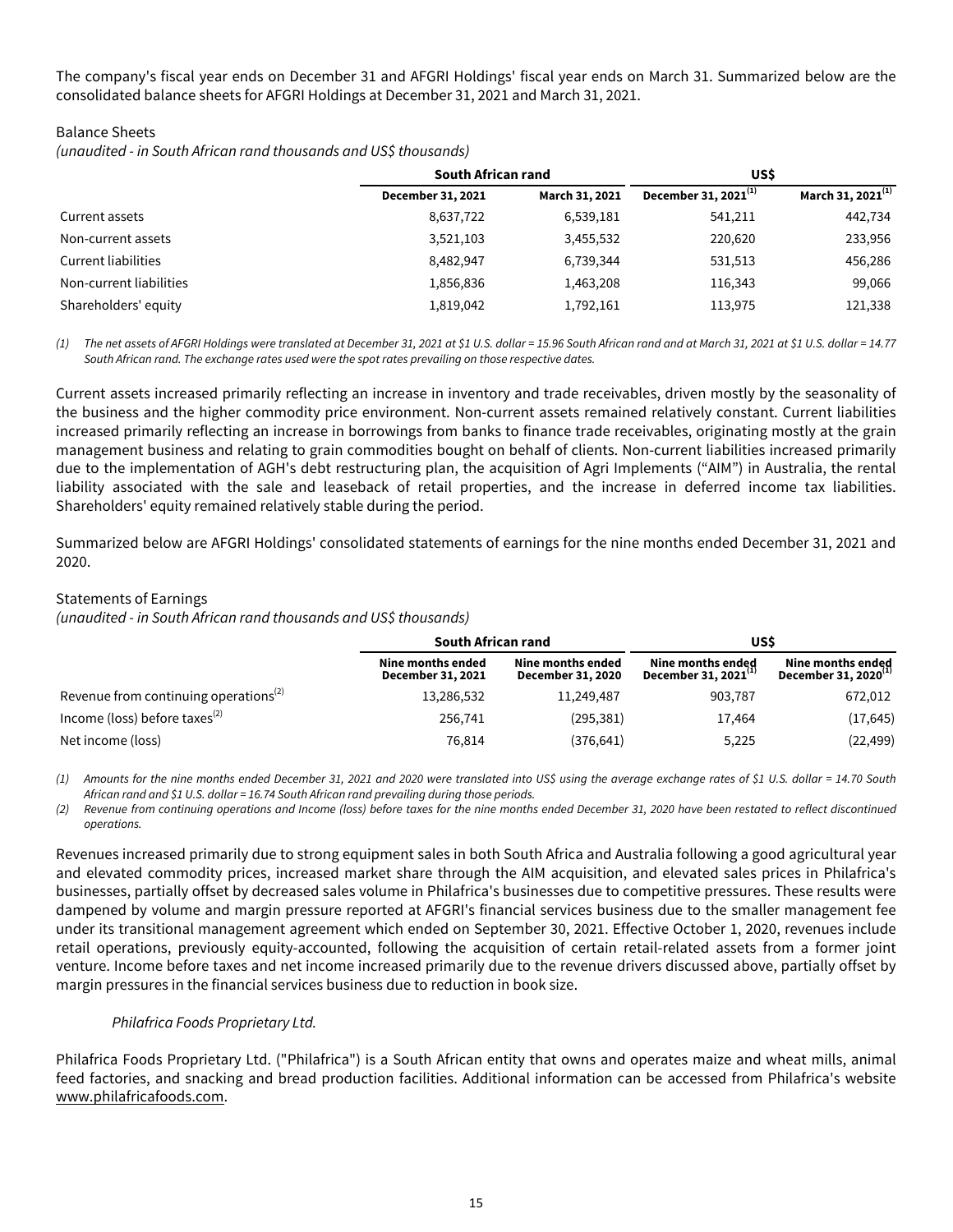At March 31, 2022 and December 31, 2021, the company had invested \$23,254 (325.0 million South African rand) into 26,000 common shares or 26.0% equity interest in Philafrica. Philafrica is controlled by AGH through AGH's 60.0% equity interest.

At March 31, 2022, the company estimated the fair value of its investment in Philafrica common shares to be \$7,435 (December 31, 2021 - \$9,155).

On March 31, 2021, as part of the \$100,000 HFP 3.0% Debenture transaction (refer to note 7 (Borrowings) to the interim consolidated financial statements for the three months ended March 31, 2022), Fairfax guaranteed a floor valuation of the company's investments in AGH (indirect via Joseph Holdings), Philafrica common shares, the Philafrica Facility (see discussion under the headers "Indirect equity interest in AGH", "Philafrica Foods Proprietary Ltd." and "Philafrica Facility"), and the PGR2 Loan (collectively, the "Reference Investments"), giving rise to the HFP Redemption Derivative described later in this note.

### Indirect equity interest in Nova Pioneer

Nova Pioneer Education Group ("Nova Pioneer") is a Pan-African independent school network offering preschool through secondary education for students from ages 3 through 19. Nova Pioneer operates fourteen schools with a combined enrollment of approximately 4,900 students. Nova Pioneer is wholly-owned by Ascendant Learning Limited ("Ascendant"), its Mauritiusbased parent entity.

On July 1, 2021, Nova Pioneer redeemed the company's 20.0% Nova Pioneer debentures (the "Nova Pioneer Bonds") with an aggregate fair value of \$34,711 and settled interest accrued of \$4,100 by issuing Ascendant common shares with a fair value of \$38,811.

At March 31, 2022 and December 31, 2021, the company had invested an aggregate of \$38,811 for a 56.3% equity interest in Ascendant ("Indirect equity interest in Nova Pioneer)". The company determined that the transaction price for its indirect equity interest in Nova Pioneer approximated fair value at March 31, 2022 and December 31, 2021 as there have been no significant changes to Nova Pioneer's business, capital structure or operating environment.

### Indirect equity interest in Access Bank SA

GroCapital Holdings Limited ("GroCapital Holdings") is a holding company that owns 4.8% of Access Bank (South Africa) Limited ("Access Bank SA", formerly known as Grobank Limited ("Grobank")).

On May 3, 2021, Access Bank Plc ("Access Bank"), a publicly listed Nigerian commercial bank, acquired a 90.4% equity interest in Grobank for 400.0 million South African rand (\$27,787 at transaction date exchange rates). Upon closing of the transaction, GroCapital Holdings had a 9.6% equity interest in Grobank which was renamed Access Bank (South Africa) Limited.

On March 1, 2022, Access Bank SA announced a pro-rata non-renounceable rights offering to shareholders to raise 375.0 million South African rand through the offer of 961,538,462 ordinary shares at 0.39 South African rand per share. GroCapital holdings did not participate in the rights offering resulting in a dilution of its ownership interest in Access Bank SA from 9.6% to 4.8%.

At March 31, 2022 and December 31, 2021, the company had invested an aggregate of \$19,403 (285.7 million South African rand) for a 48.1% equity interest in GroCapital Holdings (December 31, 2021 - 48.1%). Through its investment in GroCapital Holdings, the company has a 2.3% indirect equity interest in Access Bank SA (December 31, 2021 - 4.6%).

At March 31, 2022, the company estimated the fair value of its 2.3% indirect equity interest in Access Bank SA to be \$1,174 (December 31, 2021 - 4.6% and \$1,288).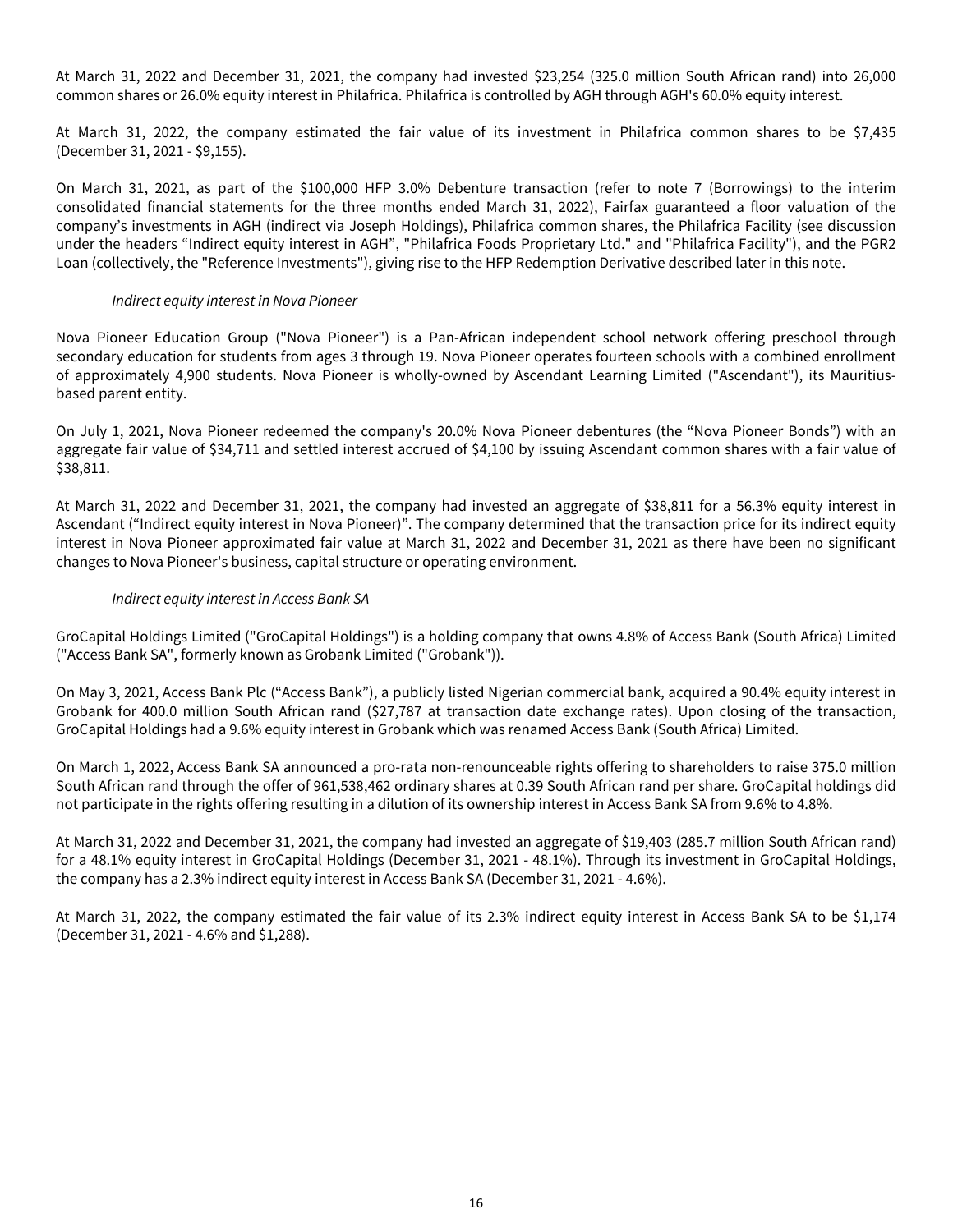## AFGRI International Facility

On August 20, 2021, the company entered into a secured lending arrangement with AFGRI International Proprietary Limited ("AFGRI International"), a wholly-owned South African subsidiary of AGH, pursuant to which the company agreed to provide up to \$10,000 of financing (the "AFGRI International Facility"). The AFGRI International Facility is primarily secured by AFGRI International's pledge of its equity interests in its wholly-owned Australian equipment business, AFGRI Australia Proprietary Limited. The AFGRI International Facility bears interest at a rate of 12.75% per annum, accrued and capitalized quarterly. On August 26, 2021 the company advanced \$9,600, net of \$400 in raising fees, under the AFGRI International Facility. The AFGRI International Facility matures on August 26, 2022, one year from initial funding date.

At March 31, 2022, the company determined that amortized cost approximated the fair value of the AFGRI International Facility, which was estimated to be \$10,143 (December 31, 2021 – \$9,726), including capitalized interest of \$421 (December 31, 2021 - \$nil).

In the first quarter of 2022, the company recorded interest income of \$421 (2021 – \$nil) within the consolidated statements of earnings (loss) and comprehensive income (loss) related to the AFGRI International Facility.

### Philafrica Facility

At March 31, 2022 and December 31, 2021, the company had advanced \$5,622 (98.0 million South African rand), net of a 2.0% raising fee, to Philafrica under a secured lending arrangement (the "Philafrica Facility"). The Philafrica Facility bears interest at a rate of South African prime plus 2.0% per annum, which is accrued and capitalized monthly. The repayment of the Philafrica Facility is subordinated against other third-party debt and is currently not repayable under its existing terms. The company continues to engage Philafrica and its lenders on the repayment of the Philafrica Facility. The Philafrica Facility is secured by a general guarantee from AGH and AGH's pledge of equity interests in Philafrica.

At March 31, 2022, the company estimated the fair value of the Philafrica Facility to be \$8,069 (December 31, 2021 - \$7,219).

In the first quarter of 2022, the company recorded interest income of \$160 (2021 - \$180) within the consolidated statement of earnings (loss) and comprehensive income (loss) related to the Philafrica Facility.

On March 31, 2021, as part of the \$100,000 HFP 3.0% Debenture transaction (refer to note 7 (Borrowings) to the interim consolidated financial statements for the three months ended March 31, 2022), Fairfax guaranteed a floor valuation of the company's investments in AGH (indirect via Joseph Holdings), Philafrica common shares, the Philafrica Facility (see discussion under the headers "Indirect equity interest in AGH", "Philafrica Foods Proprietary Ltd." and "Philafrica Facility"), and the PGR2 Loan (collectively, the "Reference Investments"), giving rise to the HFP Redemption Derivative described later in this note.

### CIG Loan

At March 31, 2022 and December 31, 2021, the company had advanced \$23,270 (292.5 million South African rand), net of a 2.5% raising fee to CIG (the "CIG Loan"). The CIG Loan bears interest at South African prime plus 2.0% per annum and has a maturity date of June 4, 2023. The CIG Loan is secured by CIG's pledge of its equity interests in Conlog Proprietary Limited ("Conlog"), a wholly-owned subsidiary of CIG that provides metering solutions to utilities, municipalities and property management companies in South Africa, the Middle East and across Africa.

On November 9, 2020, CIG commenced voluntary business rescue proceedings and as a result, suspended trading of its common shares on the Johannesburg Stock Exchange. The company does not expect to recover any of its interest receivable on the CIG Loan and in 2021, the company recorded a write-down of interest receivable of \$1,206 within the consolidated statements of earnings (loss) and comprehensive income (loss). In January 2022, the anticipated sale of assets that was expected to provide recovery on the CIG Loan was terminated. The company continues to be engaged with CIG's business rescue practitioner in recovering proceeds. At March 31, 2022, the interest receivable related to the CIG Loan was \$nil.

At March 31, 2022, the company estimated the fair value of the CIG Loan to be \$20,530 (December 31, 2021 - \$18,797).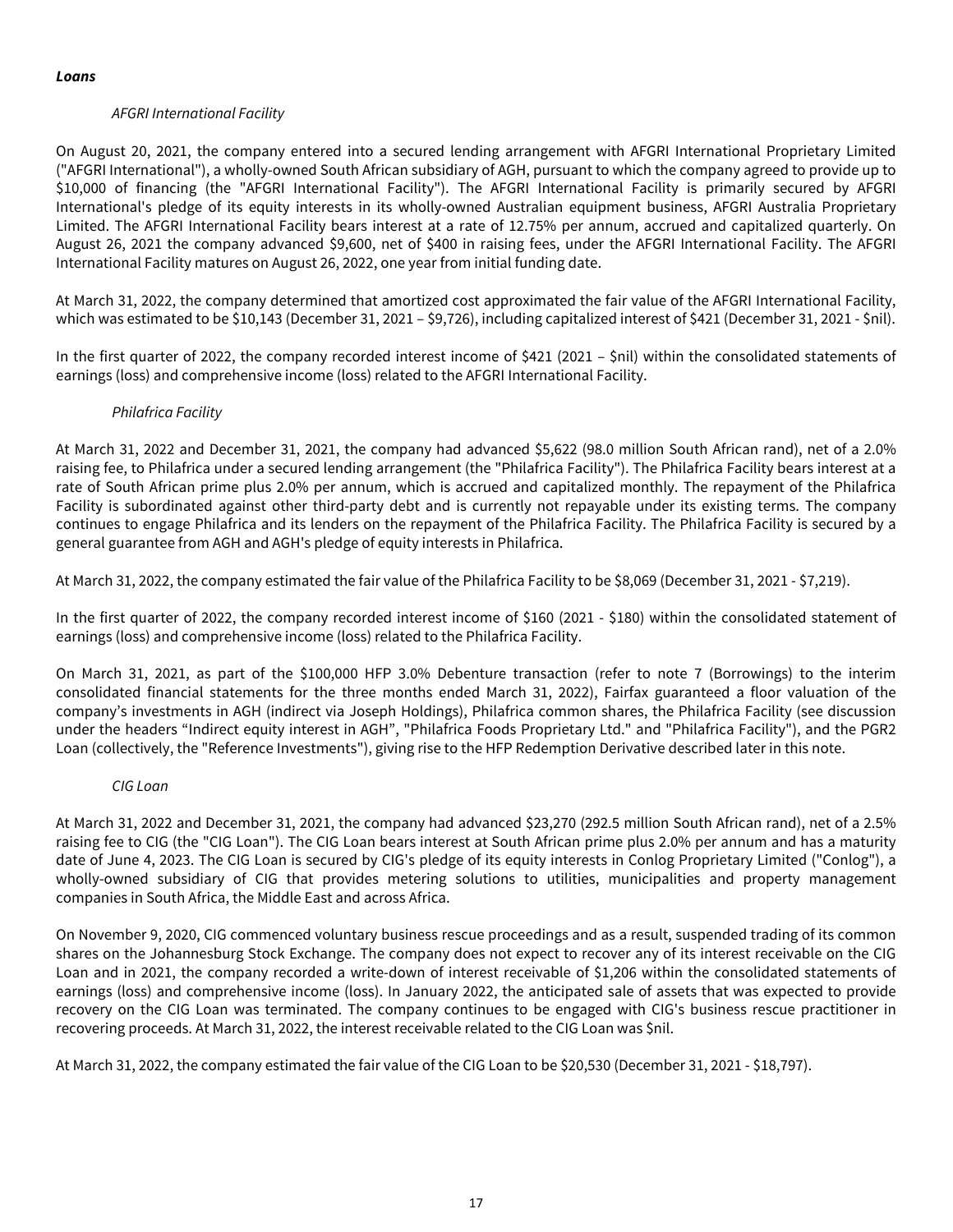### Atlas Mara Facility

At March 31, 2022 and December 31, 2021, the company had advanced \$39,507, net of \$493 in raising fees, under the terms of a secured lending arrangement with Atlas Mara (the "Atlas Mara Facility"). The Atlas Mara Facility has a stated coupon of 10.0% per annum plus default interest of 7.5%, accrued quarterly and payable in kind. The Atlas Mara Facility was secured by Atlas Mara's shares in African Banking Corporation Botswana Limited ("Atlas Mara Botswana").

On July 14, 2021, Atlas Mara and certain of its affiliates entered into a support and override agreement (the "Atlas Mara SOA") with its lenders which formalized plans to repay its outstanding debt obligations through orderly dispositions of certain of its underlying businesses. The key features of the Atlas Mara SOA were as follows:

- (i) The Atlas Mara SOA formalizes the waterfall allocation to the lenders of proceeds from the orderly dispositions of certain of Atlas Mara's underlying businesses;
- (ii) Certain of Atlas Mara's lenders, including HFP, agreed to grant a forbearance with respect to the maturities of their outstanding debts; and
- (iii) For those lenders whose financing documents provide for an increase in the underlying interest rate as a result of default, event of default or other similar event, these lenders are entitled to additional default interest in accordance with those provisions effective December 28, 2020.

The company continues to be engaged with Atlas Mara and its lenders in formalizing the terms and extension of the Atlas Mara SOA including forbearance with respect to the maturities of Atlas Mara's outstanding debts beyond December 31, 2021. On December 28, 2020, the company stopped accruing interest on the Atlas Mara Facility and has capitalized all interest up to that date. The expected recovery rate used in the company's valuation of the Atlas Mara Facility reflects expected recovery from the sale of Atlas Mara Botswana and UBN.

In October 2021, Atlas Mara completed the sale of its equity interest in Atlas Mara Botswana to Access Bank. A portion of the Atlas Mara Botswana shares were pledged as security for the Atlas Mara Facility and were subsequently released by the company in connection with the aforementioned sale. On October 14, 2021, upon Atlas Mara receiving the upfront portion of proceeds from the sale, the company received partial repayment on the Atlas Mara Facility of \$11,325. Pursuant to the Atlas Mara SOA, the company expects further repayments on the Atlas Mara Facility as Atlas Mara receives the remaining two tranches of proceeds from the sale.

In December 2021, Atlas Mara and certain other shareholders in Union Bank of Nigeria ("UBN") entered into an agreement, subject to regulatory approval, to sell their interest in UBN to a Nigerian bank holding company ("UBN Sale"). The proceeds from the sale are to be paid to the shareholders of UBN on closing. Pursuant to the Atlas Mara SOA, the company expects repayments on the Atlas Mara Facility as Atlas Mara receives the proceeds from the UBN Sale.

At March 31, 2022, the company estimated the fair value of the Atlas Mara Facility to be \$6,712 (December 31, 2021 - \$6,822).

In the first quarter of 2022, the company recorded interest income of \$nil (2021 - \$nil) within the consolidated statements of earnings (loss) and comprehensive income (loss) related to the Atlas Mara Facility.

Fairfax has guaranteed all repayment obligations of Atlas Mara under the Atlas Mara Facility, giving rise to the Atlas Mara Facility Guarantee described later in this note.

# **Bonds**

# Atlas Mara Bonds

At March 31, 2022 and December 31, 2021, the company had invested \$16,000 in Atlas Mara convertible bonds with a stated coupon of 11.0% per annum, accrued quarterly and payable in kind ("Atlas Mara 11.0% Convertible Bonds"). In addition, at March 31, 2022 and December 31, 2021, the company had invested \$20,000 in Atlas Mara bonds with a stated coupon of 7.5% per annum, payable semi-annually ("Atlas Mara 7.5% Bonds") (collectively, the Atlas Mara 11.0% Convertible Bonds and the Atlas Mara 7.5% Bonds are referred to as the "Atlas Mara Bonds"). The Atlas Mara 7.5% Bonds are secured by Atlas Mara's shares in UBN and the Atlas Mara 11.0% Convertible Bonds are not secured.

Pursuant to the Atlas Mara SOA, the company expects repayments on the Atlas Mara 7.5% Bonds as Atlas Mara receives the proceeds from the UBN Sale (see discussion under the header "Atlas Mara Facility" earlier in this note).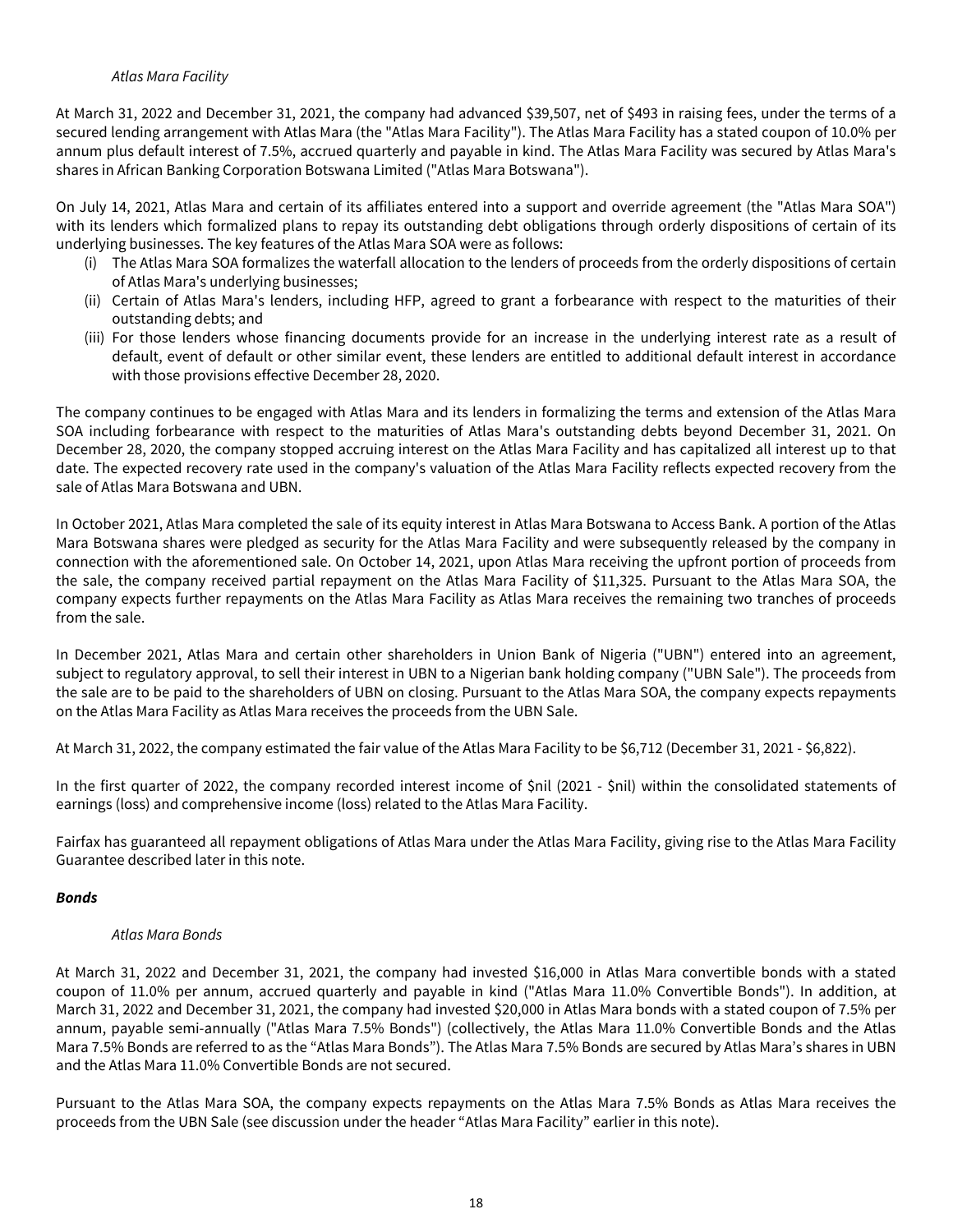At March 31, 2022, interest receivable of \$2,832 (December 31, 2021 - \$2,832) related to the Atlas Mara 7.5% Bonds and reflected the same expected recovery as the principal. Interest receivable relating to the Atlas Mara 11.0% Convertible Bond has been accrued and capitalized up to December 28, 2020. The company no longer accrues interest on the Atlas Mara Bonds effective December 28, 2020.

At March 31, 2022, the company estimated the fair value of the Atlas Mara 11.0% Convertible Bonds and the Atlas Mara 7.5% Bonds to be \$nil and \$20,000 (December 31, 2021 - \$28 and \$20,000).

In the first quarters of 2022 and 2021, the company recorded interest income of \$nil within the consolidated statements of earnings (loss) and comprehensive income (loss) related to the Atlas Mara Bonds.

### **Related Party Derivatives and Guarantees**

## Atlas Mara Facility Guarantee

On July 10, 2020, the company entered into an agreement with Fairfax whereby Fairfax guaranteed all principal and interest obligations of Atlas Mara under the Atlas Mara Facility, giving rise to a guarantee (the "Atlas Mara Facility Guarantee"), which was recorded in Related party derivatives and guarantees within the consolidated balance sheet.

At March 31, 2022, the fair value of the Atlas Mara Facility Guarantee reflected the expected continued forbearance with respect to the maturity of the Atlas Mara Facility, the inclusion of 7.5% default interest effective December 28, 2020 and the partial repayment of \$11,325 on the Atlas Mara Facility received October 14, 2021.

At March 31, 2022, the company estimated the fair value of its investment in the Atlas Mara Facility Guarantee to be \$33,839 (December 31, 2021 - \$32,046).

## HFP Redemption Derivative

On March 31, 2021, as part of the \$100,000 HFP 3.0% Debenture transaction (refer to note 7 (Borrowings) to the interim consolidated financial statements for the three months ended March 31, 2022), the company entered into the HFP Redemption Derivative. At maturity or on redemption by Fairfax, the principal amount to be repaid will be adjusted for the amount, if any, by which the aggregate fair value of the company's investments in AGH (indirect via Joseph Holdings), Philafrica common shares, the Philafrica Facility (see discussion under the headers "Indirect equity interest in AGH", "Philafrica Foods Proprietary Ltd." and "Philafrica Facility" earlier in this note), and the PGR2 Loan (collectively, the "Reference Investments") is lower than \$102,600.

At March 31, 2022, the fair value of the company's HFP Redemption Derivative was \$13,824 (December 31, 2021 - \$15,906).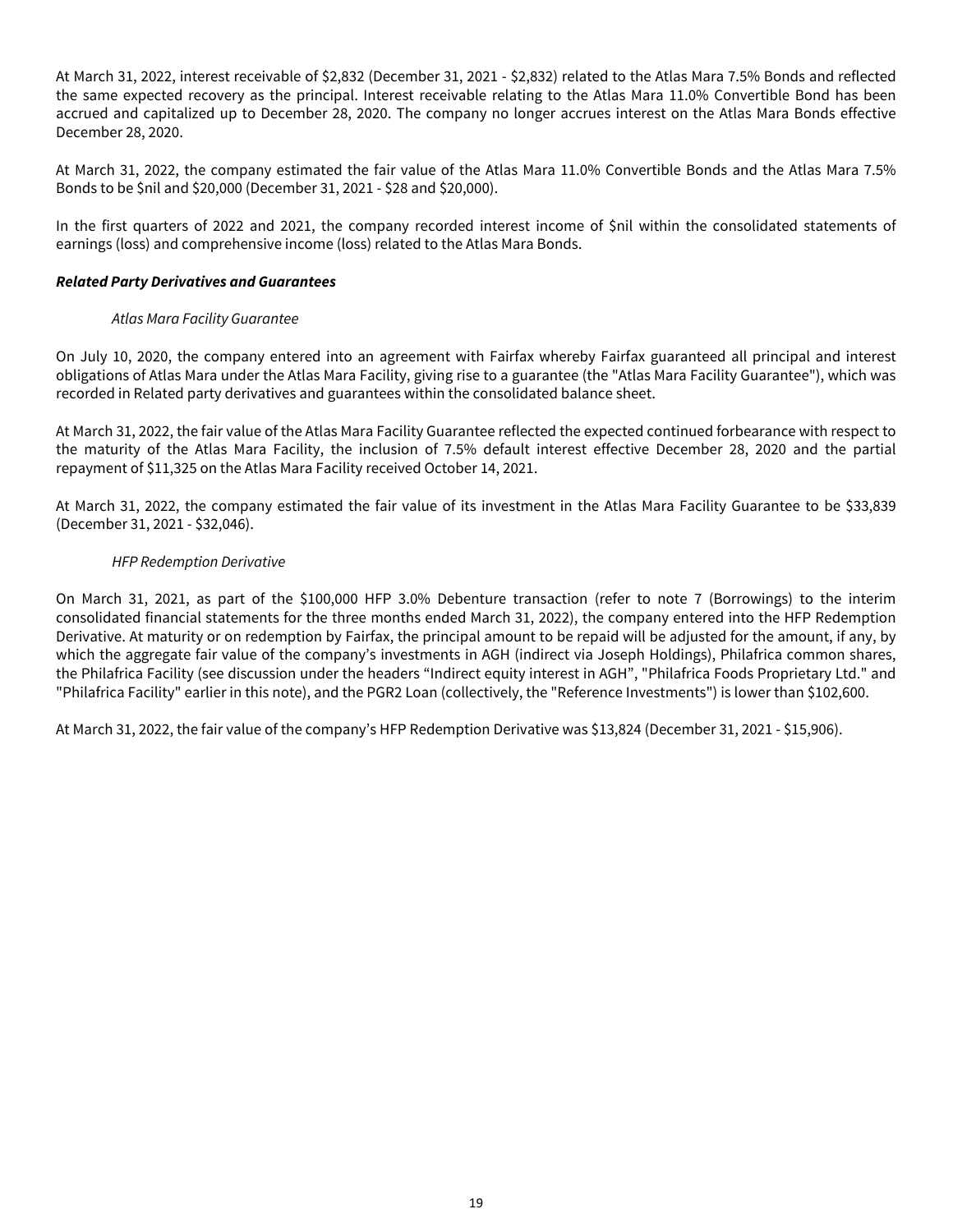### <span id="page-20-0"></span>**Results of Operations**

HFP's consolidated statements of earnings (loss) and comprehensive income (loss) for the three months ended March 31 are shown in the following table:

|                                                        | <b>First quarter</b> |           |  |  |
|--------------------------------------------------------|----------------------|-----------|--|--|
| Income                                                 | 2022                 | 2021      |  |  |
| Interest                                               | 772                  | 473       |  |  |
| Dividends                                              | 489                  | 148       |  |  |
| Net change in unrealized gains (losses) on investments | (12, 526)            | 1,152     |  |  |
| Net foreign exchange gains (losses)                    | 12,730               | (972)     |  |  |
|                                                        | 1,465                | 801       |  |  |
| <b>Expenses</b>                                        |                      |           |  |  |
| Investment and advisory fees                           | 1,055                | 741       |  |  |
| Performance fee (recovery)                             | (938)                | 1,855     |  |  |
| General and administration expenses                    | 3,285                | 2,239     |  |  |
| Loss on uncollectible accounts receivable              |                      | 5,703     |  |  |
| Interest expense                                       | 886                  |           |  |  |
|                                                        | 4,288                | 10,538    |  |  |
| Loss before income taxes                               | (2,823)              | (9, 737)  |  |  |
| Provision for income taxes                             | 112                  | 1,412     |  |  |
| Net loss and comprehensive loss                        | (2, 935)             | (11, 149) |  |  |
| Net loss per share                                     | \$<br>$(0.03)$ \$    | (0.10)    |  |  |

Total income of \$1,465 in the first quarter of 2022 increased compared to total income of \$801 in the first quarter of 2021, primarily reflecting net change in unrealized foreign exchange gains and increased interest and dividend income, partially offset by net change in unrealized losses on investments, compared to net change in unrealized gains on investments in the prior period.

Net gains (losses) on investments for the first quarters of 2022 and 2021 were comprised as follows:

|                                          | <b>First quarter</b>         |                                               |                              |                       |                       |       |  |
|------------------------------------------|------------------------------|-----------------------------------------------|------------------------------|-----------------------|-----------------------|-------|--|
|                                          |                              | 2022                                          |                              |                       | 2021                  |       |  |
|                                          | <b>Net realized</b><br>gains | Net change in<br>unrealized<br>gains (losses) | <b>Net gains</b><br>(losses) | Net realized<br>gains | Net gains<br>(losses) |       |  |
| Net gains (losses) on investments:       |                              |                                               |                              |                       |                       |       |  |
| Limited partnership investments          |                              | (5,823)                                       | (5,823)                      |                       |                       |       |  |
| Common shares                            |                              | (6, 326)                                      | (6, 326)                     |                       | (467)                 | (467) |  |
| Loans                                    |                              | (60)                                          | (60)                         |                       | (401)                 | (401) |  |
| <b>Bonds</b>                             |                              | (28)                                          | (28)                         |                       | 54                    | 54    |  |
| Related party derivatives and guarantees |                              | (289)                                         | (289)                        |                       | 1,966                 | 1,966 |  |
|                                          |                              | (12, 526)                                     | (12, 526)                    |                       | 1,152                 | 1,152 |  |

Net change in unrealized losses on investments of \$12,526 in the first quarter of 2022 was principally comprised of unrealized losses on Indirect equity interest in AFGRI (\$4,198), TopCo Class B Limited Partnership Interest (\$3,762), Philafrica Common Shares (\$3,598), TopCo LP Class A Limited Partnership Interest (\$2,649), and GroCapital Holdings (\$1,764), partially offset by unrealized gains on Other Common Shares (\$3,234). Net change in unrealized gains on investments of \$1,152 in the first quarter of 2021 was principally comprised of unrealized gains on the company's investments in Other Common Shares (\$4,767), the Atlas Mara Facility Guarantee (\$1,966), and the CIG Loan (\$1,169), partially offset by unrealized losses on the company's indirect equity interest in AGH (\$4,709) and the Atlas Mara Facility (\$1,547).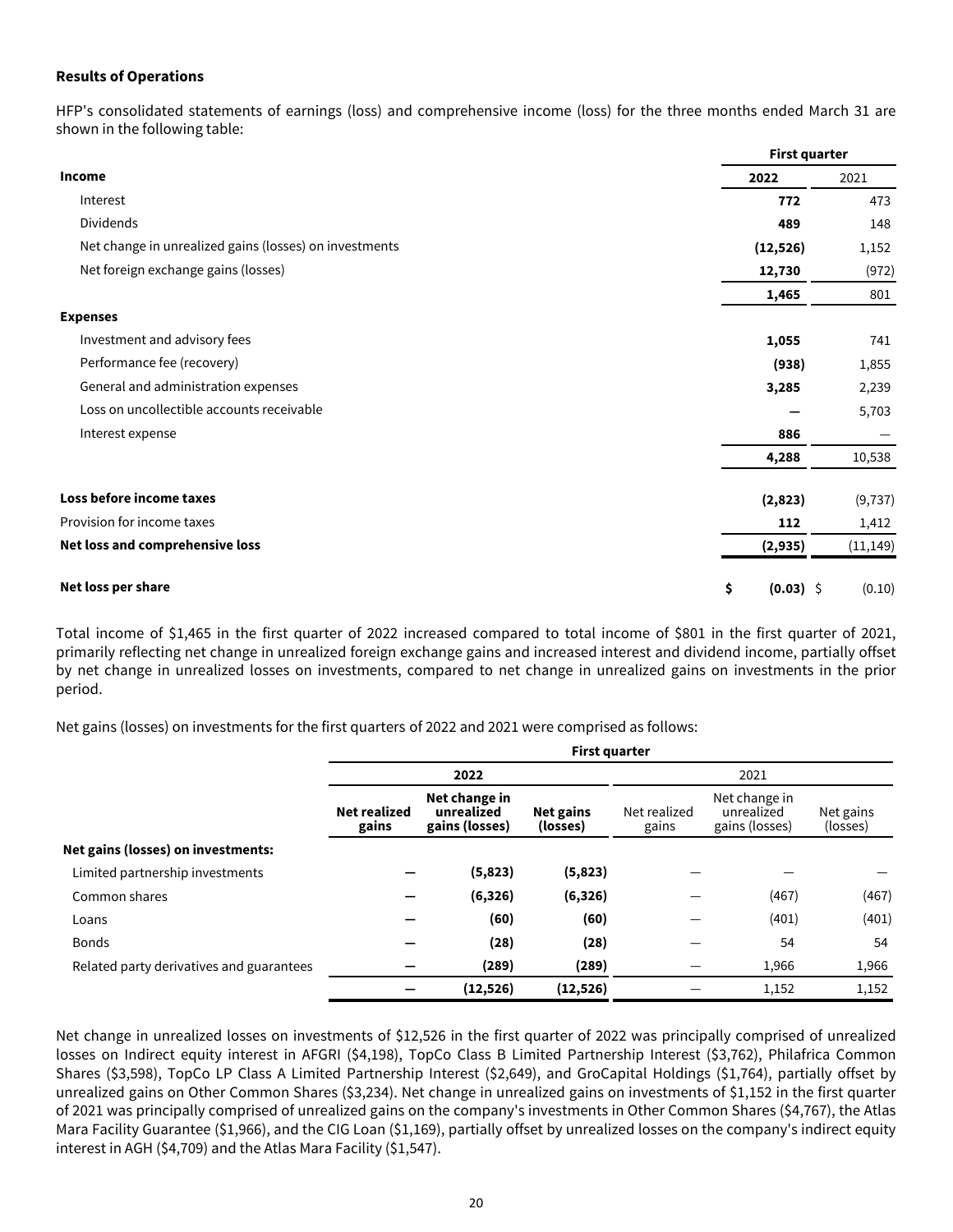Net foreign exchange gains (losses) for the first quarters of 2022 and 2021 were comprised as follows:

|                                         | <b>First quarter</b>                                                                                                            |        |        |                                               |                       |       |  |  |
|-----------------------------------------|---------------------------------------------------------------------------------------------------------------------------------|--------|--------|-----------------------------------------------|-----------------------|-------|--|--|
|                                         |                                                                                                                                 | 2022   |        |                                               | 2021                  |       |  |  |
|                                         | Net change in<br><b>Net realized</b><br>unrealized<br>Net gains<br>Net realized<br>gains (losses)<br>(losses)<br>gains<br>gains |        |        | Net change in<br>unrealized<br>gains (losses) | Net gains<br>(losses) |       |  |  |
| Net foreign exchange gains (losses) on: |                                                                                                                                 |        |        |                                               |                       |       |  |  |
| Cash and cash equivalents               |                                                                                                                                 | 1,055  | 1,055  | (79)                                          |                       | (79)  |  |  |
| Common shares                           |                                                                                                                                 | 9,296  | 9,296  |                                               | (597)                 | (597) |  |  |
| Loans                                   |                                                                                                                                 | 2,376  | 2,376  |                                               | (136)                 | (136) |  |  |
| Other                                   |                                                                                                                                 | 3      | 3      |                                               | (160)                 | (160) |  |  |
|                                         |                                                                                                                                 | 12,730 | 12,730 | (79)                                          | (893)                 | (972) |  |  |

Net foreign exchange gains of \$12,730 in the first quarter of 2022 were principally a result of the strengthening of the South African rand relative to the U.S. dollar during the period. Net foreign exchange losses of \$972 in the first quarter of 2021 were principally a result of the weakening of the South African rand relative to the U.S. dollar during the period.

Total expenses of \$4,288 in the first quarter of 2022 decreased compared to total expenses of \$10,538 in the first quarter of 2021, primarily as a result of no non-recurring loss on uncollectible accounts receivable as was recorded in the first quarter of 2021 and the performance fee recovery of \$(938), partially offset by increased investment and advisory fees, increased general and administration expenses and interest expense related to the HFP 3.0% Debenture.

The investment and advisory fees are calculated and payable quarterly as 0.5% of the value of undeployed capital and 1.5% of the company's common shareholders' equity less the value of undeployed capital and the fair value of TopCo LP. In the first quarter of 2022, investment and advisory fees recorded within the consolidated statements of earnings (loss) and comprehensive income (loss) were \$1,055 (2021 - \$741).

At March 31, 2022 the company determined that a performance fee of \$nil should be accrued to TopCo LP (December 31, 2021 - \$938) as the Adjusted Book Value per Share of \$3.14 (before factoring in the impact of the performance fee) at March 31, 2022 was less than the hurdle per share at that date of \$3.16. In the first quarter of 2022, a performance fee recovery of \$938 (2021 performance fee of \$1,855) was recorded within the consolidated statements of earnings (loss) and comprehensive income (loss).

Loss on uncollectible accounts receivable of \$5,703 in the first quarter of 2021 occurred as a result of losses on the TLG Facility Guarantee and uncollectible sales tax refundable. There was no loss on uncollectible accounts receivable in the first quarter of 2022.

Interest expense of \$886 in the first quarter of 2022 related to the HFP 3.0% Debentures. No interest expense was incurred in the first quarter of 2021 as the HFP 3.0% Debentures were issued on March 31, 2021.

The provision for income taxes of \$112 in the first quarter of 2022 differed from the recovery of income taxes determined by applying the company's Canadian statutory income tax rate of 26.5% to the company's losses before income taxes primarily as a result of changes in unrecorded tax benefit of losses and temporary differences, and non-taxable portion of unrealized gains and losses on investments, partially offset by the tax rate differential on losses incurred outside of Canada and foreign exchange effects. The provision of income taxes of \$1,412 in the first quarter of 2021 differed from the recovery of income taxes determined by applying the company's Canadian statutory income tax rate of 26.5% to the company's losses before income taxes primarily as a result of change in unrecorded benefit of losses and temporary differences, unrealized gains and losses on investments, and other permanent differences, partially offset by foreign exchange effect and tax rate differential on income and losses incurred outside of Canada.

The company reported a net loss of \$2,935 (a net loss of \$0.03 per basic and diluted share) in the first quarter of 2022 compared to a net loss of \$11,149 (a net loss of \$0.10 per basic and diluted share) in the first quarter of 2021. The decrease in net loss primarily reflected net change in unrealized foreign exchange gains, no non-recurring loss on uncollectible accounts receivable as was recorded in the first quarter of 2021, the performance fee recovery, and increased interest and dividend income, partially offset by net change in unrealized losses on investments, increased general and administration expenses, interest expense on the HFP 3.0% Debenture, and increased investment and advisory fees.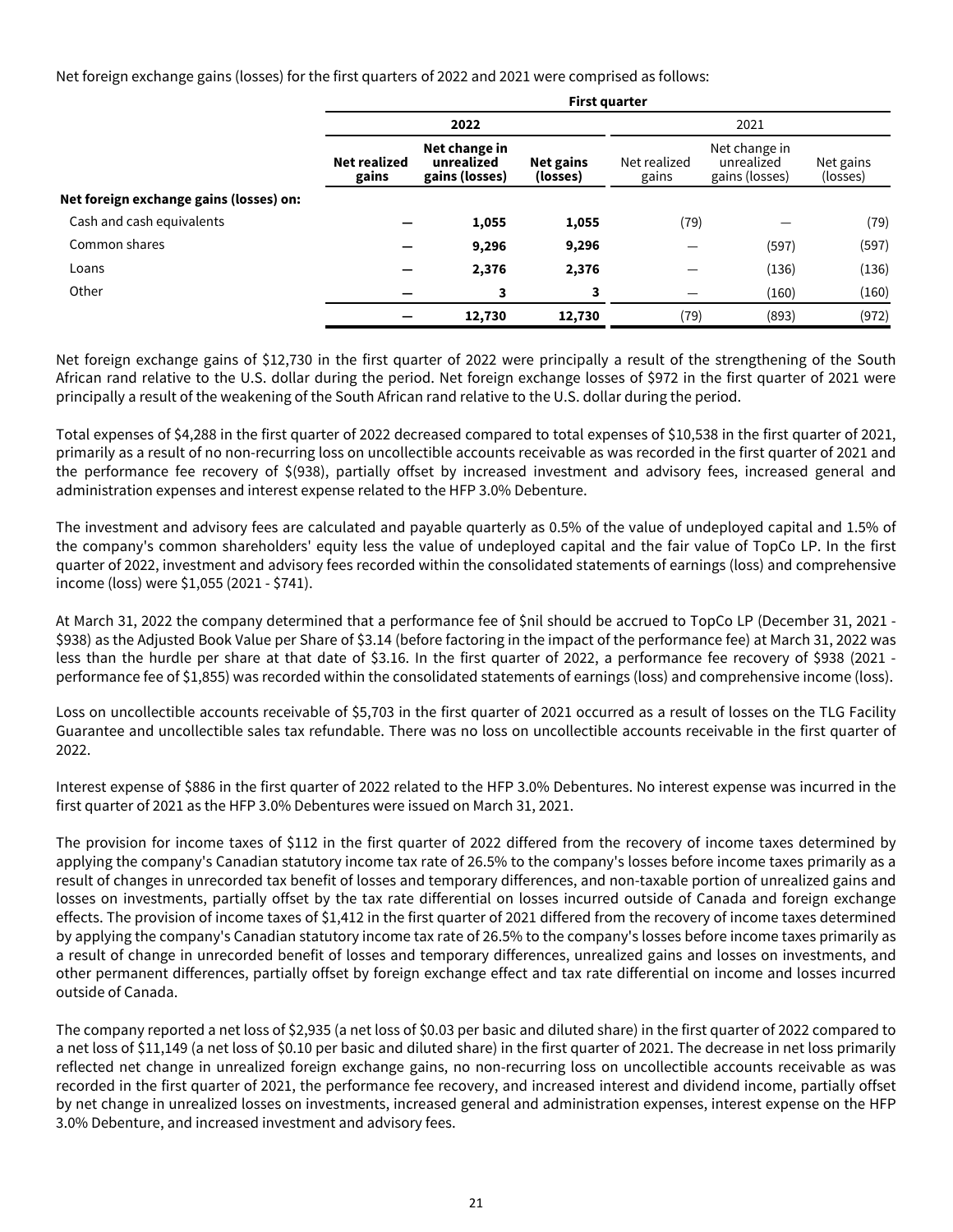### <span id="page-22-0"></span>**Consolidated Balance Sheet Summary**

The assets and liabilities reflected on the company's consolidated balance sheet at March 31, 2022 were primarily impacted by changes to the Portfolio Investments, including the Helios Fund IV equalization capital adjustment, and settlement of related party receivables and payables.

| March 31, 2022                           |         | December 31, 2021 |
|------------------------------------------|---------|-------------------|
| <b>Assets</b>                            |         |                   |
| Cash and cash equivalents                | 82,398  | 76,284            |
| Related party loan                       |         |                   |
|                                          | 19,657  | 19,608            |
| Related party derivatives and guarantees | 47,663  | 47,952            |
| Portfolio Investments                    | 534,941 | 539,546           |
| Total cash and investments               | 684,659 | 683,390           |
| Interest receivable                      | 3,237   | 2,978             |
| Income tax refundable                    | 6,266   | 5,632             |
| Receivable from related parties          | 969     | 11,002            |
| Other assets                             | 1,353   | 1,390             |
| <b>Total assets</b>                      | 696,484 | 704,392           |
|                                          |         |                   |
| <b>Liabilities</b>                       |         |                   |
| Accounts payable and accrued liabilities | 845     | 136               |
| Automatic share purchase plan liability  | 500     | 500               |
| Payable to related parties               | 2,430   | 8,803             |
| Deferred income taxes                    | 5,187   | 4,419             |
| Borrowings                               | 98,778  | 98,632            |
| <b>Total liabilities</b>                 | 107,740 | 112,490           |
| <b>Equity</b>                            |         |                   |
| Common shareholders' equity              | 588,744 | 591,902           |
|                                          | 696,484 | 704,392           |

### **Total Assets**

Total assets at March 31, 2022 of \$696,484 decreased compared to total assets of \$704,392 at December 31, 2021. The decrease was principally comprised of the following:

Total cash and investments increased to \$684,659 at March 31, 2022 from \$683,390 at December 31, 2021.

Cash and cash equivalents increased to \$82,398 at March 31, 2022 from \$76,284 at December 31, 2021, primarily as a result of the receipt of an equalization capital adjustment from Helios Fund IV and settlement of related party receivables. This was partially offset by payment of related party payables.

Portfolio Investments – The company is actively seeking investment opportunities in Africa and will continue to redirect capital from its cash and cash equivalents into Portfolio Investments as and when those opportunities are identified. For more information about recent Portfolio Investments, see the Portfolio Investments section of this MD&A.

Receivable from related parties decreased to \$969 at March 31, 2022 from \$11,002 at December 31, 2021, primarily reflecting the settlement of a \$7,733 distribution receivable from TopCo LP Class A Limited Partnership Interest and the settlement of a \$1,440 distribution receivable from TopCo LP Class B Limited Partnership Interest. Refer to the Related Party Transactions section later in this MD&A for details.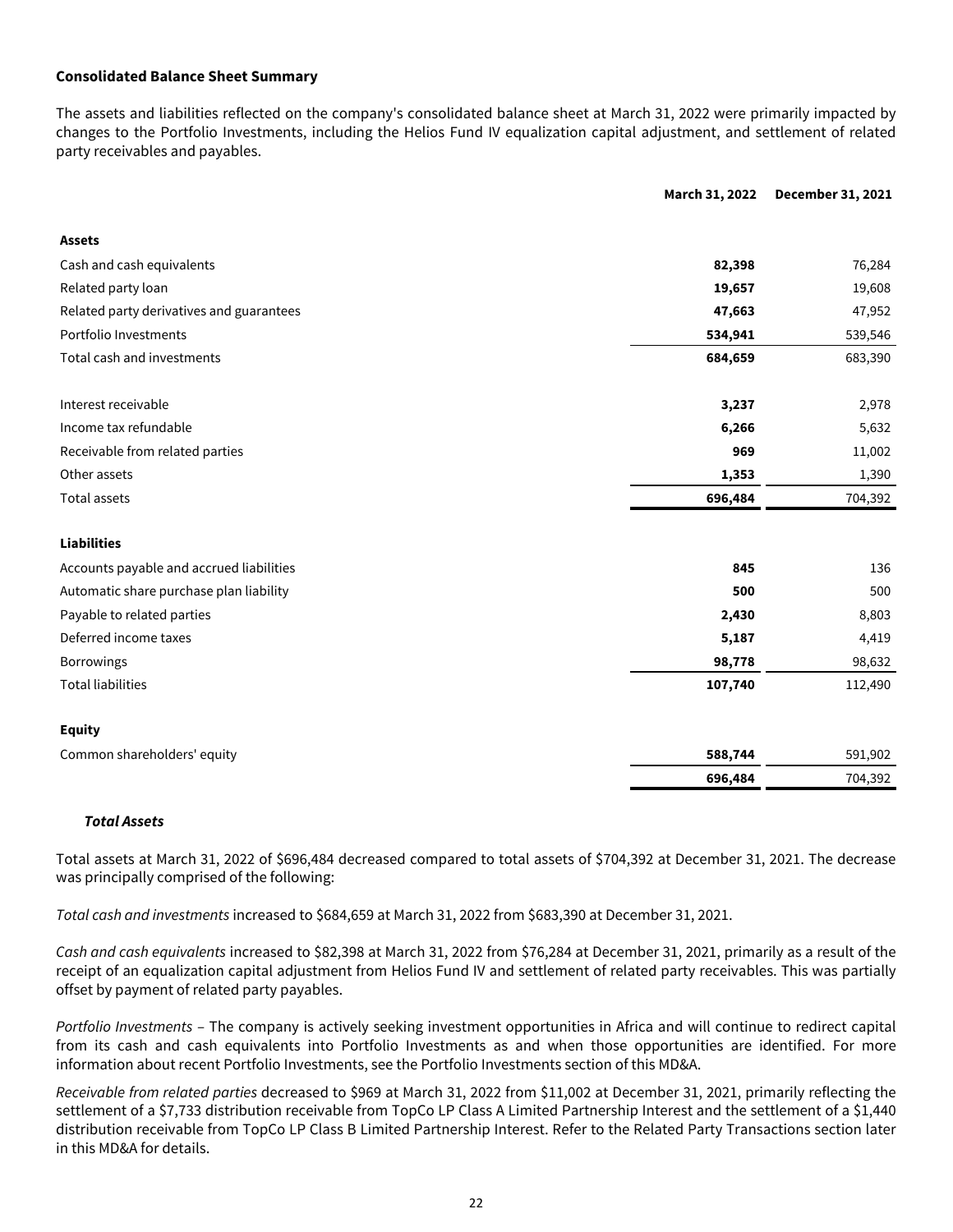## <span id="page-23-0"></span>**Total Liabilities**

Total liabilities at March 31, 2022 of \$107,740 decreased compared to \$112,490 at December 31, 2021. The decrease was principally comprised of the following:

Payable to related parties decreased to \$2,430 at March 31, 2022 from \$8,803 at December 31, 2021, primarily as a result of the settlement of the \$4,718 TopCo LP Class A Limited Partnership Interest capital call related to the Management Team Commitment for Helios Fund IV, reversal of the performance fee charged at December 31, 2021, and settlement of other payables due to expenses incurred by Fairfax and its affiliates on behalf of the company. Refer to the Related Party Transactions section later in this MD&A for details.

### **Financial Risk Management**

The primary goals of the company's financial risk management program are to ensure that the outcomes of activities involving elements of risk are consistent with the company's objectives and risk tolerance, while maintaining an appropriate balance between risk and reward and protecting the company's consolidated balance sheets from events that have the potential to materially impair its financial strength. There were no significant changes in the types of the company's risk exposures or the processes used by the company for managing those risk exposures at March 31, 2022 compared to those identified at December 31, 2021 and disclosed in the company's 2021 Annual Report, other than as outlined in note 12 (Financial Risk Management) to the interim consolidated financial statements for the three months ended March 31, 2022.

### **Capital Resources and Management**

For a detailed analysis, refer to note 12 (Financial Risk Management, under the heading Capital Management) to the interim consolidated financial statements for the three months ended March 31, 2022.

#### **Book Value per Share**

Common shareholders' equity at March 31, 2022 was \$588,744 (December 31, 2021 - \$591,902). The company's book value per share at March 31, 2022 was \$5.44 compared to \$5.47 at December 31, 2021, representing a decrease in 2022 of 0.5%, primarily due to a net loss of \$2,935 at March 31, 2022.

|                                     | March 31, 2022 | December 31, 2021 |
|-------------------------------------|----------------|-------------------|
| Common shareholders' equity         | 588,744        | 591,902           |
| Number of common shares outstanding | 108,193,763    | 108,259,645       |
| Book value per share                | \$5.44         | 5.47              |

The company will be entitled, subject to compliance with applicable corporate and securities laws, to purchase for cancellation subordinate voting shares at prevailing market prices under the terms of its normal course issuer bid and in accordance with the rules and policies of the TSX. Decisions regarding any future repurchases will be based on market conditions, share price and other factors including opportunities to invest capital for growth. The Notice of Intention to Make a Normal Course Issuer Bid is available, without charge, by contacting the Corporate Secretary of the company.

During the first three months of 2022, under the terms of its normal course issuer bid, the company purchased for cancellation 65,882 subordinate voting shares (2021 - nil) for a net cost of \$223 (2021 - \$nil) and \$313 (2021 - \$nil) was recorded as a benefit in retained earnings.

### **Liquidity**

Cash and cash equivalents, receivable from related parties, the RMB facility (refer to note 7) and publicly traded investments at March 31, 2022 provide adequate liquidity to meet the company's remaining known significant commitments over the next twelve months, which are principally comprised of undrawn capital commitments to Helios Fund IV and TopCo LP, interest expense on the HFP 3.0% Debentures, the investment and advisory fees, general and administration expenses, corporate income taxes, and the potential settlement of the HFP 3.0% Debentures if Fairfax exercises its put option, net of the fair value of the HFP Redemption Derivative. The company has adequate liquid assets to support its operations.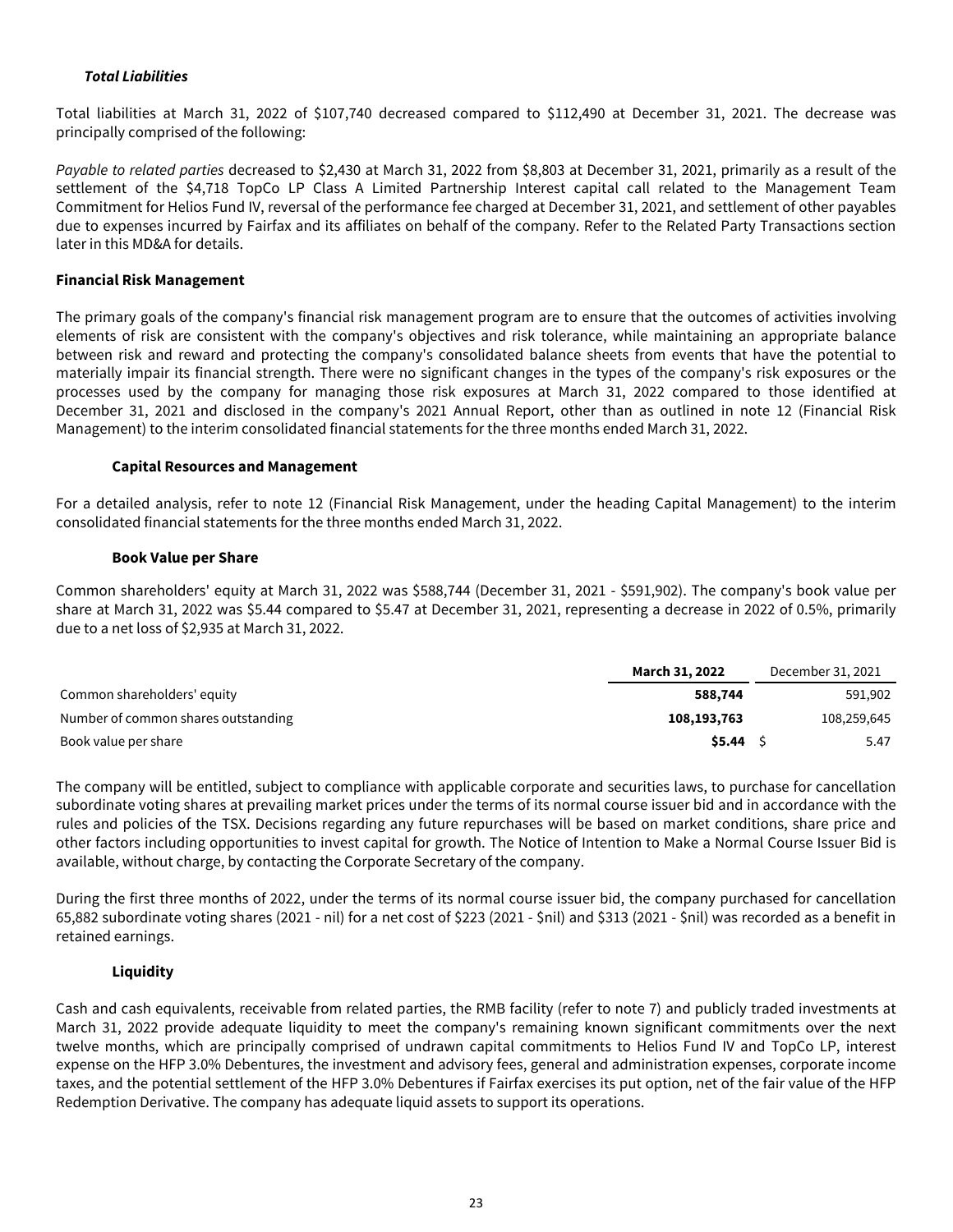At March 31, 2022 the company determined that a performance fee of \$nil should be accrued to TopCo LP (December 31, 2021 - \$938). Refer to the Contractual Obligations section of this MD&A for details on the settlement of the performance fees, if any, at the end of the first calculation period, December 31, 2023.

The company may be subject to clawback obligations with respect to its TopCo LP Class A Limited Partnership Interest to the extent HFP has received Carried Interest Proceeds and a clawback is required. The risk is partially mitigated by escrow accounts required by each Helios Fund in accordance with their respective governing documents. At March 31, 2022 and December 31, 2021, the company was not subject to any clawback obligations with respect to its TopCo LP Class A Limited Partnership Interest. The company may be subject to capital call obligations with respect to its TopCo LP Class A and Class B Limited Partnership Interests to cover its pro rata share of expenses incurred by TopCo LP and TopCo LP's share of commitments to the general partners of the Helios Funds, the risk of which is partially mitigated by the six-month holding period of Excess Management Fee Proceeds by TopCo LP.

Highlights in the first three months of 2022 (with comparisons to the first three months of 2021 except as otherwise noted) of major components of cash flow are presented in the following table:

|                                                                                                                                                   | <b>First three months</b> |           |  |
|---------------------------------------------------------------------------------------------------------------------------------------------------|---------------------------|-----------|--|
|                                                                                                                                                   | 2022                      | 2021      |  |
| <b>Operating activities</b>                                                                                                                       |                           |           |  |
| Cash provided by (used in) operating activities, excluding net sales (purchases) of investments and<br>receipt of equalization capital adjustment | 668                       | (21, 448) |  |
| Purchases of investments                                                                                                                          |                           | (13, 116) |  |
| Receipt of equalization capital adjustment                                                                                                        | 4,614                     |           |  |
| Increase in restricted cash deposits in support of investments                                                                                    |                           | (34)      |  |
| <b>Financing activities</b>                                                                                                                       |                           |           |  |
| Proceeds from borrowings                                                                                                                          |                           | 100,000   |  |
| Purchases of subordinate voting shares for cancellation                                                                                           | (223)                     |           |  |
| Increase in cash and cash equivalents during the period                                                                                           | 5,059                     | 65,402    |  |

Cash provided by operating activities, excluding net sales (purchases) of investments and receipt of equalization capital adjustment of \$668 in the first three months of 2022 increased from cash used in operating activities, excluding net sales (purchases of investments) of \$21,448 in the first three months of 2021 primarily due to non-recurring cash payments in the first three months of 2021, including settlement of Helios Transaction expenses and settlement of a guarantee liability, as well as increased income taxes paid.

There were no purchases of investments in the first three months of 2022. Purchases of investments of \$13,116 in the first three months of 2021 related to the company's investment in Helios Fund IV.

Receipt of equalization capital adjustment of \$4,614 in first three months of 2022 related to the receipt of an equalization capital adjustment from Helios Fund IV. There were no equalization capital adjustments in the first three months of 2021.

Increase in restricted cash deposits of \$34 in the first three months of 2021 reflected interest received on restricted cash on deposit at Access Bank SA. At March 31, 2022, there were no restricted cash deposits.

There were no proceeds from borrowings in the first three months of 2022. Proceeds from borrowings of \$100,000 in the first three months of 2021 related to the HFP 3.0% Debentures.

Purchase of subordinate voting shares for cancellation of \$223 in the first three months of 2022 related to the cash paid for the company's purchases for cancellation of 65,882 subordinate voting shares under the terms of the normal course issuer bid that were settled during the period. Refer to the Book Value per Share section of this MD&A for details.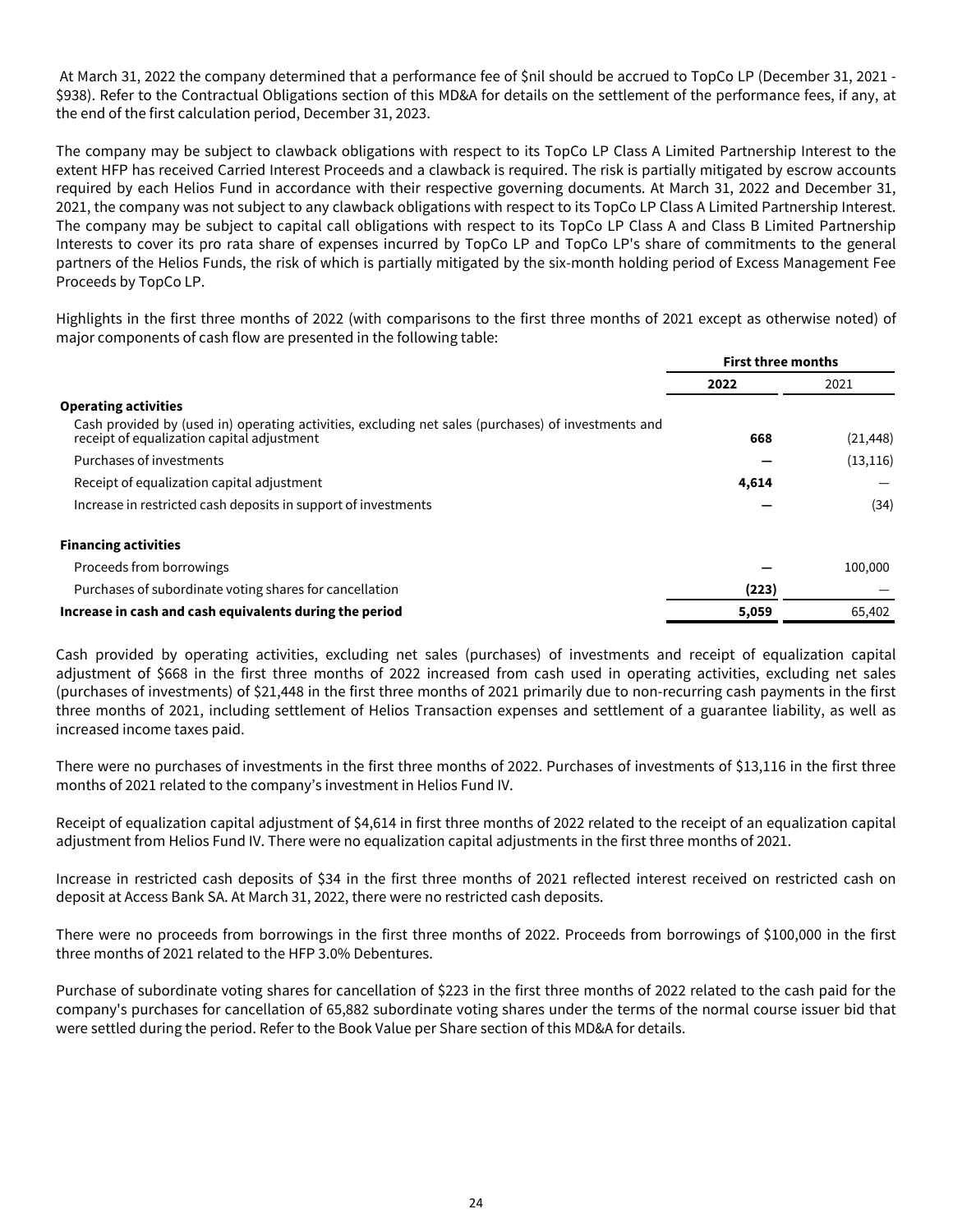### **Contractual Obligations**

<span id="page-25-0"></span>The following table presents the company's contractual obligations by their contractual maturity date:

|                                                         | March 31, 2022 |                     |
|---------------------------------------------------------|----------------|---------------------|
|                                                         | Total          | Less than 1<br>year |
| HFP 3.0% Debenture - Interest                           | 3,000          | 3,000               |
| HFP 3.0% Debenture - Principal repayment <sup>(1)</sup> | 100,000        | 100,000             |
| <b>Helios Fund IV Commitment</b>                        | 22,891         | 22,891              |
| TopCo LP Management Team Commitment                     | 3,434          | 3,434               |
| Due to related parties                                  | 2,430          | 2,430               |
| Accounts payable and accrued liabilities                | 845            | 845                 |
| Automatic share purchase plan                           | 500            | 500                 |
|                                                         | 133,100        | 133,100             |

At maturity or on redemption by Fairfax, the principal amount to be repaid will be adjusted for the amount, if any, by which the aggregate fair value of the company's investments in the Reference Investments is lower than \$102,600. At March 31, 2022, Fairfax did not exercise its option to redeem the HFP 3.0% Debenture on the first anniversary. Refer to note 7 (Borrowings) to the interim consolidated financial statements for the three months ended March 31, 2022.

Under the terms of the Investment Advisory Agreement (defined in note 13 (Related Party Transactions) to the interim consolidated financial statements for the three months ended March 31, 2022), the company is contractually obligated to pay TopCo LP an investment and advisory fee and, if applicable, a performance fee. These fees will vary based on the company's common shareholders' equity and book value per share. In the first quarter of 2022, investment and advisory fees recorded within the consolidated statements of earnings (loss) and comprehensive income (loss) were \$1,055 (2021 - \$741).

Under the Investment Advisory Agreement, the period from January 1, 2021 to December 31, 2023 (the "first calculation period") is the first consecutive three-year period for which a performance fee, if applicable, will be payable to TopCo LP. At March 31, 2022 the company determined that a performance fee of \$nil should be accrued to TopCo LP (December 31, 2021 - \$938) as the Adjusted Book Value per Share of \$3.14 (before factoring in the impact of the performance fee) at March 31, 2022 was less than the hurdle per share at that date of \$3.16. Refer to the note 13 (Related Party Transactions) to the interim consolidated financial statements for the three months ended March 31, 2022 for discussion on the performance fee.

### **Concentration Risk**

The company's investments are primarily concentrated in Africa and in African businesses or businesses with customers, suppliers or business primarily conducted in, or dependent on, Africa. The market value of the company's investments, the income generated by the company and the company's performance will be particularly sensitive to changes in the economic condition, interest rates, and regulatory environment of African countries in which the company has investments. Adverse changes to the economic condition, interest rates or regulatory environment in those African countries may have a material adverse effect on the company's business, cash flows, financial condition and net earnings.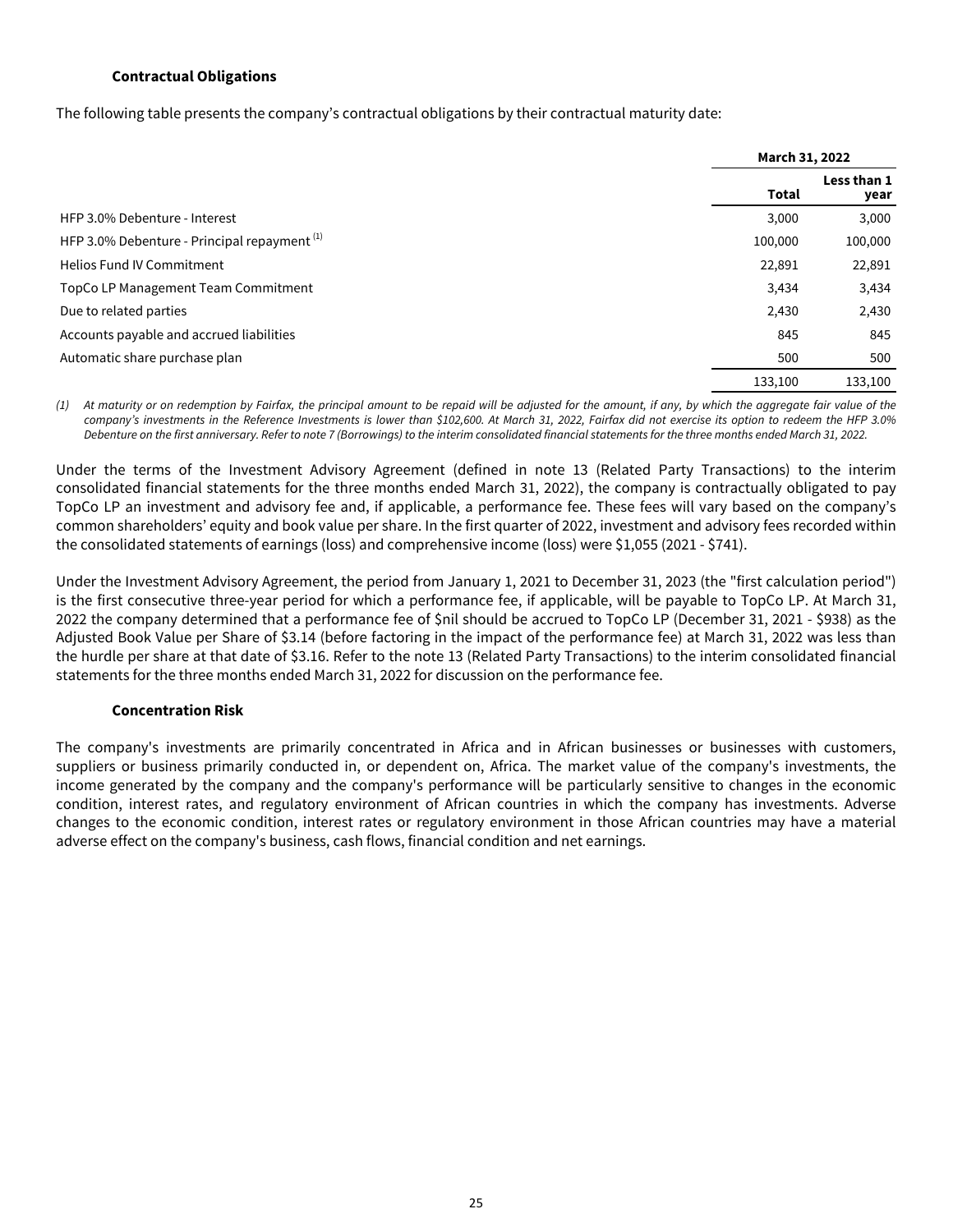<span id="page-26-0"></span>The composition of the company's Portfolio Investments by industry sector is presented in the following table:

|                                        | March 31,<br>2022 | December 31,<br>2021 |
|----------------------------------------|-------------------|----------------------|
| Asset management                       | 243,771           | 250,182              |
| Food and agriculture                   | 87,047            | 86,516               |
| Financial services <sup>(1)</sup>      | 38,725            | 40,230               |
| Education                              | 38,811            | 38,811               |
| Entertainment                          | 33,416            | 33,416               |
| Infrastructure                         | 20,530            | 18,797               |
| Retail and distribution <sup>(1)</sup> | 32,213            | 34,140               |
| Insurance <sup>(1)</sup>               | 7,316             | 8,162                |
| Other                                  | 33,112            | 29,292               |
|                                        | 534,941           | 539,546              |

(1) Helios Fund IV has been allocated to industry sectors based on underlying investment holdings.

During the first three months of 2022, the company's exposure to concentration risk by sector through its Portfolio Investments changed as follows:

- Asset management sector decreased primarily due to unrealized losses on TopCo LP Class A and Class B Limited Partnership Interests.
- Food and agriculture sector increased primarily due to foreign exchange gains and capitalized interest on the AFGRI International Facility and the Philafrica Facility, partially offset by unrealized losses on the company's indirect equity interest in AGH and Philafrica common shares.
- Financial services sector decreased primarily due to net unrealized losses on the Atlas Mara Facility and GroCapital, as well as the receipt of an equalization capital adjustment from Helios Fund IV.
- Infrastructure sector increased primarily due to foreign exchange gains on the CIG Loan.
- Retail and distribution and insurance sectors decreased due to the receipt of an equalization capital adjustment from Helios Fund IV.
- Other sector increased primarily due to unrealized gains on investments in Other Common Shares.

### **Related Party Transactions**

The company's related party transactions are disclosed in note 13 (Related Party Transactions) to the interim consolidated financial statements for the three months ended March 31, 2022.

### **Accounting and Disclosure Matters**

# **Management's Report on Internal Control Over Financial Reporting**

The company's management is responsible for establishing and maintaining adequate internal control over financial reporting (as defined under National Instrument 52-109). The company's internal control over financial reporting is a process designed to provide reasonable assurance regarding the reliability of financial reporting and the preparation of financial statements for external purposes in accordance with International Financial Reporting Standards ("IFRS") as issued by the International Accounting Standards Board ("IASB"). A company's internal control over financial reporting includes those policies and procedures that (i) pertain to the maintenance of records that, in reasonable detail, accurately and fairly reflect the transactions and dispositions of the assets of the company; (ii) provide reasonable assurance that transactions are recorded as necessary to permit preparation of financial statements in accordance with IFRS as issued by the IASB, and that receipts and expenditures of the company are being made only in accordance with authorizations of management and directors of the company; and (iii) provide reasonable assurance regarding prevention or timely detection of unauthorized acquisition, use, or disposition of the company's assets that could have a material effect on the consolidated financial statements.

Because of its inherent limitations, internal control over financial reporting may not prevent or detect misstatements. Also, projections of any evaluation of effectiveness to future periods are subject to the risk that controls may become inadequate because of changes in conditions, or that the degree of compliance with the policies or procedures may deteriorate.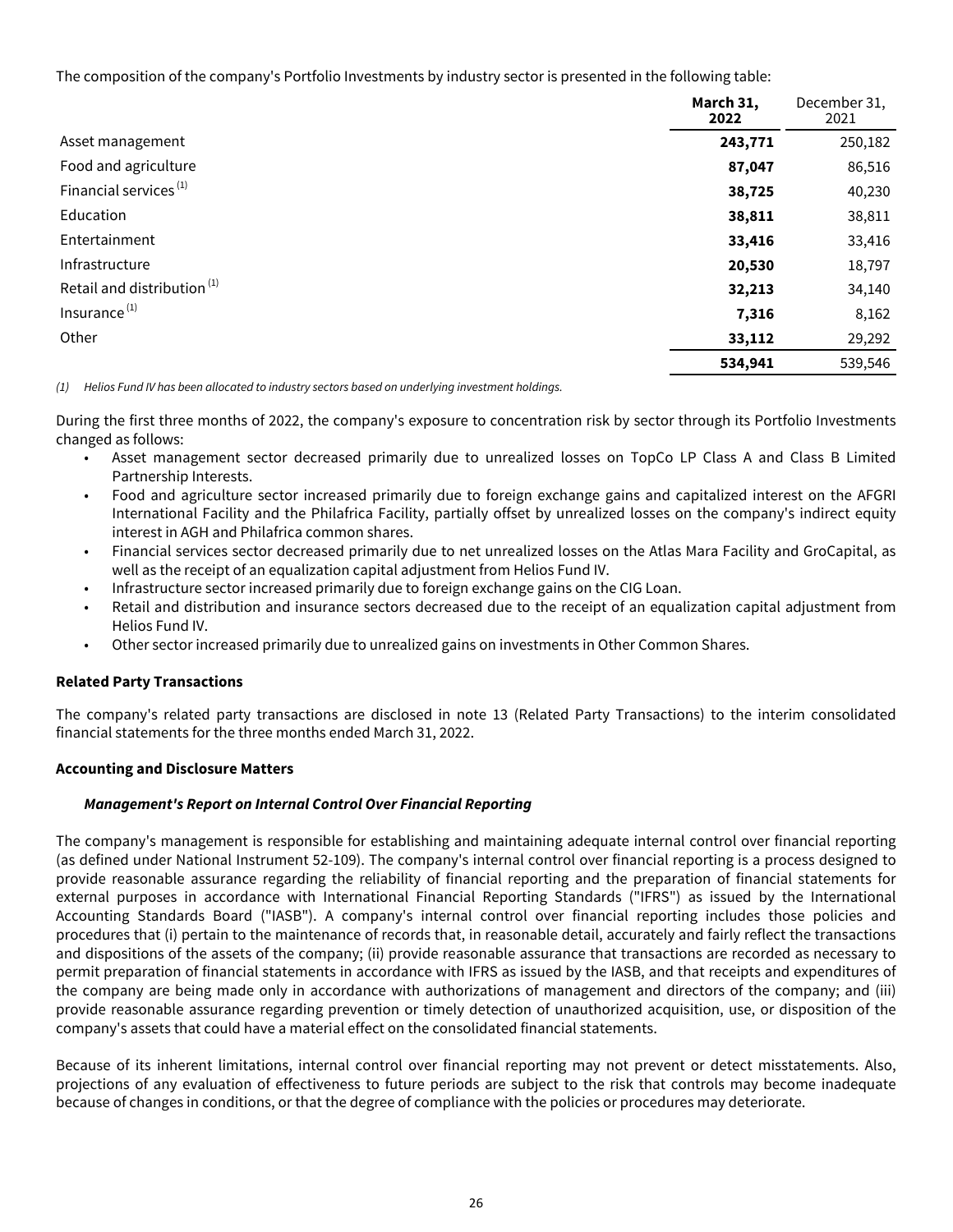<span id="page-27-0"></span>The company's management assessed the effectiveness of the company's internal control over financial reporting as of December 31, 2021. In making this assessment, the company's management used the criteria set forth by the Committee of Sponsoring Organizations of the Treadway Commission ("COSO") in Internal Control - Integrated Framework (2013). Based on that assessment, the company's management concluded that our internal control over financial reporting was not effective as of December 31, 2021. A material weakness is a control deficiency, or combination of control deficiencies, in internal control over financial reporting, such that there is a reasonable possibility that a material misstatement in the annual or interim financial statements will not be prevented or detected on a timely basis.

As of December 31, 2021, the following material weakness has been identified and included in Management's assessment:

• The company did not maintain effective controls over the completeness and accuracy of inputs and the reasonableness of assumptions used in its level 3 valuation process. Specifically, the company did not maintain effective review and monitoring processes to (i) verify the accuracy of valuation model inputs; (ii) identify adjusting events; (iii) assess the reasonability of valuation model inputs and assumptions. The company changed its valuation processes in the fourth quarter of 2021 and did not adequately evaluate and change its existing controls to address the change and process and procedures. This control deficiency resulted in a material audit adjustment to reduce the estimated fair value of Portfolio Investments, which also impacted reported net change in unrealized gains (losses) on investments. The adjustment was made prior to issuing the annual audited consolidated financial statements and no restatement was required.

Upon identification of the material weakness and under review of the Audit Committee of the company's Board of Directors, the company developed a comprehensive plan to remediate the material weakness. The status of remediation was reviewed with the Audit Committee and the Audit Committee was advised that no issues were encountered relating to the remediation efforts. This material weakness could result in misstatements of the company's financial statement accounts and disclosures that could result in a material misstatement to the annual or interim consolidated financial statements that would not be prevented or detected.

The company is committed to implementing remediation efforts designed to ensure the control deficiencies that contributed to the material weakness are remediated, such that these controls are designed, implemented and operating effectively. During the first quarter of 2022, the company has been actively engaged in the implementation of remediation efforts to address the material weakness identified in the fourth quarter of 2021. The company has made progress toward implementing the following measures: (i) hiring additional finance personnel with the requisite training, skills and experience appropriate to perform and review the company's valuations and (ii) enhancing the review process and communication between HFP and the Helios teams.

At March 31, 2022 the company believes that remediation of the material weakness has not yet been achieved. Due to the nature of the remediation process and the need to allow adequate time after implementation to evaluate the design and test the effectiveness of the controls, no assurance can be given as to the timing of remediation.

The material weakness will be fully remediated when, in the opinion of the company's management, the revised control procedures are appropriately designed, and processes have been operating for a sufficient period of time to provide reasonable assurance as to their effectiveness. The remediation and ultimate resolution of the company's material weakness will be reviewed by the Audit Committee of the company's Board of Directors. The company continues to assign the highest priority to remediation efforts and will disclose any further developments in future filings.

# **Other**

# **Quarterly Data** (unaudited)

| US\$ thousands, except per share amounts             | March 31,<br>2022 |             | December 31.<br>2021 | September 30.<br>2021 | June 30.<br>2021         | March 31,<br>2021 | December 31.<br>2020 | September 30,<br>$2020$ <sup>(1)</sup> | June 30,<br>2020 |
|------------------------------------------------------|-------------------|-------------|----------------------|-----------------------|--------------------------|-------------------|----------------------|----------------------------------------|------------------|
| Income (loss)                                        | 1,465             |             | 2,208                | (8, 788)              | 2,502                    | 801               | (14, 341)            | (43,512)                               | 503              |
| Expenses                                             | 4,288             |             | 5,581                | 2,353                 | 5,947                    | 10,538            | 10,151               | 15.656                                 | 2,809            |
| Provision for (recovery of) income taxes             |                   | 112         | (2, 127)             | 2,441                 | (3,500)                  | 1,412             | (2,209)              | (795)                                  | 1,880            |
| Net earnings (loss)                                  | (2,935)           |             | (1, 246)             | (13, 582)             | 55                       | (11, 149)         | (22, 283)            | (58, 373)                              | (4, 186)         |
| Net earnings (loss) per share (basic and<br>diluted) |                   | $(0.03)$ \$ | $(0.01)$ \$          | (0.12)                | $\overline{\phantom{0}}$ | (0.10)            | (0.31)               | (0.99)                                 | (0.07)           |

(1) Loss and net loss for the third quarter of 2020 were revised for the impact of reclassifying \$8,855 in unrealized gains to contributed surplus, reflecting the difference at inception on July 10, 2020 between fair value and the transaction price on the Atlas Mara Forward Derivative (\$6,056) and the Atlas Mara Facility Guarantee (\$2,799). Net loss per share (basic and diluted) were revised accordingly. The above revisions for the third quarter of 2020 did not impact book value per share. Refer to note 8 (Common Shareholders' Equity) to the interim consolidated financial statements for the three months ended March 31, 2022 for details.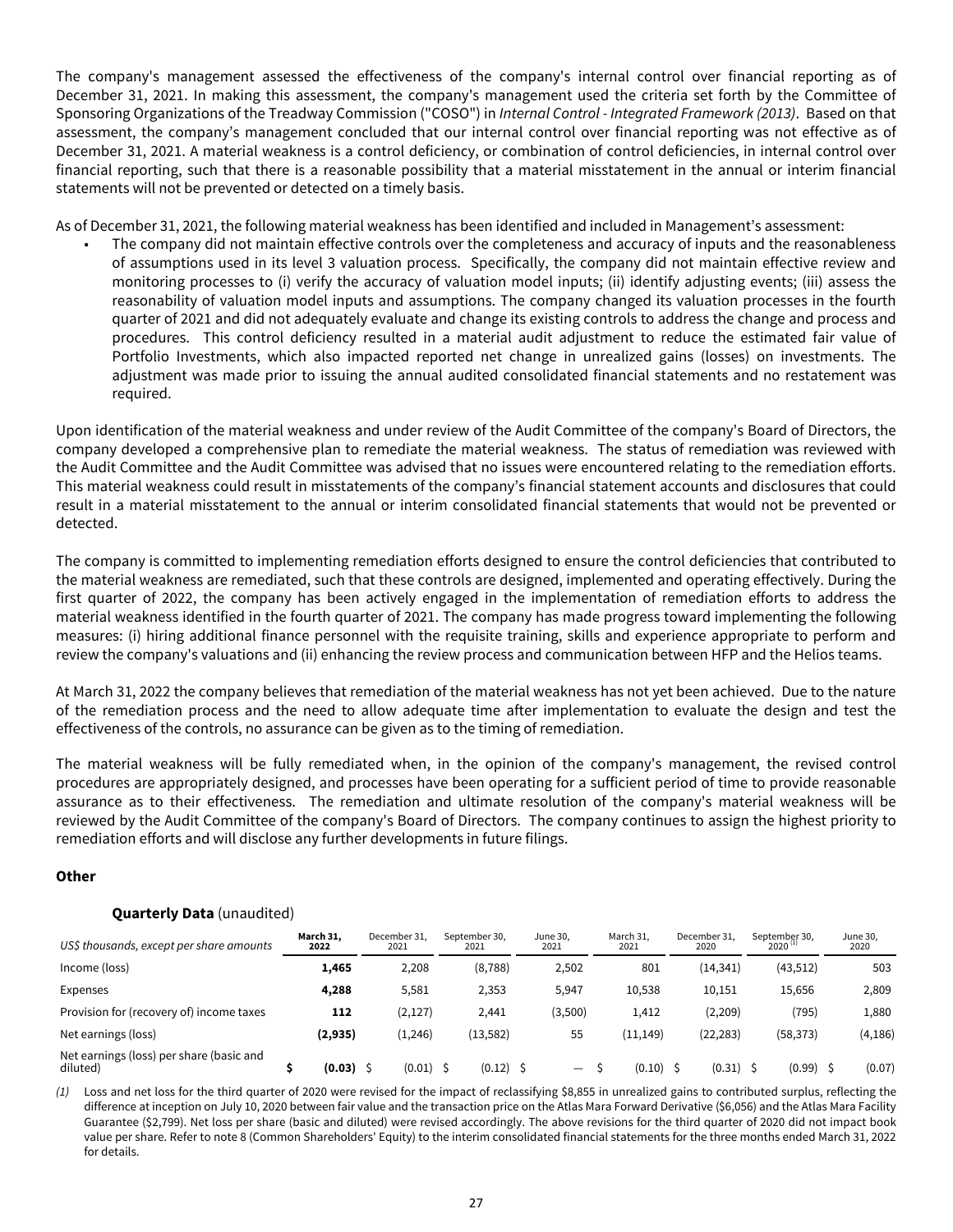<span id="page-28-0"></span>Income (loss) is primarily comprised of net realized gains (losses) on investments, net change in unrealized gains (losses) on investments, net foreign exchange gains (losses), interest income, and dividend income. Net loss in the first quarter of 2022 was primarily due to the net change in unrealized losses on investments, the timing of which are not predictable, investment and advisory fees, general and administration expenses and interest expense, partially offset by net change in unrealized foreign exchange gains, the performance fee recovery and interest and dividend income. Individual quarterly results have been (and may in the future be) affected by increased expenses impacted by the change in fair value of the company's Portfolio Investments which result in higher performance fees, if applicable, and investment and advisory fees.

### **Glossary of Non-GAAP and Other Financial Measures**

Management analyzes and assesses the financial position of the consolidated company in various ways. Certain of the measures included in the MD&A do not have a prescribed meaning under IFRS as issued by the IASB and may not be comparable to similar measures presented by other companies.

## **Supplementary Financial Measures**

**Book value per share** - The company considers book value per share a key performance measure in evaluating its objective of long-term capital appreciation, while preserving capital. Book value per share is a key performance measure of the company and is closely monitored. This measure is calculated by the company as common shareholders' equity divided by the number of common shares outstanding. Those amounts are presented in the consolidated balance sheets and note 8 (Common Shareholders' Equity under the heading Common Stock) respectively within the interim consolidated financial statements for the three months ended March 31, 2022.

## **Non-GAAP Financial Measures**

**Adjusted book value per share** - This measure adjusts common shareholders' equity in the book value per share calculation to remove the fair value of TopCo LP Class A and B Limited Partnership Interests and any undeployed cash received in respect of TopCo LP distributions at the end of the current reporting period as presented in note 5 (Portfolio Investments and Related Party Derivatives and Guarantees) within the interim consolidated financial statements for the three months ended March 31, 2022. This measure is also closely monitored as it is used to calculate the performance fee, if any, to TopCo LP for the benefit of the Manager.

**Cash provided by (used in) operating activities, excluding net sales (purchases) of investments and receipt of equalization capital adjustment** - This measure provides the cash generated by (used in) the company's head office operations, primarily comprised of cash inflows (outflows) from interest and dividend income, interest expense, investment and advisory fees, current income taxes, and general and administration expenses, and excludes the impact of purchases and sales of investments and receipt of equalization capital adjustments.

**Compound annual growth (decline) rate** - The company uses the compound annual growth (decline) rate to measure performance of certain of the above-noted metrics over a specified period of time. Compound annual growth (decline) rate is calculated using the formula: (ending value / beginning value)  $\wedge$  (1 / number of years) - 1.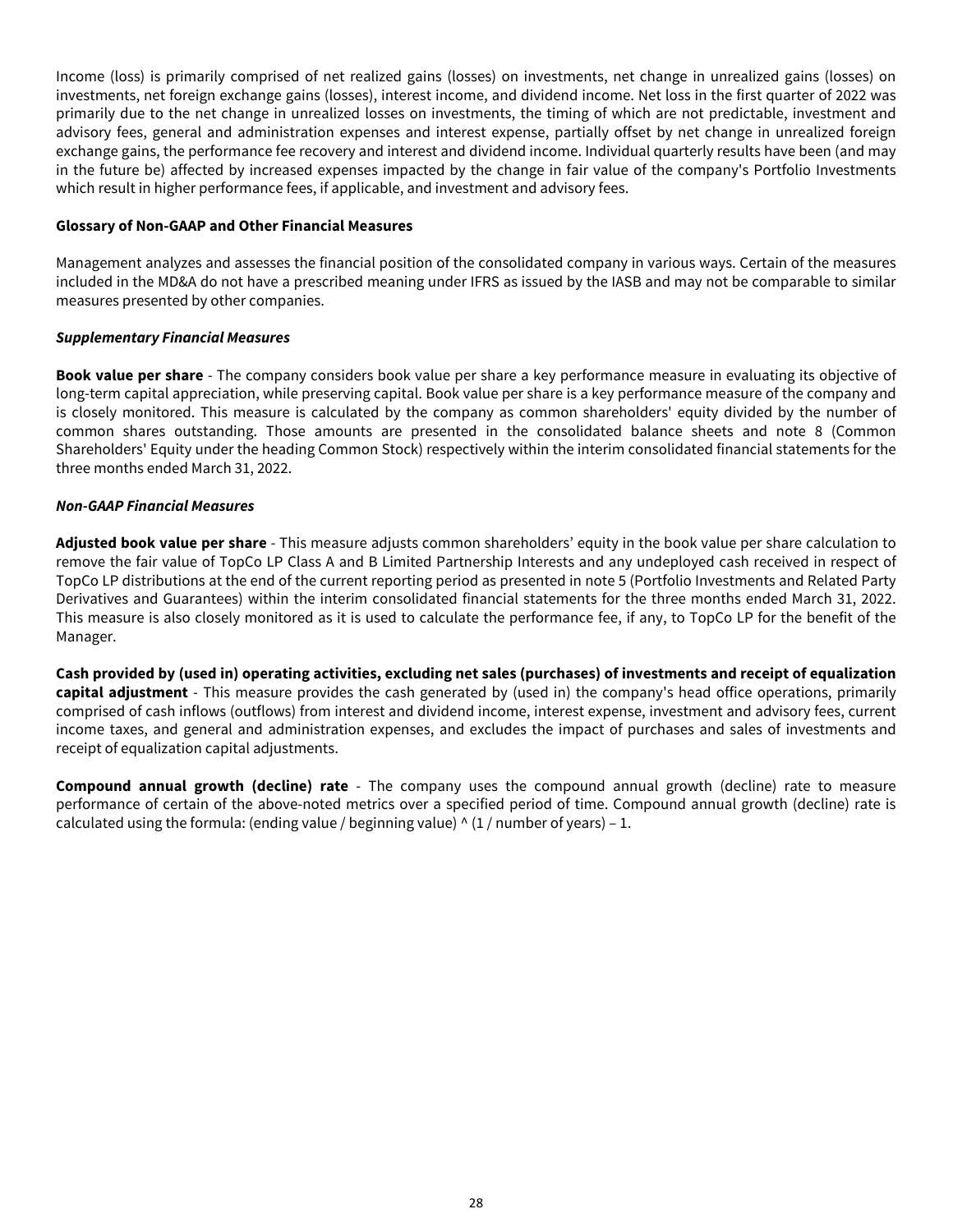## **Consolidated Balance Sheets**

as at March 31, 2022 and December 31, 2021 (unaudited - US\$ thousands)

|                                          | <b>Notes</b>   | March 31,<br>2022 | December 31,<br>2021 |
|------------------------------------------|----------------|-------------------|----------------------|
| <b>Assets</b>                            |                |                   |                      |
| Cash and cash equivalents                | 6,16           | 82,398            | 76,284               |
| Related party loan                       | 6,13           | 19,657            | 19,608               |
| Related party derivatives and guarantees | 5, 6, 13       | 47,663            | 47,952               |
| Portfolio Investments                    | 5, 6, 13       | 534,941           | 539,546              |
| Total cash and investments               |                | 684,659           | 683,390              |
| Interest receivable                      |                | 3,237             | 2,978                |
| Income taxes refundable                  | 11             | 6,266             | 5,632                |
| Receivable from related parties          | 13             | 969               | 11,002               |
| Other assets                             | 13, 14         | 1,353             | 1,390                |
| <b>Total assets</b>                      |                | 696,484           | 704,392              |
| <b>Liabilities</b>                       |                |                   |                      |
| Accounts payable and accrued liabilities |                | 845               | 136                  |
| Automatic share purchase plan liability  | 8              | 500               | 500                  |
| Payable to related parties               | 13             | 2,430             | 8,803                |
| Deferred income taxes                    | 11             | 5,187             | 4,419                |
| <b>Borrowings</b>                        | $\overline{7}$ | 98,778            | 98,632               |
| <b>Total liabilities</b>                 |                | 107,740           | 112,490              |
| <b>Equity</b>                            |                |                   |                      |
| Common shareholders' equity              | 8              | 588,744           | 591,902              |
|                                          |                | 696,484           | 704,392              |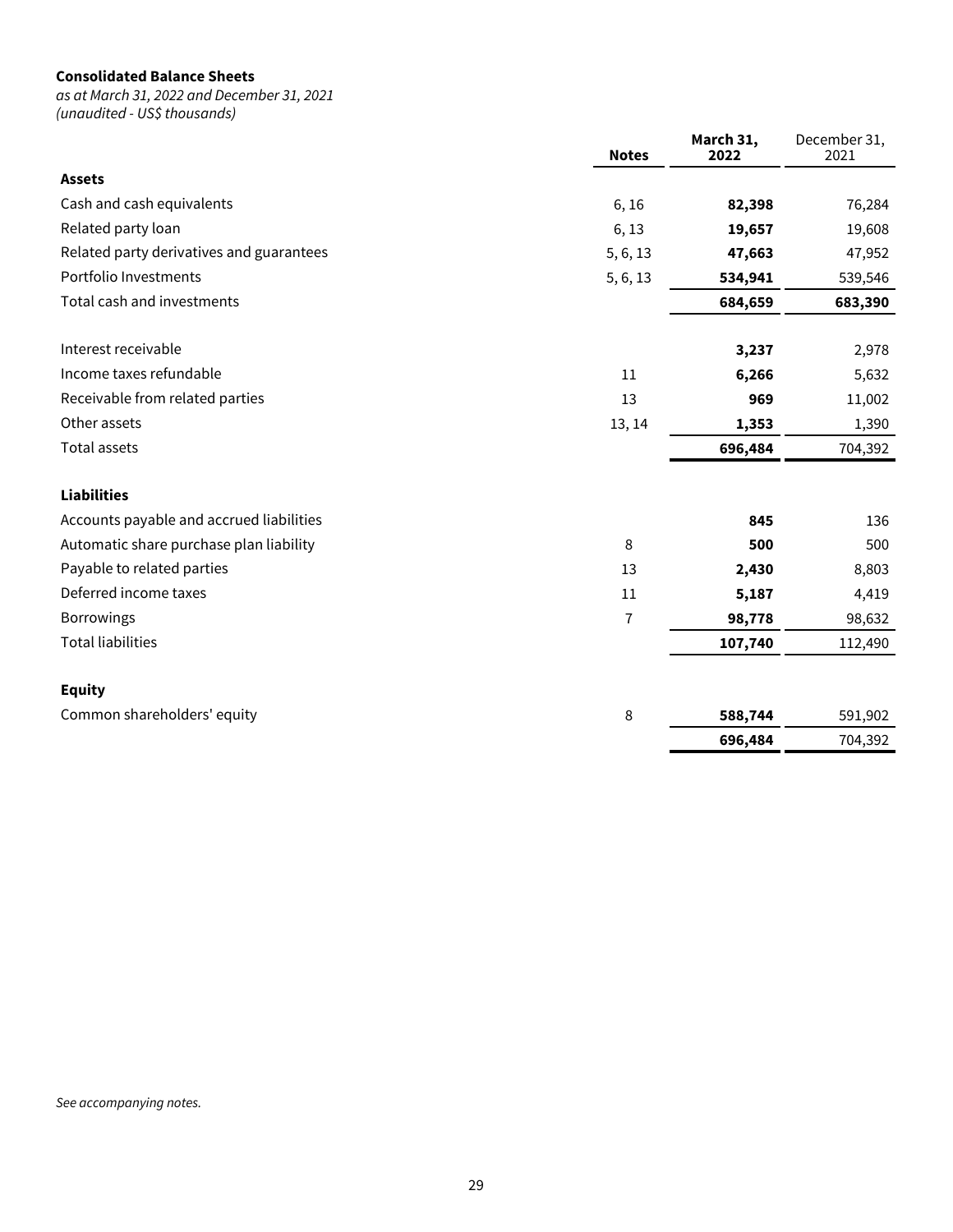## **Consolidated Statements of Earnings (Loss) and Comprehensive Income (Loss)**

for the three months ended March 31, 2022 and 2021

| (unaudited - US\$ thousands except per share amounts) |
|-------------------------------------------------------|
|-------------------------------------------------------|

|                                                        |              | <b>First quarter</b> |             |
|--------------------------------------------------------|--------------|----------------------|-------------|
|                                                        | <b>Notes</b> | 2022                 | 2021        |
| Income                                                 |              |                      |             |
| Interest                                               | 6            | 772                  | 473         |
| Dividends                                              | 6            | 489                  | 148         |
| Net change in unrealized gains (losses) on investments | 6            | (12, 526)            | 1,152       |
| Net foreign exchange gains (losses)                    | 6            | 12,730               | (972)       |
|                                                        |              | 1,465                | 801         |
| <b>Expenses</b>                                        |              |                      |             |
| Investment and advisory fees                           | 13           | 1,055                | 741         |
| Performance fee (recovery)                             | 13           | (938)                | 1,855       |
| General and administration expenses                    | 13, 15       | 3,285                | 2,239       |
| Loss on uncollectible accounts receivable              | 14           |                      | 5,703       |
| Interest expense                                       | 7            | 886                  |             |
|                                                        |              | 4,288                | 10,538      |
| Loss before income taxes                               |              | (2,823)              | (9, 737)    |
| Provision for income taxes                             | 11           | 112                  | 1,412       |
| Net loss and comprehensive loss                        |              | (2,935)              | (11, 149)   |
| Net loss per share                                     | 10           | \$<br>$(0.03)$ \$    | (0.10)      |
| Net loss per diluted share                             | 8            | \$<br>$(0.03)$ \$    | (0.10)      |
| <b>Shares outstanding</b> (weighted average)           | 10           | 108,221,842          | 109,118,253 |

See accompanying notes.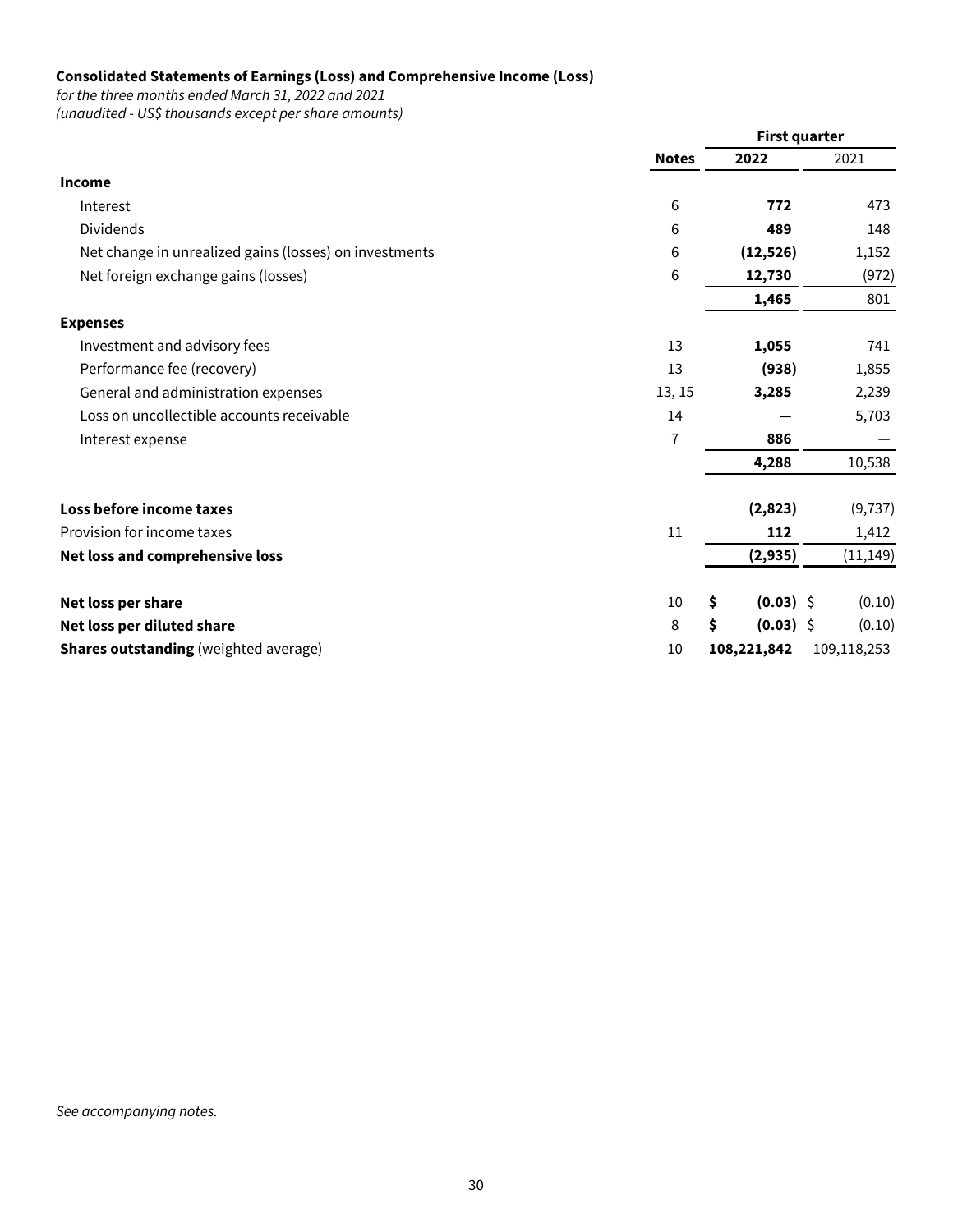## **Consolidated Statements of Changes in Equity**

for the three months ended March 31, 2022 and 2021 (unaudited - US\$ thousands)

|                                                      | <b>Subordinate</b><br>voting<br>shares | <b>Multiple</b><br>voting<br>shares | Share-<br>based<br>payments,<br>net | <b>Warrants</b> | <b>Contributed</b><br>surplus | <b>Retained</b><br>earnings<br>(deficit) | Common<br>share-<br>holders'<br>equity |
|------------------------------------------------------|----------------------------------------|-------------------------------------|-------------------------------------|-----------------|-------------------------------|------------------------------------------|----------------------------------------|
| Balance as of January 1, 2022                        | 432,370                                | 439,904                             | 5,562                               | 5,557           | 24,337                        | (315, 828)                               | 591,902                                |
| Net earnings (loss) for the period                   |                                        |                                     |                                     |                 |                               | (2,935)                                  | (2,935)                                |
| Purchases for cancellation (note 8)                  | (536)                                  |                                     |                                     |                 |                               | 313                                      | (223)                                  |
| Amortization                                         |                                        |                                     | 31                                  |                 |                               |                                          | 31                                     |
| Automatic share purchase plan<br>commitment (note 8) | (127)                                  |                                     |                                     |                 |                               | 127                                      |                                        |
| Tax expense on equity transactions<br>(note 11)      |                                        |                                     |                                     |                 | (31)                          |                                          | (31)                                   |
| Balance as of March 31, 2022                         | 431,707                                | 439,904                             | 5,593                               | 5,557           | 24,306                        | (318, 323)                               | 588,744                                |
|                                                      |                                        |                                     |                                     |                 |                               |                                          |                                        |
| Balance as of January 1, 2021                        | 440,663                                | 439,904                             | 5,438                               |                 | 8,855                         | (295, 125)                               | 599,735                                |
| Net loss for the period                              |                                        |                                     |                                     |                 |                               | (11, 149)                                | (11, 149)                              |
| Issuances (note 8)                                   |                                        |                                     |                                     | 5,557           |                               |                                          | 5,557                                  |
| Purchases and amortization                           |                                        |                                     | 30                                  |                 |                               |                                          | 30                                     |
| Capital contributions (note 8)                       |                                        |                                     |                                     |                 | 18,107                        |                                          | 18,107                                 |
| Tax benefit on equity transactions<br>(note 11)      |                                        |                                     |                                     |                 | (474)                         |                                          | (474)                                  |
| Balance as of March 31, 2021                         | 440,663                                | 439,904                             | 5,468                               | 5,557           | 26,488                        | (306, 274)                               | 611,806                                |

See accompanying notes.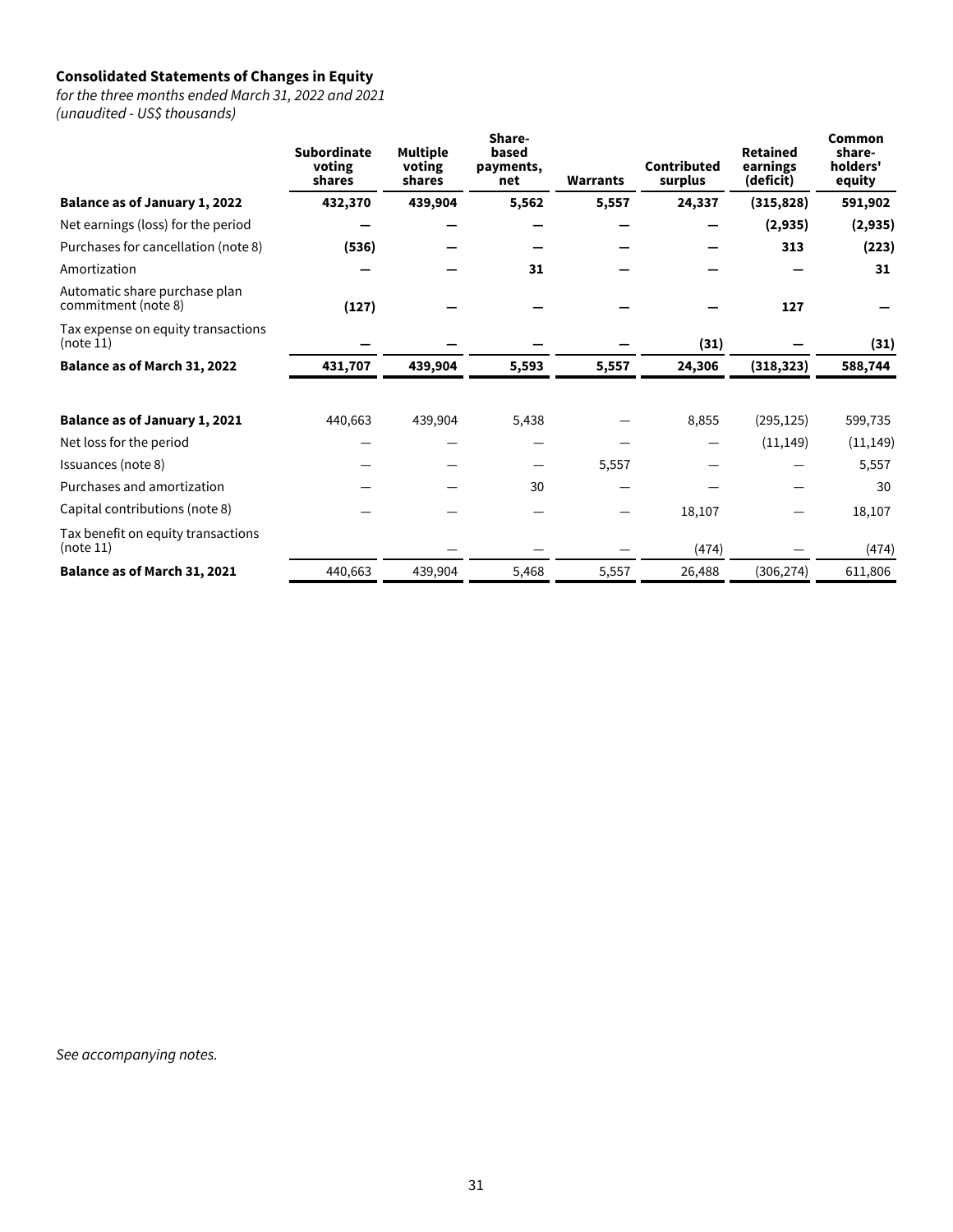## **Consolidated Statements of Cash Flows**

for the three months ended March 31, 2022 and 2021 (unaudited - US\$ thousands)

**First quarter Notes 2022** 2021 **Operating activities** Net earnings (loss) **(2,935)** (11,149) Items not affecting cash and cash equivalents: Net bond discount accretion **(125)** (72) Capitalized interest on loans and bonds 5 **(498)** (156) Performance fee (recovery) 13 **(938)** 1,855 Loss (recovery) on uncollectible accounts receivable 14 **—** 5,703 Deferred income taxes 11 **737** 2,737 Amortization of share-based payment awards **30 30 31** 30 Net change in unrealized (gains) losses on investments 6 **12,526** (1,152) Net foreign exchange (gains) losses 6 **(12,730)** 972 Purchases of investments 5, 16 **—** (13,116) Receipt of equalization capital adjustment 5, 16 **4,614** — Settlement of guarantee liability 14 and 14 and 14 and 14 and 14 and 14 and 14 and 14 and 14 and 14 and 14 and 1 Decrease in restricted cash deposits 13 **—** (34) Changes in operating assets and liabilities: Interest receivable **(259)** (138) Accounts payable and accrued liabilities **709** (5,946) Income taxes refundable **(634)** (3,176) Receivable from related parties **10,033** — Payable to related parties **(5,435)** (1,950) Other **186** (532) Cash provided by (used in) operating activities **5,282** (34,598) **Financing activities** Proceeds from borrowings 7 **—** 100,000 Subordinate voting shares - purchases for cancellation **6 1223 6 1223** Cash provided by (used in) financing activities **(223)** 100,000 **Increase (decrease) in cash and cash equivalents 5,059** 65,402 Cash and cash equivalents - beginning of period **76,284** 66,052 Foreign currency translation **1,055** (79)

**Cash and cash equivalents - end of period 82,398** 131,375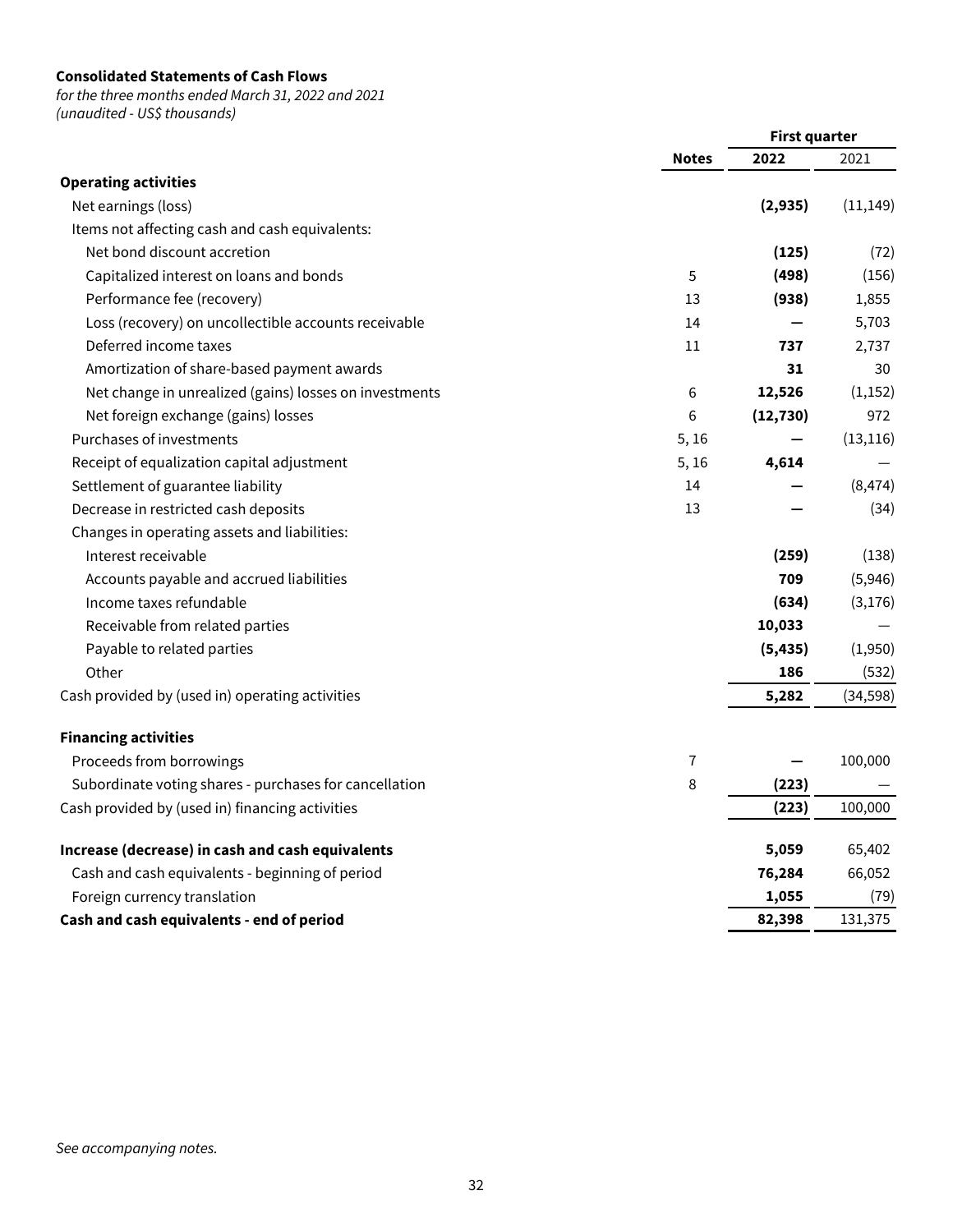## **Index to Notes to Interim Consolidated Financial Statements**

| 34                                                                                                                                                                                                                                                                                                                                                                                                                                                                                                                                                                                                                                  |
|-------------------------------------------------------------------------------------------------------------------------------------------------------------------------------------------------------------------------------------------------------------------------------------------------------------------------------------------------------------------------------------------------------------------------------------------------------------------------------------------------------------------------------------------------------------------------------------------------------------------------------------|
| 34                                                                                                                                                                                                                                                                                                                                                                                                                                                                                                                                                                                                                                  |
| 34                                                                                                                                                                                                                                                                                                                                                                                                                                                                                                                                                                                                                                  |
| 34                                                                                                                                                                                                                                                                                                                                                                                                                                                                                                                                                                                                                                  |
| 35                                                                                                                                                                                                                                                                                                                                                                                                                                                                                                                                                                                                                                  |
| 43                                                                                                                                                                                                                                                                                                                                                                                                                                                                                                                                                                                                                                  |
| 47                                                                                                                                                                                                                                                                                                                                                                                                                                                                                                                                                                                                                                  |
| 49                                                                                                                                                                                                                                                                                                                                                                                                                                                                                                                                                                                                                                  |
| 50                                                                                                                                                                                                                                                                                                                                                                                                                                                                                                                                                                                                                                  |
| 51                                                                                                                                                                                                                                                                                                                                                                                                                                                                                                                                                                                                                                  |
| 51                                                                                                                                                                                                                                                                                                                                                                                                                                                                                                                                                                                                                                  |
| 53                                                                                                                                                                                                                                                                                                                                                                                                                                                                                                                                                                                                                                  |
| 57                                                                                                                                                                                                                                                                                                                                                                                                                                                                                                                                                                                                                                  |
| 60                                                                                                                                                                                                                                                                                                                                                                                                                                                                                                                                                                                                                                  |
| 61                                                                                                                                                                                                                                                                                                                                                                                                                                                                                                                                                                                                                                  |
| 61                                                                                                                                                                                                                                                                                                                                                                                                                                                                                                                                                                                                                                  |
| 62                                                                                                                                                                                                                                                                                                                                                                                                                                                                                                                                                                                                                                  |
| 1. Business Operations<br>2. Basis of Presentation<br>3. Summary of Significant Accounting Policies<br>4. Critical Accounting Estimates and Judgments<br>5. Portfolio Investments and Related Party Derivatives and Guarantees<br>6. Cash and Investments<br>7. Borrowings<br>8. Common Shareholders' Equity<br>9. Share-Based Incentive Plans<br>10. Net Earnings (Loss) per Share<br>11. Income Taxes<br>12. Financial Risk Management<br>13. Related Party Transactions<br>14. Other Assets<br>15. General and Administration Expenses<br>16. Supplementary Cash Flow Information<br>17. Reclassification of Comparative Amounts |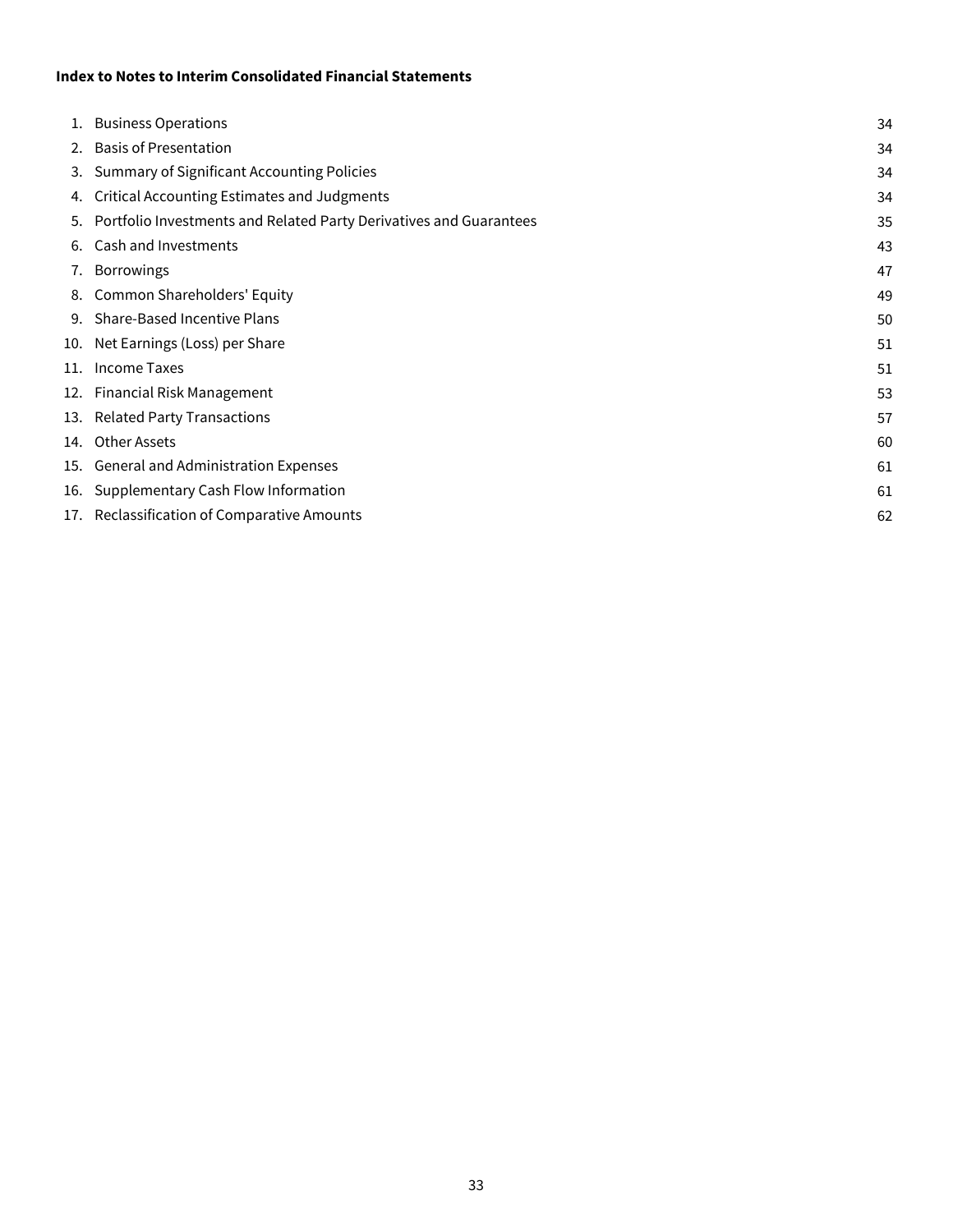# <span id="page-34-0"></span>**Notes to Interim Consolidated Financial Statements**

for the three months ended March 31, 2022 and 2021 (unaudited - US\$ thousands except share and per share amounts and as otherwise indicated)

## **1. Business Operations**

Helios Fairfax Partners Corporation ("the company" or "HFP") is an investment holding company whose objective is to achieve long term capital appreciation, while preserving capital, by investing in public and private equity securities and debt instruments in Africa and African businesses or other businesses with customers, suppliers or business primarily conducted in, or dependent on, Africa ("Portfolio Investments"). Generally, subject to compliance with applicable law, the company will make Portfolio Investments with a view to acquiring control or significant influence positions.

HFA Topco, L.P. ("TopCo LP" or the "Portfolio Advisor") is the portfolio advisor of the company and, through its sub-advisor, Helios Investment Partners LLP ("Helios" or the "Manager"), provides investment management services, investment advisory services and investment administration services to the company. The company makes all or substantially all of its investments either directly or through one of its wholly-owned subsidiaries, which include a South Africa-based subsidiary HFP South Africa Investments Proprietary Limited ("SA Sub") and a Mauritius-based subsidiary HFP Investments Limited ("Mauritius Sub").

The company is federally incorporated and is domiciled in Ontario, Canada. The principal office of the company is located at 95 Wellington Street West, Suite 800, Toronto, Ontario, Canada, M5J 2N7.

## **2. Basis of Presentation**

The company's interim consolidated financial statements for the three months ended March 31, 2022 have been prepared in accordance with International Financial Reporting Standards ("IFRS") as issued by the International Accounting Standards Board ("IASB") applicable to the preparation of interim financial statements, including International Accounting Standard 34 Interim Financial Reporting. Accordingly, certain information and disclosures normally included in annual consolidated financial statements prepared in accordance with IFRS as issued by the IASB have been omitted or condensed. These interim consolidated financial statements should be read in conjunction with the company's annual consolidated financial statements for the year ended December 31, 2021, which have been prepared in accordance with IFRS as issued by the IASB.

These interim consolidated financial statements were approved for issue by the company's Board of Directors on May 13, 2022.

# **3. Summary of Significant Accounting Policies**

The principal accounting policies applied to the preparation of these interim consolidated financial statements are as set out in the company's annual consolidated financial statements for the year ended December 31, 2021, prepared in accordance with IFRS as issued by the IASB. Those policies and methods of computation have been consistently applied to all periods presented.

### **New accounting pronouncements adopted in 2022**

On January 1, 2022 the company adopted the following amendment which did not have a significant impact on the company's consolidated financial statements: Annual Improvements to IFRS Standards 2018–2020.

### **New accounting pronouncements issued but not yet effective**

The IASB issued the following amendments in 2020 and 2021 which the company does not expect to adopt in advance of their effective date of January 1, 2023: Classification of Liabilities as Current or Non-current (Amendments to IAS 1), Deferred Tax related to Assets and Liabilities arising from a Single Transaction (Amendments to IAS 12), Disclosure of Accounting Policies (Amendments to IAS 1 and IFRS Practice Statement 2) and Definition of Accounting Estimates (Amendments to IAS 8). The company is currently evaluating the expected impact of these amendments on its consolidated financial statements.

### **4. Critical Accounting Estimates and Judgments**

The company made a number of critical accounting estimates and judgements in the preparation of the company's interim consolidated financial statements.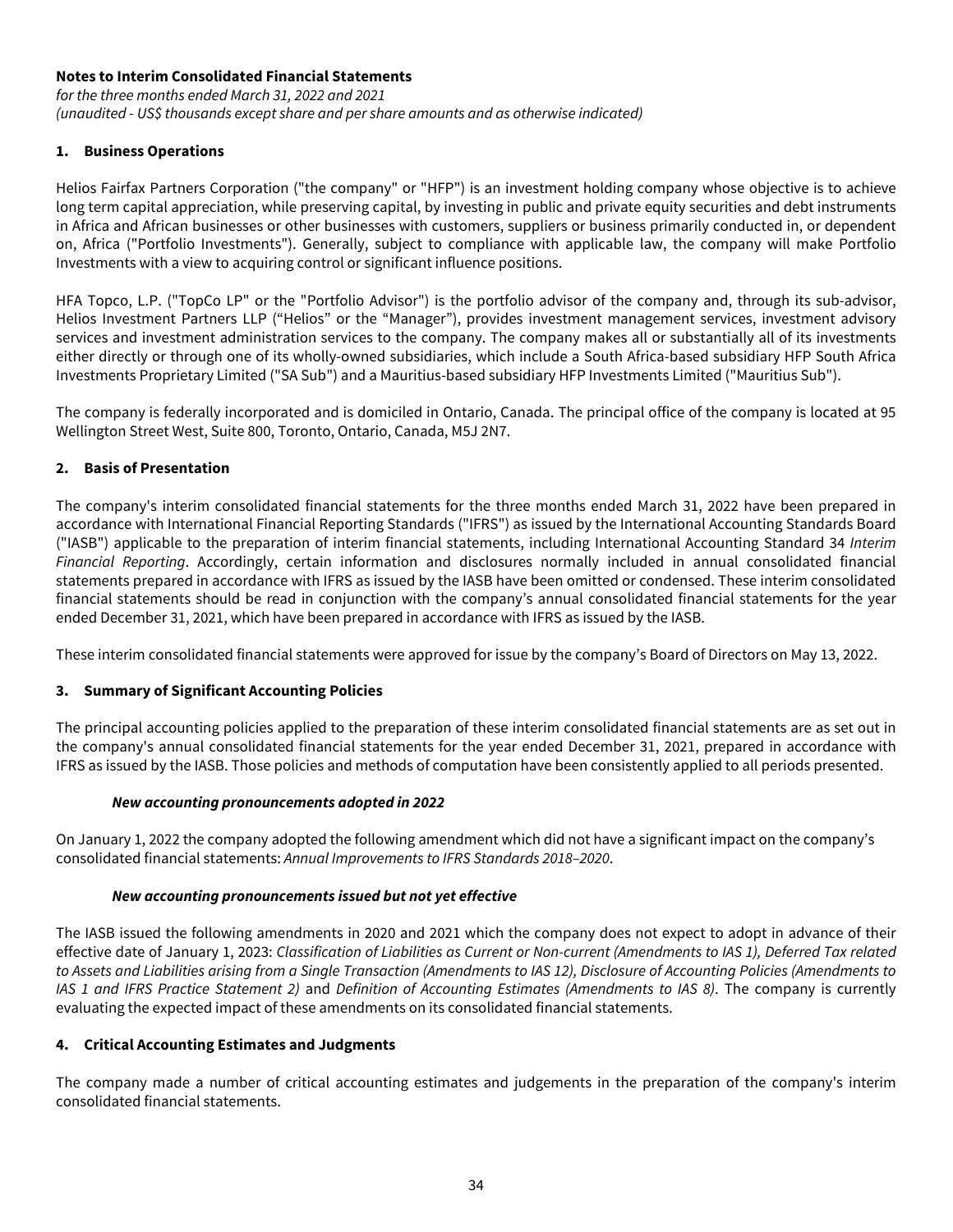#### **Determination of Investment Entity Status, Valuation of Private Portfolio Investments, and Income Taxes**

<span id="page-35-0"></span>In the preparation of the company's interim consolidated financial statements, management has made a number of critical estimates and judgments in the determination of investment entity status, the valuation of Private Portfolio Investments, and the provision for income taxes in a manner consistent with those as described in the company's annual consolidated financial statements for the year ended December 31, 2021. The broad effects of COVID-19 and the conflict in Ukraine on the company are discussed in note 12.

#### **5. Portfolio Investments and Related Party Derivatives and Guarantees**

#### **Summary of Changes in Fair Value of the Company's Portfolio Investments**

A summary of changes in the fair value of the company's Public and Private Portfolio Investments for the first quarters of 2022 and 2021 were as follows:

| <b>First quarter</b>              |                                               |                                                                  |                                                |                                                                                |                                                           |                                  |  |  |  |  |
|-----------------------------------|-----------------------------------------------|------------------------------------------------------------------|------------------------------------------------|--------------------------------------------------------------------------------|-----------------------------------------------------------|----------------------------------|--|--|--|--|
|                                   |                                               |                                                                  | 2022                                           |                                                                                |                                                           |                                  |  |  |  |  |
| <b>Balance as of</b><br>January 1 | Purchases $/$<br>Contributions <sup>(2)</sup> | Sales /<br>Distributions /<br>Redemptions/<br><b>Conversions</b> | <b>Accretion of</b><br>discount <sup>(1)</sup> | Net change in<br>unrealized gains<br>(losses) on<br>investments <sup>(3)</sup> | <b>Net foreign</b><br>exchange<br>gains on<br>investments | <b>Balance as of</b><br>March 31 |  |  |  |  |
|                                   |                                               |                                                                  |                                                |                                                                                |                                                           |                                  |  |  |  |  |
|                                   |                                               |                                                                  |                                                |                                                                                |                                                           |                                  |  |  |  |  |
| 29,292                            |                                               |                                                                  |                                                | 3,234                                                                          | 586                                                       | 33,112                           |  |  |  |  |
| 29,292                            |                                               |                                                                  |                                                | 3,234                                                                          | 586                                                       | 33,112                           |  |  |  |  |
|                                   |                                               |                                                                  |                                                |                                                                                |                                                           |                                  |  |  |  |  |
|                                   |                                               |                                                                  |                                                |                                                                                |                                                           |                                  |  |  |  |  |
| 250,182                           |                                               |                                                                  |                                                | (6, 411)                                                                       |                                                           | 243,771                          |  |  |  |  |
| 38,866                            |                                               | (4,614)                                                          |                                                | 588                                                                            |                                                           | 34,840                           |  |  |  |  |
| 158,614                           |                                               |                                                                  | -                                              | (9,560)                                                                        | 8,710                                                     | 157,764                          |  |  |  |  |
| 42,564                            | 498                                           |                                                                  | 76                                             | (60)                                                                           | 2,376                                                     | 45,454                           |  |  |  |  |
| 20,028                            |                                               |                                                                  |                                                | (28)                                                                           |                                                           | 20,000                           |  |  |  |  |
| 510,254                           | 498                                           | (4,614)                                                          | 76                                             | (15, 471)                                                                      | 11,086                                                    | 501,829                          |  |  |  |  |
| 539,546                           | 498                                           | (4,614)                                                          | 76                                             | (12, 237)                                                                      | 11,672                                                    | 534,941                          |  |  |  |  |
|                                   |                                               |                                                                  |                                                |                                                                                |                                                           |                                  |  |  |  |  |

(1) Recorded in interest within the consolidated statement of earnings (loss) and comprehensive income (loss).

(2) Inclusive of capitalized interest of \$319 on AFGRI International Facility and \$179 on Philafrica Facility.

(3) Net change in unrealized gains (losses) on investments related to unrealized gains (losses) on investments held at the end of the reporting period.

(4) On February 21, 2022, Helios Fund IV received additional limited partnership commitments thereby reducing the company's interest held and resulting in the receipt of an equalization capital adjustment of \$4,614 to the company on March 9, 2022.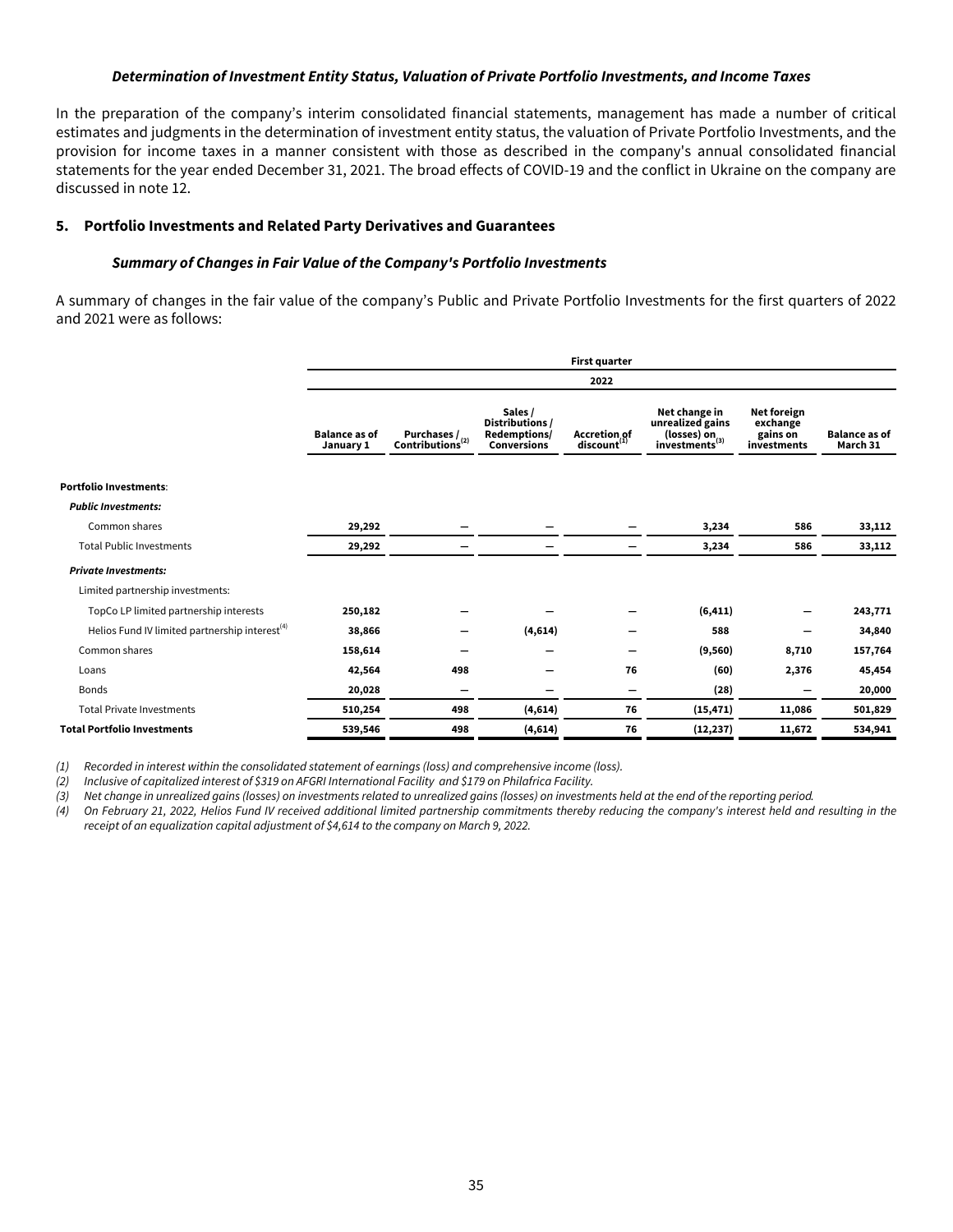|                                             |                                   |                                 |                                                                  | <b>First quarter</b>                    |                                                                                         |                                                     |                                  |
|---------------------------------------------|-----------------------------------|---------------------------------|------------------------------------------------------------------|-----------------------------------------|-----------------------------------------------------------------------------------------|-----------------------------------------------------|----------------------------------|
|                                             |                                   |                                 |                                                                  | 2021                                    |                                                                                         |                                                     |                                  |
|                                             | <b>Balance as of</b><br>January 1 | Purchases /<br>Contributions(2) | Sales /<br>Distributions /<br>Redemptions/<br><b>Conversions</b> | Accretion of<br>discount <sup>(1)</sup> | Net change in<br>unrealized gains<br>(losses) on $\alpha$<br>investments <sup>(3)</sup> | Net foreign<br>exchange<br>losses on<br>investments | <b>Balance as of</b><br>March 31 |
| <b>Portfolio Investments:</b>               |                                   |                                 |                                                                  |                                         |                                                                                         |                                                     |                                  |
| <b>Public Investments:</b>                  |                                   |                                 |                                                                  |                                         |                                                                                         |                                                     |                                  |
| Common shares                               | 14,836                            |                                 |                                                                  |                                         | 4,767                                                                                   | (66)                                                | 19,537                           |
| <b>Total Public Investments</b>             | 14,836                            |                                 |                                                                  |                                         | 4,767                                                                                   | (66)                                                | 19,537                           |
| <b>Private Investments:</b>                 |                                   |                                 |                                                                  |                                         |                                                                                         |                                                     |                                  |
| Limited partnership investments:            |                                   |                                 |                                                                  |                                         |                                                                                         |                                                     |                                  |
| TopCo LP limited partnership interests      | 275,299                           |                                 |                                                                  |                                         |                                                                                         |                                                     | 275,299                          |
| Helios Fund IV limited partnership interest |                                   | 13,116                          |                                                                  |                                         |                                                                                         |                                                     | 13,116                           |
| Common shares                               | 74,674                            | —                               |                                                                  |                                         | (5,234)                                                                                 | (531)                                               | 68,909                           |
| Loans                                       | 56,764                            | 156                             |                                                                  | 24                                      | (401)                                                                                   | (136)                                               | 56,407                           |
| <b>Bonds</b>                                | 58,829                            | $\hspace{0.1mm}-\hspace{0.1mm}$ |                                                                  | $\overline{\phantom{m}}$                | 54                                                                                      |                                                     | 58,883                           |
| <b>Total Private Investments</b>            | 465,566                           | 13,272                          |                                                                  | 24                                      | (5, 581)                                                                                | (667)                                               | 472,614                          |
| <b>Total Portfolio Investments</b>          | 480,402                           | 13,272                          |                                                                  | 24                                      | (814)                                                                                   | (733)                                               | 492,151                          |

(1) Recorded in interest within the consolidated statement of earnings (loss) and comprehensive income (loss).

(2) Inclusive of capitalized interest of \$156 on Philafrica Facility.

(3) Net change in unrealized gains (losses) on investments related to unrealized gains (losses) on investments held at the end of the reporting period.

## **Public Portfolio Investments**

The company's Public Portfolio Investments are as follows:

#### **Common Shares**

At March 31, 2022 and December 31, 2021, the company held less than 5.0% of the common shares of public companies in various sectors, listed on the Johannesburg Stock Exchange and the London Stock Exchange.

At March 31, 2022, the fair value of the company's investment in the Common Shares was \$33,112 (December 31, 2021 - \$29,292), determined using the bid prices of those investments (without adjustments or discounts) at the balance sheet date.

### **Private Portfolio Investments**

The company's Private Portfolio Investments are as follows:

### **Limited Partnership Investments**

### TopCo LP

TopCo LP, an affiliate of Helios Holdings Limited ("HHL", together with one or more of its affiliates, as the context requires, the "Helios Holdings Group"), is a limited partnership established under the laws of Guernsey and controlled by its general partner, HFA GP (Guernsey) Limited, an affiliate of the Helios Holdings Group. TopCo LP was formed as the investment vehicle through which HFP will receive cash flows from its entitlement to certain Helios fee streams. TopCo LP is the portfolio advisor of the company and its consolidated subsidiaries and has entered into a sub-advisory agreement with the Manager to provide the investment and advisory services to HFP. TopCo LP receives investment advisory fees from HFP.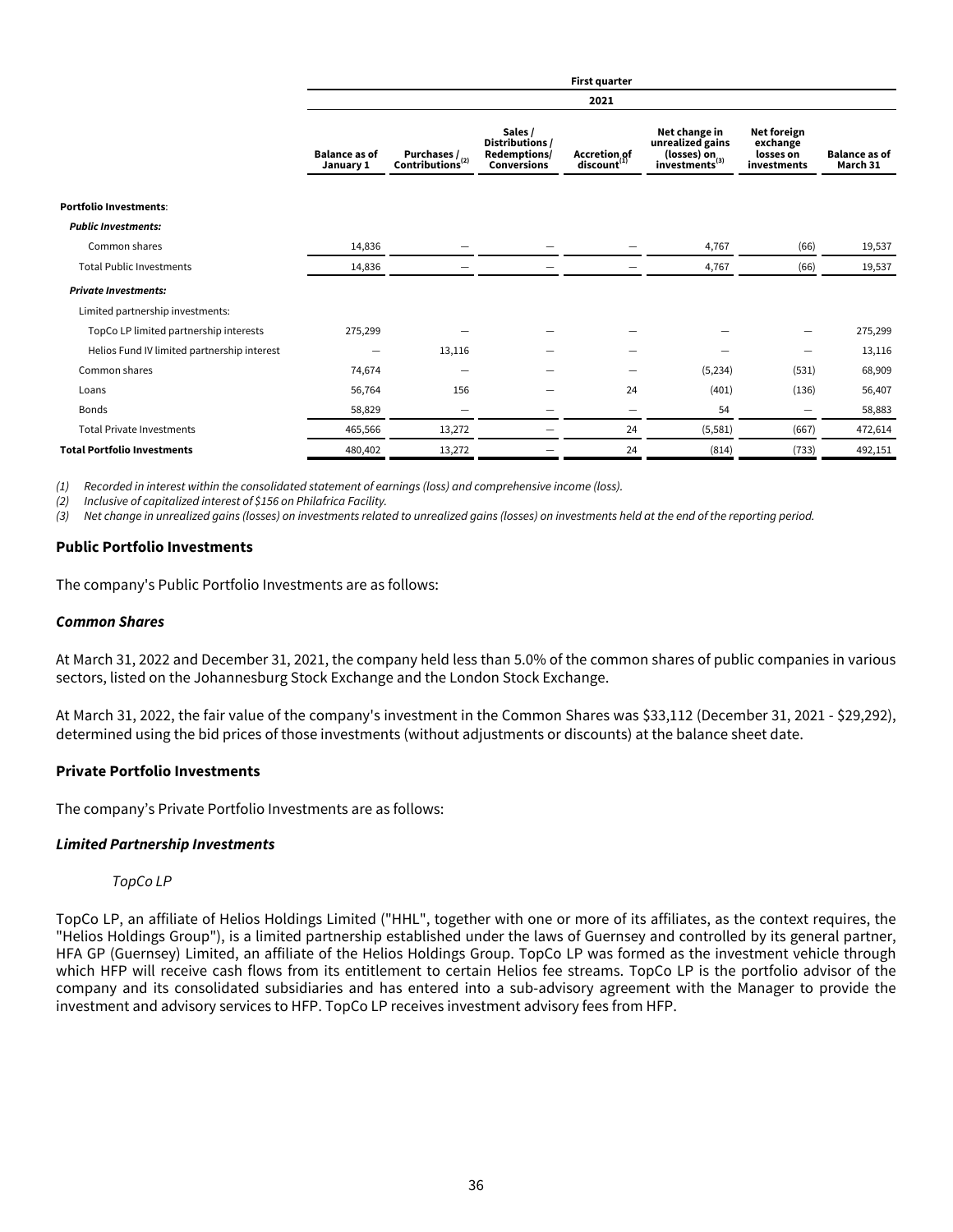TopCo LP is a limited partner of Helios Investors Genpar, L.P., HIP Equity II, L.P., HIP Equity III, L.P. and HIP Equity IV, L.P. (collectively, the "Carried Interest Recipients") and as such is entitled to receive Carried Interest Proceeds, which HFP is entitled to receive, through HFP's ownership of TopCo LP Class A Limited Partnership Interests, when relevant amounts become available for distribution. The company may be subject to clawback obligations with respect to its TopCo LP Class A Limited Partnership Interest to the extent it has received Carried Interest Proceeds and a clawback is required. The risk is partially mitigated by escrow accounts established by each Helios Fund in accordance with their respective governing documents. At March 31, 2022 and December 31, 2021, the company was not subject to any clawback obligations with respect to its TopCo LP Class A Limited Partnership Interest.

TopCo LP also entered into contractual arrangements with certain Helios Holdings Group entities, pursuant to which the Helios Holdings Group entities entitled to receive management fees assigned their respective rights to receive all management fees to TopCo LP and TopCo LP agreed to pay all expenses incurred in order to receive the management fees ("Excess Management Fees"). HFP's ownership of TopCo LP Class B Limited Partnership Interests entitles HFP to receive Excess Management Fees after a six-month holding period by TopCo LP.

At March 31, 2022 and December 31, 2021, HFP held all of the issued and outstanding Class A and Class B Limited Partnership Interests of TopCo LP.

In December 2021, TopCo LP's limited partnership agreement was amended to commit HFP to contributing no more than 50.0% of either \$15,000 or 2.0% of total commitments to TopCo LP in respect of Management Team Commitments for Helios Fund IV and future Helios Funds ("Management Team Commitment") in exchange for pro rata limited partnership interest not subject to management fees and carried interest. Contributions in excess of this limit require consultation in good faith with the company and with Fairfax Financial Holdings Limited ("Fairfax"). This represents 50% of the Helios Holdings Group's management team commitment and is to be contributed to TopCo LP by HFP as the TopCo LP Class A Limited Partnership Interest holder. On December 14, 2021, TopCo LP issued a capital call for \$4,718 to HFP as the TopCo LP Class A Limited Partnership Interest holder to fund 50.0% of the Management Team Commitment and HFP recognized a \$4,718 increase in the investment in TopCo LP Class A Limited Partnership Interest and a corresponding increase in payable to related parties. On February 21, 2022, Helios Fund IV received additional limited partnership commitments, thereby reducing the company's commitment with respect to Management Team Commitments for Fund IV and resulting in an equalization capital adjustment of \$652 to the company. At March 31, 2022, the company's remaining capital commitment to TopCo LP with respect to the Management Team Commitment was \$3,434.

In 2021, TopCo LP declared a distribution of \$7,733 and accordingly, the company recorded a receivable from related parties of \$7,733.

On January 7, 2022, the payable to related parties of \$4,718 related to the Management Team Commitment and the distribution receivable from TopCo of \$7,733 were settled on a net basis and the company received cash of \$3,015.

In 2021, the company recognized a distribution receivable from its TopCo LP Class B Limited Partnership Interest of \$2,410, which reflected Excess Management Fees earned during 2021. Accordingly, the company recorded a reduction in the valuation of TopCo LP Class B Limited Partnership Interest and a receivable from related parties of \$2,410. On January 24, 2022, the company received a distribution of \$1,440 of Excess Management Fees earned during the first six months of 2021.

At March 31, 2022, the fair value of the company's investment in TopCo LP Limited Partnership Interests was \$243,771 (December 31, 2021 - \$250,182).

# Subsequent to March 31, 2022

On April 28, 2022, the company received a distribution from TopCo LP of \$652 relating to the equalization capital adjustment.

# Helios Fund IV

Helios Investors IV, L.P. ("Helios Fund IV") is a limited partnership based in the Cayman Islands, structured to receive and deploy capital from limited partners with the objective of earning returns from investments directly or indirectly in, or with a nexus to, Africa. Helios Fund IV is controlled by its general partner, Helios Investors Genpar IV, Ltd. ("Helios Fund IV GP").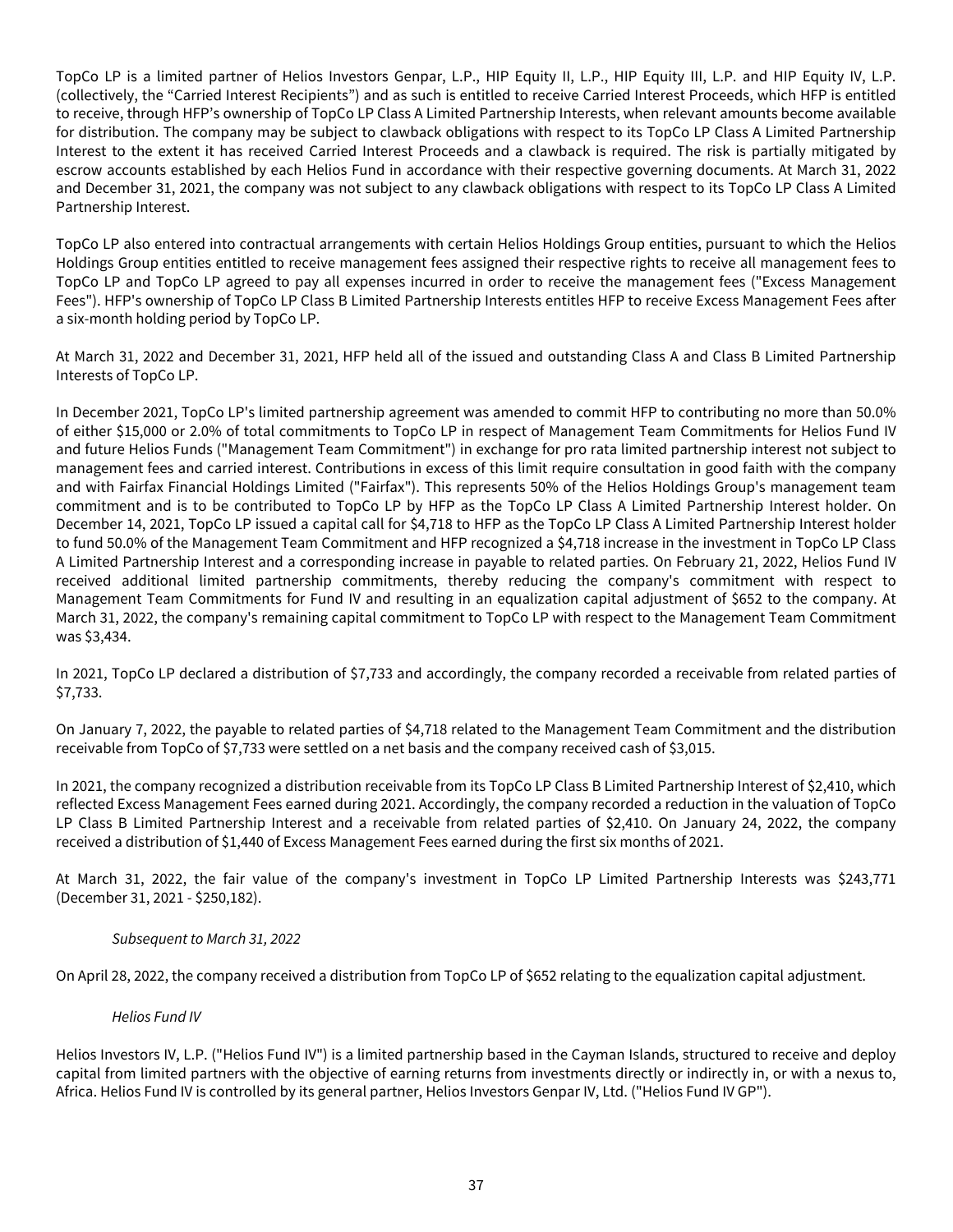On March 31, 2021, the company committed to invest \$50,000 in Helios Fund IV. In 2021, the company funded aggregate capital calls of \$31,451, plus equalization interest of \$516 for total funding of \$31,967, representing 16.9% of the limited partnership interest in Helios Fund IV based on committed capital. As agreed in a side letter with the Helios Fund IV GP, the company was admitted to Helios Fund IV as a "Listed Fund" under the terms of Helios Fund IV's limited partnership agreement, as amended and restated (the "Helios Fund IV LPA"), meaning that the company will not incur any management fees nor any carried interest payable to Helios Fund IV GP with respect to its investment in Helios Fund IV, which would otherwise be incurred in accordance with the Helios Fund IV LPA.

On February 21, 2022, Helios Fund IV received additional limited partnership commitments, resulting in an equalization capital adjustment of \$4,614 paid to the company on March 9, 2022 and reducing the company's interest based on committed capital to 14.9%. At March 31, 2022, the company had funded aggregate capital calls of \$27,109, plus equalization interest of \$244, for total funding of \$27,353, representing 14.9% (December 31, 2021 - \$31,967 and 16.9%) of the limited partnership interest in Helios Fund IV based on committed capital.

At March 31, 2022, the company's remaining capital commitment to Helios Fund IV was \$22,891 (December 31, 2021 - \$18,549), which may be called at any time by Helios Fund IV GP in accordance with the Helios Fund IV LPA.

At March 31, 2022, the company estimated the fair value of its investment in Helios Fund IV Limited Partnership Interest to be \$34,840 (December 31, 2021 - \$38,866).

## **Common Shares**

## NBA Africa

HFP US Investments, Inc. ("U.S. Holdco") is a wholly-owned holding company, formed for the sole purpose of investing in NBA Africa, LLC ("NBA Africa"), an entity formed by the National Basketball Association ("NBA") to conduct the league's business in Africa including the Basketball Africa League, a partnership between the NBA and the International Basketball Federation.

At March 31, 2022 and December 31, 2021, the company, through its U.S. Holdco, had invested \$30,000 in exchange for an equity interest in NBA Africa.

At March 31, 2022, the company estimated the fair value of its investment in NBA Africa to be \$33,416 (December 31, 2021 - \$33,416).

### Trone Holdings

Trone Holdings is a holding company based in London, United Kingdom, created for the purpose of holding an equity interest in a Moroccan medical technology distribution group ("Trone"). Trone's business is centered around the distribution and maintenance of medical imaging and diagnostic equipment, and the production and distribution of contrast pharmaceuticals for imaging.

At March 31, 2022 and December 31, 2021, the company had invested \$15,528 for a 22.0% equity interest in Trone Holdings. Helios Fund IV holds the remaining 78.0% equity interest in Trone Holdings. Trone Holdings, together with the founding partner and management of Trone, holds the entire equity interest in SPV Rayon Holdings ("SPV Rayon"), a Moroccan holding company which owns 100.0% of Trone's operating businesses.

At March 31, 2022, the company estimated the fair value of its 22.0% equity interest in Trone Holdings to be \$15,528 (December 31, 2021 - \$15,528).

### Indirect equity interest in AGH

At March 31, 2022 and December 31, 2021, the company had invested \$98,876 in Joseph Investment Holdings ("Joseph Holdings") (comprised of \$88,744 for 74.6% in common shares and 73.7% in Class A shares of Joseph Holdings, providing a 74.6% voting interest and \$10,132 as a shareholder loan). Through its investment in Joseph Holdings, HFP is the largest beneficial shareholder of AFGRI Holdings Proprietary Limited ("AFGRI Holdings"), a private holding company based in South Africa that owns 100.0% of AFGRI Group Holdings Proprietary Limited ("AGH"), an investment holding company with interests in a number of agricultural and food-related companies. HFP has a 46.8% indirect equity interest (December 31, 2021 - 46.8%) in AGH.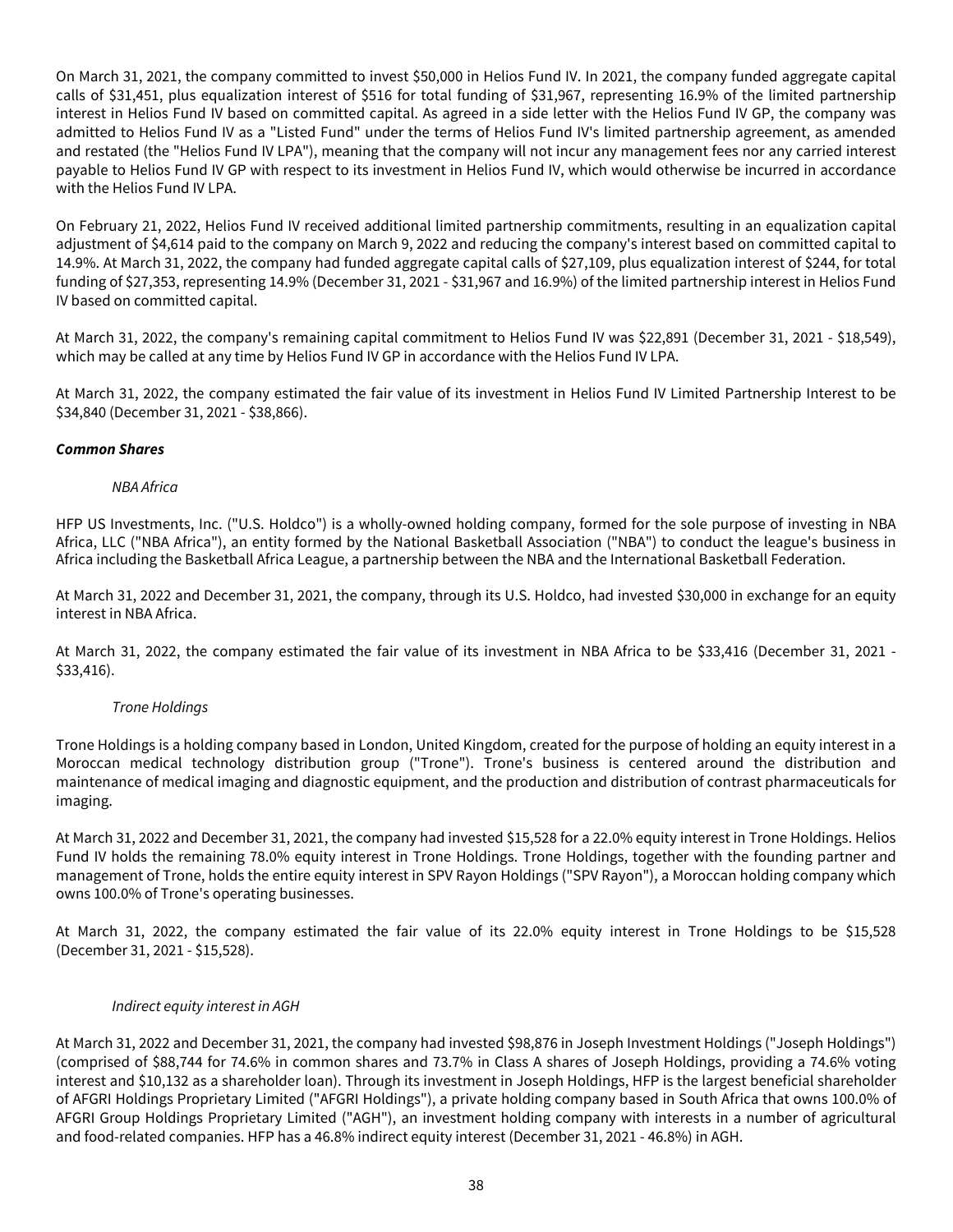On August 24, 2021, AGH entered into a debt restructuring agreement with its lenders which formalized a monthly repayment plan to fully repay certain lenders by December 31, 2021 through monetization or sale of certain non-core assets. In addition, AGH and certain other lenders agreed to a further debt standstill until May 31, 2022 and December 31, 2022.

At March 31, 2022, the company estimated the fair value of its 46.8% indirect equity interest in AGH to be \$61,400 (December 31, 2021 - \$60,416).

On March 31, 2021, as part of the \$100,000 HFP 3.0% Debenture transaction (refer to note 7), Fairfax guaranteed a floor valuation of the company's investments in AGH (indirect via Joseph Holdings), Philafrica common shares, the Philafrica Facility (see discussion under the headers "Indirect equity interest in AGH", "Philafrica Foods Proprietary Ltd." and "Philafrica Facility"), and the PGR2 Loan (collectively, the "Reference Investments"), giving rise to the HFP Redemption Derivative described later in this note.

# Philafrica Foods Proprietary Ltd.

At March 31, 2022 and December 31, 2021, the company had invested \$23,254 (325.0 million South African rand) into 26,000 common shares or 26.0% equity interest in Philafrica Foods Proprietary Ltd. ("Philafrica"), a South African entity that owns and operates maize and wheat mills, animal feed factories, and snacking and bread production facilities. Philafrica is controlled by AGH through AGH's 60.0% equity interest.

At March 31, 2022, the company estimated the fair value of its investment in Philafrica common shares to be \$7,435 (December 31, 2021 - \$9,155).

On March 31, 2021, as part of the \$100,000 HFP 3.0% Debenture transaction (refer to note 7), Fairfax guaranteed a floor valuation of the company's investments in AGH (indirect via Joseph Holdings), Philafrica common shares, the Philafrica Facility (see discussion under the headers "Indirect equity interest in AGH", "Philafrica Foods Proprietary Ltd." and "Philafrica Facility"), and the PGR2 Loan (collectively, the "Reference Investments"), giving rise to the HFP Redemption Derivative described later in this note.

### Indirect equity interest in Nova Pioneer

Nova Pioneer Education Group ("Nova Pioneer") is a Pan-African independent school network offering preschool through secondary education for students from ages 3 through 19. Nova Pioneer operates fourteen schools with a combined enrollment of approximately 4,900 students. Nova Pioneer is wholly-owned by Ascendant Learning Limited ("Ascendant"), its Mauritiusbased parent entity.

On July 1, 2021, Nova Pioneer redeemed the company's 20.0% Nova Pioneer debentures (the "Nova Pioneer Bonds") with an aggregate fair value of \$34,711 and settled interest accrued of \$4,100 by issuing Ascendant common shares with a fair value of \$38,811.

At March 31, 2022 and December 31, 2021, the company had invested an aggregate of \$38,811 for a 56.3% equity interest in Ascendant ("Indirect equity interest in Nova Pioneer)". The company determined that the transaction price for its indirect equity interest in Nova Pioneer approximated fair value at March 31, 2022 and December 31, 2021 as there have been no significant changes to Nova Pioneer's business, capital structure or operating environment.

### Indirect equity interest in Access Bank SA

GroCapital Holdings Limited ("GroCapital Holdings") is a holding company that owns 4.8% of Access Bank (South Africa) Limited ("Access Bank SA", formerly known as Grobank Limited ("Grobank")).

On May 3, 2021, Access Bank Plc ("Access Bank"), a publicly listed Nigerian commercial bank, acquired a 90.4% equity interest in Grobank for 400.0 million South African rand (\$27,787 at transaction date exchange rates). Upon closing of the transaction, GroCapital Holdings had a 9.6% equity interest in Grobank which was renamed Access Bank (South Africa) Limited.

On March 1, 2022, Access Bank SA announced a pro-rata non-renounceable rights offering to shareholders to raise 375.0 million South African rand through the offer of 961,538,462 ordinary shares at 0.39 South African rand per share. GroCapital holdings did not participate in the rights offering resulting in a dilution of its ownership interest in Access Bank SA from 9.6% to 4.8%.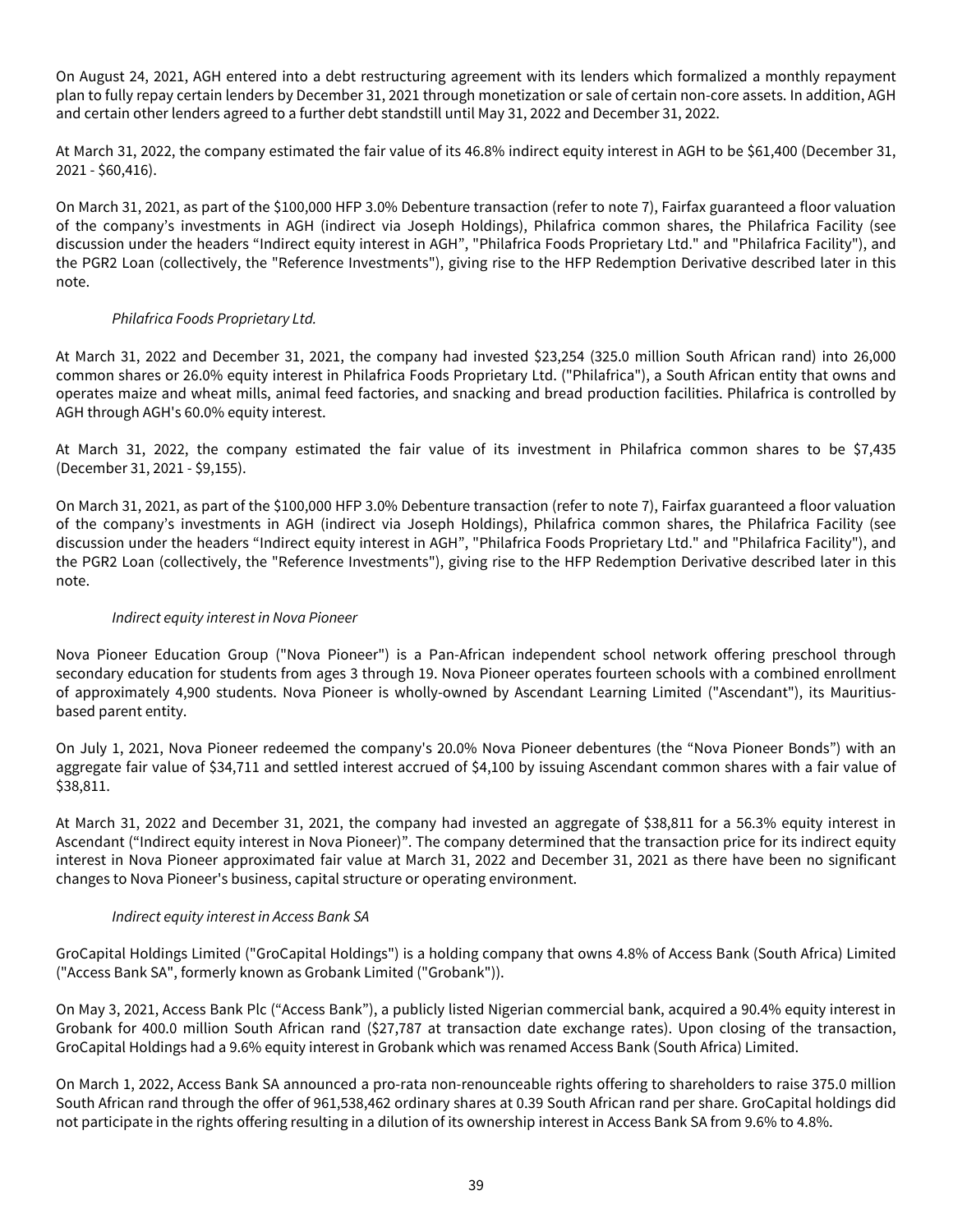At March 31, 2022 and December 31, 2021, the company had invested an aggregate of \$19,403 (285.7 million South African rand) for a 48.1% equity interest in GroCapital Holdings (December 31, 2021 - 48.1%). Through its investment in GroCapital Holdings, the company has a 2.3% indirect equity interest in Access Bank SA (December 31, 2021 - 4.6%).

At March 31, 2022, the company estimated the fair value of its 2.3% indirect equity interest in Access Bank SA to be \$1,174 (December 31, 2021 - \$1,288).

# **Loans**

# AFGRI International Facility

On August 20, 2021, the company entered into a secured lending arrangement with AFGRI International Proprietary Limited ("AFGRI International"), a wholly-owned South African subsidiary of AGH, pursuant to which the company agreed to provide up to \$10,000 of financing (the "AFGRI International Facility"). The AFGRI International Facility is primarily secured by AFGRI International's pledge of its equity interests in its wholly-owned Australian equipment business, AFGRI Australia Proprietary Limited. The AFGRI International Facility bears interest at a rate of 12.75% per annum, accrued and capitalized quarterly. On August 26, 2021 the company advanced \$9,600, net of \$400 in raising fees, under the AFGRI International Facility. The AFGRI International Facility matures on August 26, 2022, one year from initial funding date.

At March 31, 2022, the company determined that amortized cost approximated the fair value of the AFGRI International Facility, which was estimated to be \$10,143 (December 31, 2021 – \$9,726), including capitalized interest of \$421 (December 31, 2021 - \$nil).

In the first quarter of 2022, the company recorded interest income of \$421 (2021 – \$nil) within the consolidated statements of earnings (loss) and comprehensive income (loss) related to the AFGRI International Facility.

# Philafrica Facility

At March 31, 2022 and December 31, 2021, the company had advanced \$5,622 (98.0 million South African rand), net of a 2.0% raising fee, to Philafrica under a secured lending arrangement (the "Philafrica Facility"). The Philafrica Facility bears interest at a rate of South African prime plus 2.0% per annum, which is accrued and capitalized monthly. The repayment of the Philafrica Facility is subordinated against other third-party debt and is currently not repayable under its existing terms. The company continues to engage Philafrica and its lenders on the repayment of the Philafrica Facility. The Philafrica Facility is secured by a general guarantee from AGH and AGH's pledge of equity interests in Philafrica.

At March 31, 2022, the company estimated the fair value of the Philafrica Facility to be \$8,069 (December 31, 2021 - \$7,219).

In the first quarter of 2022, the company recorded interest income of \$160 (2021 - \$180) within the consolidated statement of earnings (loss) and comprehensive income (loss) related to the Philafrica Facility.

On March 31, 2021, as part of the \$100,000 HFP 3.0% Debenture transaction (refer to note 7), Fairfax guaranteed a floor valuation of the company's investments in AGH (indirect via Joseph Holdings), Philafrica common shares, the Philafrica Facility (see discussion under the headers "Indirect equity interest in AGH", "Philafrica Foods Proprietary Ltd." and "Philafrica Facility"), and the PGR2 Loan (collectively, the "Reference Investments"), giving rise to the HFP Redemption Derivative described later in this note.

### CIG Loan

At March 31, 2022 and December 31, 2021, the company had advanced \$23,270 (292.5 million South African rand), net of a 2.5% raising fee to CIG (the "CIG Loan"). The CIG Loan bears interest at South African prime plus 2.0% per annum and has a maturity date of June 4, 2023. The CIG Loan is secured by CIG's pledge of its equity interests in Conlog Proprietary Limited ("Conlog"), a wholly-owned subsidiary of CIG that provides metering solutions to utilities, municipalities and property management companies in South Africa, the Middle East and across Africa.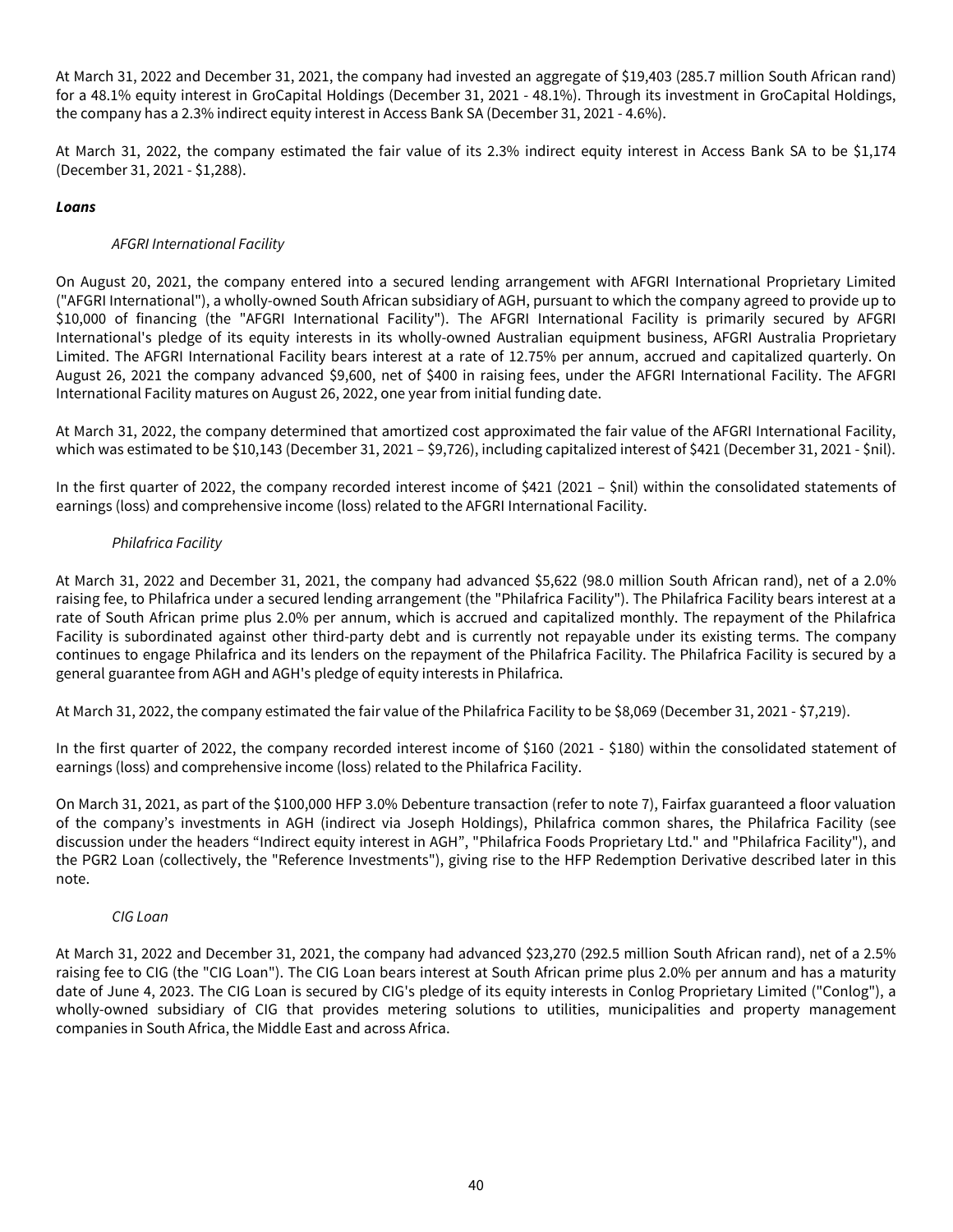On November 9, 2020, CIG commenced voluntary business rescue proceedings and as a result, suspended trading of its common shares on the Johannesburg Stock Exchange. The company does not expect to recover any of its interest receivable on the CIG Loan and in 2021, the company recorded a write-down of interest receivable of \$1,206 within the consolidated statements of earnings (loss) and comprehensive income (loss). In January 2022, the anticipated sale of assets that was expected to provide recovery on the CIG Loan was terminated. The company continues to be engaged with CIG's business rescue practitioner in recovering proceeds. At March 31, 2022 and December 31, 2021, the interest receivable related to the CIG Loan was \$nil.

At March 31, 2022, the company estimated the fair value of the CIG Loan to be \$20,530 (December 31, 2021 - \$18,797).

## Atlas Mara Facility

At March 31, 2022 and December 31, 2021, the company had advanced \$39,507, net of \$493 in raising fees, under the terms of a secured lending arrangement with Atlas Mara (the "Atlas Mara Facility"). The Atlas Mara Facility has a stated coupon of 10.0% per annum plus default interest of 7.5%, accrued quarterly and payable in kind. The Atlas Mara Facility was secured by Atlas Mara's shares in African Banking Corporation Botswana Limited ("Atlas Mara Botswana").

On July 14, 2021, Atlas Mara and certain of its affiliates entered into a support and override agreement (the "Atlas Mara SOA") with its lenders which formalized plans to repay its outstanding debt obligations through orderly dispositions of certain of its underlying businesses. The key features of the Atlas Mara SOA were as follows:

- (i) The Atlas Mara SOA formalizes the waterfall allocation to the lenders of proceeds from the orderly dispositions of certain of Atlas Mara's underlying businesses;
- (ii) Certain of Atlas Mara's lenders, including HFP, agreed to grant a forbearance with respect to the maturities of their outstanding debts; and
- (iii) For those lenders whose financing documents provide for an increase in the underlying interest rate as a result of default, event of default or other similar event, these lenders are entitled to additional default interest in accordance with those provisions effective December 28, 2020.

The company continues to be engaged with Atlas Mara and its lenders in formalizing the terms and extension of the Atlas Mara SOA including forbearance with respect to the maturities of Atlas Mara's outstanding debts beyond December 31, 2021. On December 28, 2020, the company stopped accruing interest on the Atlas Mara Facility and has capitalized all interest up to that date. The expected recovery rate used in the company's valuation of the Atlas Mara Facility reflects expected recovery from the sale of Atlas Mara Botswana and UBN.

In October 2021, Atlas Mara completed the sale of its equity interest in Atlas Mara Botswana to Access Bank. A portion of the Atlas Mara Botswana shares were pledged as security for the Atlas Mara Facility and were subsequently released by the company in connection with the aforementioned sale. On October 14, 2021, upon Atlas Mara receiving the upfront portion of proceeds from the sale, the company received partial repayment on the Atlas Mara Facility of \$11,325. Pursuant to the Atlas Mara SOA, the company expects further repayments on the Atlas Mara Facility as Atlas Mara receives the remaining two tranches of proceeds from the sale.

In December 2021, Atlas Mara and certain other shareholders in Union Bank of Nigeria ("UBN") entered into an agreement, subject to regulatory approval, to sell their interest in UBN to a Nigerian bank holding company ("UBN Sale"). The proceeds from the sale are to be paid to the shareholders of UBN on closing. Pursuant to the Atlas Mara SOA, the company expects repayments on the Atlas Mara Facility as Atlas Mara receives the proceeds from the UBN Sale.

At March 31, 2022, the company estimated the fair value of the Atlas Mara Facility to be \$6,712 (December 31, 2021 - \$6,822).

In the first quarters of 2022 and 2021, the company recorded interest income of \$nil within the consolidated statements of earnings (loss) and comprehensive income (loss) related to the Atlas Mara Facility.

Fairfax has guaranteed all repayment obligations of Atlas Mara under the Atlas Mara Facility, giving rise to the Atlas Mara Facility Guarantee described later in this note.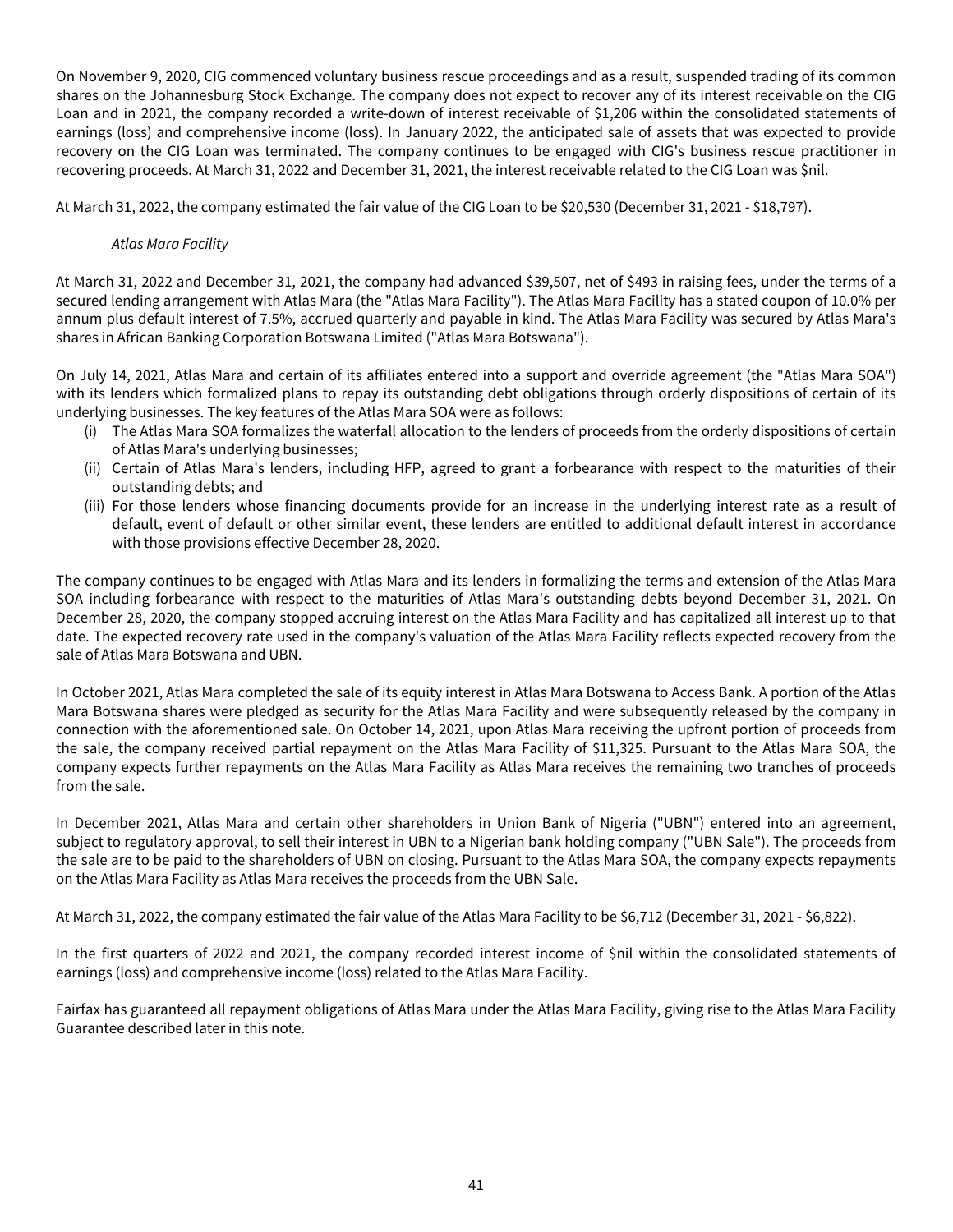### **Bonds**

## Atlas Mara Bonds

At March 31, 2022 and December 31, 2021, the company had invested \$16,000 in Atlas Mara convertible bonds with a stated coupon of 11.0% per annum, accrued quarterly and payable in kind ("Atlas Mara 11.0% Convertible Bonds"). In addition, at March 31, 2022 and December 31, 2021, the company had invested \$20,000 in Atlas Mara bonds with a stated coupon of 7.5% per annum, payable semi-annually ("Atlas Mara 7.5% Bonds") (collectively, the Atlas Mara 11.0% Convertible Bonds and the Atlas Mara 7.5% Bonds are referred to as the "Atlas Mara Bonds"). The Atlas Mara 7.5% Bonds are secured by Atlas Mara's shares in UBN and the Atlas Mara 11.0% Convertible Bonds are not secured.

Pursuant to the Atlas Mara SOA, the company expects repayments on the Atlas Mara 7.5% Bonds as Atlas Mara receives the proceeds from the UBN Sale (see discussion under the header "Atlas Mara Facility" earlier in this note).

At March 31, 2022, interest receivable of \$2,832 (December 31, 2021 - \$2,832) related to the Atlas Mara 7.5% Bonds and reflected the same expected recovery as the principal. Interest receivable relating to the Atlas Mara 11.0% Convertible Bond has been accrued and capitalized up to December 28, 2020. The company no longer accrues interest on the Atlas Mara Bonds effective December 28, 2020.

At March 31, 2022, the company estimated the fair value of the Atlas Mara 11.0% Convertible Bonds and the Atlas Mara 7.5% Bonds to be \$nil and \$20,000 (December 31, 2021 - \$28 and \$20,000).

In the first quarters of 2022 and 2021, the company recorded interest income of \$nil within the consolidated statements of earnings (loss) and comprehensive income (loss) related to the Atlas Mara Bonds.

# **Related Party Derivatives and Guarantees**

A summary of changes in the fair value of the company's related party derivatives and guarantees for the first quarters of 2022 and 2021 were as follows:

|                                                | <b>First Quarter of 2022</b>      |                  |                                                                 |                                  | First Quarter of 2021             |                  |                                                                 |                                  |  |
|------------------------------------------------|-----------------------------------|------------------|-----------------------------------------------------------------|----------------------------------|-----------------------------------|------------------|-----------------------------------------------------------------|----------------------------------|--|
|                                                | <b>Balance as of</b><br>January 1 | <b>Additions</b> | Net change in<br>unrealized<br>gains (losses)<br>on investments | <b>Balance as of</b><br>March 31 | <b>Balance as of</b><br>January 1 | <b>Additions</b> | Net change in<br>unrealized<br>gains (losses)<br>on investments | <b>Balance as of</b><br>March 31 |  |
| Related party derivatives and guarantees:      |                                   |                  |                                                                 |                                  |                                   |                  |                                                                 |                                  |  |
| Atlas Mara Facility Guarantee                  | 32,046                            |                  | 1,793                                                           | 33,839                           | 13,252                            |                  | 1,966                                                           | 15,218                           |  |
| <b>HFP Redemption Derivative</b>               | 15,906                            |                  | (2,082)                                                         | 13,824                           |                                   | 21.864           |                                                                 | 21,864                           |  |
| Total related party derivatives and guarantees | 47,952                            |                  | (289)                                                           | 47,663                           | 13,252                            | 21,864           | 1,966                                                           | 37,082                           |  |

The company's related party derivatives and guarantees are as follows:

### Atlas Mara Facility Guarantee

On July 10, 2020, the company entered into an agreement with Fairfax whereby Fairfax guaranteed all principal and interest obligations of Atlas Mara under the Atlas Mara Facility, giving rise to a guarantee (the "Atlas Mara Facility Guarantee"), which was recorded in Related party derivatives and guarantees within the consolidated balance sheet.

At March 31, 2022, the fair value of the Atlas Mara Facility Guarantee reflected the expected continued forbearance with respect to the maturity of the Atlas Mara Facility, the inclusion of 7.5% default interest effective December 28, 2020 and the partial repayment of \$11,325 on the Atlas Mara Facility received October 14, 2021.

At March 31, 2022, the company estimated the fair value of its investment in the Atlas Mara Facility Guarantee to be \$33,839 (December 31, 2021 - \$32,046).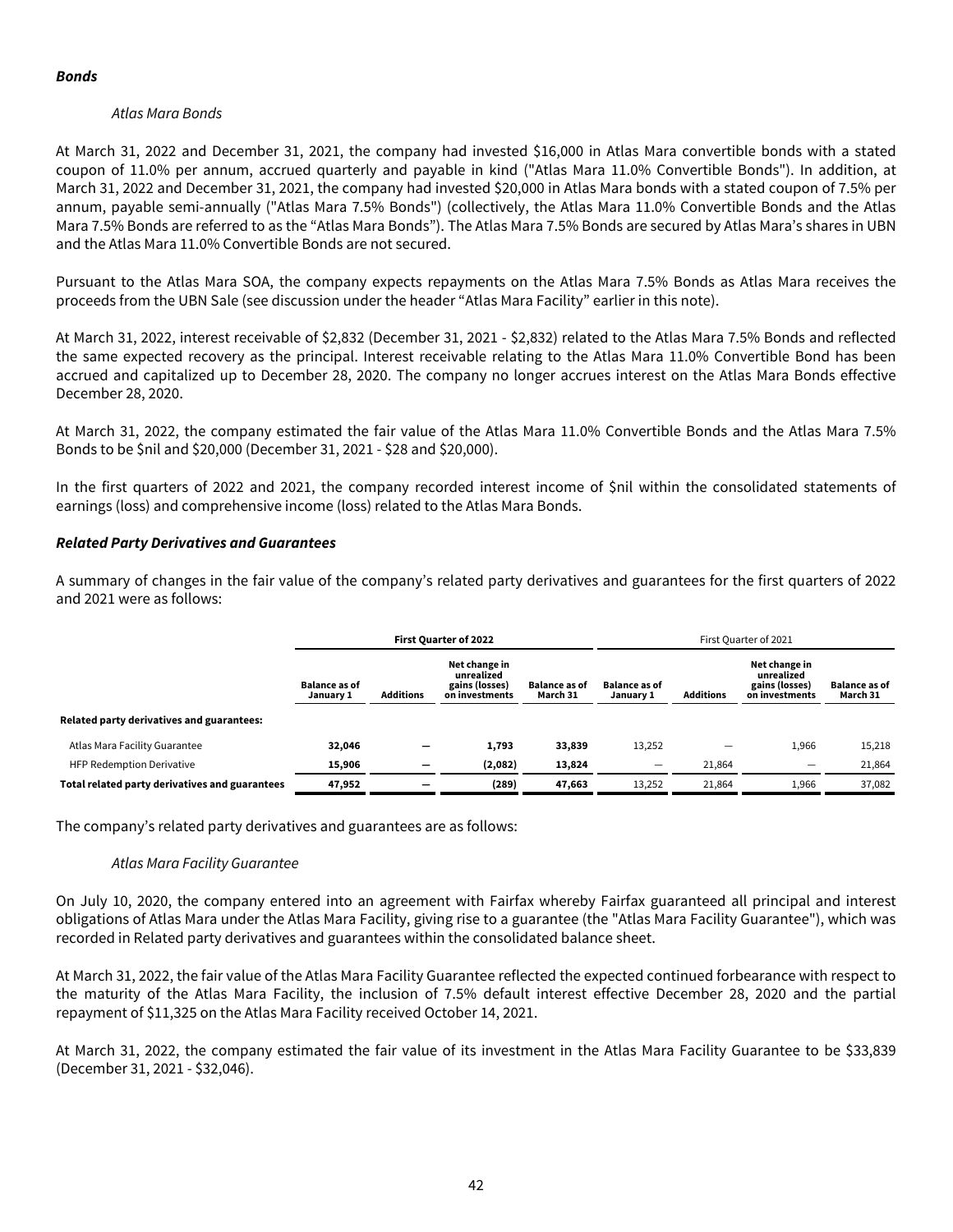#### HFP Redemption Derivative

<span id="page-43-0"></span>On March 31, 2021, as part of the \$100,000 HFP 3.0% Debenture transaction (refer to note 7) the company entered into the HFP Redemption Derivative. At maturity or on redemption by Fairfax, the principal amount to be repaid will be adjusted for the amount, if any, by which the aggregate fair value of the company's investments in AGH (indirect via Joseph Holdings), Philafrica common shares, the Philafrica Facility (see discussion under the headers "Indirect equity interest in AGH", "Philafrica Foods Proprietary Ltd." and "Philafrica Facility" earlier in this note), and the PGR2 Loan (collectively, the "Reference Investments") is lower than \$102,600. Refer to notes 7 and 8 for the company's valuation inputs and methodology with respect to the HFP 3.0% Redemption Derivative.

At March 31, 2022, the fair value of the company's HFP Redemption Derivative was \$13,824 (December 31, 2021 - \$15,906).

#### **6. Cash and Investments**

#### **Fair Value Disclosures**

The company's use of quoted market prices (Level 1), valuation models using observable market information as inputs (Level 2) and valuation models without observable market information as inputs (Level 3) in the valuation of securities by type of issuer was as follows:

|                                          | March 31, 2022                       |                                                           |                                                           |                                         | December 31, 2021             |                                                           |                                                           |                                  |  |  |
|------------------------------------------|--------------------------------------|-----------------------------------------------------------|-----------------------------------------------------------|-----------------------------------------|-------------------------------|-----------------------------------------------------------|-----------------------------------------------------------|----------------------------------|--|--|
|                                          | <b>Ouoted</b><br>prices<br>(Level 1) | Significant<br>other<br>observable<br>inputs<br>(Level 2) | <b>Significant</b><br>unobservable<br>inputs<br>(Level 3) | <b>Total fair</b><br>value<br>of assets | Quoted<br>prices<br>(Level 1) | Significant<br>other<br>observable<br>inputs<br>(Level 2) | <b>Significant</b><br>unobservable<br>inputs<br>(Level 3) | Total fair<br>value<br>of assets |  |  |
| Cash and cash equivalents                | 82,398                               |                                                           | -                                                         | 82,398                                  | 76,284                        |                                                           |                                                           | 76,284                           |  |  |
|                                          | 82,398                               |                                                           |                                                           | 82,398                                  | 76,284                        |                                                           |                                                           | 76,284                           |  |  |
| <b>Portfolio Investments:</b>            |                                      |                                                           |                                                           |                                         |                               |                                                           |                                                           |                                  |  |  |
| Limited partnership investments          |                                      |                                                           | 278,611                                                   | 278,611                                 |                               |                                                           | 289,048                                                   | 289,048                          |  |  |
| Common shares                            | 33,112                               |                                                           | 157,764                                                   | 190,876                                 | 29,292                        |                                                           | 158,614                                                   | 187,906                          |  |  |
| Loans                                    |                                      |                                                           | 45,454                                                    | 45,454                                  |                               |                                                           | 42,564                                                    | 42,564                           |  |  |
| <b>Bonds</b>                             |                                      |                                                           | 20,000                                                    | 20,000                                  |                               |                                                           | 20,028                                                    | 20,028                           |  |  |
| <b>Total Portfolio Investments</b>       | 33,112                               |                                                           | 501,829                                                   | 534,941                                 | 29,292                        |                                                           | 510,254                                                   | 539,546                          |  |  |
| Related party derivatives and guarantees |                                      |                                                           | 47,663                                                    | 47,663                                  |                               |                                                           | 47,952                                                    | 47,952                           |  |  |
| Related party loan                       |                                      |                                                           | 19,657                                                    | 19,657                                  |                               |                                                           | 19,608                                                    | 19,608                           |  |  |
| <b>Total cash and investments</b>        | 115,510                              |                                                           | 569,149                                                   | 684,659                                 | 105,576                       |                                                           | 577,814                                                   | 683,390                          |  |  |
|                                          | 16.9%                                | $-$ %                                                     | 83.1%                                                     | 100.0%                                  | 15.4%                         | $-$ %                                                     | 84.6%                                                     | 100.0%                           |  |  |

The fair values of HFP's Private Portfolio Investments cannot be derived from an active market and accordingly, are determined using industry accepted valuation techniques and models determined quarterly. Market observable inputs are used where possible, with unobservable inputs used where necessary.

Estimates and judgments for Private Portfolio Investments and Related Party Derivatives and Guarantees are continually evaluated and are based on historical experience and other factors, including expectations of future events that are believed to be reasonable under the circumstances. The company utilizes valuation personnel from Helios to assist with the valuation of its investment portfolio. Detailed valuations are performed for those financial instruments that are priced internally, while external pricing received from independent pricing service providers are evaluated by the company for reasonableness. The company does not use independent valuation experts to determine the fair value of its Private Portfolio Investments. The company's Chief Financial Officer oversees the valuation function and regularly reviews valuation processes and results, including at each quarterly reporting period. Significant valuation matters, particularly those requiring extensive judgment, are communicated to the company's Valuation Committee.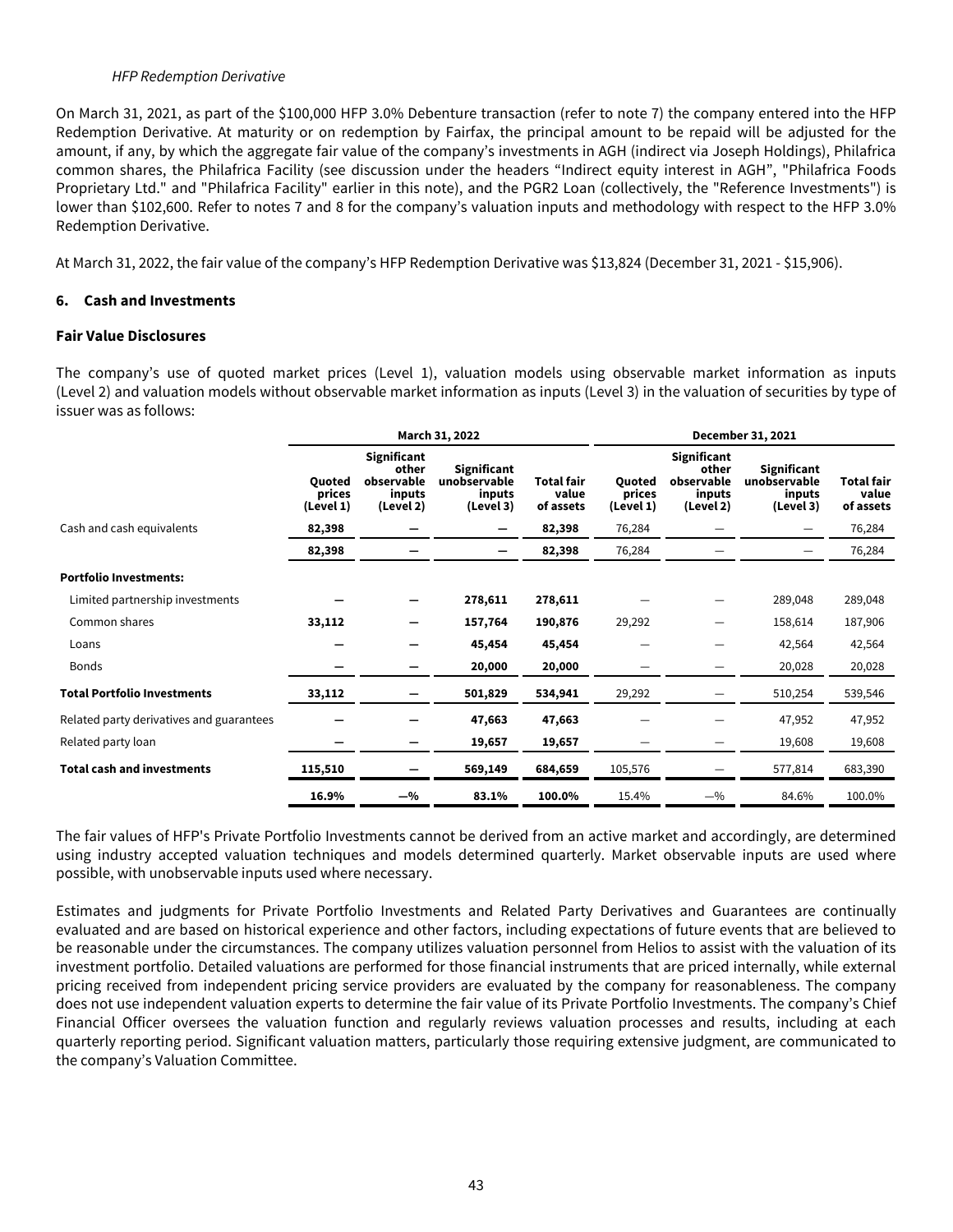Transfers between fair value hierarchy levels are considered effective from the beginning of the reporting period in which the transfer is identified. During the first three months of 2022 and 2021 there were no transfers of financial instruments between Level 1 and Level 2 and there were no transfers of financial instruments into or out of Level 3 as a result of changes in the observability of valuation inputs. The changes in fair value of the company's Private Portfolio Investments (classified as Level 3) are disclosed in note 5.

The tables that follow describe the valuation technique and significant unobservable inputs and illustrates the potential impact on net earnings (loss) of various combinations of changes in unobservable inputs in the company's internal valuation model for its financial instruments classified as Level 3 at March 31, 2022. The analysis assumes quarterly variations within a reasonably possible range determined by the company based on analysis of the return on various equity indices, management's knowledge of the applicable equity markets and the potential impact of changes in interest rates. The reasonably possible ranges of discount rates reflect increased market volatility due to the economic and social impacts of the COVID-19 pandemic and the conflict in Ukraine. The range also reflects the additional uncertainty in determining recoverability, market multiples and the discounted cash flows for assessing the fair values of Private Portfolio Investments.

| <b>Investments</b>                                  | Valuation<br>technique                                    | <b>Significant</b><br>unobservable<br>inputs <sup>(1)</sup>                  | Inputs at<br>March 31,<br>2022 | Inputs at<br>December 31,<br>2021 | Relationship of unobservable inputs to fair value                                                                                                         |
|-----------------------------------------------------|-----------------------------------------------------------|------------------------------------------------------------------------------|--------------------------------|-----------------------------------|-----------------------------------------------------------------------------------------------------------------------------------------------------------|
| Limited partnership<br>investments                  |                                                           |                                                                              |                                |                                   |                                                                                                                                                           |
|                                                     | Discounted                                                | Discount rate                                                                | 23.2% to 29.2%                 | 22.8% to 28.8%                    | Increases (decreases) in discount rates (decrease) increase fair value                                                                                    |
| TopCo LP Class A<br>Limited Partnership             | cash flow                                                 | Target exit dates                                                            | 2022-2027                      | 2022 to 2027                      | Increases (decreases) in target exit dates (decrease) increase fair value                                                                                 |
| Interest $^{(2)}$                                   | and net<br>asset value                                    | Exit multiple of<br>invested capital                                         | $2.3x$ to $3.2x$               | 2.5x to 3.0x                      | Increases (decreases) in exit multiples increase (decrease) fair value                                                                                    |
|                                                     |                                                           | Discount rate                                                                | 14.5%                          | 14.1%                             | Increases (decreases) in discount rates (decrease) increase fair value                                                                                    |
|                                                     |                                                           | Growth in assets under<br>management                                         | 23.1%                          | 23.1%                             | Increases (decreases) in growth in assets under management increase<br>(decrease) fair value                                                              |
| TopCo LP Class B<br>Limited Partnership<br>Interest | Discounted<br>cash flow                                   | Probability weighting<br>on future fundraising<br>initiatives <sup>(3)</sup> | 25.0% to 75.0%                 | 25.0% to 75.0%                    | Increases (decreases) in probability weightings on Excess Management<br>Fees relating to future fundraising initiatives increase (decrease) fair<br>value |
|                                                     |                                                           | Long term pre-tax<br>profit margin                                           | 42.2%                          | 42.2%                             | Increases (decreases) in long term pre-tax profit margin increase<br>(decrease) fair value                                                                |
|                                                     |                                                           | Long term growth rate                                                        | 4.5%                           | 4.5%                              | Increases (decreases) in growth rates increase (decrease) fair value                                                                                      |
| <b>Common shares</b>                                | Market<br>multiples                                       | Multiples of EBITDA                                                          | $0.0x$ to $9.0x$               | 0.0x to 7.0x                      | Increases (decreases) in multiples of EBITDA increase (decrease) fair<br>value                                                                            |
| <b>Derivatives</b>                                  |                                                           |                                                                              |                                |                                   |                                                                                                                                                           |
| Atlas Mara Facility<br>Guarantee <sup>(4)</sup>     | Discounted<br>cash flow                                   | Total fair value of the<br>Atlas Mara Facility                               | \$6,712                        | \$6,822                           | Increases (decreases) in the total fair value of the Atlas Mara Facility<br>(decrease) increase fair value                                                |
| <b>HFP Redemption</b><br>Derivative                 | Discounted<br>cash flow<br>and option<br>pricing<br>model | Total fair value of the<br>Reference Investments                             | \$76,904                       | \$76,790                          | Increases (decreases) in the total fair value of the Reference Investments<br>(decrease) increase fair value                                              |

(1) Discount rates are subject to a mitigating factor: increases (decreases) in discount rates tend to be accompanied by increases (decreases) in free cash flows that may offset changes in fair value resulting from changes in discount rates. Exit multiples of invested capital and growth in assets under management are subject to a mitigating factor: increases (decreases) in exit multiples of invested capital and growth in assets under management tend to be accompanied by increases (decreases) in discount rates that may offset changes in fair value resulting from changes in exit multiples of invested capital and growth in assets under management. Target exit dates are a significant unobservable input and changes in target exit dates would change the fair value of the company's investment in TopCo LP Class A Limited Partnership Interest.

(2) In December 2021, TopCo LP's limited partnership agreement was amended to commit HFP to contributing no more than 50.0% of either \$15,000 or 2.0% of total commitments to TopCo LP in respect of Management Team Commitments (refer to note 5). Accordingly, the company determined that the most appropriate valuation technique for the Management Team Commitment was net asset value. Net asset value was applied only for TopCo LP Class A Limited Partnership Interest's Management Team Commitment in Helios Fund IV. The company determined that there were no significant unobservable inputs suited for a sensitivity analysis for the Management Team Commitment.

(3) Probability weightings reflect an average reduction in unweighted future cash flows of 24.2%, calculated as the undiscounted sum of the expected cash flows divided by the undiscounted sum of the unweighted cash flows over the forecast period.

(4) At March 31, 2022, the Atlas Mara Facility Guarantee was valued using an assumed guarantee call date of April 1, 2022. If the Atlas Mara SOA were terminated, Atlas Mara would be in default on the Atlas Mara Facility, and management would call on the Atlas Mara Facility Guarantee in order to be made whole. Increases (decreases) in assumed guarantee call date result in increases (decreases) in the fair value of the Atlas Mara Facility Guarantee. At May 13, 2022, the Atlas Mara SOA had not been terminated, and the Atlas Mara Facility Guarantee had not been called.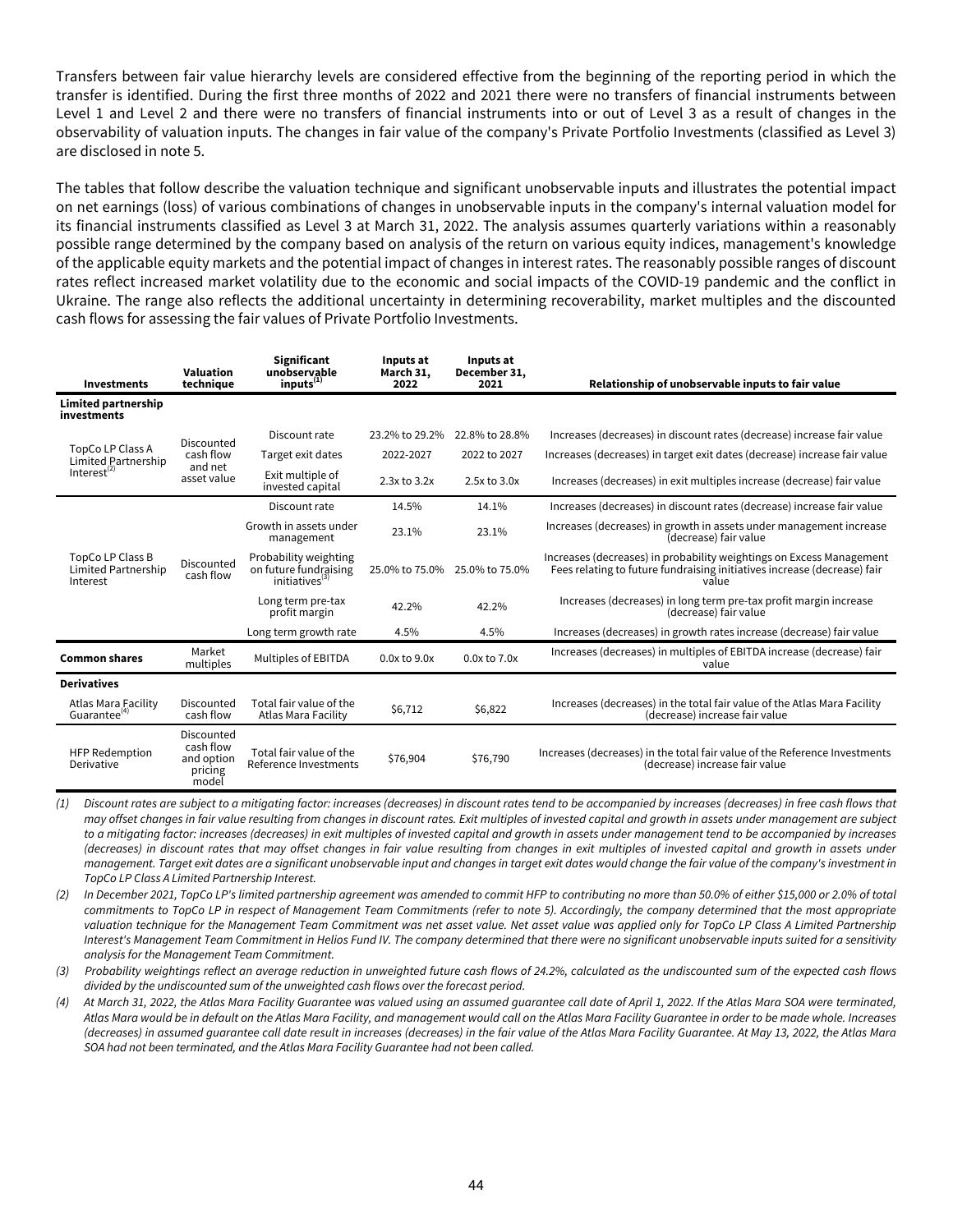|                                                        |                                       |                                                           |                                                            | March 31, 2022                                         |                                                                  |                                                                           |
|--------------------------------------------------------|---------------------------------------|-----------------------------------------------------------|------------------------------------------------------------|--------------------------------------------------------|------------------------------------------------------------------|---------------------------------------------------------------------------|
| <b>Investments</b>                                     | <b>Fair value</b><br>0f<br>Investment | Valuation<br>technique                                    | Significant unobservable inputs                            | <b>Sensitivity Factor</b>                              | Hypothetical \$<br>change effect on<br>fair value<br>measurement | Hypothetical \$<br>change effect on net<br>earnings (loss) <sup>(1)</sup> |
| Limited partnership<br>investments:                    |                                       |                                                           |                                                            |                                                        |                                                                  |                                                                           |
| TopCo LP Class A                                       |                                       | Discounted                                                | Discount rate                                              | Increase/(decrease) 100 basis points                   | (1,414) / 1,458                                                  | (1,226) / 1,265                                                           |
| Limited<br>Partnership                                 | \$87,574                              | cash flow<br>and net                                      | Target exit dates                                          | Increase/(decrease) 1 year                             | (21,658) / 23,587                                                | (18,788) / 20,461                                                         |
| Interest                                               |                                       | asset value                                               | Exit multiple of invested capital                          | Increase/(decrease) 5%                                 | 6,853 / (11,478)                                                 | 5,945 / (9,957)                                                           |
|                                                        |                                       |                                                           | Discount rate                                              | Increase/(decrease) 100 basis points                   | (17,631)/21,729                                                  | (15,295) / 18,850                                                         |
| TopCo LP Class B                                       |                                       |                                                           | Growth in assets under<br>management                       | Implied CAGR of committed capital of<br>22.3% to 23.9% | 16,326 / (16,326)                                                | 14,163 / (14,163)                                                         |
| Limited<br>Partnership<br>Interest                     | \$156,197                             | Discounted<br>cash flow                                   | Probability weighting on future<br>fundraising initiatives | Increase/(decrease) 5.0% probability<br>weighting      | 31,750 / (31,669)                                                | 27,543 / (27,473)                                                         |
|                                                        |                                       |                                                           | Long term pre-tax profit margin                            | Increase/(decrease) 100 basis points                   | 2,506 / (2,506)                                                  | 2,174 / (2,174)                                                           |
|                                                        |                                       |                                                           | Long term growth rate                                      | Increase/(decrease) 25 basis points                    | 2,705 / (2,574)                                                  | 2,347 / (2,233)                                                           |
| <b>Common shares</b>                                   | \$68,835                              | Market<br>multiples                                       | Multiples of EBITDA                                        | Increase/(decrease) 5%                                 | 7,533 / (7,533)                                                  | 6,535 / (6,535)                                                           |
| <b>Related party</b><br>derivatives and<br>guarantees: |                                       |                                                           |                                                            |                                                        |                                                                  |                                                                           |
| Atlas Mara Facility<br>Guarantee                       | \$33,839                              | Discounted<br>cash flow                                   | Total fair value of the Atlas Mara<br>Facility             | Increase/(decrease) 10%                                | (671) / 671                                                      | (582) / 582                                                               |
| <b>HFP Redemption</b><br>Derivative                    | \$13,824                              | Discounted<br>cash flow<br>and option<br>pricing<br>model | Total fair value of the Reference<br>Investments           | Increase/(decrease) 10%                                | (7,690) / 7,690                                                  | (6,671) / 6,671                                                           |

(1) For the purpose of this sensitivity analysis, the hypothetical \$ change effect on net earnings (loss) includes an income tax impact that is calculated using the company's marginal tax rate. Actual income tax expense (recovery) may differ significantly when earnings (losses) are realized.

**Discount rates** were based on the company's assessment of risk premiums to the appropriate risk-free rate of the economic environment of the investment. For expected future cash flows which were probability-weighted, risk premiums commensurate with the risks inherent in the expected cash flows were applied.

**Target exit date** for an underlying portfolio investment is the timing of the fund's expected disposition of the investment.

**Exit multiple of invested capital** for an underlying portfolio investment is equal to the fund's expected total proceeds divided by the expected total cost from initial investment to exit.

**Growth in assets under management** represents the compound annual growth rate in fee-bearing capital over eight years to approximately \$6.9 billion from \$1.3 billion at March 31, 2022, before taking into account probability weightings. Growth in assets under management is expected to be achieved through raising capital for future Africa-focused private funds of new strategies, permanent capital vehicles and follow-on private funds of both current and new strategies. A forecasting period of eight years was used due to the inherent long-term nature of Africa-focused private funds, which require additional time to fundraise, deploy capital and prepare investments for exit.

**Long term pre-tax profit margins** were estimated by Helios' management based on pre-tax management fee-related earnings margins. Pre-tax profit margins are forecasted to increase over an eight-year period driven primarily by growth in assets under management and the expected use of operating leverage. Fee-related earnings on future fundraising initiatives were probability weighted in a manner described below, resulting in expected long term pre-tax profit margins that were comparable to publicly listed global private equity asset managers.

**Long term growth rates** were based on the expected long term sustainable growth rate of the economic environments and sectors in which the investment operates.

**Probability weighting on future fundraising initiatives** reflects the probability weightings assigned to the various growth initiatives determined by Helios' management. Lower probability weightings were assigned to earnings arising from fee-bearing capital in the following decreasing order of probability: (i) follow-on private funds of current strategies; (ii) initiation of new strategies to be executed through future private funds and permanent capital vehicles; and (iii) follow-on private funds of these new strategies.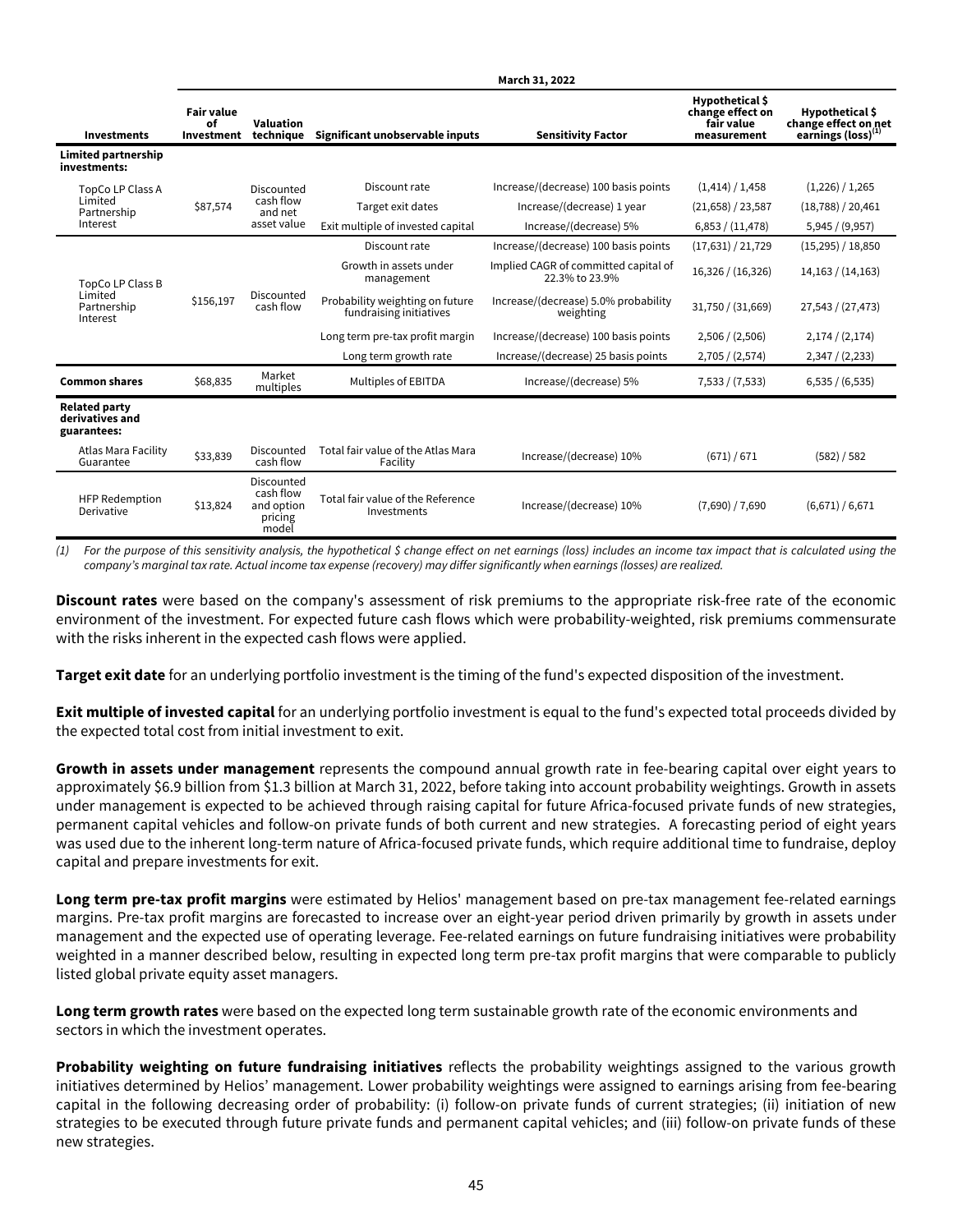**Multiples of EBITDA** were based on the expected valuation contribution of a certain business unit to the investee as a whole and were assessed with reference to peer comparative multiples.

The table that follows illustrates the potential impact on net earnings (loss) of changes in expected recovery rates derived from collateral value and expected timing and proceeds from planned asset sales in the company's expected recovery model for loans and bonds classified as Level 3 at March 31, 2022. The analysis assumes quarterly variations within a reasonably possible range determined by the company based on analysis of the underlying assets.

|                                    |                | <b>Expected recovery at</b> | <b>Fair value of</b><br>investment at<br>March 31 | Hypothetical \$ change<br>effect on fair value<br>measurement <sup>(1)</sup> | Hypothetical \$ change<br>effect on net earnings |
|------------------------------------|----------------|-----------------------------|---------------------------------------------------|------------------------------------------------------------------------------|--------------------------------------------------|
| <b>Investments</b>                 | March 31, 2022 | December 31, 2021           | 2022                                              |                                                                              | 2022                                             |
| Loans:                             |                |                             |                                                   |                                                                              |                                                  |
| CIG Loan                           | 100.0%         | 100.0%                      | \$20,530                                          | $- / (1,027)$                                                                | $- / (891)$                                      |
| Atlas Mara Facility                | 45.4%          | 46.1%                       | \$6,712                                           | 739 / (739)                                                                  | 642 / (642)                                      |
| Philafrica Facility                | 100.0%         | 100.0%                      | \$8,069                                           | $- / (403)$                                                                  | $- / (350)$                                      |
| <b>Bonds:</b>                      |                |                             |                                                   |                                                                              |                                                  |
| Atlas Mara 11.0% Convertible Bonds | $-$ %          | 0.1%                        | $S -$                                             | $999/ -$                                                                     | 867/                                             |
| Atlas Mara 7.5% Bonds              | 100.0%         | 100.0%                      | \$20,000                                          | $- / (1,000)$                                                                | $- / (868)$                                      |

(1) The impact on the expected recovery models from changes in expected recovery rates disclosed in the above table shows the hypothetical increase (decrease) in net earnings (loss). Changes in expected recovery rates (5.0%, to a maximum of 100% expected recovery and a minimum of \$nil expected recovery) would hypothetically change the fair value of the company's investments as noted in the table above. An increase (decrease) in expected recovery rates would result in a higher (lower) fair value of the company's Private Portfolio Investments classified as Level 3 in the fair value hierarchy.

(2) For the purpose of this sensitivity analysis, the hypothetical \$ change effect on net earnings (loss) includes an income tax impact that is calculated using the company's marginal tax rate. Actual income tax expense (recovery) may differ significantly when earnings (losses) are realized.

The following investments have been excluded from the sensitivity analysis above as the company determined that there were no significant unobservable inputs suited for a sensitivity analysis for these investments.

|                                             | Valuation technique at                                   | <b>Fair value of investment</b><br>at March 31           |          |
|---------------------------------------------|----------------------------------------------------------|----------------------------------------------------------|----------|
| <b>Investments</b>                          | March 31, 2022                                           | December 31, 2021                                        | 2022     |
| Limited partnership investments:            |                                                          |                                                          |          |
| Helios Fund IV limited partnership interest | Net asset value reported by<br>Helios Fund IV GP         | Net asset value reported by<br>Helios Fund IV GP         | \$34,840 |
| <b>Common shares:</b>                       |                                                          |                                                          |          |
| <b>NBA Africa</b>                           | Transaction price implied by third party<br>investment   | Transaction price implied by third party<br>investment   | \$33,416 |
| <b>Trone Holdings</b>                       | Initial transaction price                                | Initial transaction price                                | \$15,528 |
| Indirect equity interest in Nova Pioneer    | Transaction price implied by third party<br>investment   | Transaction price implied by third party<br>investment   | \$38,811 |
| Indirect equity interest in Access Bank SA  | Transaction price implied by Access<br>Bank's investment | Transaction price implied by Access<br>Bank's investment | \$1,174  |
| Loans:                                      |                                                          |                                                          |          |
| AFGRI International Facility                | Amortized cost                                           | Amortized cost                                           | \$10,143 |
| Fairfax Loan                                | Amortized cost                                           | Amortized cost                                           | \$19,657 |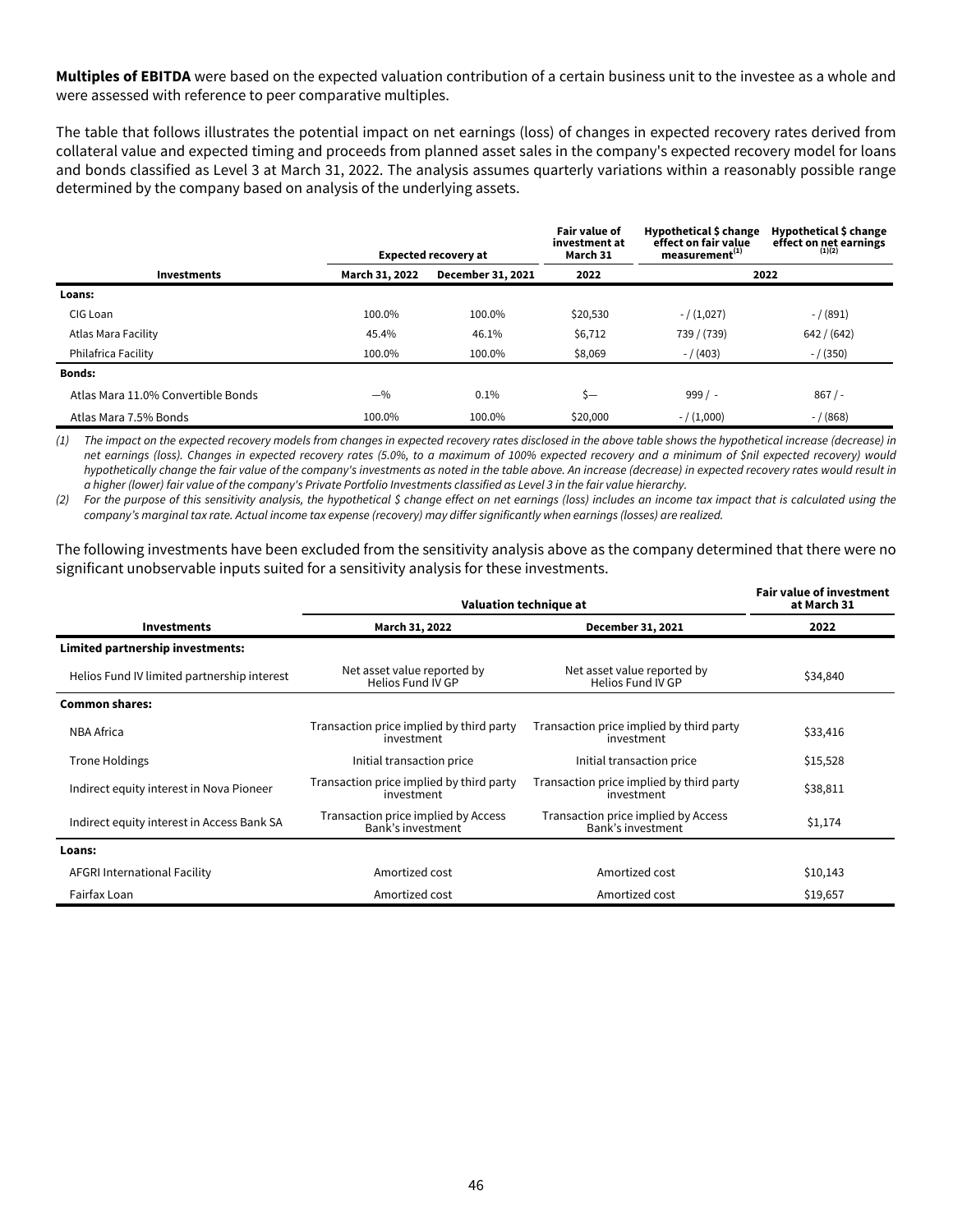## <span id="page-47-0"></span>**Investment Income**

An analysis of investment income for the three months ended March 31 is summarized in the table that follows:

|                           | <b>First quarter</b> |      |  |
|---------------------------|----------------------|------|--|
|                           | 2022                 | 2021 |  |
| Interest:                 |                      |      |  |
| Cash and cash equivalents | 123                  | 28   |  |
| Restricted cash deposits  |                      | 73   |  |
| Term deposits             |                      | 129  |  |
| Loans                     | 649                  | 243  |  |
|                           | 772                  | 473  |  |
| Dividends: Common shares  | 489                  | 148  |  |

# Net gains (losses) on investments and net foreign exchange gains (losses)

|                                             | <b>First quarter</b>                  |                                               |                       |                                |                                               |                       |  |  |
|---------------------------------------------|---------------------------------------|-----------------------------------------------|-----------------------|--------------------------------|-----------------------------------------------|-----------------------|--|--|
|                                             |                                       | 2022                                          |                       | 2021                           |                                               |                       |  |  |
|                                             | <b>Net realized</b><br>gains (losses) | Net change in<br>unrealized<br>gains (losses) | Net gains<br>(losses) | Net realized<br>gains (losses) | Net change in<br>unrealized<br>gains (losses) | Net gains<br>(losses) |  |  |
| Net gains (losses) on investments:          |                                       |                                               |                       |                                |                                               |                       |  |  |
| Limited partnership investments             |                                       | (5,823)                                       | (5,823)               |                                |                                               |                       |  |  |
| Common shares                               |                                       | (6, 326)                                      | (6, 326)              |                                | (467)                                         | (467)                 |  |  |
| Loans                                       |                                       | (60)                                          | (60)                  |                                | (401)                                         | (401)                 |  |  |
| <b>Bonds</b>                                |                                       | (28)                                          | (28)                  |                                | 54                                            | 54                    |  |  |
| Related party derivatives and<br>guarantees |                                       | (289)                                         | (289)                 |                                | 1,966                                         | 1,966                 |  |  |
|                                             |                                       | (12, 526)                                     | (12, 526)             |                                | 1,152                                         | 1,152                 |  |  |
| Net foreign exchange gains (losses) on:     |                                       |                                               |                       |                                |                                               |                       |  |  |
| Cash and cash equivalents                   |                                       | 1,055                                         | 1,055                 | (79)                           |                                               | (79)                  |  |  |
| Common shares                               |                                       | 9,296                                         | 9,296                 |                                | (597)                                         | (597)                 |  |  |
| Loans                                       |                                       | 2,376                                         | 2,376                 |                                | (136)                                         | (136)                 |  |  |
| Other                                       |                                       | 3                                             | 3                     | —                              | (160)                                         | (160)                 |  |  |
|                                             |                                       | 12,730                                        | 12,730                | (79)                           | (893)                                         | (972)                 |  |  |

## **7. Borrowings**

|                                                                      | March 31, 2022   |                       |            | March 31, 2021 |                |            |  |
|----------------------------------------------------------------------|------------------|-----------------------|------------|----------------|----------------|------------|--|
|                                                                      | <b>Principal</b> | <b>Carrying value</b> | Fair value | Principal      | Carrying value | Fair value |  |
| HFP 3.0% Debentures (host<br>instrument) due March 31, 2024 $^{(1)}$ | 100,000          | 98,778                | 88,389     | 100,000        | 98.200         | 98,200     |  |

(1) Redeemable on either of the first two anniversary dates, at the option of Fairfax.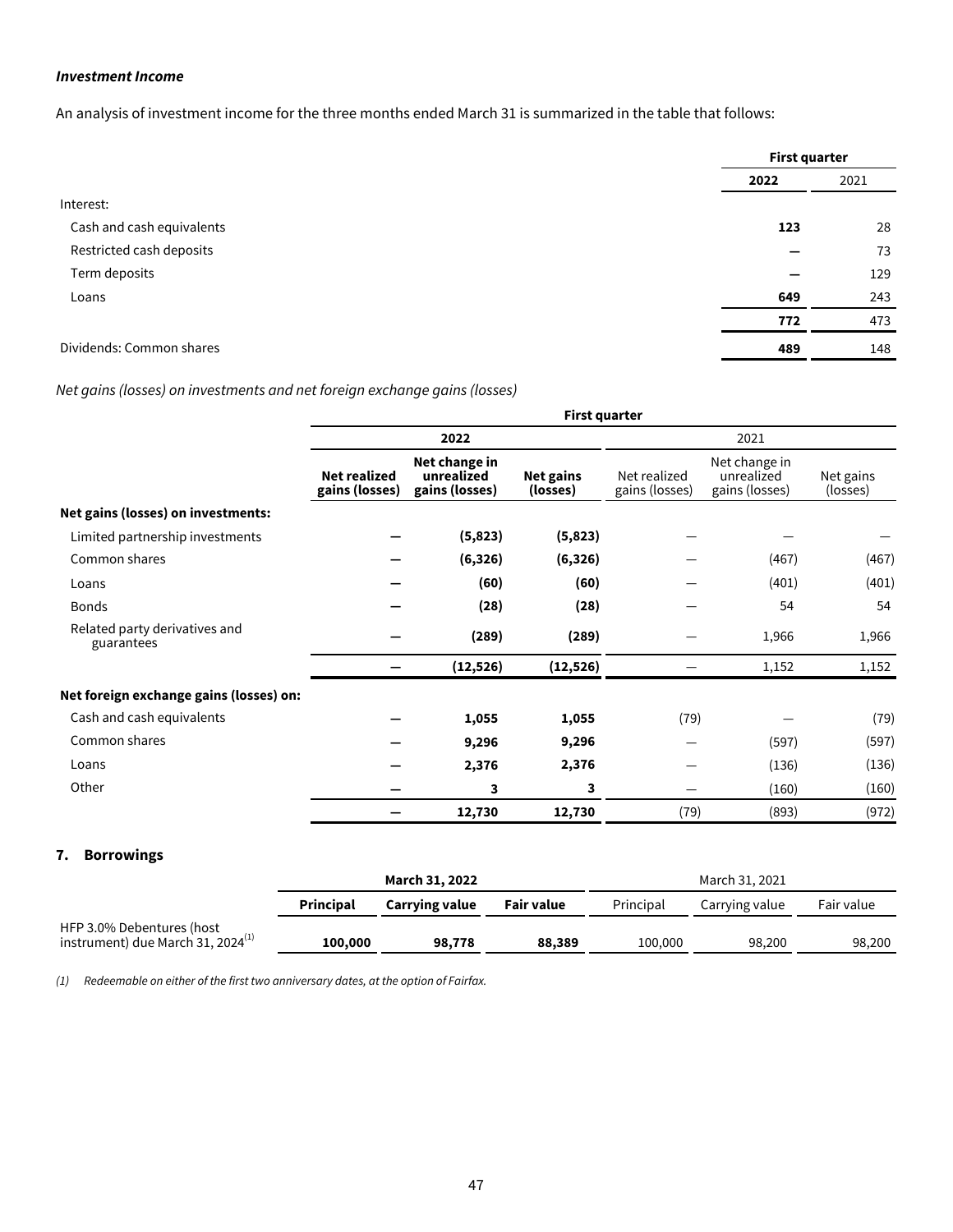#### HFP 3.0% Debentures

On March 31, 2021, Fairfax, through its affiliates, invested \$100,000 in 3.0% unsecured debentures of HFP (the "HFP 3.0% Debentures") and 3,000,000 warrants (the "HFP Warrants"). The Warrants are exercisable for one subordinate voting share of HFP, have an exercise price of \$4.90 and are exercisable at any time prior to March 31, 2026. The HFP Warrants include antidilution features, which may increase or decrease the total number of subordinate voting shares issuable per HFP Warrant, in the event that certain share transactions are undertaken by the company which may increase or decrease the company's outstanding subordinate voting shares. The net proceeds from the HFP 3.0% Debentures will be or have been used primarily to invest in Portfolio Investments. The HFP 3.0% Debentures mature on March 31, 2024 or, at the option of Fairfax, on either of the first two anniversary dates. At maturity or on redemption by Fairfax, the principal amount to be repaid will be adjusted for the amount, if any, by which the aggregate fair value of the company's investments in AGH (indirect via Joseph Holdings), Philafrica common shares, the Philafrica Facility, and the PGR2 Loan (collectively, the "Reference Investments") is lower than \$102,600.

The company determined that the variability of cash flows arising from the redemption price, either on maturity or upon Fairfax's exercise of its put option, held economic characteristics and risks which were not closely related to the debt instrument and reflected those of a separate derivative financial instrument. Furthermore, Fairfax's put option and the adjustment to the redemption amount are both linked to the Reference Investments, and the exercise of Fairfax's put option and the adjustment to the redemption amount are not mutually exclusive. Accordingly, at inception, the company recorded the embedded derivative, inclusive of Fairfax's put option (the "HFP Redemption Derivative"), as a derivative financial instrument under Related party derivatives and guarantees within the consolidated balance sheet, separately from the host debt instrument (the "HFP Host Debentures") recorded in borrowings within the consolidated balance sheets. The company did not elect to irrevocably designate the entire hybrid contract as measured at fair value through profit or loss.

At inception, the company estimated the fair value of the HFP Host Debentures using a discounted cash flow analysis that incorporated HFP's estimated credit spread of 3.3%. The estimated credit spread was based on the credit spreads of a peer group of companies adjusted for credit risk specific to HFP. At inception the company's internal valuation model indicated that the fair value of the HFP Host Debentures was \$98,200 which was recorded in borrowings within the consolidated balance sheets. The HFP Host Debentures are carried at amortized cost.

At inception, the company estimated the fair value of the HFP Warrants using an industry accepted option pricing model that included HFP's underlying share price of \$4.56, exercise price of \$4.90, historical volatility of 48.5%, exercise period of five years, no expected dividends, and risk-free rate of 1.0%. At inception, the company determined that the fair value of the HFP Warrants issued was \$5,557 which was recorded in warrants within common shareholders' equity.

The transaction was executed with Fairfax in its capacity as a shareholder of HFP and as such, at inception, the difference of \$18,107 between the total net fair value of the financial instruments issued and received (\$81,893) and the transaction amount (\$100,000) was recorded in contributed surplus within common shareholders' equity.

### Revolving Credit Facility

On March 3, 2022, the company closed a \$70,000 secured revolving credit facility with FirstRand Bank Limited (acting through its Rand Merchant Bank division) (the "RMB Facility"), bearing interest at a rate of the compound reference rate plus 6.88%, payable quarterly. The RMB Facility matures on March 3, 2027. The RMB Facility is collateralized by the company's rights, title and interests in the securities held in the Mauritius Sub and SA Sub, as well as Mauritius Sub's bank accounts and its receivables.

Under the terms of the RMB Facility, the company is required to maintain an asset cover ratio, being the ratio of total cash and cash equivalents plus the fair value of Portfolio Investments (excluding the fair value of the TopCo Limited Partnership Interests) to total borrowings, an asset cover ratio (listed), being the ratio of total cash and cash equivalents plus the fair value of listed Portfolio Investments to total borrowings, and an adjusted tangible net worth of at least \$335,000 for the first 12 months following the closing date and greater than or equal to \$350,000 thereafter, being the total equity of the Company less 75% of the fair value of the TopCo Limited Partnership Interests. At March 31, 2022, the RMB Facility was undrawn, and the company was in compliance with the covenants of the RMB Facility.

### Interest Expense

During the first quarter of 2022, the company recorded interest expense of \$886 related to interest on the HFP 3.0% Debentures  $(2021 - $0)$ .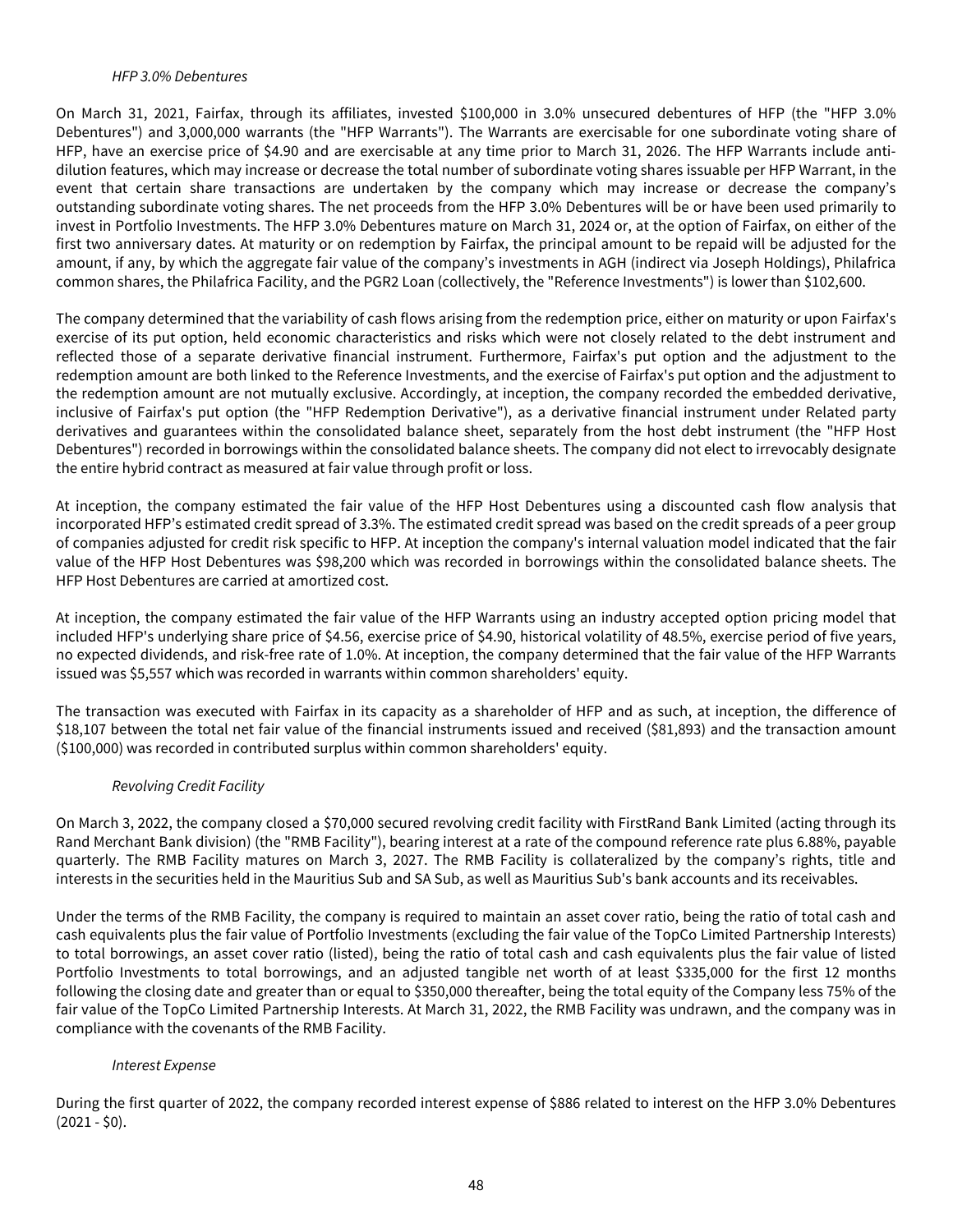## <span id="page-49-0"></span>**8. Common Shareholders' Equity**

## Authorized Capital

The company's authorized share capital consists of: (i) an unlimited number of multiple voting shares that may only be issued to Fairfax, HFP Investments Holdings SARL ("Principal Holdco"), and certain of their respective subsidiaries and affiliates and are not publicly traded; (ii) an unlimited number of subordinate voting shares; and (iii) an unlimited number of preference shares, issuable in series. Except as provided in any special rights or restrictions attaching to any series of preference shares issued from time to time, the preference shares will not be entitled to vote at any meeting of the shareholders of the company.

## Issued Capital

Issued capital at March 31, 2022 included 55,452,865 (December 31, 2021 – 55,452,865) multiple voting shares and 52,740,898 (December 31, 2021 – 52,806,780) subordinate voting shares. Each subordinate voting share carries one vote per share at all meetings of shareholders except for separate meetings of holders of another class of shares. Each multiple voting share carries fifty votes per share at all meetings of shareholders except for separate meetings of holders of another class of shares. At March 31, 2022 and December 31, 2021 there were no preference shares outstanding.

Principal Holdco and its subsidiaries and affiliates may not, without the prior written consent of Fairfax and the approval of Board of Directors by simple majority approval, transfer any of their shares in the company prior to the earlier of December 8, 2025 or upon termination of the Investment Advisory Agreement. In the event Fairfax transfers shares, Principal Holdco and its affiliates may transfer an equal proportion of their shares without the prior written consent of Fairfax or the Board of Directors.

Fairfax, through its subsidiaries and affiliates, and Principal Holdco own all the issued and outstanding multiple voting shares, which are not publicly traded.

### Common stock

The number of shares outstanding was as follows:

|                                                      | 2022        | 2021        |
|------------------------------------------------------|-------------|-------------|
| Subordinate voting shares - January 1                | 52,806,780  | 53,665,388  |
| Purchases for cancellation                           | (65, 882)   |             |
| Subordinate voting shares - March 31                 | 52,740,898  | 53,665,388  |
| Multiple voting shares - beginning and end of period | 55,452,865  | 55,452,865  |
| Common shares effectively outstanding - March 31     | 108,193,763 | 109,118,253 |
|                                                      |             |             |

# Purchase of Shares

The company will be entitled, subject to compliance with applicable corporate and securities laws, to purchase for cancellation subordinate voting shares at prevailing market prices under the terms of its normal course issuer bid and in accordance with the rules and policies of the TSX. During the first three months of 2022, under the terms of its normal course issuer bid, the company purchased for cancellation 65,882 subordinate voting shares (2021 - \$nil) for a net cost of \$223 (2021 - \$nil) and \$313 (2021 - \$nil) was recorded as a benefit in retained earnings.

### Automatic Share Purchase Plan

In connection with the normal course issuer bid, the company also entered into an automatic share purchase plan with a designated broker to allow for the purchase of subordinated voting shares at times when the company normally would not be active in the market. Such purchases are determined by the broker in its sole discretion based on parameters established by the company prior to commencement of the applicable trading black-out period. At March 31, 2022 the automatic share purchase plan gave rise to an obligation to repurchase shares up to a maximum dollar limit of \$500 (December 31, 2021 - \$500), which was recorded as an automatic share purchase plan liability within the consolidated balance sheets.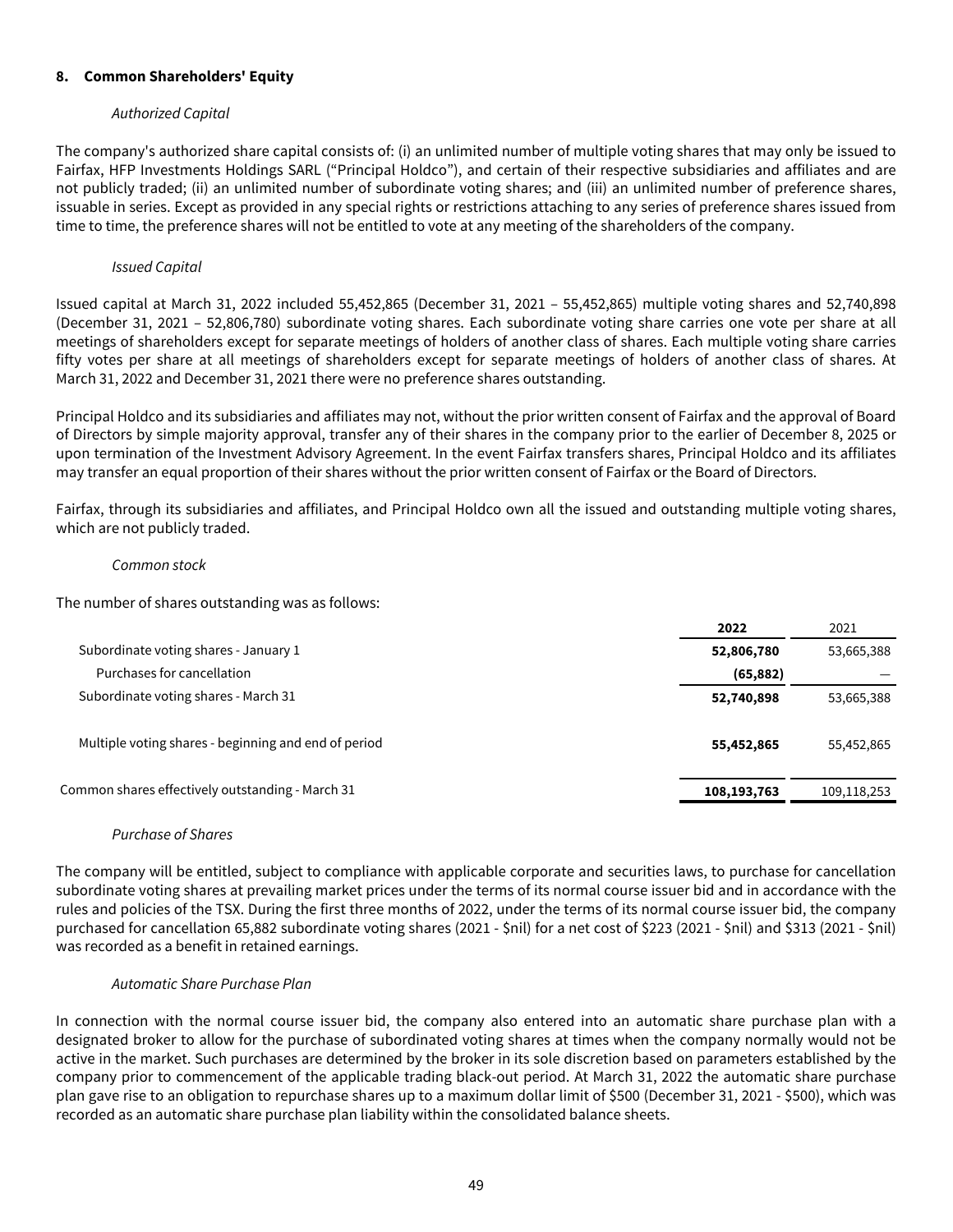Subsequent to March 31, 2022

<span id="page-50-0"></span>Subsequent to March 31, 2022, under the terms of the automatic share purchase plan in place for the normal course issuer bid, 22,894 subordinate voting shares were purchased on behalf of the company for a net cost of \$82.

On May 2, 2022, the automatic share purchase plan was terminated by the company and designated broker.

### **Warrants**

On March 31, 2021, Fairfax, through its affiliates, invested \$100,000 in HFP 3.0% Debentures and HFP Warrants. At inception, the company determined that the fair value of the HFP Warrants issued was \$5,557 which was recorded in warrants within common shareholders' equity.

### Dividends

The company adopted a policy to provide for an annual dividend with respect to the subordinate voting shares and the multiple voting shares of an amount sufficient to produce a non-cumulative and non-accruing 2.0% dividend yield per share (the "Dividend Policy"), calculated based on the average closing market price of the subordinate voting shares on each trading day of the last fiscal quarter for the prior fiscal year. The declaration of any dividends is conditional upon assets exceeding the aggregate of liabilities and stated capital of multiple voting shares and subordinate voting shares after such declaration and will be determined by the Board of Directors in its sole discretion. The company did not pay any dividends on its outstanding multiple and subordinate voting shares during the first three months of 2022 and 2021.

## Capital Contributions

On March 31, 2021, Fairfax, through its affiliates, invested \$100,000 in HFP 3.0% Debentures and HFP Warrants. At maturity or on redemption by Fairfax, the principal amount to be repaid will be adjusted for the amount, if any, by which the aggregate fair value of the company's investments in the Reference Investments is lower than \$102,600. At inception, the difference of \$18,107 between the total net fair value of the financial instruments issued (HFP 3.0% Debentures - \$98,200; HFP Warrants - \$5,557) and received (HFP Redemption Derivative (\$21,864) and the transaction amount (\$100,000) was recorded in contributed surplus within common shareholders' equity, in line with the company's accounting policy on related party transactions.

### **9. Share-Based Incentive Plans**

# Special Incentive Plan

Under the Special Incentive Plan ("SIP"), 2,505,637 options to purchase subordinate voting shares of the company were granted to the SIP Recipients. Options issued under the SIP vested immediately on grant date and had an exercise price of \$3.99 per share and maturity date of December 8, 2030. The options may also be exercised by way of a cashless exercise, at the participant's option, where the company will issue shares equivalent to the amount by which the aggregate fair market value of the shares at time of exercise exceed the exercise price, less any applicable withholding taxes. At March 31, 2022 and December 31, 2021, the maximum number of options under the SIP had been issued, and none of the options granted were exercised.

The company estimated the fair value of the options granted under the SIP using the option pricing model that incorporated an underlying share price of \$4.09 per share, exercise price of \$3.99 per share, expected volatility of 45.8%, option term of ten years, no expected dividends, and risk-free rate of 1.3%. Expected volatility was determined based on daily historical volatility of HFPC.U since initial public offering on February 17, 2017.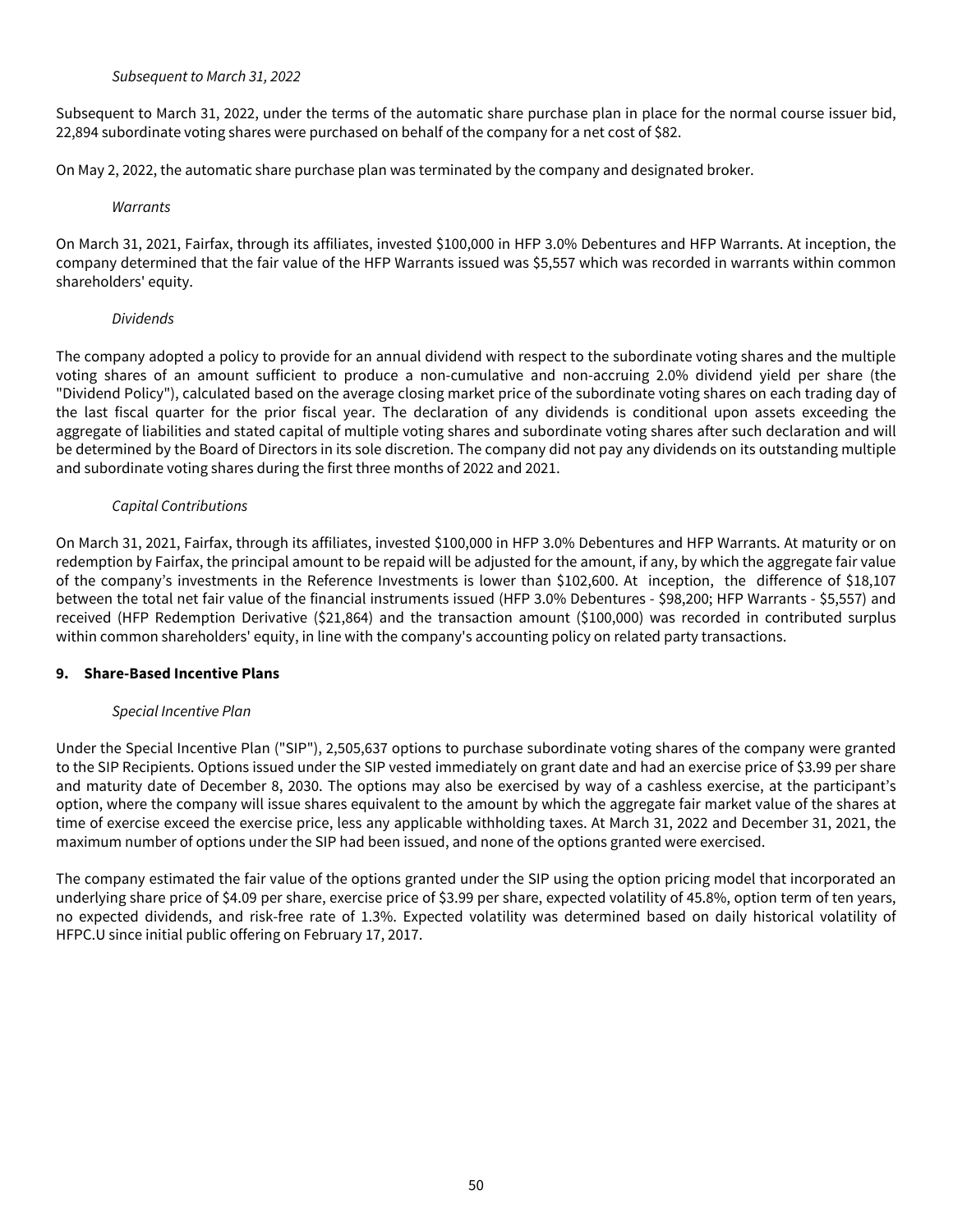#### <span id="page-51-0"></span>Subsequent to March 31, 2022

#### Long-Term Incentive Plan

On April 20, 2022, the company's Long-Term Incentive Plan ("LTIP") was approved at the annual and general meeting of shareholders. The LTIP allows the company's Board of Directors or the Governance, Compensation and Nominating Committee to grant long-term incentives to (i) directors, officers and employees of the company and its affiliates; (ii) certain consultants and service providers, including consultants and other persons that provide services to the company and its affiliates or any partnership or other entity in which the company or any of its affiliates has made an investment; and (iii) employees and members of the Manager or an affiliate thereof that provides services to the Portfolio Advisor or any related entity of the Portfolio Advisor for the benefit of the company. Awards granted under the LTIP may consist of options, restricted subordinate voting shares, stock appreciation rights, restricted share units, deferred share units or performance share units. Each award will be subject to the terms and conditions set forth in the LTIP and to those other terms and conditions specified by the company's Governance, Compensation and Nominating Committee.

### **10. Net Earnings (Loss) per Share**

Net loss per common share is calculated in the following table based on the weighted average common shares outstanding:

|                                                         | <b>First quarter</b> |             |  |             |
|---------------------------------------------------------|----------------------|-------------|--|-------------|
|                                                         |                      | 2022        |  | 2021        |
| Net earnings (loss) - basic and diluted                 |                      | (2,935)     |  | (11, 149)   |
| Weighted average shares outstanding - basic and diluted |                      | 108,221,842 |  | 109,118,253 |
| Net earnings (loss) per share                           |                      | $(0.03)$ \$ |  | (0.10)      |
| Net earnings (loss) per diluted share                   |                      | $(0.03)$ \$ |  | (0.10)      |

At March 31, 2022, there were no contingently issuable subordinate voting shares related to the performance fee payable to TopCo LP. Under the Investment Advisory Agreement, the performance fee for the first calculation period, if applicable, will be payable after December 31, 2023. TopCo LP's general partner may elect, no later than fifteen days from the end of the calculation period (the "election date"), to receive the performance fee, wholly or partly, in cash or in subordinate voting shares of the company. The number of subordinate voting shares to be issued will be calculated based on the volume-weighted average trading price of the company's subordinate voting shares for the 10 trading days prior to and including the election date.

At March 31, 2022 there were no potential subordinate voting shares issuable relating to the Special Incentive Plan (refer to note 9) because the options issued under the Special Incentive Plan were out of the money, and no potential subordinate voting shares issuable relating to the HFP Warrants (refer to note 7) because the HFP Warrants were out of the money.

### **11. Income Taxes**

The company's provision for income taxes for the three months ended March 31 is summarized in the following table:

|                                                   | <b>First quarter</b> |          |  |
|---------------------------------------------------|----------------------|----------|--|
|                                                   | 2022                 | 2021     |  |
| Current income tax:                               |                      |          |  |
| Current year expense (recovery)                   | (595)                | (1, 325) |  |
| Adjustment to prior years' income taxes           |                      |          |  |
|                                                   | (595)                | (1, 325) |  |
| Deferred income tax:                              |                      |          |  |
| Origination and reversal of temporary differences | 707                  | 2,737    |  |
| Adjustments to prior years' deferred income taxes |                      |          |  |
|                                                   | 707                  | 2,737    |  |
| Provision for (recovery of) income taxes          | 112                  | 1,412    |  |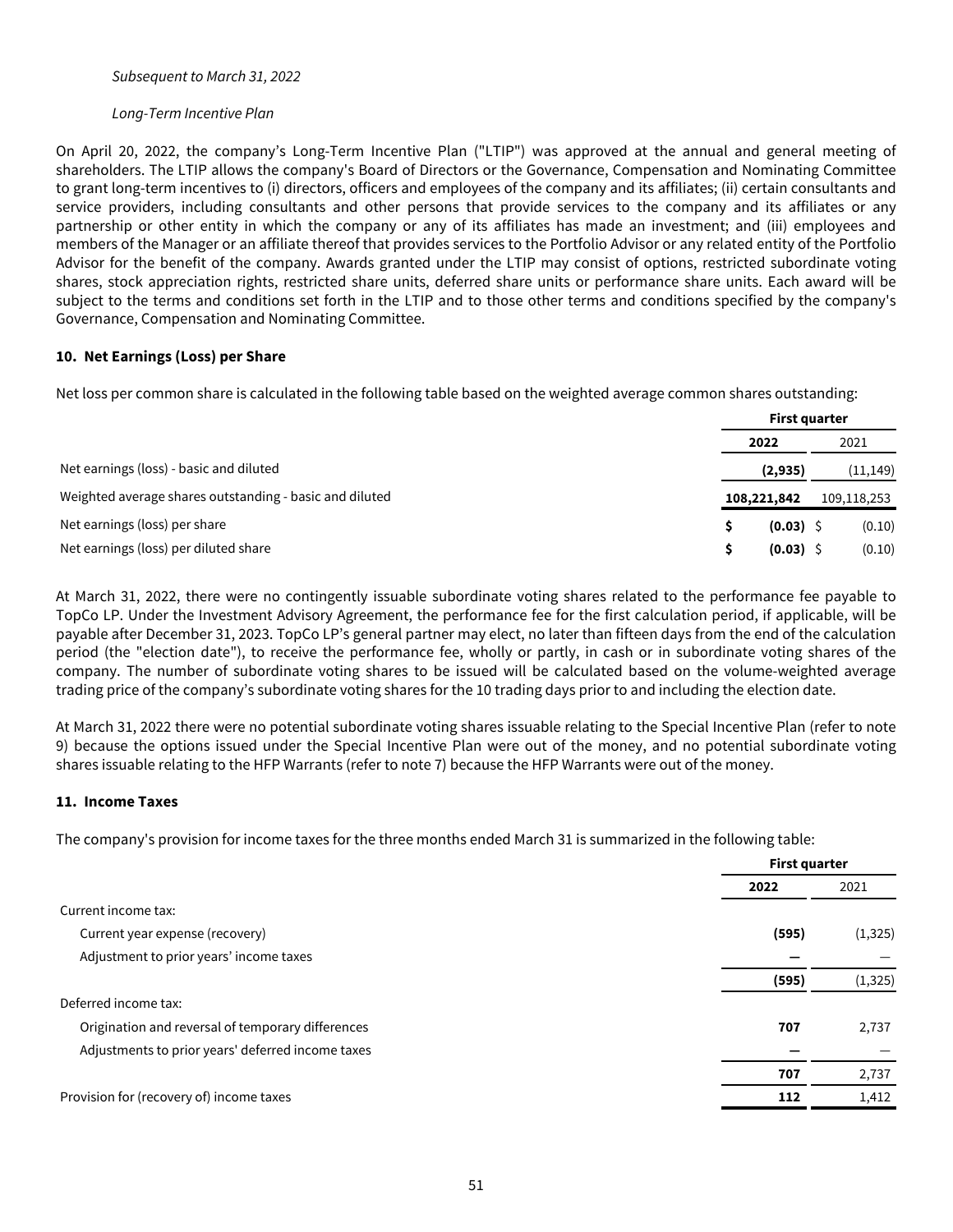A significant portion of the company's earnings (loss) before income taxes is earned or incurred outside of Canada. The statutory income tax rates for jurisdictions outside of Canada generally differ from the Canadian statutory income tax rate (and may be significantly higher or lower).

A reconciliation of the provision for (recovery of) income taxes calculated at the Canadian statutory income tax rate to the provision for income taxes at the effective tax rate in the consolidated financial statements for the three months ended March 31 are summarized in the following table:

|                                                                       |         | <b>First quarter</b> |
|-----------------------------------------------------------------------|---------|----------------------|
|                                                                       | 2022    | 2021                 |
| Canadian statutory income tax rate                                    | 26.5 %  | 26.5 %               |
| Recovery of income taxes at the Canadian statutory income tax rate    | (748)   | (2,580)              |
| Non-taxable (gains) losses on investments                             | 503     | 1,975                |
| Tax rate differential on earnings (losses) incurred outside of Canada | (1,629) | (404)                |
| Unused tax losses                                                     | (52)    |                      |
| Change in unrecorded tax benefit of losses and temporary differences  | 3,029   | 3,130                |
| Foreign exchange effect                                               | (970)   | (716)                |
| Other, including permanent differences                                | (21)    |                      |
| Provision for (recovery of) income taxes                              | 112     | 1,412                |
|                                                                       |         |                      |

Non-taxable losses on investments of \$503 in the first quarter of 2022 principally reflected the non-taxable portion of unrealized losses on investments in TopCo LP and Helios Fund IV of \$383, and the non-taxable portion of unrealized losses on other investments of \$120. Non-taxable losses on investments of \$1,975 in the first quarter of 2021 principally reflected unrealized losses on investments of \$2,423 partially offset by unrealized gains on investment in TopCo LP of \$448.

Tax rate differential on losses incurred outside of Canada of \$1,629 in the first quarter of 2022 principally reflected the tax impact of foreign accrual property income and losses, foreign accrual capital losses, and net investment losses taxed at different rates in jurisdictions outside of Canada. The tax rate differential on losses incurred outside of Canada of \$404 in the first quarter of 2021 principally reflected the current and deferred tax impact of foreign accrual property and capital losses, net investment losses taxed in Mauritius at lower rates, partially offset by losses incurred in South Africa taxed at marginally higher rates.

Unused tax losses of \$52 in the first quarter of 2022 (2021 - \$nil) reflected the company's net capital loss carryforward arising from an intercompany transaction.

The change in unrecorded tax benefit of losses and temporary differences of \$3,029 in the first quarter of 2022 principally reflected the change in deferred tax assets and liabilities in foreign accrual capital losses of \$308, investment and other temporary timing differences of \$1,137 that were not recorded by the company as the related pre-tax losses did not meet the recognition criteria under IFRS, and deferred tax assets and liabilities in South Africa on investments of \$1,584. The change in unrecorded tax benefit of losses and temporary differences of \$3,130 in the first quarter of 2021 principally reflected the change in deferred tax assets in foreign accrual capital losses of \$2,734 and investment and other temporary timing differences of \$1,105 that were not recorded by the company as the related pre-tax losses did not meet the recognition criteria under IFRS, partially offset by deferred tax assets in South Africa on investments of \$709.

Foreign exchange effect of \$(970) in the first quarter of 2022 (2021 - \$716) principally reflected the impact of fluctuations in the value of the Canadian dollar relative to the U.S. dollar as the company computes its corporate tax liability in Canadian dollars pursuant to the requirements of Canadian tax authorities, whereas the functional currency of the company and its subsidiaries is the U.S. dollar.

Other, including permanent differences of \$(21) in the first quarter of 2022 (2021 - \$7) principally reflected non-deductible expenses.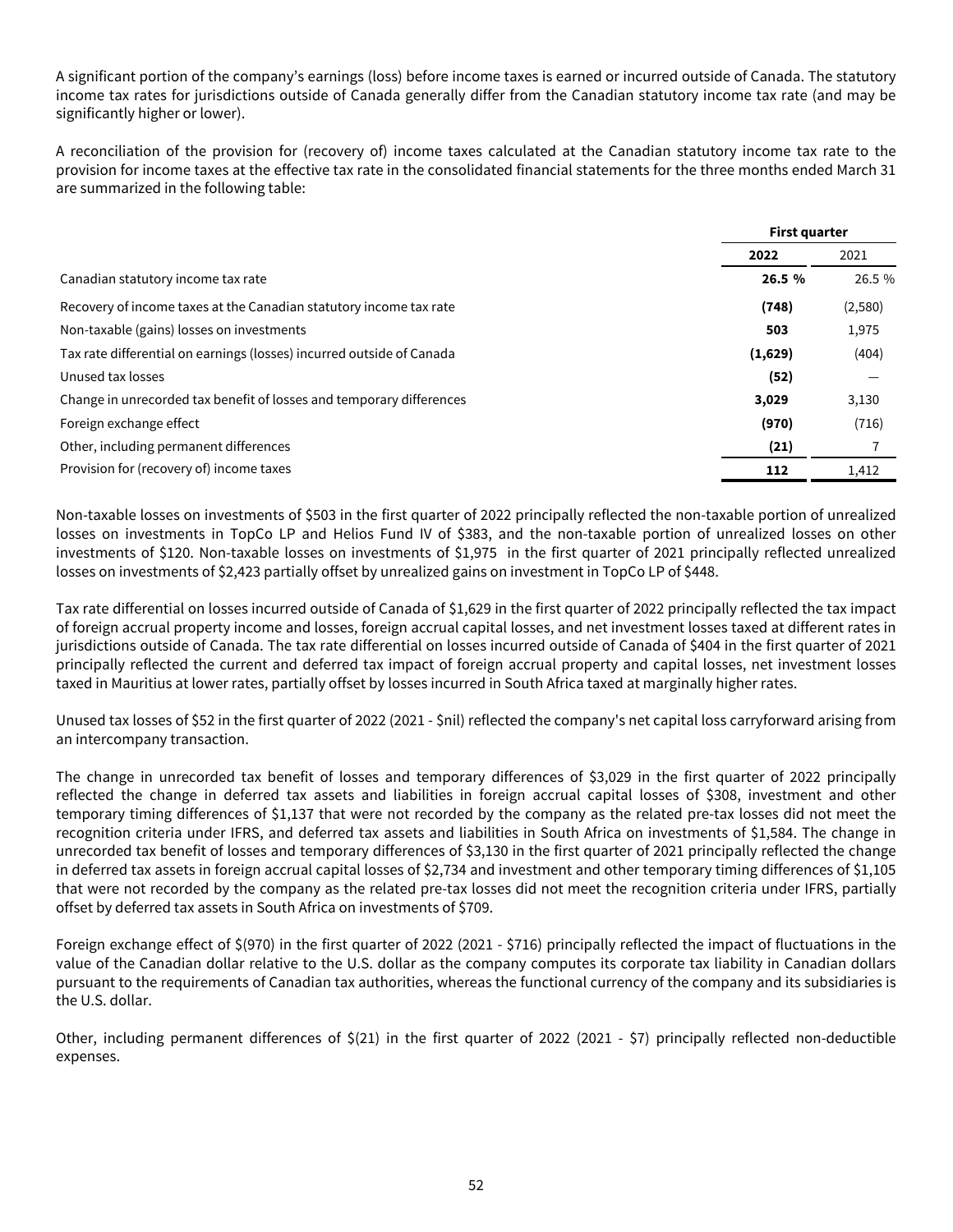## <span id="page-53-0"></span>**12. Financial Risk Management**

## **Overview**

The company's activities expose it to certain financial risks during or at the end of the reporting period. There were no significant changes in the types of the company's risk exposures or the company's framework used to monitor, evaluate and manage the company's risk exposures at March 31, 2022 compared to those identified at December 31, 2021, except as described below.

### COVID-19

The company's Portfolio Investments rely, to a certain extent, on free movement of goods, services, and capital from around the world, which has been significantly restricted as a result of COVID-19. Global recovery from the COVID-19 pandemic continued to progress during the first quarter of 2022, although its momentum has been continuously impacted by the introduction of new variants, and as a result, prolonged disruptions to global supply chains. The extension or reintroduction of containment measures may contribute to greater uncertainty and delay the recovery of economic activity. Such further developments could have a material adverse effect on the company's business, financial condition, results of operations and cash flows.

### Conflict in Ukraine

On February 24, 2022 Russia invaded Ukraine, causing a major humanitarian crisis. As a result, countries around the world, largely led by western nations, have imposed economic sanctions against Russia ("the conflict in Ukraine"), including bans on the import of Russian oil and natural gas by certain countries including Canada and the United States. As a result of these sanctions, oil and other commodity prices increased sharply and were volatile throughout March 2022. It is not expected that these developments will have a material adverse effect on the company's business, financial condition, results of operations and cash flows.

## **Market Risk**

Market risk (comprised of foreign currency risk, interest rate risk and market price risk) is the risk that the fair value or future cash flows of a financial instrument will fluctuate due to changes in market price. The company is exposed to market risk principally in its investing activities and to the extent that those activities expose the company to foreign currency risk. The valuation of the company's investment portfolio is dependent upon the underlying performance of the companies within the portfolio, but may also be affected, along with other financial statement items, by fluctuations in foreign currency exchange rates and market prices.

### Foreign Currency Risk

Foreign currency risk is the risk that the fair value of future cash flows of a financial instrument or another asset or liability will fluctuate due to changes in exchange rates and as a result, could produce an adverse effect on net earnings and common shareholders' equity when measured in U.S. dollars, the company's functional currency.

The company has cash and cash equivalents, Portfolio Investments, and receivables in South African rand, and a Portfolio Investment in pound sterling. In addition, the company has cash and cash equivalents in Canadian dollars and Mauritian rupees, of which the impact of fluctuations in either would be insignificant. In the first three months of 2022, the company's net foreign currency exposure on balances denominated in the South African rand and pound sterling remained relatively constant when compared to the net foreign currency exposure to those currencies at December 31, 2021. The company's common shareholders' equity and net earnings (loss) may be significantly affected by foreign currency movements resulting from the company's South African rand- and pound sterling-denominated investments.

At March 31, 2022, had the U.S. dollar strengthened by 5% or 10% relative to the South African rand with all other variables held constant, the net decrease in net earnings (loss) would have been \$4,877 and \$9,753, respectively. Conversely, had the U.S. dollar weakened by 5% or 10% relative to the South African rand, with all other variables held constant, the net increase in net earnings (loss) would have been \$4,877 and \$9,753, respectively. At March 31, 2022, had the U.S. dollar strengthened by 5% or 10% relative to the pound sterling with all other variables held constant, the net decrease in net earnings (loss) would have been \$379 and \$757, respectively. Conversely, had the U.S. dollar weakened by 5% or 10% relative to the pound sterling, with all other variables held constant, the net increase in net earnings (loss) would have been \$379 and \$757, respectively. The company has not hedged its foreign currency risk. Certain shortcomings are inherent with this method of analysis, including the assumption that the hypothetical appreciation or depreciation of the South African rand and pound sterling against the U.S. dollar occurred with all other variables held constant.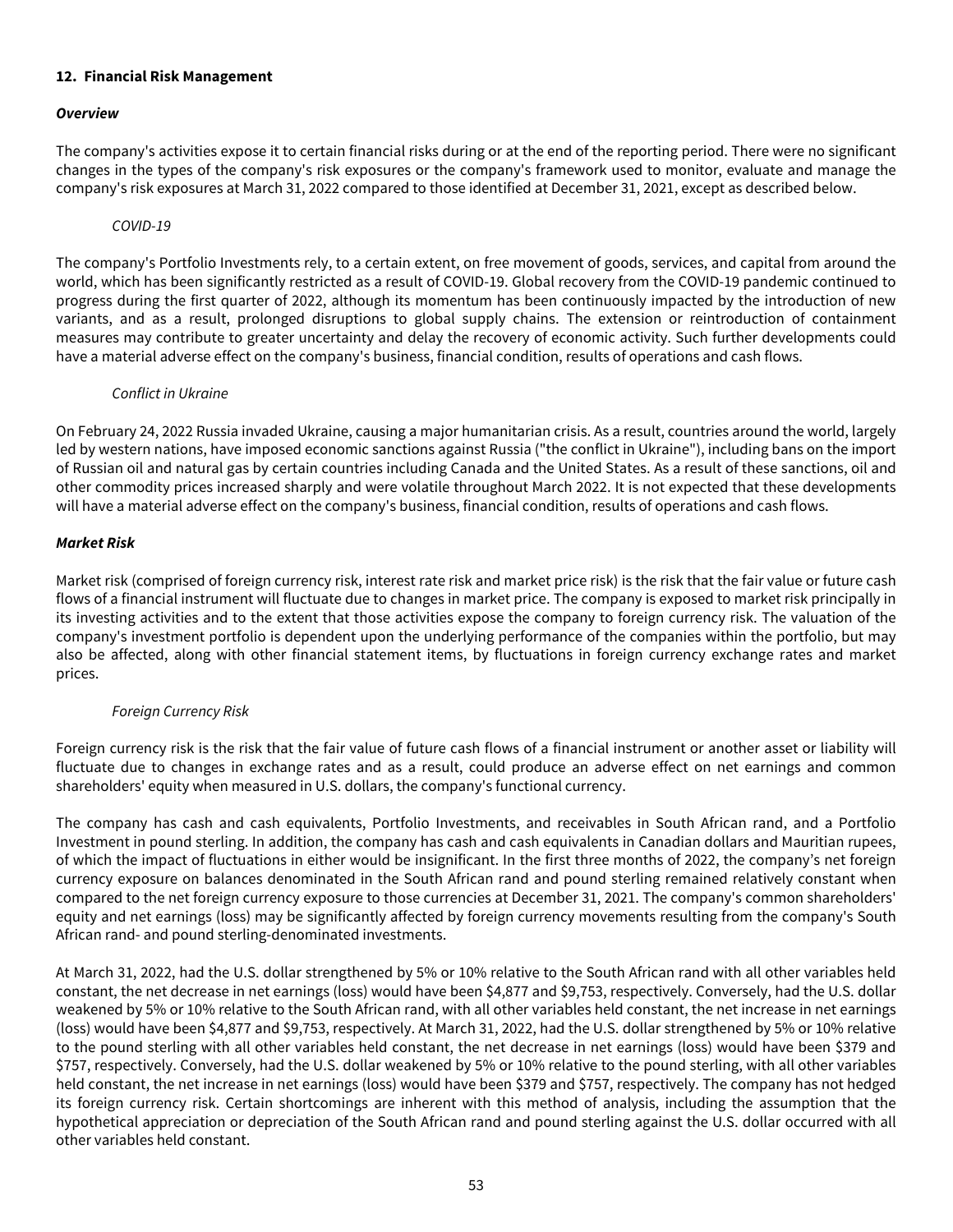#### Interest Rate Risk

Interest rate risk is the risk that the fair value or future cash flows of a financial instrument will fluctuate due to changes in market interest rates. Typically, as interest rates rise, the fair values of fixed income investments decline and, conversely, as interest rates decline, the fair values of fixed income investments rise. In each case, the longer the maturity of the financial instrument, the greater the consequence of a change in interest rates.

At March 31, 2022 the company held fixed income investments with a fair value of \$55,311 (December 31, 2021 - \$52,866), representing 65.0% (December 31, 2021 - 64.3%) of the fixed income portfolio, which were valued using expected recovery models. As expected recovery models are dependent on the expected proceeds from the planned orderly disposition of the issuer's assets or the fair value of the underlying collateral, these investments have limited exposure to interest rate risk.

### Market Price Fluctuations

Market price fluctuation is the risk that the fair value of future cash flows of an equity investment or limited partnership investment will fluctuate due to changes in market prices (other than those arising from foreign currency risk).

The company holds significant equity and limited partnership investments and is exposed to market price risk. The market value and the liquidity of these investments are volatile and may vary dramatically either up or down in short periods, and their ultimate value will therefore only be known over a period of time or on disposition.

The company's exposure to market price risk decreased to \$400,652 at March 31, 2022 from \$407,383 at December 31, 2021 primarily as a result of the receipt of an equalization capital adjustment of \$4,614 from Helios Fund IV and net unrealized losses on limited partnership interests, partly offset by unrealized gains on public and private common shares, and the HFP Redemption Derivative, which limits the company's exposure to market price risk on its investments in indirect equity interest in AGH and Philafrica common shares (refer to note 5). The impact of a 10.0% decrease in the fair value of the company's investments classified as Level 1 in the fair value hierarchy at March 31, 2022, with all other variables held constant, would have resulted in a net decrease in net earnings (loss) of \$2,434 (December 31, 2021 - \$2,153). Conversely, the impact of a 10.0% increase in the fair value of the company's investments classified as Level 1 in the fair value hierarchy at March 31, 2022, with all other variables held constant, would have resulted in a net increase in net earnings (loss) of \$2,434 (December 31, 2021 - \$2,153). Refer to note 6 for the potential impact on net earnings (loss) of various combinations of changes in significant unobservable inputs in the company's internal valuation models for the company's investments classified as Level 3 in the fair value hierarchy.

### **Credit Risk**

Credit risk is the risk of loss resulting from the failure of a counterparty to honour its financial obligations to the company and arises predominantly with respect to cash and cash equivalents, restricted cash deposits, term deposits, short term investments, receivables, and investments in debt instruments.

### Cash and Cash Equivalents

The company monitors risks associated with cash and cash equivalents by regularly reviewing the financial strength and creditworthiness of these financial institutions. From these reviews, the company may transfer balances from financial institutions where it perceives heightened credit risk to others considered to be more stable.

At March 31, 2022 the company's cash and cash equivalents of \$82,398 (December 31, 2021 - \$76,284) were comprised of \$60,771 (December 31, 2021 - \$51,609) at the holding company (principally in major Canadian financial institutions) and \$21,627 (December 31, 2021 - \$24,675) at the company's wholly-owned subsidiaries.

At March 31, 2022, the company held \$1,017 in cash and cash equivalents (December 31, 2021 - \$4,677) in deposit accounts with Access Bank SA.

### Receivable from Related Parties

The company monitors risks associated with receivables from related parties by regularly reviewing the financial strength and creditworthiness of these related parties and has determined that the credit risk associated with related parties is minimal.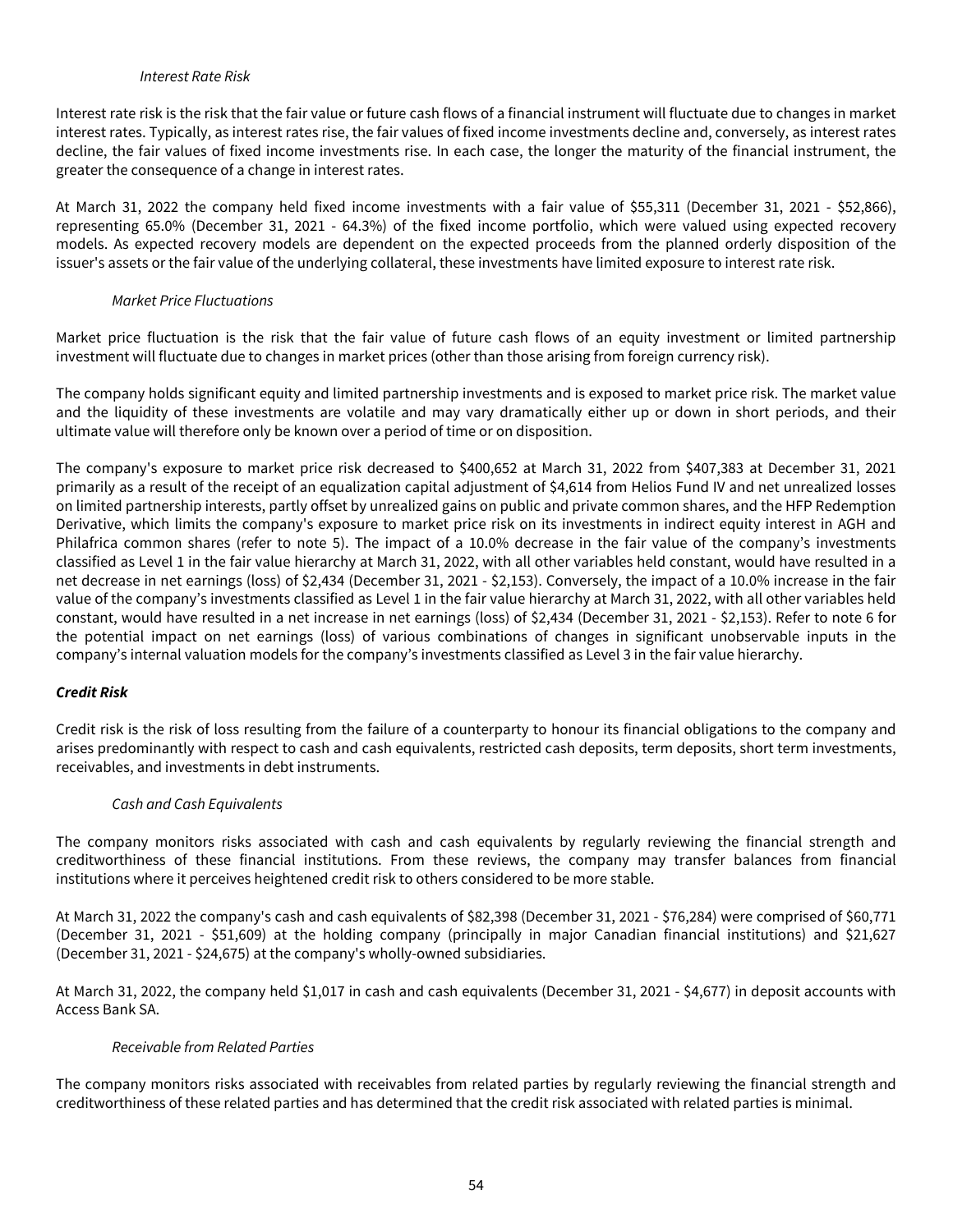At March 31, 2022, the company's receivable from related parties of \$969 (December 31, 2021 - \$11,002) was comprised of \$969 receivable from TopCo LP. The receivable at December 31, 2021 was primarily comprised of \$10,512 receivable from TopCo LP and \$490 receivable from other parties (refer to note 13).

### Other Assets

At March 31, 2022, the company's other assets of \$1,353 (December 31, 2021 - \$1,390) were primarily comprised of amounts receivable from Atlas Mara relating to the guarantee provided to TLG Credit Opportunities Fund ("TLG Capital") on Atlas Mara's facility with TLG Capital (the "TLG Facility"). At March 31, 2022, the company estimated the recoverable amount on its receivable from Atlas Mara to be \$1,188 (December 31, 2021 - \$1,188) based on amounts received and expected to be received from the sale of Atlas Mara Botswana to Access Bank, pursuant to the terms of the Atlas Mara SOA. Refer to note 14 for the company's valuation of the receivable from Atlas Mara.

## Investments in Debt Instruments

The company's risk management strategy for debt instruments is to limit the amount of credit exposure with respect to any one corporate issuer. The company endeavours to limit credit exposure by monitoring fixed income portfolio limits on individual corporate issuers and limits based on credit quality.

The company assesses the creditworthiness of each new counterparty prior to entering into contracts. Management monitors credit risk from its Portfolio Investments in debt instruments through reviewing financial performance of its counterparties, collateral arrangements, diversification, and other credit risk mitigation techniques.

At March 31, 2022, the company had debt instruments with a fair value of \$85,111 (December 31, 2021 - \$82,200) that were subject to credit risk, representing 12.4% (December 31, 2020 - 12.0%) of the total cash and investments.

The company's exposure to credit risk from its investments in fixed income securities increased to \$77,042 at March 31, 2022 from \$74,981 at December 31, 2021 primarily as a result of net foreign exchange gains on the CIG Loan (\$1,709). The HFP Redemption Derivative limits the company's exposure to credit risk on its investment in the Philafrica Facility (refer to note 5).

Loans and bonds are summarized by their earliest contractual maturity date in the table that follows. Actual maturities may differ from maturities shown below due to the existence of call and put features.

|                                      |               | March 31, 2022    |               | December 31, 2021 |
|--------------------------------------|---------------|-------------------|---------------|-------------------|
|                                      | Cost $^{(1)}$ | <b>Fair value</b> | Cost $^{(1)}$ | <b>Fair value</b> |
| Loans:                               |               |                   |               |                   |
| Due in 1 year or less <sup>(2)</sup> | 55,300        | 45,454            | 54,453        | 42,564            |
| Due after 1 year through 5 years     | 19,657        | 19,657            | 19,608        | 19,608            |
|                                      | 74,957        | 65,111            | 74,061        | 62,172            |
| Bonds:                               |               |                   |               |                   |
| Due in 1 year or less <sup>(2)</sup> | 39,363        | 20,000            | 39,363        | 20,028            |
|                                      | 39,363        | 20,000            | 39,363        | 20,028            |

(1) Cost is comprised of fair value on initial recognition and capitalized interest.

At March 31, 2022 and December 31, 2021, includes instruments for which the contractual maturity has passed but have not yet been repaid.

At March 31, 2022, loans with fair values of \$45,454 and bonds with fair values of \$nil (December 31, 2021 - \$42,564 and \$28) contained call features. At March 31, 2022 and December 31, 2021, there were no debt instruments containing put features.

# **Liquidity Risk**

Liquidity risk is the risk that the company will encounter difficulty in meeting obligations associated with financial liabilities that are settled by delivering cash or another financial asset. The company manages liquidity risk by maintaining sufficient liquid assets to enable settlement of financial commitments on their respective due dates. All accounts payable and accrued liabilities are due within three months, and income taxes payable must be remitted to the respective tax jurisdictions as they are due.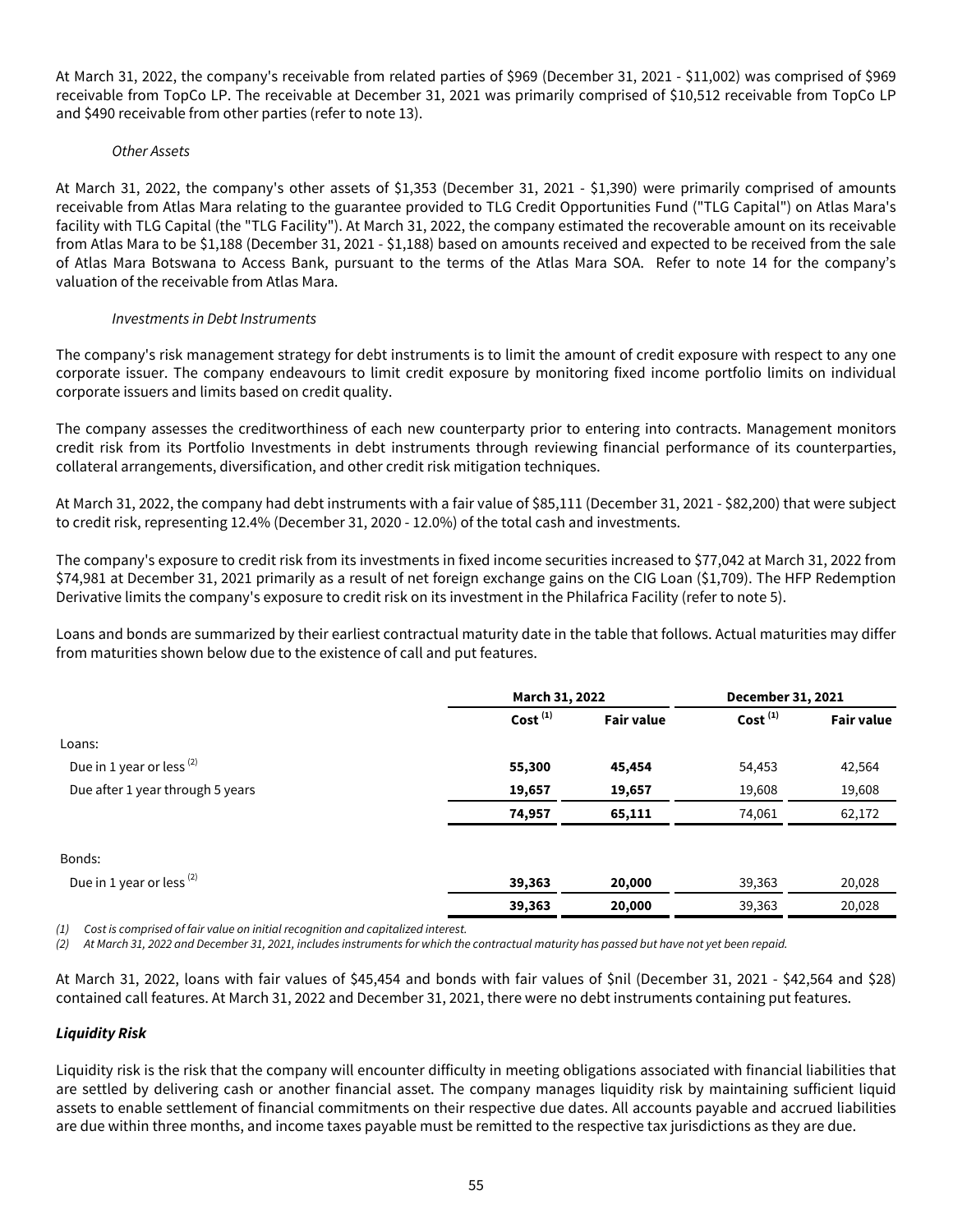Cash and cash equivalents, receivable from related parties, the RMB facility (refer to note 7) and publicly traded investments at March 31, 2022 provide adequate liquidity to meet the company's remaining known significant commitments over the next twelve months, which are principally comprised of undrawn capital commitments to Helios Fund IV and TopCo LP, interest expense on the HFP 3.0% Debentures, the investment and advisory fees, general and administration expenses, corporate income taxes, and the potential settlement of the HFP 3.0% Debentures if Fairfax exercises its put option, net of the fair value of the HFP Redemption Derivative. The company has adequate liquid assets to support its operations.

The following table presents the company's contractual obligations by their contractual maturity date:

|                                                |         | March 31, 2022      |         |                     |           |  | December 31, 2021 |  |
|------------------------------------------------|---------|---------------------|---------|---------------------|-----------|--|-------------------|--|
|                                                | Total   | Less than<br>1 year | Total   | Less than<br>1 year | 1-2 years |  |                   |  |
| HFP 3.0% Debenture - Principal repayment $(1)$ | 100,000 | 100,000             | 100,000 |                     | 100,000   |  |                   |  |
| HFP 3.0% Debenture - Interest                  | 3,000   | 3,000               | 6,750   | 3,000               | 3,750     |  |                   |  |
| <b>Helios Fund IV Commitment</b>               | 22,891  | 22,891              | 18,549  | 18,549              |           |  |                   |  |
| TopCo LP Management Team Commitment            | 3,434   | 3,434               | 2,782   | 2,782               |           |  |                   |  |
| Due to related parties                         | 2,430   | 2,430               | 8,803   | 7,865               | 938       |  |                   |  |
| Accounts payable and accrued liabilities       | 845     | 845                 | 136     | 136                 |           |  |                   |  |
| Automatic share purchase plan                  | 500     | 500                 | 500     | 500                 |           |  |                   |  |
|                                                | 133.100 | 133,100             | 137.520 | 32.832              | 104,688   |  |                   |  |

(1) At maturity or on redemption by Fairfax, the principal amount to be repaid will be adjusted for the amount, if any, by which the aggregate fair value of the company's investments in the Reference Investments is lower than \$102,600. At March 31, 2022, Fairfax did not exercise its option to redeem the HFP 3.0% Debenture on the first anniversary. Refer to note 7.

The company may be subject to clawback obligations with respect to its TopCo LP Class A Limited Partnership Interest to the extent HFP has received Carried Interest Proceeds and a clawback is required. The risk is partially mitigated by escrow accounts required by each Helios Fund in accordance with their respective governing documents. At March 31, 2022 and December 31, 2021, the company was not subject to any clawback obligations with respect to its TopCo LP Class A Limited Partnership Interest. The company may be subject to capital call obligations with respect to its TopCo LP Class A and Class B Limited Partnership Interests to cover its pro rata share of expenses incurred by TopCo LP and TopCo LP's share of commitments to the general partners of the Helios Funds, the risk of which is partially mitigated by the six-month holding period of Excess Management Fee Proceeds by TopCo LP.

### **Concentration Risk**

The company's investments are primarily concentrated in Africa and in African businesses or businesses with customers, suppliers or business primarily conducted in, or dependent on, Africa. The market value of the company's investments, the income generated by the company and the company's performance will be particularly sensitive to changes in the economic condition, interest rates, and regulatory environment of African countries in which the company has investments. Adverse changes to the economic condition, interest rates or regulatory environment in those African countries may have a material adverse effect on the company's business, cash flows, financial condition and net earnings.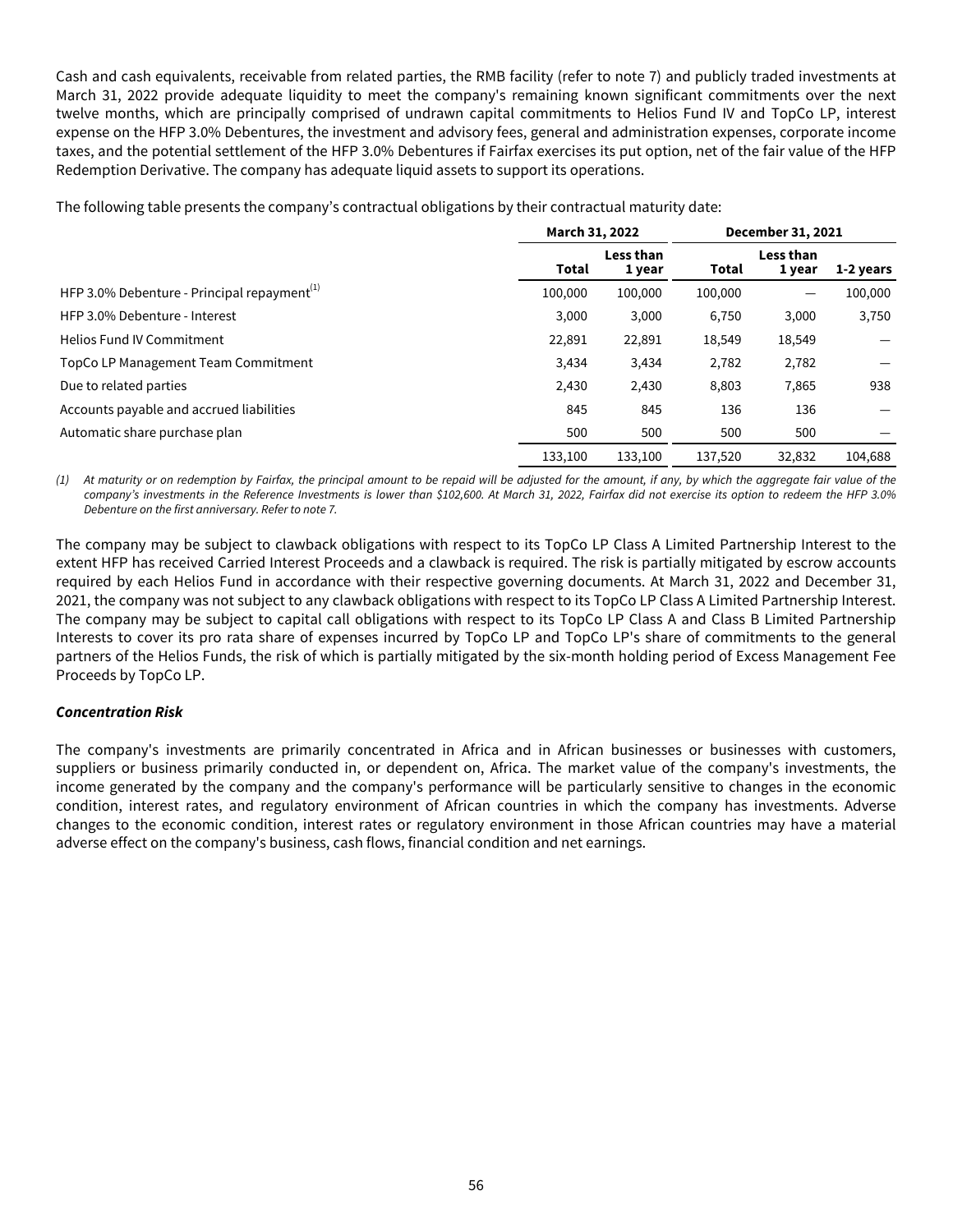<span id="page-57-0"></span>The composition of the company's Portfolio Investments by industry sector is presented in the following table:

|                                        | March 31,<br>2022 | December 31,<br>2021 |
|----------------------------------------|-------------------|----------------------|
| Asset management                       | 243,771           | 250,182              |
| Food and agriculture                   | 87,047            | 86,516               |
| Financial services <sup>(1)</sup>      | 38,725            | 40,230               |
| Education                              | 38,811            | 38,811               |
| Entertainment                          | 33,416            | 33,416               |
| Infrastructure                         | 20,530            | 18,797               |
| Retail and distribution <sup>(1)</sup> | 32,213            | 34,140               |
| Insurance <sup>(1)</sup>               | 7,316             | 8,162                |
| Other                                  | 33,112            | 29,292               |
|                                        | 534,941           | 539,546              |

(1) Helios Fund IV has been allocated to industry sectors based on underlying investment holdings.

### **Capital Management**

The company's objectives when managing capital is to optimize returns for common shareholders, while seeking attractive riskadjusted returns. Total capital, comprised of common shareholders' equity and borrowings, was \$687,522 at March 31, 2022 (December 31, 2021 - \$690,534). The decrease primarily reflected a net loss of \$2,935 and purchases for cancellation of 65,882 subordinate voting shares for a net cost of \$223, partially offset by the amortization of share-based payment awards (\$31).

### **13. Related Party Transactions**

### **Payable to Related Parties**

The company's payable to related parties was comprised as follows:

|                              | March 31, 2022                           |         |              | December 31, 2021                       |         |       |
|------------------------------|------------------------------------------|---------|--------------|-----------------------------------------|---------|-------|
|                              | <b>Helios Holdings</b><br>Group $^{(1)}$ | Fairfax | <b>Total</b> | Helios Holdings<br>Group <sup>(1)</sup> | Fairfax | Total |
| Performance fee              |                                          |         |              | 938                                     |         | 938   |
| Investment and advisory fees | 2,093                                    |         | 2,093        | 1,711                                   |         | 1,711 |
| Management services fees     |                                          | 330     | 330          |                                         | 400     | 400   |
| Management compensation      |                                          | 7       |              |                                         |         |       |
| TopCo LP Capital Call        |                                          |         |              | 4,718                                   |         | 4,718 |
| Other                        |                                          |         |              |                                         | 1,036   | 1,036 |
|                              | 2,093                                    | 337     | 2,430        | 7,367                                   | 1,436   | 8,803 |

(1) Investment and advisory fees are paid to TopCo LP, and management compensation is paid to key management.

### Investment Advisory Agreement

The company and its subsidiaries are parties to the Investment Advisory Agreement with TopCo LP, pursuant to which TopCo LP became the portfolio advisor and portfolio administrator to the company and its subsidiaries. TopCo LP immediately entered into a sub-investment and advisory agreement with the Manager, pursuant to which the Manager was appointed as TopCo LP's sub-advisor for the purposes of the Investment Advisory Agreement. As compensation for the provision of these services, the company and its subsidiaries pay an investment and advisory fee, and if applicable, a performance fee. Such fees are determined with reference to the company's common shareholders' equity adjusted to exclude TopCo LP.

The investment and advisory fees are calculated and payable quarterly as 0.5% of the value of undeployed capital and 1.5% of the company's common shareholders' equity less the value of undeployed capital and the fair value of TopCo LP. In the first quarter of 2022, investment and advisory fees recorded within the consolidated statements of earnings (loss) and comprehensive income (loss) were \$1,055 (2021 - \$741).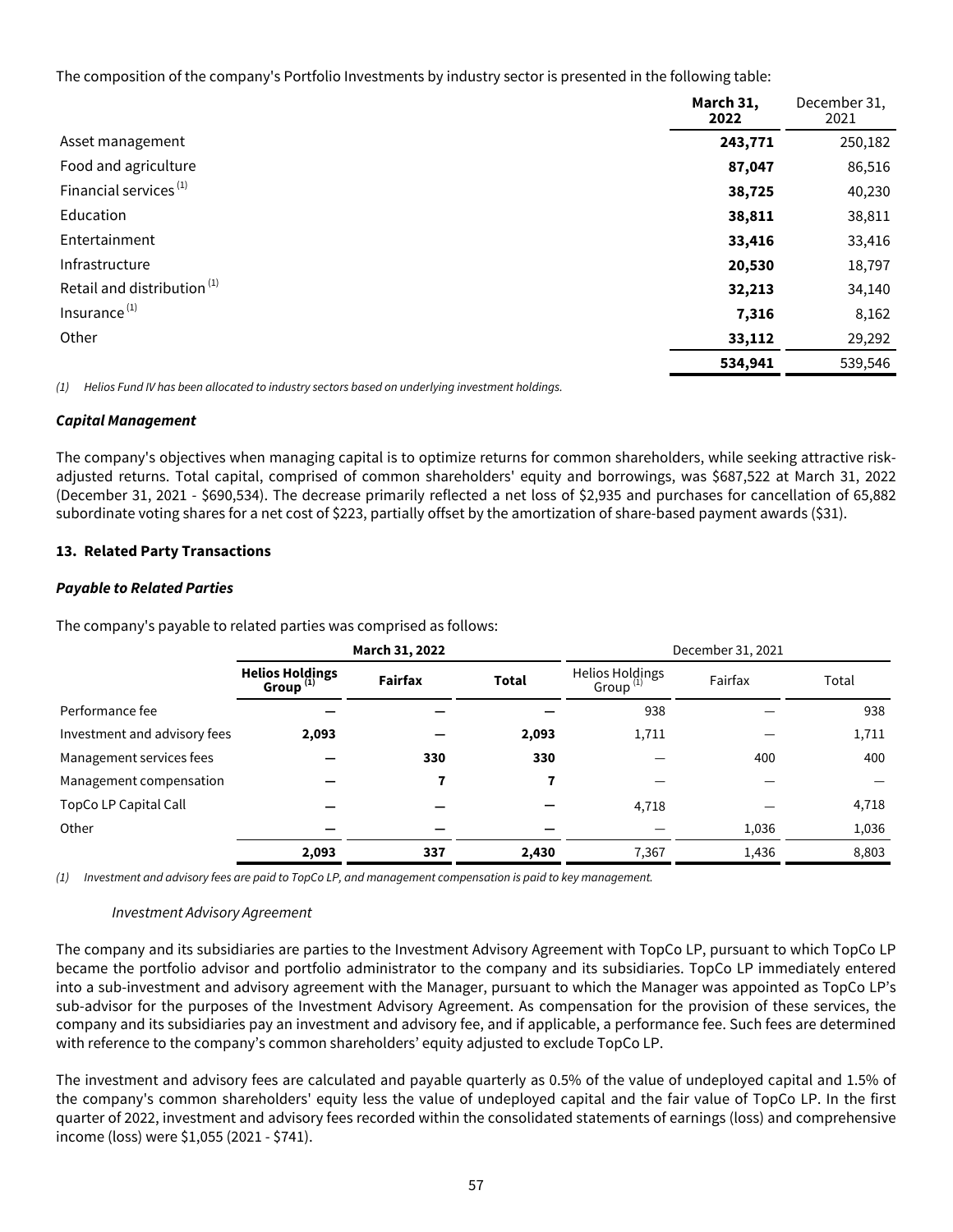## Performance Fee

The performance fee under the Investment Advisory Agreement is accrued quarterly and is calculated, on a cumulative basis, as 20% of any increase in book value per share, excluding investment in and any cash distributions made by TopCo LP ("Adjusted Book Value per Share"), above a 5% per annum increase less any performance fees settled in prior calculation periods. The amount of Adjusted Book Value per Share at any time which must be achieved before any performance fee would be payable is sometimes referred to as the "hurdle per share".

Under the Investment Advisory Agreement, the period from January 1, 2021 to December 31, 2023 (the "first calculation period") is the first consecutive three-year period for which a performance fee, if applicable, will be payable to TopCo LP. At March 31, 2022 the company determined that a performance fee of \$nil should be accrued to TopCo LP (December 31, 2021 - \$938) as the Adjusted Book Value per Share of \$3.14 (before factoring in the impact of the performance fee) at March 31, 2022 was less than the hurdle per share at that date of \$3.16.

The performance fee, if applicable, will be paid within 30 days after the company issues its annual audited consolidated financial statements for the year ended December 31, 2023. TopCo LP's general partner may elect, no later than fifteen days from the end of the calculation period (the "election date"), to receive the performance fee, wholly or partly, in cash or in subordinate voting shares of the company. The number of subordinate voting shares to be issued will be calculated based on the volume-weighted average trading price of the company's subordinate voting shares for the 10 trading days prior to and including the election date.

In the first quarter of 2022, a performance fee recovery of \$938 (2021 - performance fee of \$1,855) was recorded within the consolidated statements of earnings (loss) and comprehensive income (loss) as a result of the reversal of the performance fee recorded at December 31, 2021.

## Management Services Agreement

The company has entered into a Management Services Agreement with Fairfax, pursuant to which Fairfax will provide certain services to the company and its subsidiaries on a two-year transitional basis for \$1,700 in the first year and \$2,125 in the second year, adjusted for discontinued services, paid quarterly in arrears. In the first quarter of 2022, the services provided by Fairfax under the Management Services Agreement include providing and paying for the compensation of a Corporate Secretary to the company. In the first quarter of 2021 the services provided by Fairfax under the Management Services Agreement include providing and paying for the compensation of a Chief Financial Officer and Corporate Secretary to the company.

In the first quarter of 2022, the management services fees recorded within the consolidated statements of earnings (loss) and comprehensive income (loss) was \$382 (2021 - \$419).

# TopCo LP Capital Call

The TopCo LP capital call of \$4,718 at December 31, 2021 was comprised of a capital call payable to TopCo LP with respect to Management Team Commitment. On January 7, 2022, the company paid a contribution of \$4,718 relating to the Management Team Commitment, which was settled on a net basis with \$7,733 receivable from TopCo LP discussed below. Refer to note 5 for the company's commitments and capital contributions to TopCo LP.

**Other** 

Other payable of \$1,036 at December 31, 2021 was primarily comprised of amounts due to Fairfax for expenses incurred by Fairfax and Hamlin Watsa Investment Counsel Ltd. on behalf of the company.

# **Receivable from Related Parties**

Receivable from related parties of \$969 at March 31, 2022 (December 31, 2021 - \$11,002) was comprised of a distribution receivable of \$969 from TopCo LP Class B Limited Partnership Interest in connection with Excess Management Fees earned during the last 6 months of 2021. Refer to the Private Portfolio Investments section in note 5. The receivable at December 31, 2021 was primarily comprised of a distribution receivable from TopCo LP Class A Limited Partnership Interest of \$7,733 and \$2,410 distribution receivable from TopCo LP Class B Limited Partnership Interest in connection with Excess Management Fees earned during the last 6 months of 2021.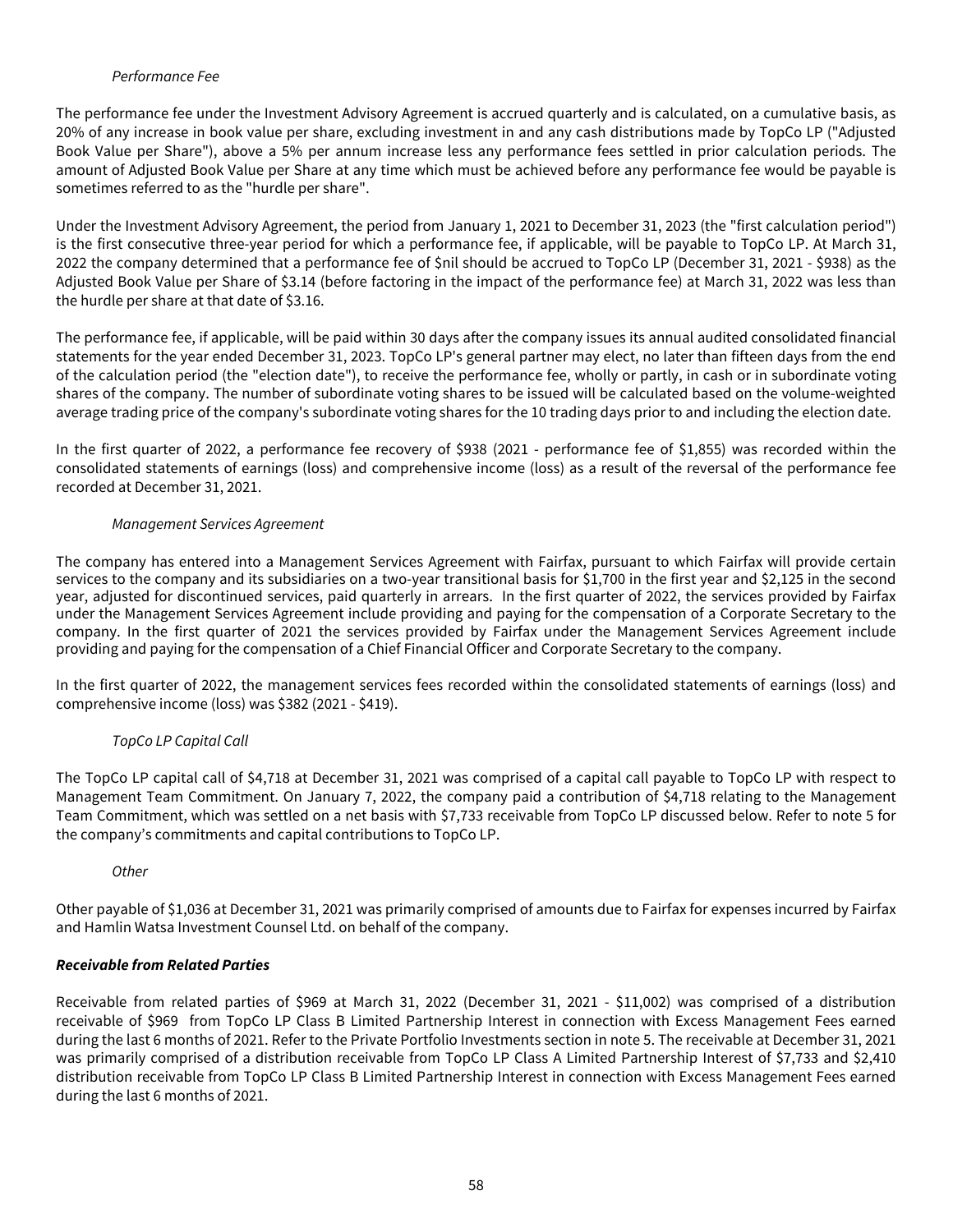### **Fairfax's Voting Rights and Equity Interest**

At March 31, 2022, Fairfax, through its subsidiaries, owned 30,000,000 multiple voting shares and 5,302,912 subordinate voting shares of HFP (December 31, 2021 - 30,000,000 and 5,302,912 respectively), as well as 3,000,000 HFP Warrants exercisable for one subordinate voting share each, none of which have been exercised.

At March 31, 2022, Fairfax's holdings of multiple and subordinate voting shares represented 53.3% of the voting rights and 32.6% of the equity interest in HFP (December 31, 2021 - 53.3% and 32.6%).

## **Helios' Voting Rights and Equity Interest**

At March 31, 2022, Principal Holdco, a Luxembourg holding company, indirectly owned by Tope Lawani and Babatunde Soyoye, owned 25,452,865 multiple voting shares and 24,632,413 subordinate voting shares of HFP (December 31, 2021 - 25,452,865 and 24,632,413).

At March 31, 2022, Helios' holdings of multiple and subordinate voting shares represented 45.9% of the voting rights and 46.3% of the equity interest in HFP (December 31, 2021 - 45.9% and 46.3%).

### **Key Management Personnel and Director Compensation**

#### Management Compensation

In the first quarter of 2022, the company incurred \$309 (2021 - \$250) in compensation expense for key management personnel, which was recorded in general and administration expenses within the consolidated statements of earnings (loss) and comprehensive income (loss).

#### Director Compensation

Compensation for the company's Board of Directors for the first quarters of 2022 and 2021 was recognized in general and administration expenses in the consolidated statements of earnings (loss) and comprehensive income (loss) as follows:

|                      | First quarter |      |
|----------------------|---------------|------|
|                      | 2022          | 2021 |
| Retainers and fees   | 100           | 31   |
| Share-based payments | 31            | 31   |
|                      | 131           | 62   |

### **Special Incentive Plan**

The company adopted the Special Incentive Plan, pursuant to which options to purchase subordinate voting shares of the company were granted to the SIP Recipients (refer to note 9).

### **Related Party Investment Transactions**

#### Helios Fund IV

Helios Fund IV is related to HFP by virtue of common key personnel. On February 21, 2022, Helios Fund IV received additional limited partnership commitments thereby reducing the company's interest held and resulting in the receipt of an equalization capital adjustment of \$4,614 to the company on March 9, 2022. The exchange amount of the transaction represented fair value (refer to notes 5 and 6).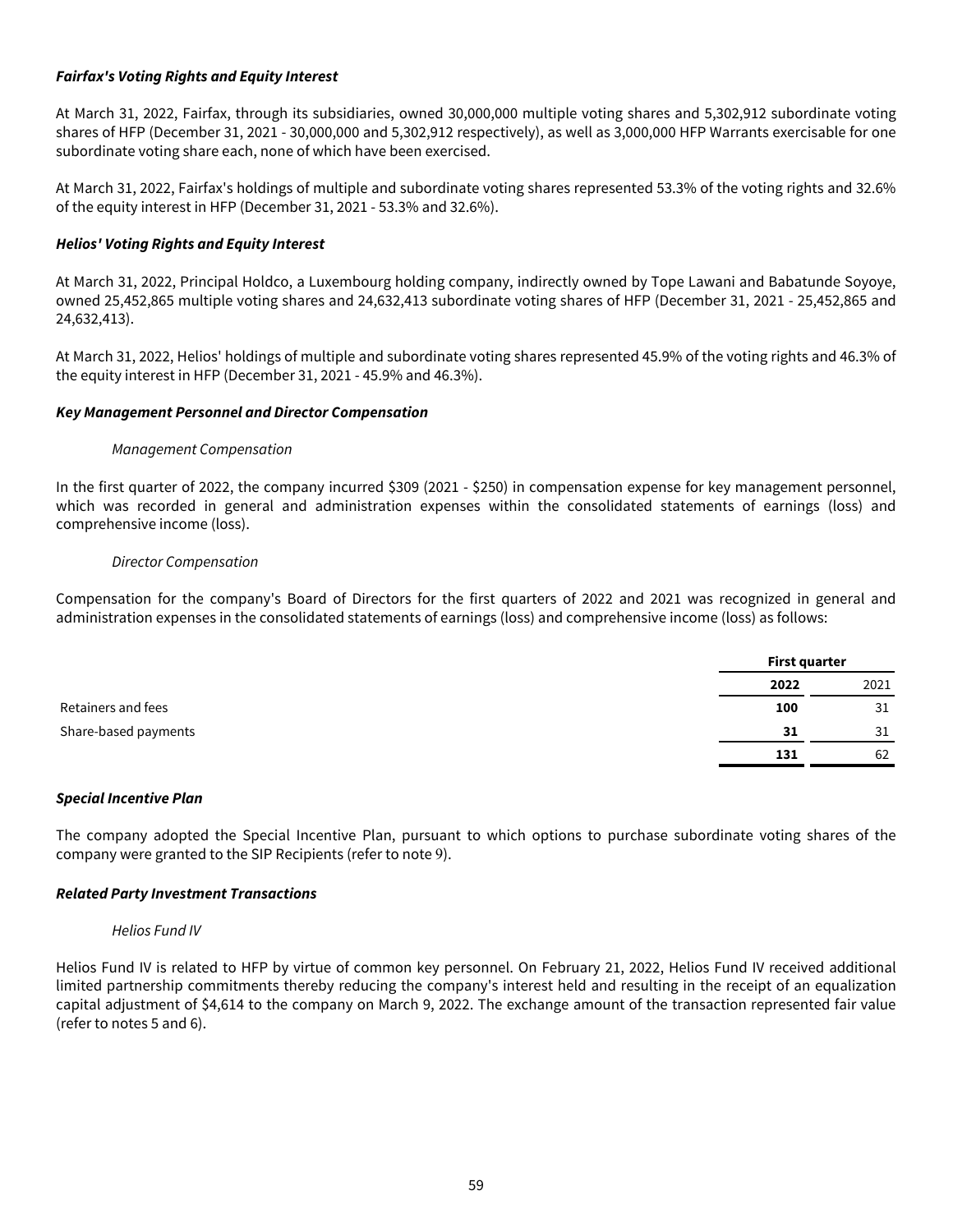### TopCo LP Management Team Commitment

<span id="page-60-0"></span>On December 14, 2021, TopCo LP's limited partnership agreement was amended to commit HFP to contributing to the Management Team Commitment. TopCo LP is a related party of HFP by virtue of common key management personnel and is an associate of the company. On December 14, 2021, TopCo LP issued a capital call for \$4,718 to HFP as the TopCo LP Class A Limited Partnership Interest holder to fund 50.0% of the Management Team Commitment and HFP recognized a \$4,718 increase in the investment in TopCo LP Class A Limited Partnership Interest and a corresponding increase in payable to related parties. The exchange amount of the transaction represented fair value on initial recognition (refer to notes 5 and 6). On February 21, 2022, Helios Fund IV received additional limited partnership commitments, thereby reducing the company's commitment with respect to Management Team Commitments for Fund IV and resulting in an equalization capital adjustment of \$652 to the company. The exchange amount of the transaction represented fair value (refer to notes 5 and 6).

## **14. Other Assets**

Other assets at March 31, 2022 and December 31, 2021 were comprised as follows:

|                            | March 31, 2022 |                  |       | December 31, 2021 |           |       |
|----------------------------|----------------|------------------|-------|-------------------|-----------|-------|
|                            | Gross          | <b>Provision</b> | Net   | Gross             | Provision | Net   |
| Receivable from Atlas Mara | 2,068          | 880              | 1,188 | 2,068             | 880       | 1,188 |
| Sales tax refundable       | 2,504          | 2,446            | 58    | 2,497             | 2.446     | 51    |
| Other                      | 107            |                  | 107   | 151               | —         | 151   |
|                            | 4,679          | 3,326            | 1,353 | 4.716             | 3,326     | 1,390 |

Loss on uncollectible accounts receivable in the first quarter of 2021 was comprised as follows:

|                            |                                                                  | <b>First quarter</b>                                           |                                                          |  |
|----------------------------|------------------------------------------------------------------|----------------------------------------------------------------|----------------------------------------------------------|--|
|                            |                                                                  | 2021                                                           |                                                          |  |
|                            | Unrealized<br>loss on<br>uncollectible<br>accounts<br>receivable | Realized loss<br>on<br>uncollectible<br>accounts<br>receivable | Total loss on<br>uncollectible<br>accounts<br>receivable |  |
| Receivable from Atlas Mara | 3,257                                                            |                                                                | 3,257                                                    |  |
|                            | 2,446                                                            |                                                                | 2,446                                                    |  |
|                            | 5,703                                                            |                                                                | 5,703                                                    |  |

### **Receivable from Atlas Mara**

At March 31, 2022 the receivable from Atlas Mara relates to the guarantee provided by the company to TLG Credit Opportunities Fund ("TLG Capital") on Atlas Mara's facility with TLG Capital (the "TLG Facility").

On January 8, 2021, Atlas Mara defaulted on the TLG Facility and TLG Capital enforced under the guarantee with the company. On January 19, 2021, the company paid \$8,474 in principal, interest, and fees to TLG Capital in settlement of the guarantee. Also on January 19, 2021, the company enforced the security, which provided the company with certain rights, including the right to transfer and sell the underlying Atlas Mara Botswana shares, which had a fair value of \$11,044 on the date of enforcement. The company recorded a receivable of \$8,474 given its right to receive Atlas Mara Botswana shares with a fair value in excess of the amount paid to TLG.

In October 2021, Atlas Mara completed the sale of its equity interest in Atlas Mara Botswana to Access Bank. A portion of the Atlas Mara Botswana shares were pledged as security for the Atlas Mara Facility and were subsequently released by the company in connection with the aforementioned sale. On October 14, 2021, upon Atlas Mara receiving the upfront portion of proceeds from the sale, the company received partial repayment on the TLG Facility Guarantee of \$3,660. Pursuant to the Atlas Mara SOA, the company expects further repayments on the TLG Facility Guarantee as Atlas Mara receives the remaining two tranches of proceeds from the sale.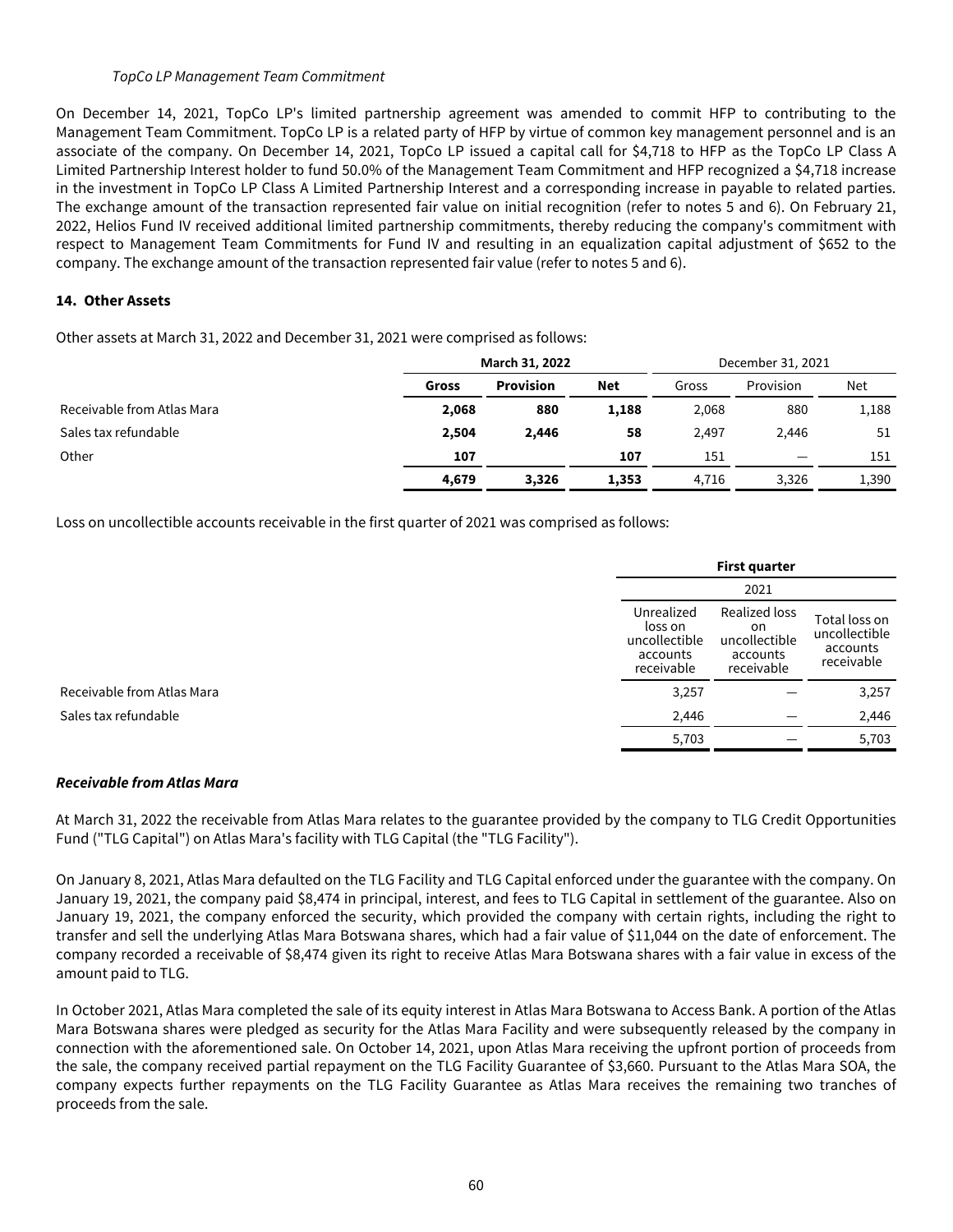<span id="page-61-0"></span>At March 31, 2022, the company estimated the recoverable amount on its receivable from Atlas Mara to be \$1,188 based on amounts received and expected to be received from the sale of Atlas Mara Botswana to Access Bank, pursuant to the terms of the Atlas Mara SOA.

In the first quarter of 2022, the company recorded a loss of \$nil (2021 - \$3,257) in loss on uncollectible accounts receivable within the consolidated statements of earnings (loss) and comprehensive income (loss) related to the receivable from Atlas Mara.

### **Sales Tax Refundable**

In the first quarter of 2021 the company determined that sales tax refundable in Canada is uncollectible and in the first quarter of 2021 the company recorded a loss of \$2,446 in loss on uncollectible accounts receivable within the consolidated statements of earnings (loss) and comprehensive income (loss).

#### **15. General and Administration Expenses**

General and administration expenses for the three months ended March 31 were comprised as follows:

|                                         |       | <b>First quarter</b> |  |
|-----------------------------------------|-------|----------------------|--|
|                                         | 2022  | 2021                 |  |
| Audit, legal, tax and professional fees | 1,119 | 517                  |  |
| Administrative expenses                 | 434   | 70                   |  |
| Management service fees (note 13)       | 382   | 419                  |  |
| Salaries and employee benefit expenses  | 1,341 | 1,224                |  |
| Brokerage fees                          | 9     | 9                    |  |
|                                         | 3,285 | 2,239                |  |

#### **16. Supplementary Cash Flow Information**

Cash and cash equivalents were included within the consolidated balance sheets and statements of cash flows as follows:

|                              | March 31, 2022 | December 31, 2021 |
|------------------------------|----------------|-------------------|
| Cash and balances with banks | 36,544         | 35,511            |
| U.S. treasuries              | 45,854         | 40,773            |
|                              | 82,398         | 76.284            |

Details of certain cash flows included within the consolidated statements of cash flows for the three months ended March 31 were as follows:

|                                            | <b>First quarter</b> |           |
|--------------------------------------------|----------------------|-----------|
|                                            | 2022                 | 2021      |
| <b>Purchases of investments</b>            |                      |           |
| Limited partnership investments            |                      | (13, 116) |
|                                            |                      | (13, 116) |
| Receipt of equalization capital adjustment |                      |           |
| Limited partnership investments            | 4,614                |           |
|                                            | 4,614                |           |
| Interest received (paid)                   |                      |           |
| Interest received                          | 123                  | 27        |
| Interest paid on borrowings                | (740)                |           |
|                                            | (617)                | 27        |
| <b>Dividends received</b>                  | 261                  | 148       |
| Income taxes paid                          |                      | (1,662)   |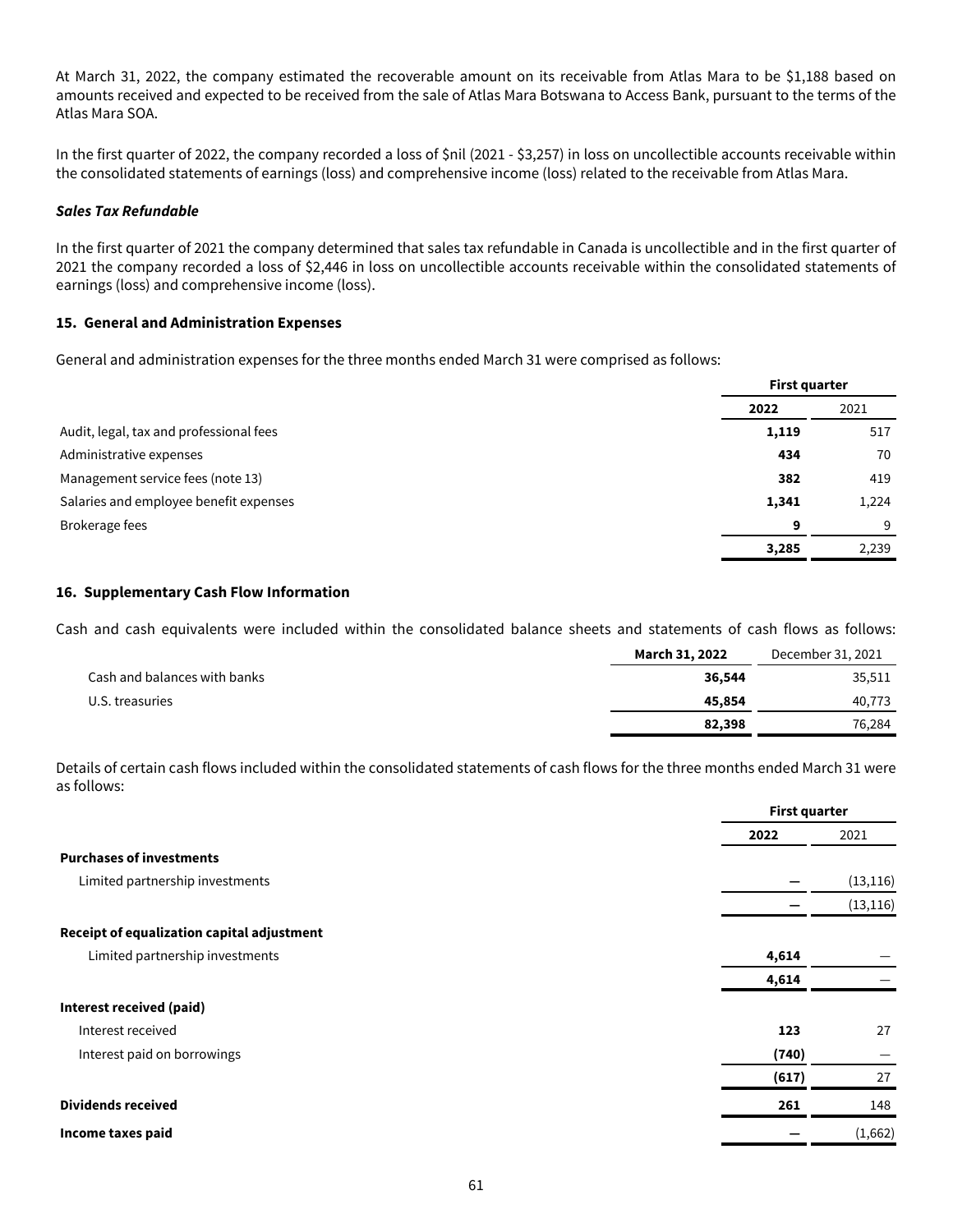### <span id="page-62-0"></span>**17. Reclassification of Comparative Amounts**

During the quarter ended March 31, 2022, the company changed its accounting policy related to the presentation of certain assets within the consolidated balance sheets. The prior presentation of Portfolio Investments within the consolidated balance sheets was changed to split the aforementioned asset into Portfolio Investments and Related party derivatives and guarantees. The adjustment in presentation was made to better reflect the characteristics of the assets presented in the consolidated balance sheets. For the comparative quarter ended December 31, 2021, the following assets within the consolidated balance sheets were adjusted as follows:

a. Related party derivatives and guarantees in the amount of \$47,952 were reclassified out of Portfolio Investments and into a separate line item within the consolidated balance sheet, for a total amount of \$47,952 presented under Related party derivatives and guarantees and a total amount of \$539,546 presented under Portfolio Investments.